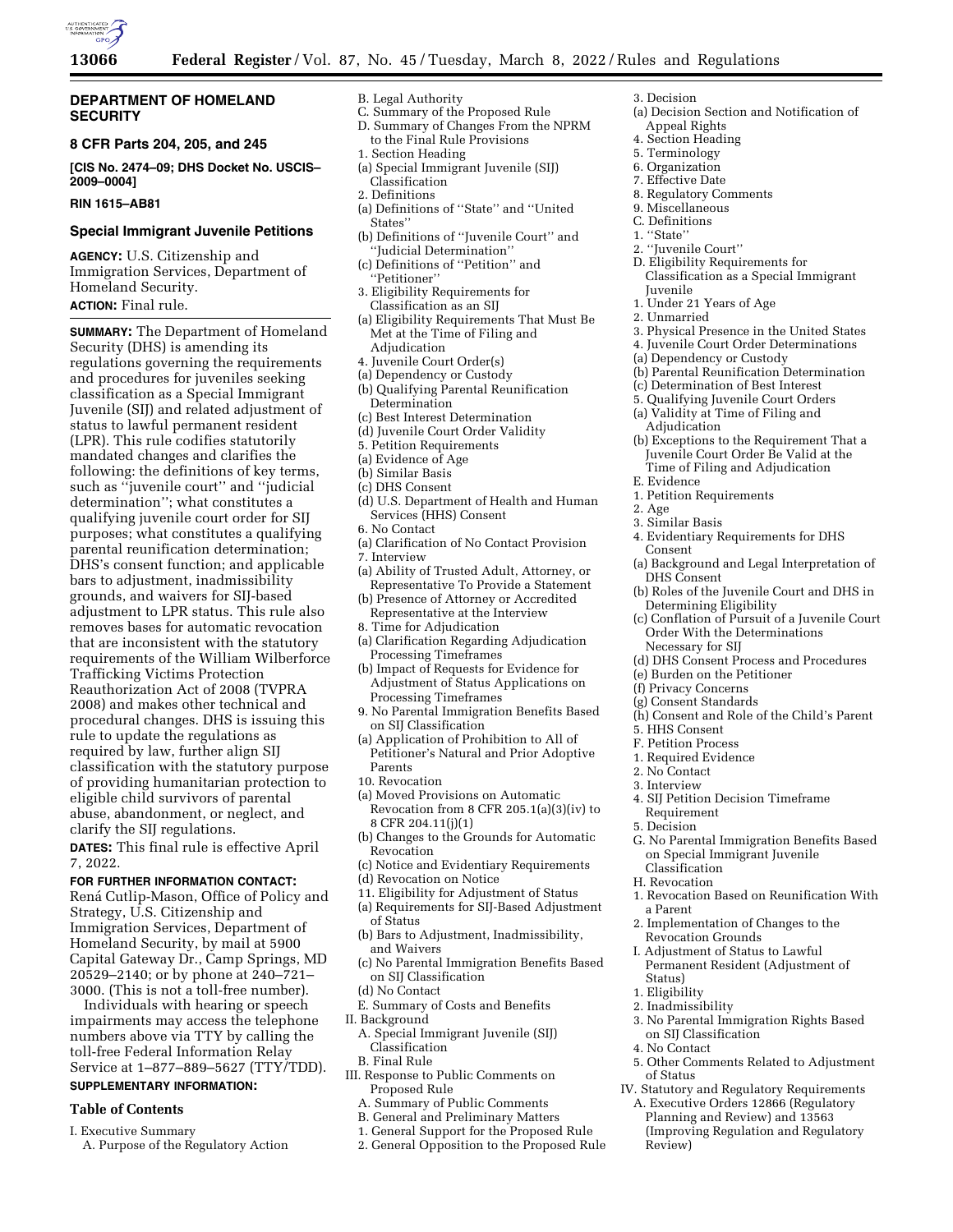- 1. Background and Summary
- 2. Provisions of the Rule and Impacts (a) Requirements at Time of Filing and
- Adjudication
- (b) DHS Consent
- (c) Qualifying Juvenile Court Orders
- (d) Dependency or Custody
- (e) HHS Specific Consent
- (f) Petition Requirements
- (g) Inadmissibility
- (h) Interviews
- (i) No Parental Immigration Rights
- (j) No Contact
- (k) Marriage as a Ground for Automatic Revocation
- (l) Timeframe for Decisions
- (m) Special Immigrant Juvenile Petition Filing and Adjudication Process
- 3. Costs and Benefits of the Final Rule
- (a) Costs and Benefits of the Final Rule Relative to a Statutory Baseline
- (b) Costs and Benefits of the Final Rule Relative to No Action Baseline
- (c) Total Costs of the Final Rule
- B. Regulatory Flexibility Act
- C. Small Business Regulatory Enforcement Fairness Act of 1996
- D. Unfunded Mandates Reform Act of 1995
- E. Congressional Review Act
- F. Executive Order 13132 (Federalism)
- G. Executive Order 12988 (Civil Justice Reform)
- H. Executive Order 13175 (Consultation and Coordination With Indian Tribal Governments)
- I. Family Assessment
- J. National Environmental Policy Act
- K. Paperwork Reduction Act
- VI. List of Subjects and Regulatory
	- Amendments

## **I. Executive Summary**

# *A. Purpose of the Regulatory Action*

DHS is amending its regulations governing the SIJ classification and related applications for adjustment of status to LPR (submitted on U.S. Citizenship and Immigration Services (USCIS) Form I–485, Application to Register Permanent Residence or Adjust Status), hereafter ''adjustment of status.'' Specifically, this rule revises DHS regulations at 8 CFR 204.11, 205.1, and 245.1 to reflect statutory changes, modify certain provisions, codify existing policies, and clarify eligibility requirements.

## *B. Legal Authority*

The Immigration and Nationality Act (INA), as amended, permits the Secretary of Homeland Security (Secretary) to classify as an SIJ<sup>1</sup> a noncitizen whom a juvenile court located in the United States has declared to be dependent on the juvenile court, or whom the juvenile court has legally committed to or placed under the custody of an agency or department of a State, or an individual or entity appointed by a State or juvenile court. *See* INA section  $101(a)(27)(J)(i)$ , 8 U.S.C.  $1101(a)(27)(J)(i)$ . The juvenile court must determine that reunification with one or both parents is not viable due to abuse, neglect, abandonment, or a similar basis found under State law. *Id.* In addition, it must

be determined in administrative or judicial proceedings that it would not be in the petitioner's best interest to be returned to the country of nationality or last habitual residence of the petitioner or of their parent(s). *See* INA section 101(a)(27)(J)(ii), 8 U.S.C.  $1101(a)(27)(J)(ii)$ . Finally, the Secretary, through USCIS, must consent to SIJ classification. *See* INA section 101(a)(27)(J)(iii), 8 U.S.C.  $1101(a)(27)(J)(iii)$ . The timeframe for adjudicating SIJ petitions is 180 days. *See* TVPRA 2008 section 235(d)(2), 8 U.S.C. 1232(d)(2).

Upon classification as an SIJ, a noncitizen may be immediately eligible to apply for adjustment of status to LPR, if a visa number is available.2 *See* INA section 245(h), 8 U.S.C. 1255(h). Certain grounds of inadmissibility that would ordinarily prevent adjustment of status do not apply to those with SIJ classification. *See* INA section 245(h), 8 U.S.C. 1255(h). The Secretary also may waive certain grounds of inadmissibility for those with SIJ classification. *Id.* 

DHS is prohibited from compelling SIJ petitioners or applicants for related adjustment of status to contact an alleged abuser, or family member of the alleged abuser, during the petition or application process. *See* INA section 287(h), 8 U.S.C. 1357(h).3

The following table summarizes the statutory amendments implemented in this final rule:

# TABLE 1—SUMMARY OF STATUTORY AMENDMENTS TO SIJ CLASSIFICATION

| Legislation                                                                                                                                                                                                     | Amendment                                                                                                                                                                                                                                                                                                                                                                                                                                                                                |
|-----------------------------------------------------------------------------------------------------------------------------------------------------------------------------------------------------------------|------------------------------------------------------------------------------------------------------------------------------------------------------------------------------------------------------------------------------------------------------------------------------------------------------------------------------------------------------------------------------------------------------------------------------------------------------------------------------------------|
| The Immigration and Nationality Tech-<br>nical Corrections Act of 1994, Public<br>Law 103-416, 108 Stat. 4319 (Jan.<br>25, 1994).                                                                               | • Expanded the group of people eligible for SIJ classification to include those a juvenile court has le-<br>gally committed to, or placed under the custody of, an agency or department of a State.                                                                                                                                                                                                                                                                                      |
| The Departments of Commerce, Justice,<br>and State, the Judiciary, and Related<br>Agencies Appropriations Act, 1998<br>(CJS 1998 Appropriations Act), Public<br>Law 105-119, 111 Stat. 2440 (Nov.<br>26, 1997). | • Required that dependency, commitment, or placement be due to abuse, neglect, or abandonment.<br>• Added consent functions of the Attorney General (later changed to the Secretary) of "express con-<br>sent" to the dependency order as a precondition to the grant of SIJ and "specific consent" to juve-<br>nile court jurisdiction to determine custody or placement of a person in the actual or constructive<br>custody of the federal government (later modified by TVPRA 2008). |
| The Violence Against Women and De-<br>partment of Justice Reauthorization<br>Act of 2005 (VAWA 2005), Public Law<br>109–162, 119 Stat. 2960 (Jan. 5,<br>2006).                                                  | • Protected a petitioner seeking SIJ classification by prohibiting DHS from compelling them to contact<br>an alleged abuser, or family member of an alleged abuser.                                                                                                                                                                                                                                                                                                                      |
| The William Wilberforce Trafficking Vic-<br>tims Protection Reauthorization Act of<br>2008 (TVPRA 2008), Public Law 110-<br>457, 112 Stat. 5044 (Dec. 23, 2008).                                                | • Created the requirement that a petitioner's reunification with one or both parents not be viable due<br>to abuse, neglect, abandonment, or a similar basis under State law (replaced a previous require-<br>ment to have "been deemed eligible for long-term foster care").<br>• Expanded the group of people eligible for SIJ classification to include those placed by a juvenile<br>court with an individual or entity.                                                             |

<sup>1</sup>The Immigration Act of 1990, Public Law 101– 649, 104 Stat. 4978 (Nov. 29, 1990), added the SIJ classification. Congress has amended the eligibility criteria for SIJ classification several times, as noted in Table 1.

and Technical Immigration and Naturalization

compelled to contact an alleged abuser, or the abuser's family member, was added by the Violence

Against Women and Department of Justice Reauthorization Act of 2005 (VAWA 2005), Public Law 109-162, 119 Stat. 2960 (Jan. 5, 2006).

<sup>2</sup>The provisions to adjust status under INA section 245(h) were added by the Miscellaneous

Amendments of 1991, Public Law 102–232, 105 Stat. 1733 (Dec. 12, 1991). 3The protection at INA section 287(h) for a petitioner seeking SIJ classification from being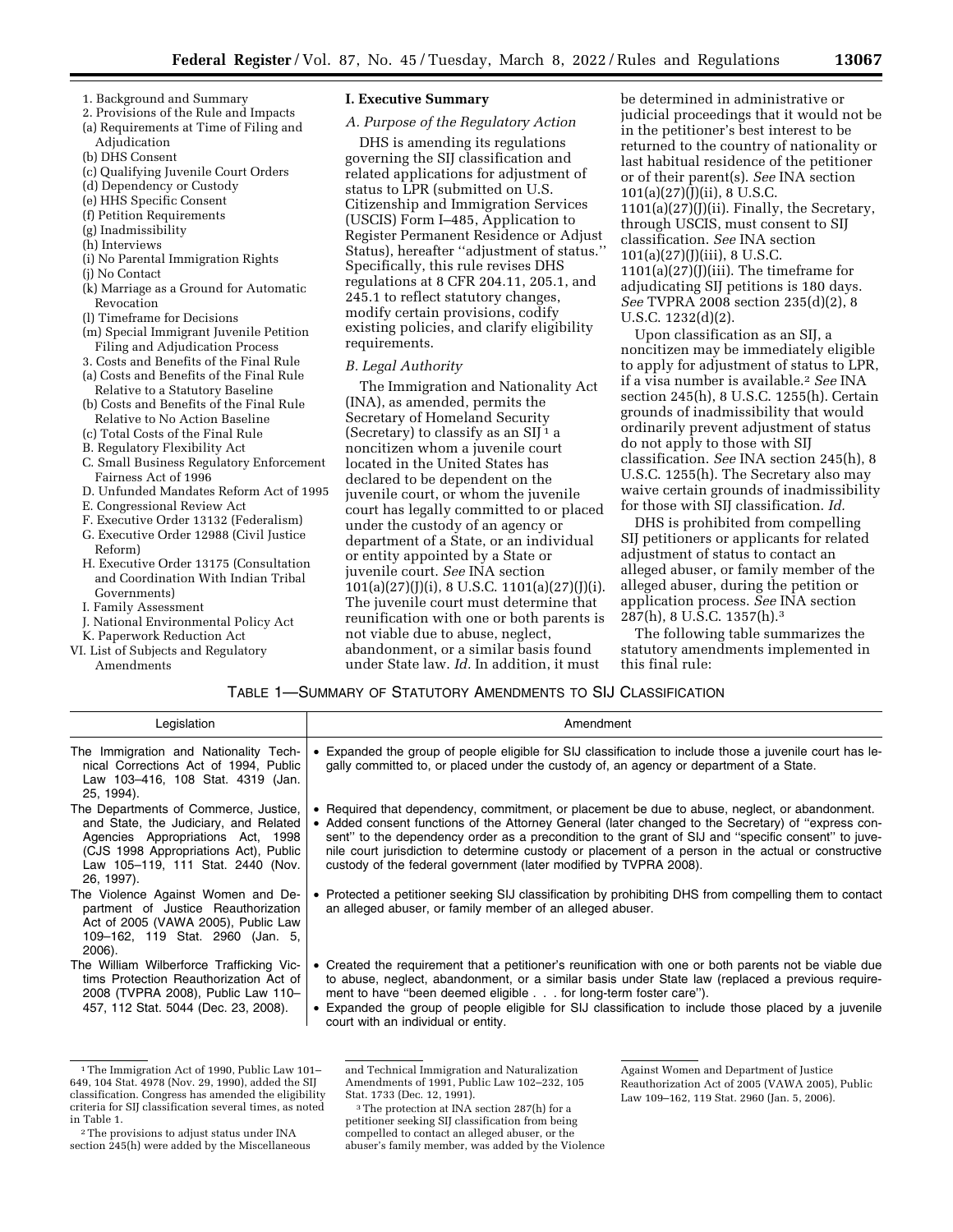# TABLE 1—SUMMARY OF STATUTORY AMENDMENTS TO SIJ CLASSIFICATION—Continued

| Legislation | Amendment                                                                                                                                                                                                                                                                                                                                                                                                                                                                                                            |
|-------------|----------------------------------------------------------------------------------------------------------------------------------------------------------------------------------------------------------------------------------------------------------------------------------------------------------------------------------------------------------------------------------------------------------------------------------------------------------------------------------------------------------------------|
|             | • Modified the consent requirements so that DHS consent is to the grant of SIJ classification and<br>vested the former "specific consent" function with HHS.<br>• Provided age-out protection so that USCIS cannot deny SIJ classification if someone was under 21<br>years of age when the petition was filed.<br>• Created a statutory timeframe of 180 days to adjudicate SIJ petitions.<br>• Exempted SIJs from additional grounds of inadmissibility in relation to an application for adjustment<br>of status. |

### *C. Summary of the Proposed Rule*

On September 6, 2011, DHS published a proposed rule in the **Federal Register**, proposing to amend the regulations governing the SIJ classification and related applications for adjustment of status to incorporate major statutory changes to the program. *See* Proposed rule; *Special Immigrant Juvenile Petitions,* 76 FR 54978 (Sept. 6, 2011) (''proposed rule''). The proposed rule explained the changes that DHS was considering, including procedural requirements, and that DHS would ultimately finalize the regulatory changes through the rulemaking process.

Specifically, the proposed rule sought to revise DHS regulations at 8 CFR 204.11, 205.1, and 245.1 to:

• Implement statutorily mandated changes by revising the existing eligibility requirements under the following statutes:

 $\circ$  Immigration and Nationality Technical Corrections Act of 1994, Public Law 103–416, 108 Stat. 4319 (Jan. 25, 1994);

**Departments of Commerce, Justice,** and State, the Judiciary, and Related Agencies Appropriations Act, 1998 (CJS 1998 Appropriations Act), Public Law 105–119, 111 Stat. 2440 (Nov. 26, 1997);

Æ Violence Against Women and Department of Justice Reauthorization Act of 2005 (VAWA 2005), Public Law 109–162, 119 Stat. 2960 (Jan. 5, 2006); and

Æ William Wilberforce Trafficking Victims Protection Reauthorization Act of 2008 (TVPRA 2008), Public Law 110– 457, 122 Stat. 5044 (Dec. 23, 2008).

• Clarify the use of the term "dependent" as used in section 101(a)(27)(J)(i) of INA, 8 U.S.C.  $1101(a)(27)(J)(i)$ , including that such dependency, commitment, or custody must be in effect when a Petition for Amerasian, Widow(er), or Special Immigrant (Form I–360) is filed and must continue through the time of adjudication, unless the age of the petitioner prevents such continuation.

• Clarify that the viability of parental reunification with one or both of the child's parents due to abuse, neglect, or

abandonment, or a similar basis under State law must be determined by the juvenile court based on applicable State law.

• Clarify that DHS consent to the grant of SIJ classification is warranted only when the petitioner demonstrates that the State juvenile court determinations were sought primarily for the purpose of obtaining relief from abuse, neglect, abandonment or a similar basis under State law and not primarily for the purpose of obtaining lawful immigration status; and that the evidence otherwise demonstrates that there is a bona fide basis for granting SIJ classification.

• Clarify that USCIS may seek or consider additional evidence if the evidence presented is not sufficient to establish a reasonable basis for DHS's consent determination.

• Remove automatic revocation under 8 CFR 205.1(a)(3)(iv)(A) and (C) to the extent that they pertain to a juvenile's age and are inconsistent with age-out protections under TVPRA 2008.

• Implement statutory revisions exempting SIJ adjustment-of-status applicants from four additional grounds of inadmissibility and clarify grounds of inadmissibility that cannot be waived.

• Improve the application process by clearly listing required evidence that must accompany Form I–360 and amend what constitutes supporting documentation; and

• Make technical and procedural changes; and conform terminology.

DHS reopened the comment period on October 16, 2019, for 30 days but did not modify these proposals. Special Immigrant Juvenile Petitions, 84 FR 55250 (Oct. 16, 2019). Hereafter, DHS refers to the 2011 proposed rule and reopened comment period collectively as the notice of proposed rulemaking (NPRM).

## *D. Summary of Changes From the NPRM to the Final Rule Provisions*

Following careful consideration of public comments received and relevant data provided by stakeholders, DHS has made several changes from the NPRM. DHS responds to each substantive

public comment in detail later in this preamble and explains why it is adopting or declining the change suggested by the commenters. DHS is making the following changes from the proposed rule in this final rule:

#### 1. Section Heading

(a) Special Immigrant Juvenile (SIJ) Classification

The preamble in the NPRM explained that DHS used the term ''dependency'' in the proposed rule as encompassing dependency, commitment, or custody. 76 FR 54979. Consistent with this definition, DHS styled the section heading for proposed 8 CFR 204.11 as ''Special immigrant classification for certain aliens declared dependent on a juvenile court (Special Immigrant Juvenile).'' Commenters wrote that this section heading was misleading and requested that it be amended to reflect the statutory language at INA section 101(a)(27)(J), 8 U.S.C. 1101(a)(27)(J). As explained previously, the statute permits USCIS to grant SIJ classification to a noncitizen whom a juvenile court has declared to be dependent on the juvenile court, *or* whom the juvenile court has legally committed to or placed under the custody of an agency or department of a State, individual, or entity. In response to these comments, DHS has simplified and amended the section heading of the regulation in the final rule to ''Special immigrant juvenile classification.'' *See* new 8 CFR 204.11.

#### 2. Definitions

(a) Definitions of ''State'' and ''United States''

In order to establish eligibility for SIJ classification, a petitioner must submit qualifying juvenile court order(s) issued under State law. DHS proposed the definition of ''State'' in the NPRM as including an Indian tribe, tribal organization, or tribal consortium operating a program under a plan approved under 42 U.S.C. 671. *See*  proposed 8 CFR 204.11(a), 76 FR 54985. After reviewing the public comments, DHS has amended the definition of ''State'' by also incorporating the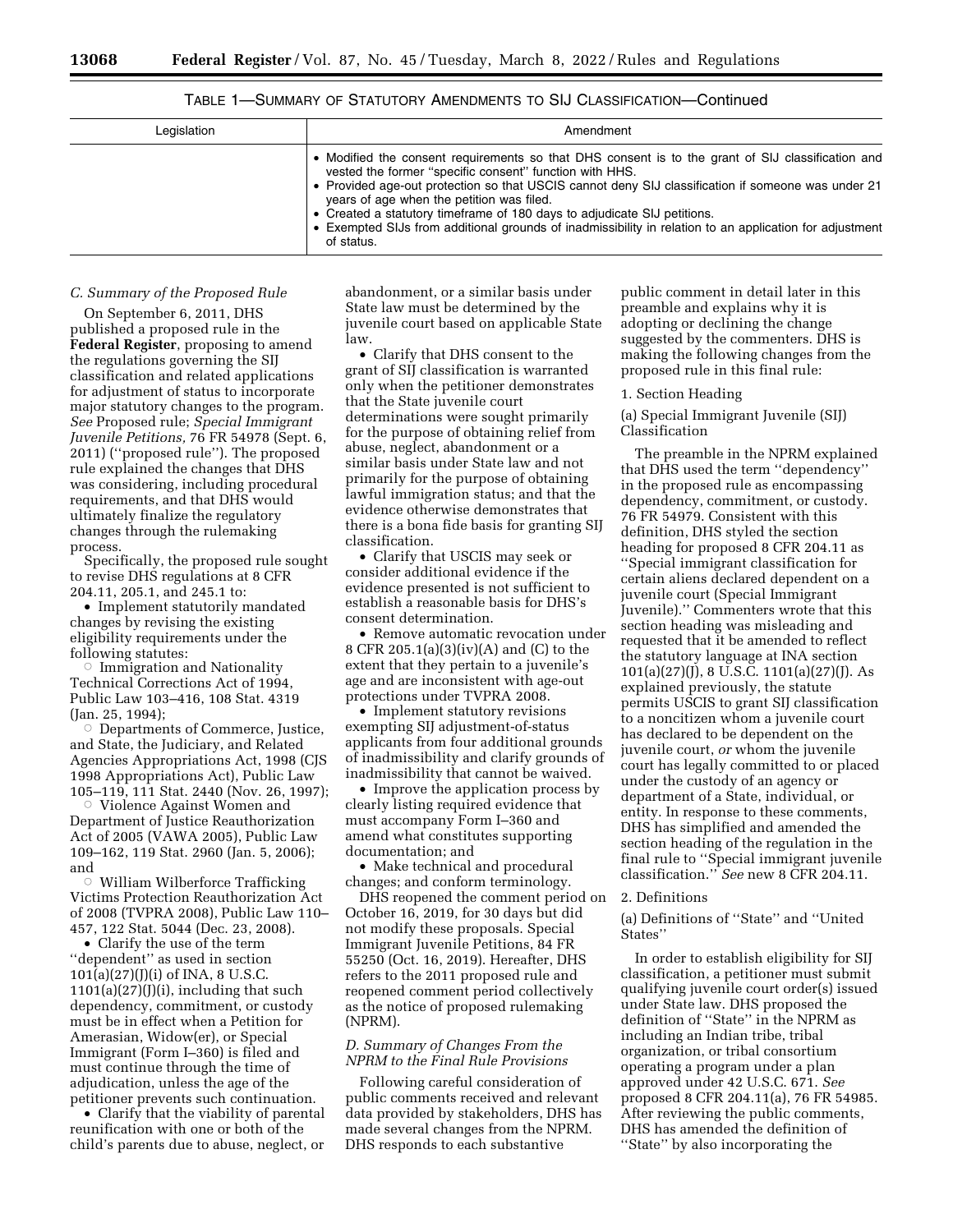definition from INA section 101(a)(36), 8 U.S.C. 1101(a)(36), as including the District of Columbia, Puerto Rico, Guam, the Virgin Islands of the United States, and the Commonwealth of the Northern Mariana Islands. In response to comments, the final rule clarifies that the term ''United States'' also means the definition from INA section 101(a)(38), 8 U.S.C. 1101(a)(38), as the continental United States, Alaska, Hawaii, Puerto Rico, Guam, the Virgin Islands of the United States, and the Commonwealth of the Northern Mariana Islands. New 8 CFR 204.11(a).

(b) Definitions of ''Juvenile Court'' and ''Judicial Determination''

DHS proposed retaining the definition of ''juvenile court'' from the previous regulation, which defines ''juvenile court'' as ''a court located in the United States having jurisdiction under State law to make judicial determinations about the custody and care of juveniles.'' DHS received numerous comments suggesting that the term ''juvenile court'' should be modified to align with INA section  $101(a)(27)(J)(i)$ , 8 U.S.C. 1101(a)(27)(J)(i), which prescribes eligibility for SIJ classification based on a juvenile court's dependency or custody determination. DHS agrees that defining the term ''juvenile court'' to mirror the language of the statute would be clearer. The definition of ''juvenile court'' in the final rule is ''a court located in the United States that has jurisdiction under State law to make judicial determinations about the dependency and/or custody and care of juveniles.'' New 8 CFR 204.11(a). DHS has incorporated the definition for the term ''judicial determination'' as ''a conclusion of law made by a juvenile court'' into the final rule for further clarity. *Id.* 

# (c) Definitions of ''Petition'' and ''Petitioner''

Commenters requested further clarity on the definition of the term ''petitioner'' because either a juvenile (the self-petitioner) or a person acting on the juvenile's behalf can file an SIJ petition via Form I–360, Petition for Amerasian, Widow(er), or Special Immigrant. The proposed regulatory text for petition procedures states that ''[t]he alien, or an adult acting on the alien's behalf, may file the petition for special immigrant juvenile classification.'' Proposed 8 CFR 204.11(d), 76 FR 54985. This language, however, did not clarify which individual DHS would consider as the petitioner—a noncitizen, or an individual acting on the noncitizen's behalf. DHS has therefore amended the

final rule to include in its definition section the term ''petitioner'' as ''the noncitizen seeking special immigrant juvenile classification,'' and the term 'petition'' as "the form designated by USCIS to request classification as a special immigrant juvenile and the act of filing the request.'' DHS also has renamed the ''Petition procedures'' paragraph heading at proposed 8 CFR 204.11(d) to ''Petition requirements'' in the final rule, and modified paragraph (d)(1) to require ''[a] petition by or on behalf of a juvenile, filed on the form prescribed by USCIS in accordance with the form instructions.'' New 8 CFR 204.11(d).

3. Eligibility Requirements for Classification as an SIJ

(a) Eligibility Requirements That Must Be Met at the Time of Filing and Adjudication

DHS proposed that a petitioner must be under 21 years of age at the time of filing and subject to a dependency or custody order that is in effect at the time of filing and continues through the time of adjudication. *See* proposed 8 CFR 204.11(b), 76 FR 54985. The preamble to the NPRM stated that the proposed rule would continue to apply the requirement in 8 CFR 103.2(b) that an applicant or petitioner must establish that they are eligible for the requested benefit at the time of filing the benefit request and must continue to be eligible through adjudication to the requirement that a juvenile remain unmarried both at the time of filing the SIJ petition and adjudication. DHS did not specifically include this requirement for SIJ eligibility in the proposed regulatory text because 8 CFR 103.2(b) applies to eligibility for SIJ classification as it does to all USCIS benefit requests. Nevertheless, DHS has clarified the regulatory text in the final rule by providing that a petitioner must remain unmarried at the time of filing through adjudication of the SIJ petition. *See* new 8 CFR 204.11(b)(2).

## 4. Juvenile Court Order(s)

# (a) Dependency or Custody

The proposed rule discussed custody, commitment, and dependency. *See*  proposed 8 CFR 204.11(b)(1)(iv), 76 FR 54985. DHS interprets custody to encompass commitment. Therefore, it is unnecessary and redundant to use the term ''commitment'' also, and in the final rule, DHS exclusively uses the terms ''dependency'' and ''custody.'' *See* new 8 CFR 204.11(c).

(b) Qualifying Parental Reunification Determination

The eligibility provisions of the proposed rule required that a petitioner be the subject of a State juvenile court determination, under applicable State law, and that reunification with one or both parents not be viable due to abuse, neglect, abandonment, or a similar basis under State law. *See* proposed 8 CFR 204.11(b), 76 FR 54985. DHS received several comments requesting that DHS clarify that termination of parental rights is not a prerequisite for a qualifying determination on the viability of parental reunification. In response to those comments, DHS has amended the final rule to clarify that ''[t]he court is not required to terminate parental rights to determine that parental reunification is not viable.'' *See*  new 8 CFR 204.11(c)(1)(ii).

#### (c) Best Interest Determination

DHS has long interpreted that the best interest determination is not a repatriation determination made by a Federal entity with authority over immigration determinations, but rather is a determination by a State court or administrative body regarding the best interest of the child. *See* Immigration and Naturalization Service (INS), *Special Immigrant Status; Certain Aliens Declared Dependent on a Juvenile Court; Revocation of Approval of Petitions; Bona Fide Marriage Exemption to Marriage Fraud Amendments; Adjustment of Status,*  Final Rule, 58 FR 42843, 42848 (Aug. 12, 1993) (''the Service believes that the decision regarding the best interest of the beneficiary should be made by the juvenile court or the social service agency officials recognized by the juvenile court, not by the immigration judge or other immigration officials''). To further clarify this interpretation, and in response to comments, DHS added the following language for best interest determinations: ''Nothing in this part should be construed as altering the standards for best interest determinations that juvenile court judges routinely apply under relevant State law.'' New 8 CFR 204.11(c)(2)(ii).

### (d) Juvenile Court Order Validity

DHS proposed an exception to the requirement that the juvenile court order be in effect at the time of filing and continue through the time of adjudication. This exception allows a petitioner to remain eligible for SIJ classification if the juvenile court order is no longer valid after filing because ''the age of the petitioner prevents such continuation.'' *See* proposed 8 CFR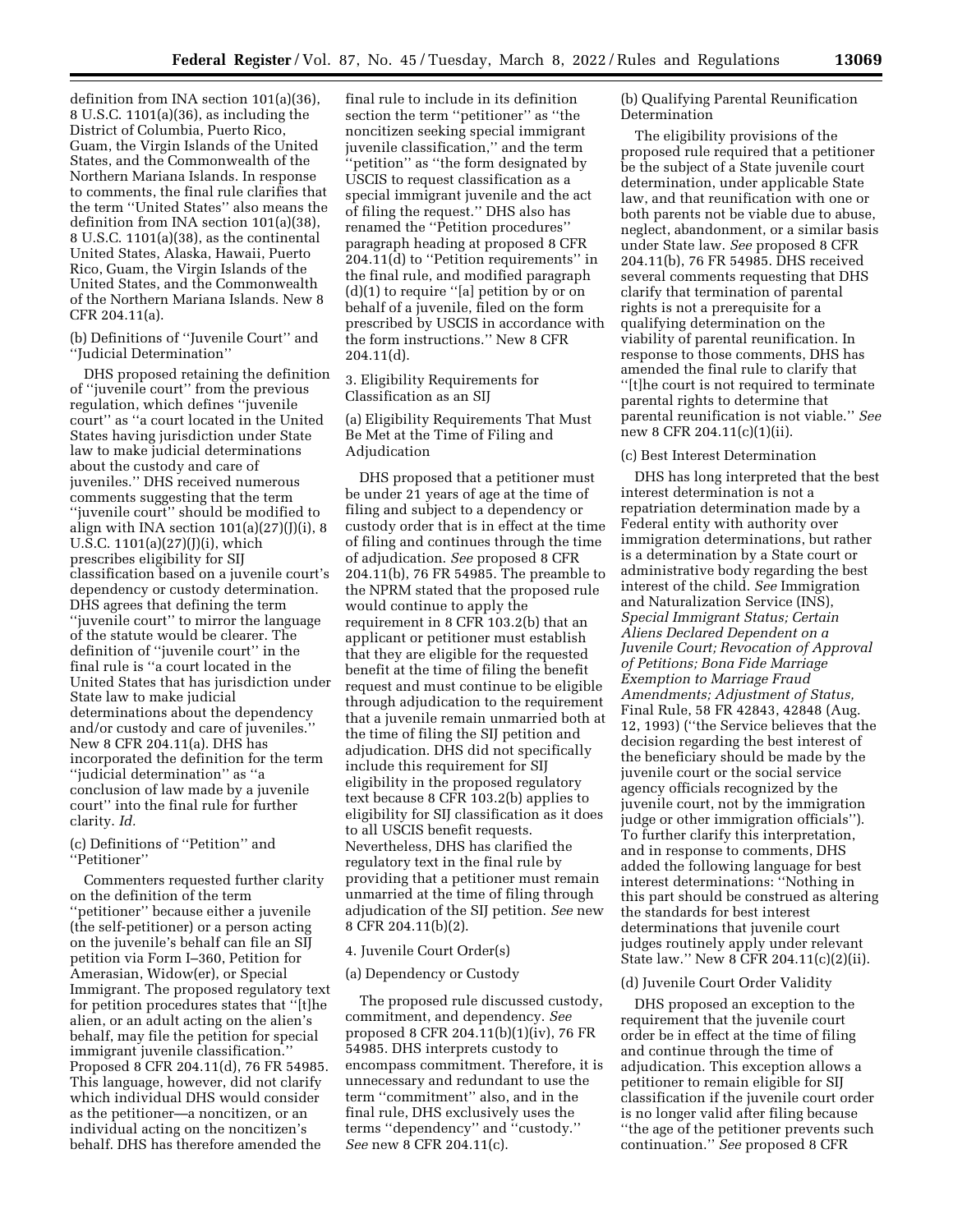204.11(b)(1)(iv), 76 FR 54985. Following the publication of the proposed rule in 2011, the government entered into a ''Stipulation Settling a Motion for Class-Wide Enforcement'' of the 2010 settlement agreement in *Perez-Olano, et al.* v. *Holder, et al.* (*Perez-Olano*  Settlement Agreement). That stipulation contains a provision that a petitioner whose juvenile court order terminated solely due to age *prior* to filing the SIJ petition remains eligible. *Perez-Olano, et al.* v. *Holder, et al.,* Case No. CV 05– 3604 (C.D. Cal. 2015) (emphasis added). Following this Stipulation, and in response to public comments which DHS agrees reflect a legally permissible interpretation of the statute, DHS has incorporated into the final rule an exception to the requirement that the juvenile court order be valid at the time of filing and adjudication for petitioners who, because of their age, no longer have a valid juvenile court order either prior to or subsequent to filing the SIJ petition. *See* new 8 CFR 204.11(c)(3)(ii)(B). Additionally, DHS has included another exception in response to public comments that allows petitioners to remain eligible for SIJ classification if juvenile court jurisdiction terminated because adoption, placement in permanent guardianship, or another type of child welfare permanency goal (other than reunification with the parent or parents with whom the court previously found that reunification was not viable) was reached. *See* new 8 CFR  $204.11(c)(3)(ii)(A).$ 

#### 5. Petition Requirements

## (a) Evidence of Age

In the preamble to the NPRM, DHS listed the types of documents that could be accepted as evidence of a petitioner's age, including a birth certificate, passport, official foreign identity document issued by a foreign government, or other document that, in the discretion of USCIS, establishes the petitioner's age. 76 FR 54982. In response to numerous public comments requesting that DHS allow a petitioner to submit secondary evidence or affidavits as prescribed in 8 CFR 103.2(b)(2), DHS has added both the list of documents included in the NPRM preamble and that secondary evidence or affidavits may be submitted to the final rule. *See* new 8 CFR 204.11(d)(2).

# (b) Similar Basis

In the preamble to the proposed rule, DHS explained that ''[i]f a juvenile court order includes a finding that reunification with one or both parents is not viable under State law [due to a

similar basis], the petitioner must establish that this State law basis is similar to a finding of abuse, neglect, or abandonment.'' 76 FR 54981. The preamble further stated that ''[t]he nature and elements of the State law must be similar to the nature and elements of abuse, abandonment, or neglect.'' *Id.* DHS received numerous comments requesting further clarification and expressing concern that such a requirement of equivalency could result in ineligibility determinations for vulnerable children found by a juvenile court to be subjected to parental maltreatment. In response to these comments, DHS provides in the final rule that the petitioner can provide evidence of a similar basis through the juvenile court's determination as to how the basis is legally similar to abuse, neglect, or abandonment under State law; or other relevant evidence that establishes the juvenile court made a judicial determination that the legal basis is similar to abuse, neglect, or abandonment under State law. New 8 CFR 204.11(d)(4).

#### (c) DHS Consent

DHS received numerous comments disagreeing with the interpretation of the consent function in the NPRM, with some commenters expressing concern that it impermissibly allows USCIS adjudicators to look behind the court's order. Other commenters disagreed that the consent determination included a discretionary element. The NPRM proposed that in determining whether USCIS would consent to the grant of SIJ classification, ''USCIS will consider, among other permissible discretionary factors, whether the alien has established, based on the evidence of record, that the State court order was sought primarily to obtain relief from abuse, neglect, abandonment, or a similar basis under State law and not primarily for the purpose of obtaining lawful immigration status . . . .'' Proposed 8 CFR 204.11(c)(1)(i), 76 FR 54985. The NPRM also proposed that the ''petitioner has the burden of proof to show that discretion should be exercised in his or her favor.'' Proposed 8 CFR 204.11(c)(1)(ii), 76 FR 54985. In response to comments, DHS made two key revisions to the consent provision in the final rule. First, DHS removed reference to consent as a discretionary function and clarified that the request for SIJ classification ''must be bona fide.'' New 8 CFR 204.11(b)(5). Second, in recognition that petitioners can have dual or mixed motivations for seeking the juvenile court's determinations, DHS modified the consent provision to require the petitioner ''to establish that

*a primary reason* the required juvenile court determinations were sought was to obtain relief from parental abuse, neglect, abandonment, or a similar basis under State law.'' *Id.* (emphasis added).

Additionally, DHS proposed in the NPRM that a dependency or custody order and specific findings of fact were examples of evidence USCIS would consider in determining whether USCIS' consent is warranted. *See* proposed 8 CFR 204.11(d)(3), 76 FR 54985. In response to public comments requesting clarification of the evidence DHS will consider in its consent determination, the final rule provides that a petitioner must submit the court-ordered or recognized relief from parental abuse, neglect, abandonment, or a similar basis under State law granted by the juvenile court as well as the factual basis for the juvenile court's determinations. New 8 CFR 204.11 $(d)(5)(i)$  and  $(ii)$ . The final rule also clarifies that ''USCIS may withhold consent if evidence materially conflicts with the eligibility requirements [for SIJ classification] . . . such that the record reflects that the request for SIJ classification was not bona fide.'' New 8 CFR 204.11(b)(5).

(d) U.S. Department of Health and Human Services (HHS) Consent

DHS proposed that HHS consent is required only if the juvenile court determines or alters the child's custody status or placement. Proposed 8 CFR 204.11(c)(2), 76 FR 54985 (using language from *Perez-Olano, et al.* v. *Holder, et al.,* Case No. CV 05–3604 (C.D. Cal. 2010)). In response to public comments requesting clarification on when HHS consent is required, DHS has clarified in the final rule to more accurately reflect the limited circumstances under which USCIS requires evidence of HHS consent as discussed at paragraphs 7 and 17 of the *Perez-Olano* Settlement Agreement. New 8 CFR 204.11(d)(6). The Settlement Agreement clarifies that the HHS consent requirement is limited to where the juvenile court is changing the custodial placement of a petitioner in HHS custody. *See Perez-Olano, et al.* v. *Holder, et al.,* Case No. CV 05–3604 at ¶ 7 and 17 (C.D. Cal. 2010). Therefore, the final rule provides that HHS consent is required only if the juvenile court alters the child's custody status or placement. New 8 CFR 204.11(d)(6)(ii).

## 6. No Contact

# (a) Clarification of No Contact Provision

DHS proposed to codify the statutory requirement at section 287(h) of the INA, 8 U.S.C. 1357(h), that prohibits DHS from requiring that the petitioner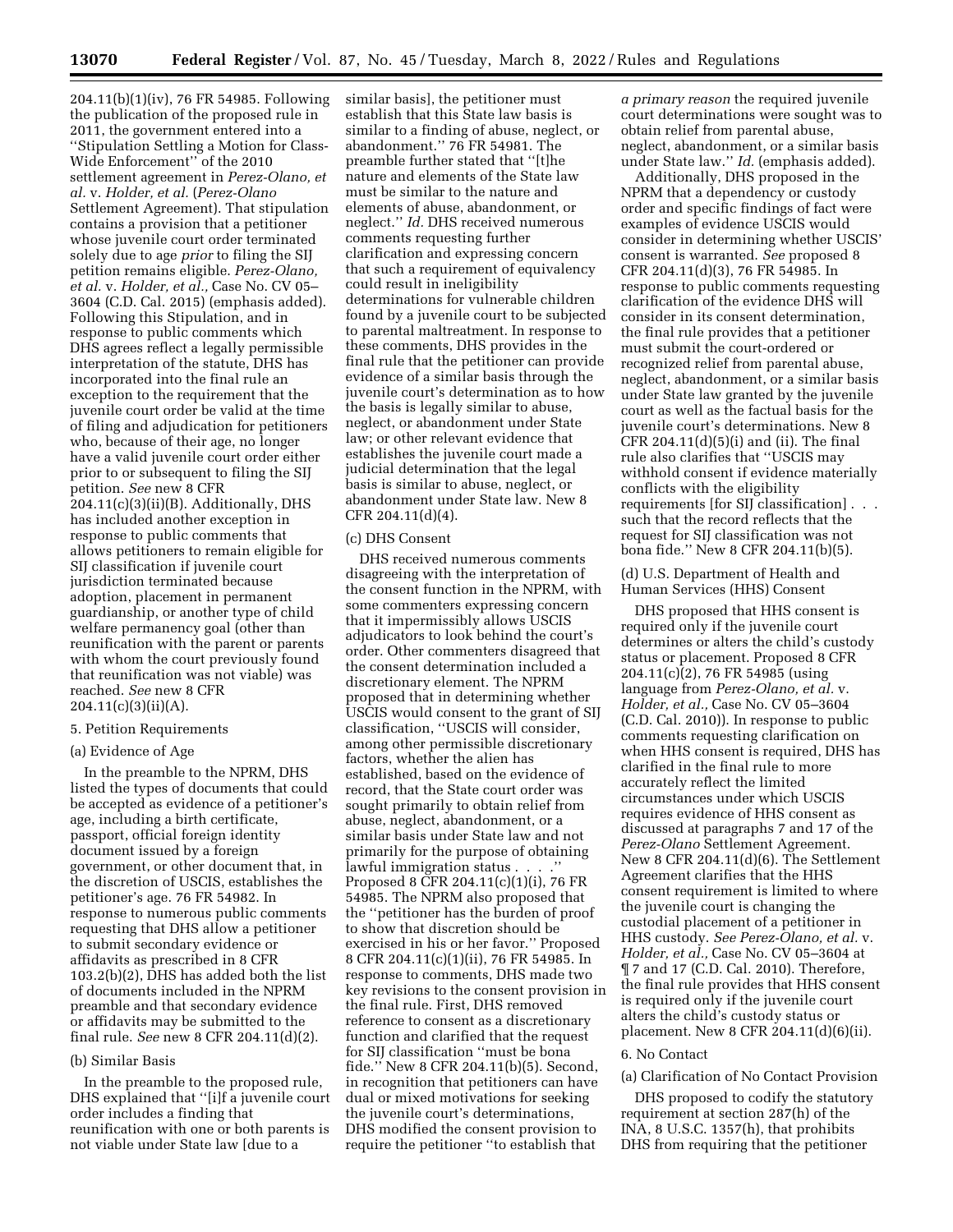contact their alleged abuser at any stage of the SIJ petition process. One commenter recommended that DHS modify the regulatory text to more closely track the language at INA section 287(h), 8 U.S.C. 1357(h), which also includes individuals who battered, neglected, or abandoned the child as individuals that petitioners cannot be compelled to contact by DHS in relation to their SIJ matter. DHS agrees with this commenter and has incorporated language at new 8 CFR 204.11(e) more closely tracking the statutory language. In addition, for alignment with INA section  $101(a)(27)(J)(i)$  regarding the eligibility requirement that reunification not be viable with a petitioner's parent(s) due to ''abuse, neglect, abandonment, or a similar basis found under State law,'' DHS is including the term ''abused'' at new 8 CFR 204.11(e).

#### 7. Interview

(a) Ability of Trusted Adult, Attorney, or Representative To Provide a Statement

DHS proposed to permit a trusted adult, attorney, or representative to provide a statement at the petitioner's interview for SIJ classification. Proposed 8 CFR 204.11(e)(2), 76 FR 54986. However, commenters opposed this provision due to concerns that it would violate due process protections for the petitioner. Therefore, DHS has removed this provision from the final rule. The change was made to limit the ability of a non-attorney or representative to make a statement that could impact the outcome of a case given commenters' concerns that a ''trusted adult'' may not have the consent of the child to participate in the child's case and is not subject to any ethical rules or disciplinary action should they engage in misconduct. DHS does not, however, seek to inhibit the petitioner's representation by their attorney or representative, and as further addressed later in this preamble, an attorney or accredited representative is still permitted to provide a statement. DHS, has also retained the provision that the petitioner may be accompanied by a trusted adult at the interview. *See* new 8 CFR 204.11(f).

(b) Presence of Attorney or Accredited Representative at the Interview

DHS proposed that: ''USCIS, in its discretion, may place reasonable limits on the number of persons who may be present at the interview.'' Proposed 8 CFR 204.11(e)(1), 76 FR 54986. A number of commenters expressed concern with this provision and viewed this language as permitting USCIS to

interview a child alone without their attorney or accredited representative. DHS did not intend to limit a petitioner's right to have their attorney or accredited representative present, and DHS has modified the final regulatory text for clarity, adding that although USCIS may limit the number of persons present at the interview, ''the petitioner's attorney or accredited representative of record may be present.'' New 8 CFR 204.11(f). This is consistent with the right to representation as codified at 8 CFR 103.2(a)(3) and 292.5(b).

## 8. Time for Adjudication

(a) Clarification Regarding Adjudication Processing Timeframes

DHS proposed codifying the statutory 180-day timeframe on USCIS decisions and proposed when the period would start and stop. *See* 8 U.S.C. 1232(d)(2); proposed 8 CFR 204.11(h), 76 FR 54986. Several commenters asked DHS to reconsider whether temporarily pausing or restarting the 180-day period is legally permissible. These comments reflect some level of confusion regarding the proposed requirements for the 180 day timeframe, as DHS did not intend to indicate that it would be applying a different standard with regard to the impact on required processing times for SIJ petitioners versus petitioners for all other immigration benefits. As explained in the NPRM, the 180-day benchmark would take ''into account general USCIS regulations pertaining to receipting of petitions, evidence and processing, and assuming the completeness of the petition and supporting evidence.'' *See* proposed 8 CFR 204.11(h), 76 FR 54983. To alleviate confusion, DHS has incorporated into the final rule a reference to the regulations at 8 CFR 103.2(b)(10)(i) regarding how requests for additional or initial evidence or to reschedule an interview affect the time period imposed for processing, along with clarifying that the 180-day period does not begin until USCIS has received all required initial evidence as listed at new 8 CFR 204.11(d). *See* new 8 CFR  $204.11(g)(1)$ .

(b) Impact of Requests for Evidence for Adjustment of Status Applications on Processing Timeframes

In response to a number of comments, DHS is clarifying the impact of requests for evidence (RFEs) for adjustment of status applications on the 180-day timeframe for adjudication of the SIJ petition. New 8 CFR 204.11(g)(2). DHS agrees with commenters that where a petition for SIJ classification and an

application for related adjustment of status are pending simultaneously, an RFE that relates only to the application for adjustment should not pause the 180-day clock for adjudication of the SIJ petition. The 180-day period relates only to the adjudication of the SIJ petition; therefore, RFEs, notices of intent to deny (NOIDs), or other requests unrelated to the SIJ petition itself do not impact the 180-day timeframe. *Id.* 

9. No Parental Immigration Benefits Based on SIJ Classification

(a) Application of Prohibition to All of Petitioner's Natural and Prior Adoptive Parents

DHS proposed that natural or prior adoptive parents of the individual seeking or granted SIJ classification cannot be accorded any right, privilege, or status under the INA by virtue of their parentage. Proposed 8 CFR 204.11(g), 76 FR 54986. Several commenters asked DHS to revisit its interpretation that the INA prohibits any parent, including a non-abusive parent, from gaining lawful status through the individual granted SIJ classification. In response, DHS notes that the statutory language is clear that ''no natural parent or prior adoptive parent of any alien provided special immigrant juvenile status . . . shall thereafter, by virtue of such parentage, be accorded any right, privilege, or status under this Act.'' INA section  $101(a)(27)(J)(iii)(II)$ , 8 U.S.C.  $1101(a)(27)(J)(iii)(II)$ . The statute accords no preference to a parent who did not participate in the abuse or neglect. DHS has clarified the final rule by providing that the ''prohibition applies to all of the petitioner's natural and prior adoptive parent(s).'' New 8 CFR 204.11(i).

### 10. Revocation

(a) Moved Provisions on Automatic Revocation From 8 CFR 205.1(a)(3)(iv) to 8 CFR 204.11(j)(1)

DHS proposed to codify an automatic revocation provision for SIJ classification at 8 CFR 205.1, which contains the provisions for automatic revocation of immigration benefits generally. In the final rule, DHS has incorporated the revocation provisions for SIJ classification at 8 CFR 204.11, where the rest of the regulations governing SIJ petitions are located, for ease of reference and to retain all regulations pertaining to SIJ petitions in the same location. To minimize confusion, DHS has revised 8 CFR 205.1(a)(3)(iv) to provide that the automatic revocation provisions for SIJ classification are at 8 CFR 204.11 $(j)(1)$ .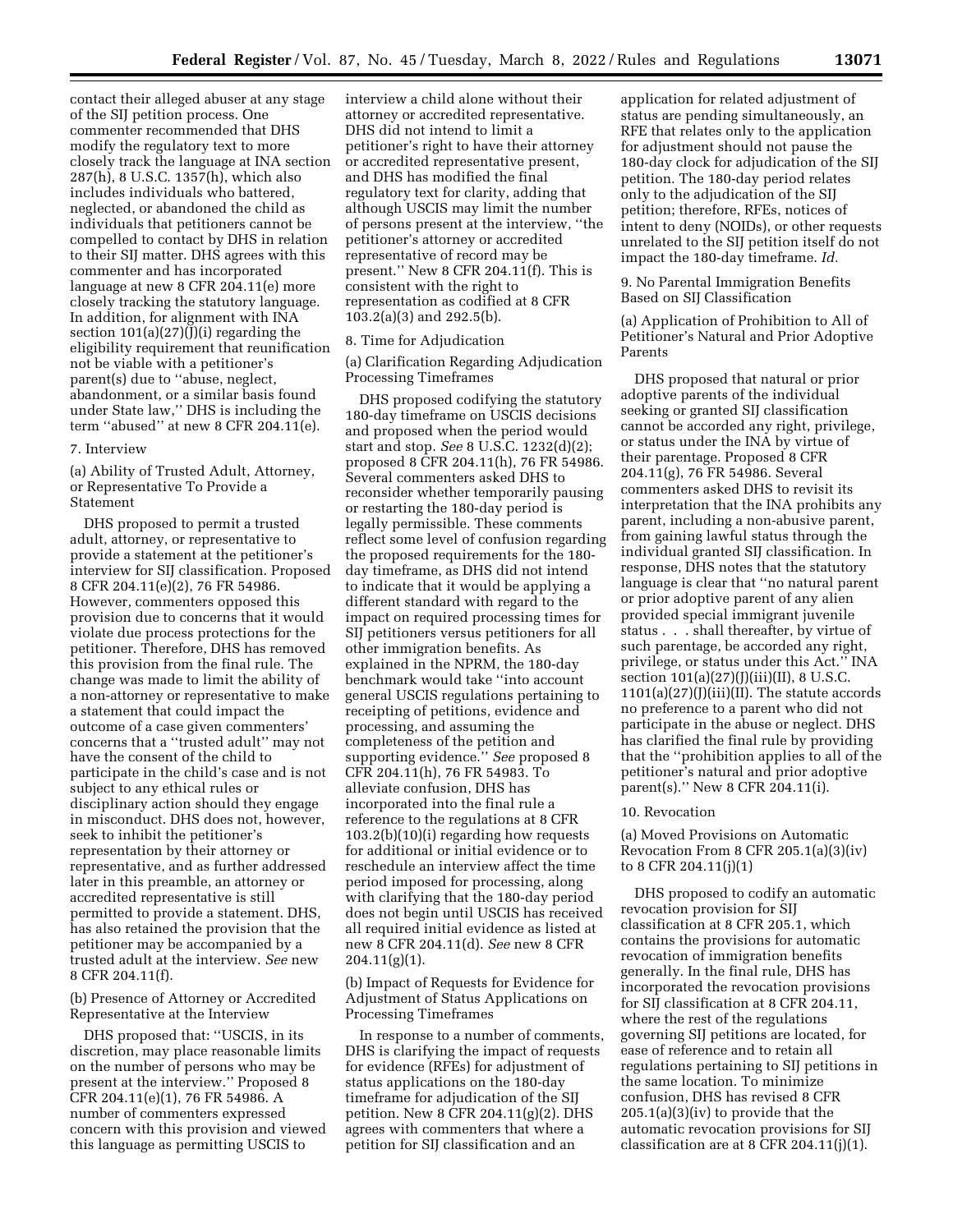(b) Changes to the Grounds for Automatic Revocation

DHS proposed removal of the automatic revocation grounds that relate to a SIJ beneficiary's age for consistency with TVPRA 2008 section 235(d)(6), the ''Transition Rule'' provision, which provides that DHS cannot deny SIJ classification based on age if the noncitizen was a child on the date on which the noncitizen filed the petition. DHS also proposed revising the revocation ground based on a termination of the SIJ beneficiary's eligibility for long-term foster care as this is no longer a requirement under INA section  $101(a)(27)(1)$ , 8 U.S.C. 1101(a)(27)(J). Proposed 8 CFR 205.1(a)(3)(iv)(A),(B),(C), 76 FR 54986. In the final rule, DHS has incorporated these modifications to the bases for automatic revocation. New 8 CFR 204.11(j)(i),(ii). In response to public comments, DHS also has removed marriage of the SIJ beneficiary as a basis for automatic revocation, amending its prior interpretation of INA 245(h).

(c) Notice and Evidentiary Requirements

DHS added to the final rule clarifying language regarding revocation on notice and automatic revocation. New 8 CFR 204.11(j)(1) and 205.1(a)(3)(iv). This language provides information about automatic revocation of SIJ petitions by incorporating by reference the general automatic revocation provisions at 8 CFR 205.1.

#### (d) Revocation on Notice

DHS did not propose changes to revocation upon notice in the NPRM. However, for maximum clarity, DHS has added language that USCIS may revoke an approved SIJ petition upon notice at new 8 CFR 204.11(j)(2), incorporating by reference the general provisions for revocation on notice at 8 CFR 205.2. As beneficiaries of SIJ classification have always been subject to the provisions for revocation on notice at 8 CFR 205.2, this is a technical change to have all revocation provisions for SIJs in 8 CFR 204.11.

11. Eligibility for Adjustment of Status (a) Requirements for SIJ-Based Adjustment of Status

In response to comments, DHS has revised 8 CFR 245.1(e)(3) to provide separate standards for SIJ-based adjustment of status. DHS also has added new 8 CFR 245.1(e)(3)(i) to clarify that a noncitizen who has been granted SIJ classification will be deemed paroled into the United States for the limited purpose of meeting one of the

eligibility requirements for SIJ-based adjustment of status.

(b) Bars to Adjustment, Inadmissibility, and Waivers

DHS received many public comments regarding the proposal that only certain grounds of inadmissibility could be waived for humanitarian purposes, family unity, or when it is otherwise in the public interest under INA section 245(h)(2)(B), 8 U.S.C. 1255(h)(2)(B), and that the grounds not listed under this statutory provision are unwaivable for SIJ adjustment applicants. *See* 76 FR 54983. Commenters disagreed with this interpretation and wrote that pursuant to INA section 212, 8 U.S.C. 1182, an applicant classified as an SIJ may apply for a waiver for any applicable ground of inadmissibility for which a waiver is available. The commenters stated that while certain grounds of inadmissibility cannot be waived under INA section 245(h)(2)(B), 8 U.S.C. 1255(h)(2)(B), they can be waived under other waiver provisions of the INA, such as INA section 212(h). In response to these comments, in the final rule DHS has modified its interpretation of INA section  $245(h)(2)(B)$  and now clarifies that nothing in the final rule should be construed to bar an applicant classified as an SIJ from a waiver for which the applicant may be eligible pursuant to INA section 212.

DHS has also modified 8 CFR 245.1(e)(3) to expand when a waiver at INA section 245(h)(2)(B) is available for inadmissibility under section 212(a)(2) based on the ''simple possession exception.'' DHS had proposed in the NPRM that a waiver is available for inadmissibility under INA section 212(a)(2)(C), 8 U.S.C. 1182(a)(2)(C) (controlled substance traffickers), if the offense is related to a single offense of simple possession of 30 grams or less of marijuana. *See* proposed 8 CFR 245.1(e)(3), 76 FR 54983, 54986. The simple possession exception was applied in the proposed rule to only INA section 212(a)(2)(C) based on a plain language reading of INA section 245(h)(2)(B), which provides that in determining an SIJ's admissibility as an immigrant:

[T]he Attorney General may waive other paragraphs of section 212(a) (other than paragraphs  $(2)(A)$ ,  $(2)(B)$ ,  $(2)(C)$  (except for so much of such paragraph as related to a single offense of simple possession of 30 grams or less of marijuana), (3)(A),  $(3)(B)$ ,  $(3)(C)$ , and  $(3)(E)$  in the case of individual aliens for humanitarian purposes, family unity, or when it is otherwise in the public interest.

In the final rule, DHS has expanded application of the simple possession exception to the grounds of inadmissibility under INA section 212(a)(2)(A), 8 U.S.C. 1182(a)(2)(A) (conviction of certain crimes), INA section 212(a)(2)(B), 8 U.S.C. 1182(a)(2)(B) (multiple criminal convictions), and INA section 212(a)(2)(C), 8 U.S.C. 1182(a)(2)(C) (controlled substance traffickers). *See*  new 8 CFR 245.1(e)(3)(v)(A). This modification was the result of a recent Board of Immigration Appeals decision in *Matter of Moradel,* which conducted a statutory analysis of the scope of the simple possession exception under INA section 245(h)(2)(B) and concluded that it ''applies to all of the provisions listed under section  $212(a)(2)^{7}$  and that ''Congress intended the 'simple possession' exception in section  $245(h)(2)(B)$  to be applied broadly." 28 I&N Dec. 310, 314–315 (BIA 2021).

(c) No Parental Immigration Benefits Based on SIJ Classification

DHS has provided standards that relate to SIJ-based adjustment of status and incorporated them into 8 CFR 245.1(e)(3) in response to comments that the proposed rule conflated standards for SIJ classification and SIJ-based adjustment of status. For clarity, and because the prohibition on parental immigration benefits applies to SIJ petitioners and applicants for related adjustment of status, DHS has amended 8 CFR 245.1(e)(3)(vi) to add the same text used at new 8 CFR 204.11(i).

#### (d) No Contact

Several commenters requested that DHS extend the prohibition in INA section 287(h), 8 U.S.C. 1357(h), against USCIS compelling SIJ petitioners to contact their alleged abuser(s) to the proceedings related to SIJ-based adjustment of status. DHS agrees that it is reasonable to extend this prohibition to the adjustment of status proceedings given that adjustment of status applications may be pending concurrently with SIJ petitions. DHS has revised 8 CFR 245.1(e)(3)(vii) to incorporate the no contact provision.

#### *E. Summary of Costs and Benefits*

The provisions of the final rule subject to this regulatory impact analysis will either affect a petitioners' eligibility or directly alter the petitioning and adjudication process. DHS expects the final rule to affect the following stakeholder groups: Petitioners for SIJ; State juvenile courts and appellate courts; and the Federal Government. The population of juveniles interested in attaining SIJ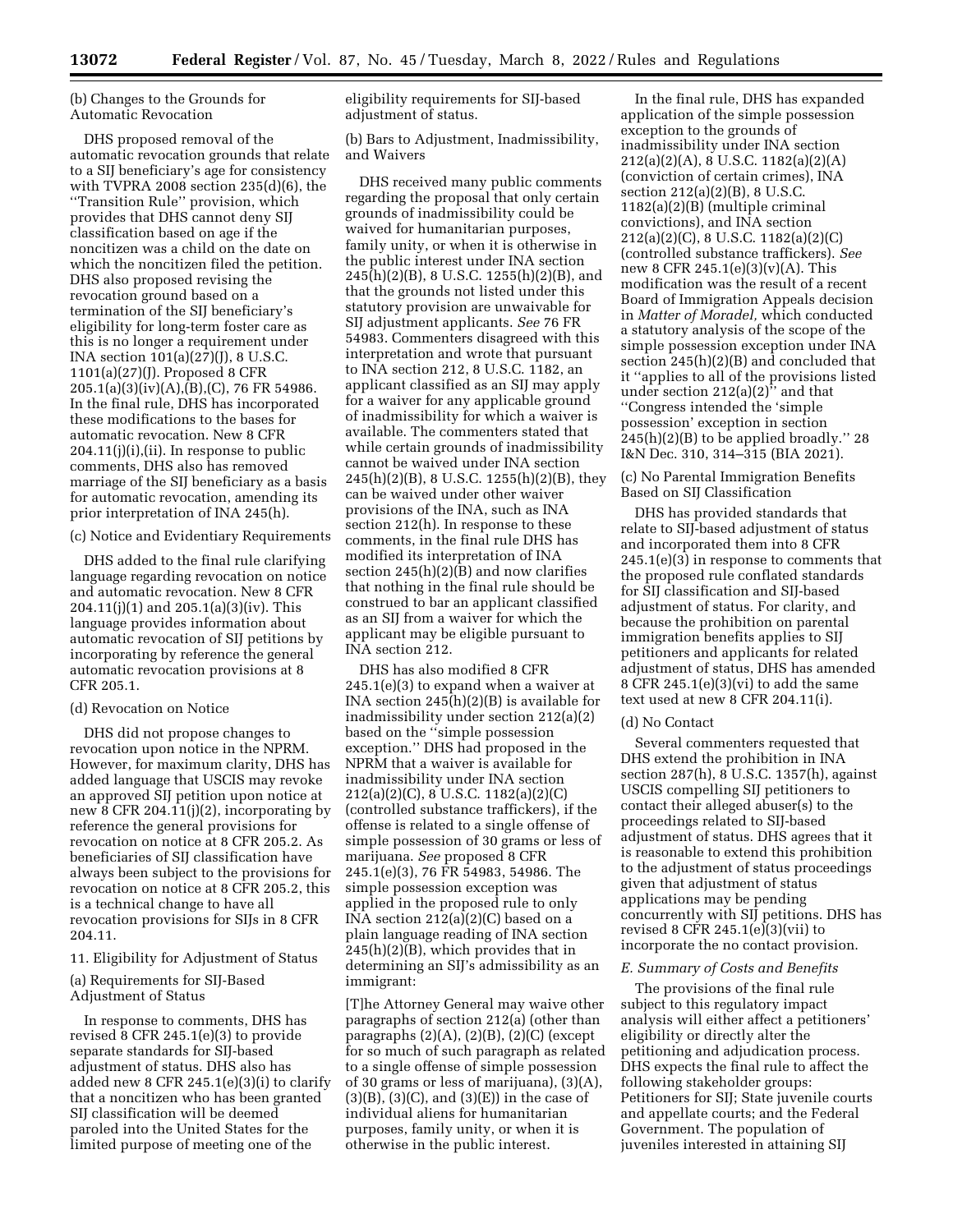classification, adjusting status, and obtaining lawful work authorization are required to initially submit Form I–360. The cost of the final rule affects newly eligible SIJ petitioners under the no action baseline. The provisions of the final rule subject to this regulatory impact analysis are examined against two baselines: (1) The pre statutory baseline; and (2) the no action baseline. The pre statutory baseline would evaluate the clarifications in petitioners' eligibility made by TVPRA 2008. In analyzing each provision against the pre statutory baseline, DHS finds that these clarificatory changes have no quantifiable impact on eligibility. Stated alternatively, in the absence of the TVPRA 2008 provisions codified by this rule, DHS has no evidence suggesting SIJ trends would have behaved differently in the intervening years. Consequently, this analysis focuses on the no action baseline and those regulatory provisions affecting the petitioning-adjudicating process and then analyzes the historical growth of demand for and grants of SIJ classification in order to assess the benefits and costs accruing to each stakeholder.

Relative to the no action baseline, the final rule will impose costs on a group of petitioners who will now be eligible to submit Form I–601, Form I–485 and Form I–765 once they already have an approved SIJ classification. This final rule will allow SIJ beneficiaries who get married prior to applying for LPR status to remain eligible to obtain permanent residence. This rule will also allow SIJ beneficiaries who have simple possession offenses to submit Form I–601 to apply for a waiver of inadmissibility under any of the provisions listed at INA section 212(a)(2), 8 U.S.C. 1182(a)(2). DHS assumes that every petitioner who will not have their SIJ classification revoked because of marriage will file Form I–485 which will result in new costs (and benefits) to those petitioners.

The changes in this final rule will not impact Form I–360 petitioners currently applying for SIJ classification under the no action baseline, however the impacts will be discussed in the pre statutory baseline discussion. The changes in this final rule will update regulations to reflect statutory changes, modify certain provisions, codify existing policies, clarify eligibility requirements, and will not impact children applying for SIJ classification. DHS has required this additional evidence since the TVPRA 2008. Due to data limitations that preclude identification of the unrelated factors that explain the changes in the volume of petitioners observed over

time, DHS is limited in its ability to assess Form I–360 data. The primary benefit of the rule to USCIS is greater consistency with statutory intent, and efficiency.

## **II. Background**

# *A. Special Immigrant Juvenile (SIJ) Classification*

Congress created the SIJ classification through the Immigration Act of 1990 to provide humanitarian protection for certain abused, neglected, or abandoned juveniles in the child welfare system who were eligible for long-term foster care. Through several legislative amendments, this protection evolved to include juveniles outside the foster care system. The statutory provisions for SIJ classification at INA section 101(a)(27)(J), 8 U.S.C. 1101(a)(27)(J), require a juvenile court determination that:

• The juvenile is dependent on the court, or is under the custody of a State agency or department or an individual or entity appointed by the court;

• Reunification with one or both of the juvenile's parents is not viable due to abuse, neglect, abandonment, or a similar basis under State law; and

• It would not be in the juvenile's best interest to return to the juvenile's (or their parent's) country of nationality or last habitual residence.

In addition, the juvenile must be under 21 years of age and unmarried. SIJ classification may be granted only upon the consent of the Secretary of Homeland Security, through USCIS.

A petitioner who has been classified as an SIJ is eligible to apply for adjustment of status. Petitioners for SIJ classification do not have the ability to include other family members who may derive LPR status based on their status (derivatives) on their petition, nor are they ever eligible to sponsor their natural or prior adoptive parents for any immigration benefit.

The previous regulations governing SIJ classification at 8 CFR 204.11 were published in in 1993.4 58 FR 42843. This rule updates the regulations as required by statutory amendments to the SIJ statute since that time and further aligns the benefit with the statutory purpose of providing humanitarian protection to eligible child survivors of parental abuse, abandonment, or neglect.

## *B. Final Rule*

DHS adopts most of the regulatory amendments proposed in the NPRM and makes key clarifying changes based on public comments. DHS explains in this rule why we are making changes or adopting the proposed regulatory amendments without change. The changes to the regulatory text are summarized previously in Section I, and they are discussed in further detail later in Section III. This final rule does not respond to comments that are general in nature or seek a change in U.S. laws, regulations, or agency policies that are unrelated to the SIJ classification or SIJbased adjustment of status. This final rule also does not change the procedures or policies of other Federal agencies or State courts, nor does it resolve issues outside the scope of the rulemaking. All comments can be reviewed at the Federal Docket Management System at *[https://](https://www.regulations.gov) [www.regulations.gov,](https://www.regulations.gov)* docket number USCIS–2009–0004.

## **III. Response to Public Comments on Proposed Rule**

#### *A. Summary of Public Comments*

On October 16, 2019, DHS reopened the comment period on the proposed rule for 30 days to provide the public with further opportunity to comment on the proposed rule. 84 FR 55250 (Oct. 16, 2019). During the initial comment period for the proposed rule, DHS received 57 public comments. DHS received an additional 77 comments on the proposed rule during the reopened comment period. In total, between the two comment periods, DHS received 134 comments.5 DHS has reviewed all 134 of the public comments received and addresses them in this final rule.

#### *B. General and Preliminary Matters*

# 1. General Support for the Proposed Rule

*Comment:* Several commenters expressed general support of SIJ classification and favored finalizing the proposed rule and protecting vulnerable children in our society. Two commenters wrote that they appreciated DHS incorporating the protections and expansions from TVPRA 2008.

*Response:* DHS appreciates commenters' general support for this rulemaking and for its ongoing efforts to protect vulnerable children in accordance with the text and purpose of the statute.

*Comment:* Two commenters indicated that they supported the proposed rule because the clarification of certain terms and elimination of ambiguous language

<sup>4</sup> 8 CFR 204.11 was amended in 2009 to eliminate reference to legacy INS in accordance with the creation of DHS. 74 FR 26937 (June 5, 2009).

<sup>5</sup>Six additional comments were received but not posted on *[www.regulations.gov](http://www.regulations.gov)* or considered by DHS because they were identified as being duplicate, irrelevant, or internal comments.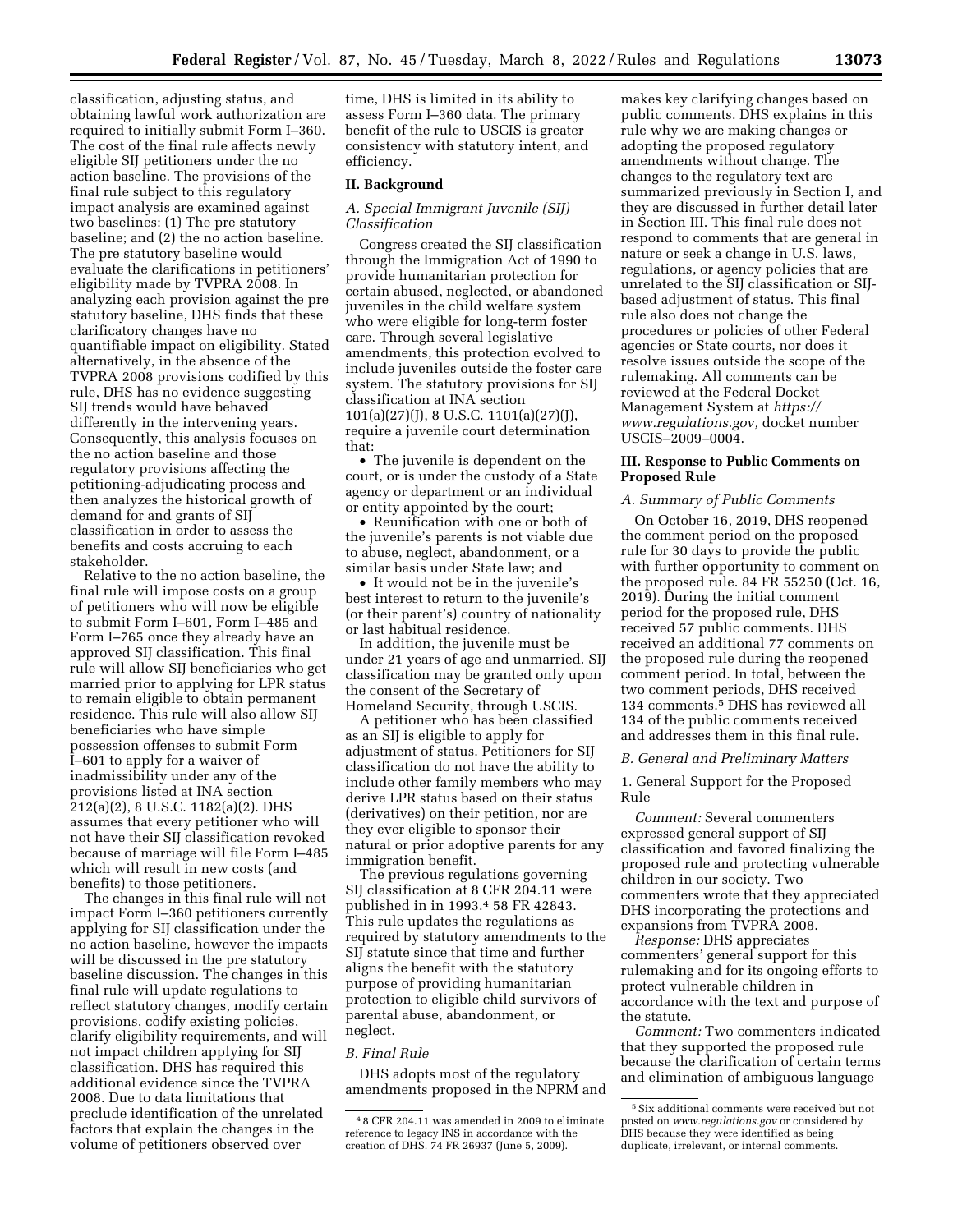aids in understanding and prevents unintended consequences in the interpretation of the regulation by the relevant authorities.

*Response:* DHS appreciates commenters' support of the clarifications in this rulemaking. DHS agrees and hopes that this rule will improve adjudications and the SIJ petition and related adjustment of status application processes for SIJs by eliminating ambiguities and updating the regulation to reflect statutory changes and the statutory purpose of providing humanitarian protection to eligible child survivors of parental abuse, abandonment, or neglect.

*Comment:* Several commenters expressed support for the rule but stated that they did not want the benefit to go to those who might be engaging in fraud or abuse or those who do not meet certain criteria. One commenter stated they hoped that USCIS would strictly scrutinize the background of applicants to ensure the benefit goes to those ''who really need it.'' Another commenter stated that they agreed with the proposed rule, but only if ''the parents have abandoned the children'' or there were ''some sort of child abuse.''

*Response:* DHS appreciates commenters' support of the rule. USCIS endeavors to screen all benefits for fraud to ensure that only those eligible receive them. The statute governing SIJ eligibility at INA section 101(a)(27)(J), 8 U.S.C. 1101(a)(27)(J), states that a petitioner may be eligible if reunification with their parent(s) is not viable due to abuse, neglect, abandonment, or a similar basis under State law. DHS cannot make changes to the rule that conflict with the statutory requirements of SIJ eligibility.

*Comment:* Two commenters stated that they believe that the SIJ program is a beneficial program and advocated further ''revising the law to be looser for children'' and to make the immigration system as a whole looser for those without criminal records.

*Response:* DHS appreciates commenters' support and has implemented the SIJ program as authorized by Congress. DHS is therefore unable to make any changes in response to these comments to the extent such changes would exceed its rulemaking authority. This rule modifies the regulations surrounding SIJs specifically, not those impacted by the immigration system without criminal records, and DHS believes the changes provide greater clarity and further align the SIJ program with the statutory purpose.

2. General Opposition to the Proposed Rule

*Comment:* Several commenters opposed the proposed rule on the basis that they did not agree with the statutory SIJ classification because they viewed it as giving ''amnesty'' to foreign-born children or using taxpayer dollars to provide benefits for foreign born children, rather than U.S. citizen children in need.

*Response:* DHS has implemented the SIJ program as authorized by Congress. DHS also notes that the costs of USCIS are generally funded by fees paid by those who file benefit requests and not by taxpayer dollars appropriated by Congress. *See* INA section 286(m), 8 U.S.C. 1356(m). DHS made no changes in response to these comments.

*Comment:* One commenter said that the proposed regulations fail to meet their objective of clarifying procedural and substantive requirements for the SIJ petition by adding extraneous requirements that fall outside Congress' intention to provide protection to a vulnerable population.

*Response:* DHS disagrees with the commenter and does not believe that any extraneous requirements were added beyond those imposed by Congress. DHS's intent with this rule is to amend the regulations to reflect statutory changes that have taken place since the previous regulations were published and to further align the program with the statutory purpose. With regard to the commenter's specific concerns, DHS has addressed each concern in subsequent sections of the preamble.

*Comment:* A commenter wrote that the proposed rule would impermissibly restrict the due process rights of affected migrants who are minors in ways that conflict with United States obligations under international law and violate customary international law.

*Response:* DHS disagrees with commenters that the rule violates international law. The commenter does not specify any provision in the proposed rule that would negatively affect an immigrant minor's due process rights. DHS knows of no changes in the rule that deny, restrict, or limit the rights of a minor to due process nor of any international laws or principles that the rule violates. Therefore, DHS is making no changes in the final rule as a result of this comment.

*Comment:* One commenter, referencing the USCIS press release announcing the reopening of the comment period, stated that conclusory statements that impugn the motives of SIJ petitioners wholesale are improper,

impart at minimum an appearance of bias to adjudications, and thereby increase the risk of unfounded denials of relief and attendant risk that children will be returned to harm. The commenter urges DHS to include language in the rule clarifying that adjudicators must consider any application for SIJ on its own merits, to underscore DHS's commitment to fair adjudications for all children seeking humanitarian protection.

*Response:* DHS respectfully disagrees that the rule's announcement contained conclusory statements that impart a bias to adjudicators. Adjudicators evaluate each petition on its own merits, and DHS does not imply any predetermined outcomes as a result of this rule. DHS remains committed to the fair and just adjudication of all immigration benefit requests. At the same time, DHS will continue vetting all immigration benefit requests to ensure they are granted only to those who are eligible. This requires DHS to ensure that petitioners do not obtain benefits for which they are not eligible under the law.

*Comment:* Several commenters said that it is inappropriate that SIJ visa numbers are assigned to the employment-based fourth preference (EB–4) visa category and wrote that visa numbers in the EB–4 category should go only to employment-based immigrants. Some commenters wrote that those with SIJ classification were taking visa numbers away from skilled workers and stated that SIJ visa numbers should be placed in a separate category. Other commenters said that for SIJ petitioners to qualify for a visa number under the EB–4 category, they should be subject to requirements for other employmentbased immigrants, such as being in status at the time of applying to adjust and having a bona fide relationship to the United States.

*Response:* DHS is unable to address commenters' concerns because SIJ classification is one of a number of disparate immigrant classifications that collectively are under the EB–4 category pursuant to INA section 203(b)(4), 8 U.S.C. 1153(b)(4). As the designation of SIJ visa numbers under the EB–4 category is statutory, it cannot be altered via this rulemaking.

#### 3. Decision

(a) Decision Section and Notification of Appeal Rights

In response to public comments, DHS added to the final rule a section regarding notification of decisions and appeal rights on petitions at new 8 CFR 204.11(h). Such a section was in the previous rule at 8 CFR 204.11(e) (58 FR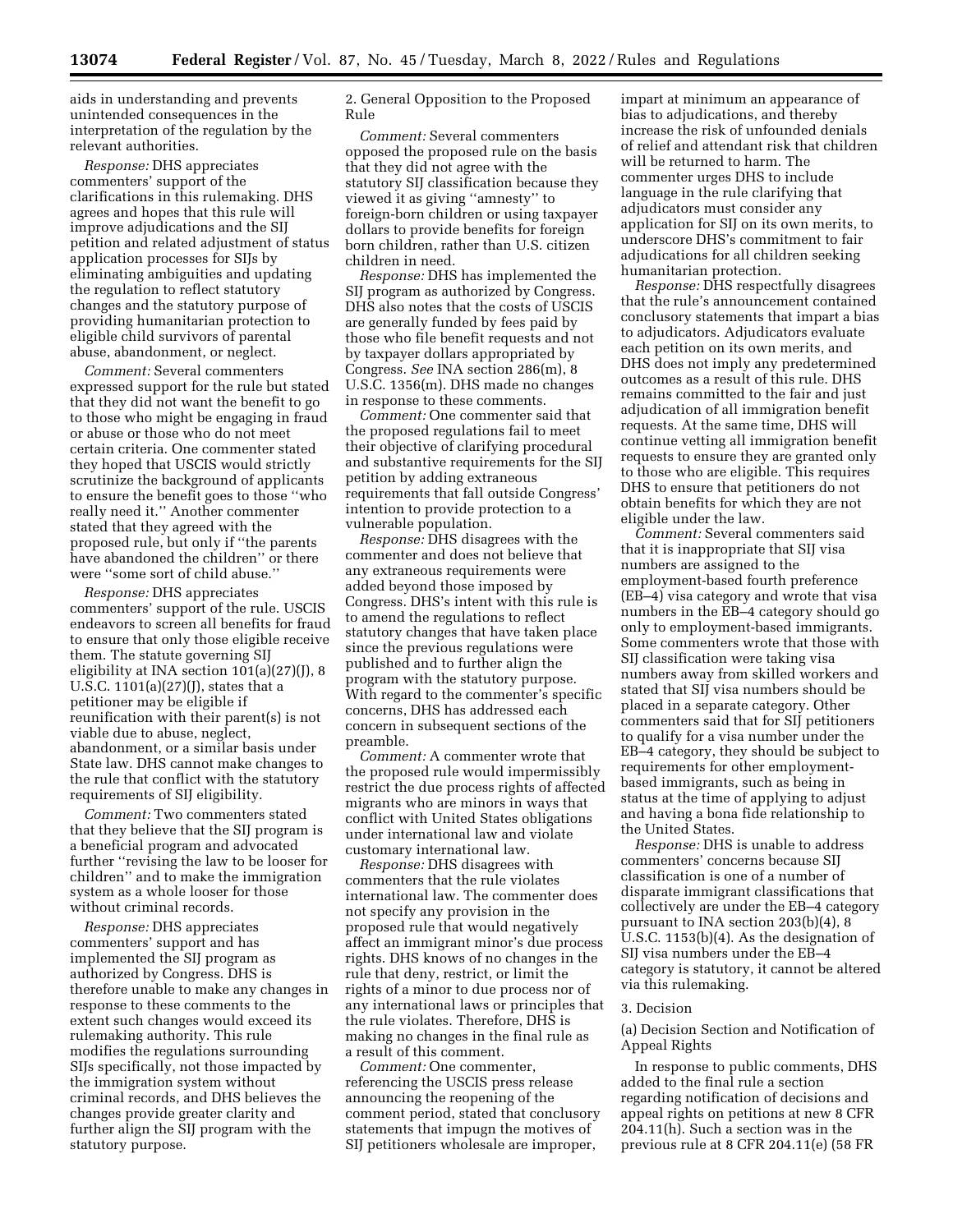42850), but it had been omitted from the NPRM because USCIS regulations at 8 CFR part 103 provide for such notifications and appeals. However, DHS has included it in the final rule to ensure full clarity for SIJ petitioners.

#### 4. Section Heading

*Comment:* Nine commenters thought that the section heading of proposed 8 CFR 204.11, ''Special immigrant classification for certain aliens declared dependent on a juvenile court (Special Immigrant Juvenile),'' should be changed to reflect all of the categories of individuals who may be eligible.

*Response:* DHS agrees that the section heading should be amended because juvenile court dependents are only one of several categories of individuals who may be eligible under INA section 101(a)(27)(J), 8 U.S.C. 1101(a)(27)(J). DHS thinks it best to simply change the section heading to ''Special immigrant juvenile classification.'' *See* new 8 CFR 204.11. This section heading is much more succinct and still ensures that the section heading is inclusive of all eligible individuals.

#### 5. Terminology

*Comment:* Several commenters wrote about the use of the term ''alien'' in the proposed rule. While some supported the use of the term and noted that it is a legally defined term of art under the INA, others contended that use of the term encourages negative stereotyping of undocumented people. These commenters recommended that the term ''alien'' be removed from the regulatory text and not be used to refer to the individual seeking SIJ classification.

*Response:* While the term ''alien'' is a legal term of art defined in the INA for immigration purposes, DHS recognizes that the term has been ascribed with a negative, dehumanizing connotation, and alternative terms, such as ''noncitizen,'' that reflect our commitment to treat each person the Department encounters with respect and recognition of that individual's humanity and dignity are preferred. DHS will use the term ''alien'' when necessary in the regulatory text as the term of art that is used in the statute, but where possible we will use the term ''petitioner'' to refer to those who are seeking SIJ classification, and the term ''applicant'' to refer to those who are seeking adjustment of status based upon classification as an SIJ. *See, e.g.,* new 8 CFR 204.11(a) and 245.1(e)(3).

*Comment:* One commenter noted that DHS used both the terms ''status'' and ''classification'' in referring to SIJ and asked DHS to be clear in the use of these terms.

*Response:* DHS agrees with the commenter that the rule should be consistent in the use of those terms. SIJ is a ''classification''; an individual does not receive an actual ''status'' until they become an LPR based on the underlying SIJ classification. For clarity, DHS uses ''classification'' throughout this rulemaking when referring to the SIJ benefit itself. *See, e.g.,* new 8 CFR 204.11(a).

*Comment:* One commenter requested that the term ''juvenile'' be replaced with the term "immigrant" when referring to the person seeking classification as an SIJ because the statute never refers to the ''special immigrant'' as a juvenile. Another commenter noted that if DHS intends that an adult filing on behalf of an individual can function as the ''petitioner,'' then DHS should replace the word ''petitioner'' with ''alien'' for clarity and consistency.

*Response:* DHS declines to make the changes requested by the commenters. DHS uses the term ''petitioner'' to refer to the noncitizen seeking SIJ classification but includes in the regulatory text that another person may file on the petitioner's behalf. *See* new 8 CFR 204.11(d)(1). DHS does not make any changes in this rule to DHS regulations governing who can file a petition on behalf of a child at 8 CFR 103.2. DHS will therefore use the more appropriate term ''petitioner'' to refer to the person seeking SIJ classification.

### 6. Organization

*Comment:* Several commenters thought that the way DHS organized the information in the proposed rule relating to SIJ classification and the related SIJ-based adjustment of status seemed to conflate the two standards.

*Response:* DHS agrees with commenters that its proposed layout may raise confusion. In the final rule, DHS separates the requirements for SIJbased adjustment of status into 8 CFR 245.1(e)(3), and limits 8 CFR 204.11 to requirements for SIJ classification.

#### 7. Effective Date

*Comment:* One commenter asked DHS to consider grandfathering or creating an exception for those individuals who could not file under the previous rule, especially those who could qualify only if both parents abused, neglected, or abandoned the individual.

*Response:* DHS appreciates this concern; however, the change the commenter was referring to was statutory, and without clear congressional instruction to retroactively apply provisions of TVPRA 2008, DHS declines to make changes

based on this comment. DHS did implement the changes in 2008, consistent with the statutory language. Any cases filed after that date did benefit from those statutory changes, though USCIS regulations did not reflect the change. DHS cannot however apply those statutory changes retroactively to petitions filed prior to passage of TVPRA 2008. DHS notes that a petitioner is required to establish eligibility at the time of filing and remain eligible through adjudication of the petition. 8 CFR 103.2(b)(1). Statutes are generally prospective only, but Congress may apply a statute retroactively if it includes clear language providing for retroactive application in the legislation. For example, Congress did so in the VAWA 2013 changes to U nonimmigrant status (victims of crime). Violence Against Women Reauthorization Act of 2013, Public Law 113–4 (Mar. 7, 2013) (VAWA 2013). In creating age-out protection providing that certain qualifying family members of U nonimmigrant petitioners must file a request before the age of 21, but may exceed that age while the request is being processed, Congress added an effective date that says the amendment ''shall take effect as if enacted as part of the Victims of Trafficking and Violence Protection Act of 2000.'' VAWA 2013 section 805(b). Without such clear statutory authority in TVPRA 2008, DHS will not apply its SIJ provisions retroactively.

### 8. Regulatory Comments

*Comment:* One commenter wrote that the rule is arbitrary and capricious in violation of the Administrative Procedure Act (APA) because DHS did not provide reasoned justifications for its changes to longstanding policies.

*Response:* The commenter does not indicate which changes that DHS proposed were not sufficiently explained. Nevertheless, DHS provided a detailed explanation for each of its proposed regulatory provisions governing the SIJ program. *See* 76 FR 54979–54983. DHS also summarized the changes again in the comment period extension notice to refresh the public comments. *See* 84 FR 55250–55251. In addition, the changes are mainly in the nature of changes to implement statutory revisions, clarifying changes, changes to improve the application process, or to make technical and procedural changes. The changes are not major departures from longstanding DHS positions, and they do not rely on factual findings that contradict those that underlay our prior policy.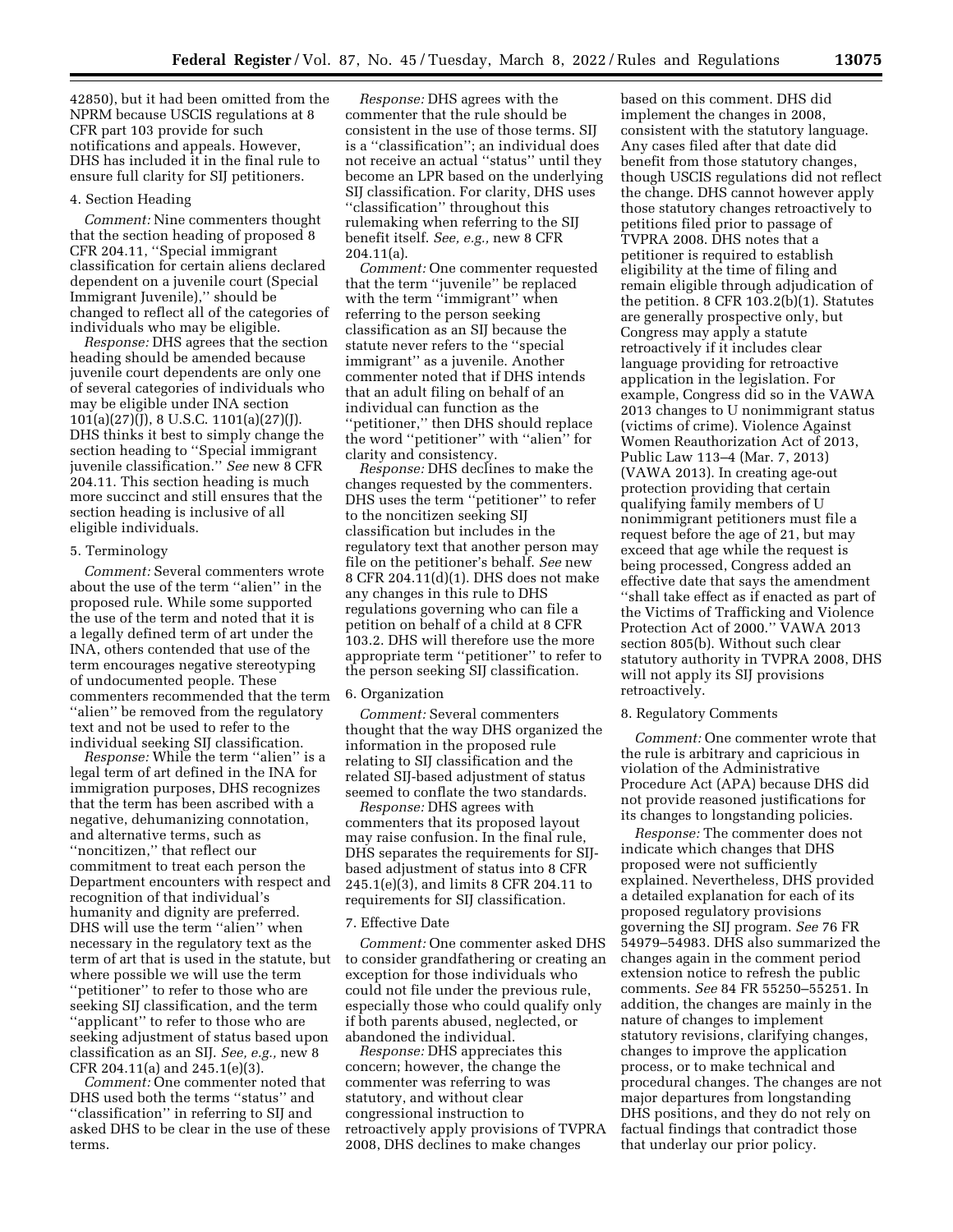*Comment:* Three commenters said that the proposed rule did not conduct the regulatory analysis required under Federal law and executive orders. One commenter stated that the NPRM's assessment that there will be no economic impact is inaccurate because the rule imposes a higher standard of review for the consent analysis, which will increase costs for USCIS and slow adjudications. Additionally, this commenter stated that the prediction in the NPRM that the fee impacts on petitioners are neutral is inaccurate as filings have increased beyond those expected at the time the proposed rule was issued.

*Response:* USCIS provided an economic analysis in the NPRM and is updating the analysis in this final rule. *See* 76 FR 54984. The commenters correctly note that DHS stated that the fee impacts of this rule on each SIJ petitioner as well as on USCIS are neutral because USCIS estimates that filings for SIJ classification will continue at about the same volume as they have in the relatively recent past. *Id* DHS disagrees that this rule's consent analysis will delay adjudications and increase costs for USCIS. The proposed rule also stated the fees for the forms filed by petitioners seeking SIJ classification, including Form I–485, Application to Register Permanent Residence or Adjust Status, and Form I– 601, Application for Waiver of Ground of Inadmissibility, were not affected by the rule. This rule does not change the fees that will be paid by SIJ petitioners. As noted in the economic analysis for this final rule, the number of SIJ petitioners has increased since the proposed rule, and the fees have changed as a result of rules other than this one. *See* 81 FR 73292 (Oct. 24, 2016). Generally, though, SIJ petitioners are eligible to request fee waivers for USCIS benefit requests. USCIS has provided an updated regulatory impact analysis of changes being made in this rule in Section IV.A, ''Executive Orders 12866 (Regulatory Planning and Review) and 13563 (Improving Regulation and Regulatory Review)''.

*Comment:* Several commenters stated that the proposed rule was outdated and stale because of the time that elapsed between the issuance of the NPRM in 2011 and the reopening of the comment period in 2019. Three commenters noted that the results of the review of the Office of Management and Budget (OMB) are therefore outdated and unreliable for a current assessment of the proposed rule's costs and benefits. These commenters requested that DHS withdraw the NPRM pending new review and analysis by OMB in light of

current USCIS procedures and policies. Another commenter requested that USCIS update its proposal and provide a revised proposed rule in a supplemental notice of proposed rulemaking that would allow comment on a complete proposal that reflects the current state of the law.

*Response:* DHS recognizes that approximately 10 years have passed since it first proposed changes to the SIJ program through rulemaking and accordingly stated that it reopened the comment period ''to refresh this proposed rule and allow interested persons to provide up-to-date comments in recognition of the time that has lapsed since the initial publication of the proposed rule.'' 84 FR 55251. Prior to reopening the comment period in 2019, DHS assessed the changes to the program since the rule was proposed 8 years prior and determined that it was still interested in its original proposals, and that it would reopen the comment period to account for any changes over the years, to the extent that there were any for which it previously did not account. In this final rule, DHS is responding to both the comments received on the proposed rule in 2011 and the comments received in response to the reopened comment period. DHS disagrees that it should issue a supplemental notice to reflect the current state of the law because the law has not changed—the last statutory update to the SIJ portfolio occurred in 2008, prior to publishing the NPRM. Further, DHS disagrees that it should withdraw the rule pending new OMB review. DHS acknowledges that the adequacy of the notice provided and comments received can depend on if the situation around the rulemaking has changed so much that there was new or different information that the agency should have offered or the public could have provided for consideration.<sup>6</sup> DHS does not believe that there have been significant changes in the basis for the proposed rule. Nevertheless, while the information for the public to consider was not new or changed, DHS published a notice requesting a new round of public comment to ensure that the public had notice of the proposed rule and relevant background information and that DHS had current input from affected stakeholders close to the time of decision.

The reopening of the comment period and the final rule have gone through OMB review prior to publication. To the extent that data have changed and

developed in the years since the proposed rule was published, DHS has updated relevant data accordingly.

*Comment:* Two commenters stated that the proposed rule does not satisfy the criteria and fundamental principles of federalism required under Executive Order (E.O.) 13132. These commenters request that DHS withdraw the proposed rule and defer to the States on areas of traditional State expertise related to the administration of SIJ petitions, or, in the alternative, that DHS issue a federalism summary impact statement if it does move forward with the rule. Similarly, several commenters wrote that the proposed rule lacks statutory authority because State courts, not Federal immigration agencies, have the requisite expertise in child-welfare issues that should not be secondguessed by USCIS SIJ adjudicators and that DHS improperly encourages a reexamination of the State court's order; requires the petitioner to prove the underlying motivation behind the State child-welfare assistance sought; and mandates the disclosure of evidence treated as confidential by the States.

*Response:* DHS disagrees with commenters that this rulemaking implicates federalism concerns. Specifically, INA section 101(a)(27)(J), 8 U.S.C. 1101(a)(27)(J), sets clear parameters for the extent of State versus Federal involvement in the SIJ process: ''who has been declared dependent on a juvenile court located in the United States . . . and in whose case the Secretary of Homeland Security consents to the grant of special immigrant juvenile status.'' Neither the proposed rule nor this final rule modifies the extent of State involvement. As for the commenter's assertion that DHS violated E.O. 13132 (Federalism) because it inadequately analyzed the rule's impacts on States, DHS reiterates for this final rule that the regulation will not have substantial direct effects on the States, on the relationship between the National Government and the States, or on the distribution of power and responsibilities among the various levels of government. The United States Government's authority to regulate immigration and noncitizen status is broad, and stems in part from its constitutional power to ''establish a uniform rule of Naturalization,'' Art. I, § 8, cl. 4, and on its sovereign power to control and conduct foreign relations. *Arizona* v. *United States,* 567 U.S. 387 (2012). Under the Supremacy Clause, states are precluded from regulating conduct in a field that Congress has expressly determined must be regulated at the federal level or where Congress

<sup>6</sup>*See Idaho Farm Bureau Fed'n* v. *Babbitt,* 58 F.3d 1392 (9th Cir. 1995); *Mobil Oil Corp.* v. *EPA,* 35 F.3d 579, 584–85 (D.C. Cir. 1994).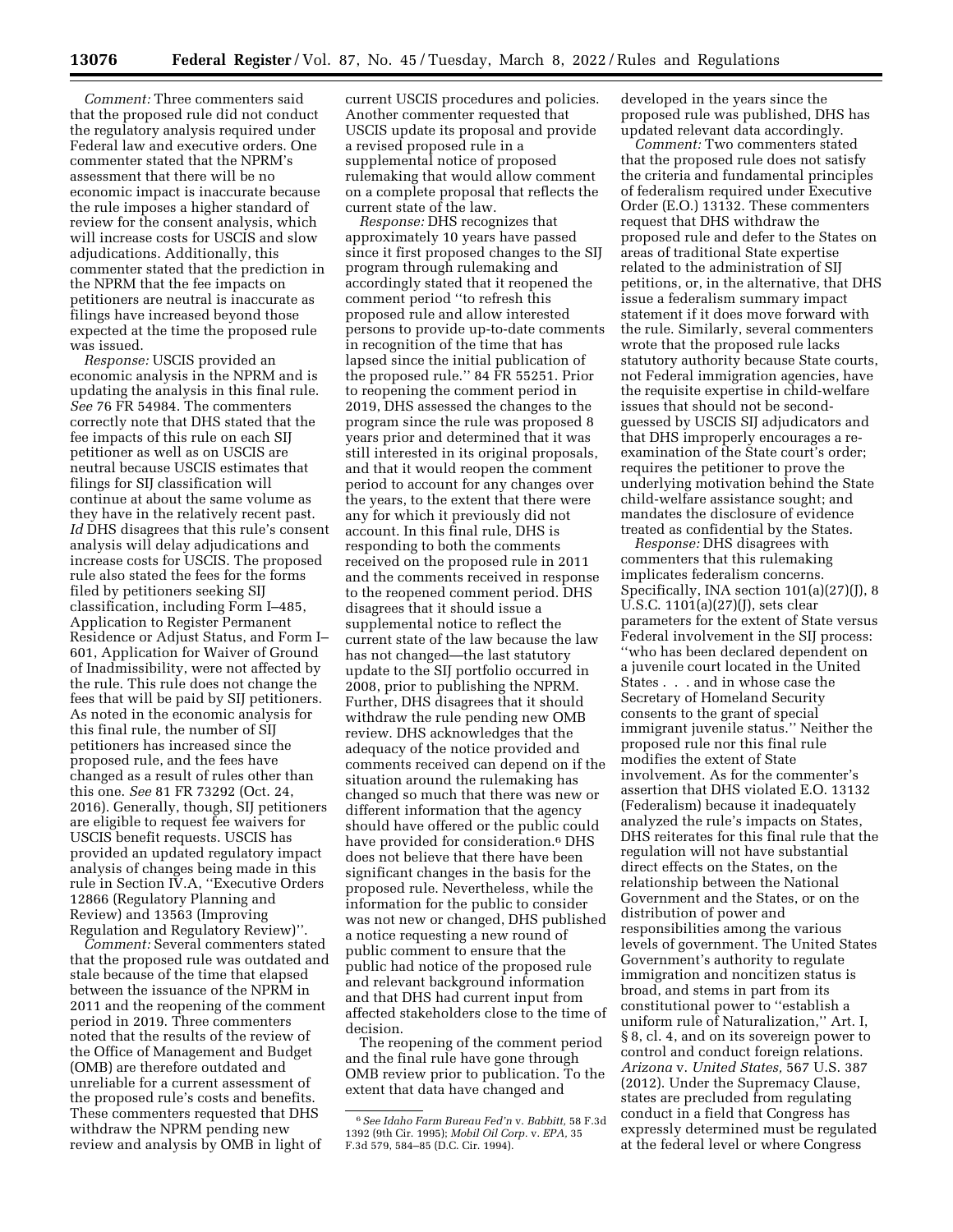has created a framework of regulation so pervasive that there is no room for the States to supplement it. *Id.* at 399. Here, the role of DHS is to adjudicate SIJ petitions to determine eligibility for SIJ classification and adjustment of status as prescribed by the INA—a field in which the States have no role. Accordingly, it is entirely appropriate for USCIS officers when adjudicating an SIJ petition to review the State court determinations to determine if a primary reason the petitioner sought the juvenile court determinations was to obtain relief from abuse, neglect, abandonment, or a similar basis under State law, because this review is necessary for USCIS to make the consent determination required by the INA. On the other hand, under this rule DHS has no role in making dependency or custodial determinations or granting relief from abuse, neglect, or abandonment, or a similar basis under State law, which is a field properly reserved to the States.

## 9. Miscellaneous

Several comments were submitted that did not relate to the substance of the NPRM, and will, therefore, not be individually discussed. These comments related to areas such as writing style and other issues outside of the scope of this rulemaking, including comments on the USCIS Policy Manual or Administrative Appeals Office (AAO) Adopted Decisions, recommendations not pertaining to this rule, and general statements unrelated to the substance of the regulation. DHS has reviewed and considered all such comments and incorporated them as applicable.

#### *C. Definitions*

# 1. ''State''

*Comment:* Six commenters recommended that DHS change the proposed definition of "State" to encompass all geographic areas under the administrative control of the United States. Another commenter pointed out that to define ''State'' but not ''United States'' was an oversight.

*Response:* DHS agrees with the commenters that the proposed definition of ''State'' appears incomplete and will adopt the INA definitions for ''State'' and ''United States,'' which are established immigration terms of art. This final rule amends the definition of ''State'' and adds the definition for ''United States'' at 8 CFR 204.11(a) by making reference to the INA definitions.

#### 2. ''Juvenile Court''

*Comment:* Twenty-three commenters recommended changes to the definition of ''juvenile court.'' Four commenters requested that the definition expressly indicate that qualifying juvenile courts that can issue orders include delinquency courts. One commenter wrote that the use of the term ''juvenile court'' did not track statutory language, which allows for a custody determination by a State juvenile court. Eighteen commenters requested that the term ''juvenile court'' be modified to align with INA section  $101(a)(27)(j)(i)$ , 8 U.S.C. 1101(a)(27)(J)(i), which recognizes juvenile court dependency or custody determination. One commenter suggested that the final rule be consistent with the definition of ''juvenile court'' from the AAO Adopted Decision, *Matter of A–O–C–,* which states that ''petitioners must establish that the court had competent jurisdiction to make judicial determinations about their dependency and/or custody and care as juveniles under State law.'' *Matter of A–O–C–,*  Adopted Decision 2019–03, at 4 (AAO Oct. 11, 2019). One commenter suggested that the term ''juvenile court'' include the custody, care, guardianship, delinquency, or best interest of the juvenile. Another commenter suggested that the definition include care, custody, dependency, and/or placement of a child.

*Response:* DHS agrees with the commenters that the definition of ''juvenile court'' should include dependency to align with INA section  $101(a)(27)(J)(i)$ , 8 U.S.C.  $1101(a)(27)(J)(i)$ , and the guidance provided in *Matter of A–O–C–.* The final rule defines ''juvenile court'' as a court located in the United States that has jurisdiction under State law to make judicial determinations about the dependency and/or custody and care of juveniles. New 8 CFR 204.11(a). The final rule defines the term ''judicial determination'' as a conclusion of law made by a juvenile court. *Id.* Further, State law, not federal law, governs the definition of ''juvenile,'' ''child,'' "infant," "minor," "youth," or any other equivalent term for juvenile which applies to the dependency or custody proceedings before the juvenile court. The final rule therefore requires the juvenile court to have exercised its jurisdiction over petitioners as juveniles (or other equivalent term) under the applicable State law. New 8 CFR 204.11(c)(3)(i).

DHS, however, declines to specify the types of courts that have jurisdiction to make judicial determinations about the dependency and/or custody and care of a juvenile. The definition of ''juvenile court'' in the final rule already encompasses various types of State

courts that have the jurisdiction to make judicial determinations about the dependency and/or custody and care of juveniles, and it does not limit qualifying courts to those specifically named ''juvenile'' courts. New 8 CFR 204.11(a). The names and titles of State courts that may act in the capacity of a juvenile court to make the types of determinations required to establish eligibility for SIJ classification may vary State to State. A court by a particular name may have such authority in one State, but not in another. DHS also declines to include ''care,'' ''guardianship,'' ''delinquency,'' ''placement of a child,'' or ''best interest of the juvenile'' as part of the definition of ''juvenile court'' for the same reason—that a variety of types of proceedings may result in a qualifying order for SIJ classification, and DHS does not want to create a list that may be interpreted as exhaustive.

*Comment:* A commenter stated that the requirement in the NPRM for a petitioner to submit a juvenile court order issued by a court of competent jurisdiction located in the United States is redundant because the definition of the term ''juvenile court'' already addresses the jurisdictional and geographical limitations of the juvenile court.

*Response:* DHS agrees with this comment. Because the term ''juvenile court'' is defined in the final rule as a court located in the United States that has jurisdiction under State law, DHS has removed the proposed provision stating that the juvenile court order be issued by a court of competent jurisdiction. *See* new 8 CFR 204.11(a).

# *D. Eligibility Requirements for Classification as a Special Immigrant Juvenile*

This final rule adopts the eligibility requirements proposed in the NPRM regarding age, unmarried status, and physical presence. New 8 CFR 204.11(b)(1) through (3). The reasoning provided in the preamble remains valid with respect to general eligibility and is incorporated here by reference. DHS has modified and added language to the regulatory text on juvenile court order requirements and validity based on public comments and on policy decisions made after publication of the proposed rule. The changes to the regulatory text are summarized in this preamble in Section I.

Several commenters raised the issue of what point in time (time of filing or time of adjudication) USCIS assesses eligibility for SIJ classification. In general, absent any clear statutory authority or compelling reason that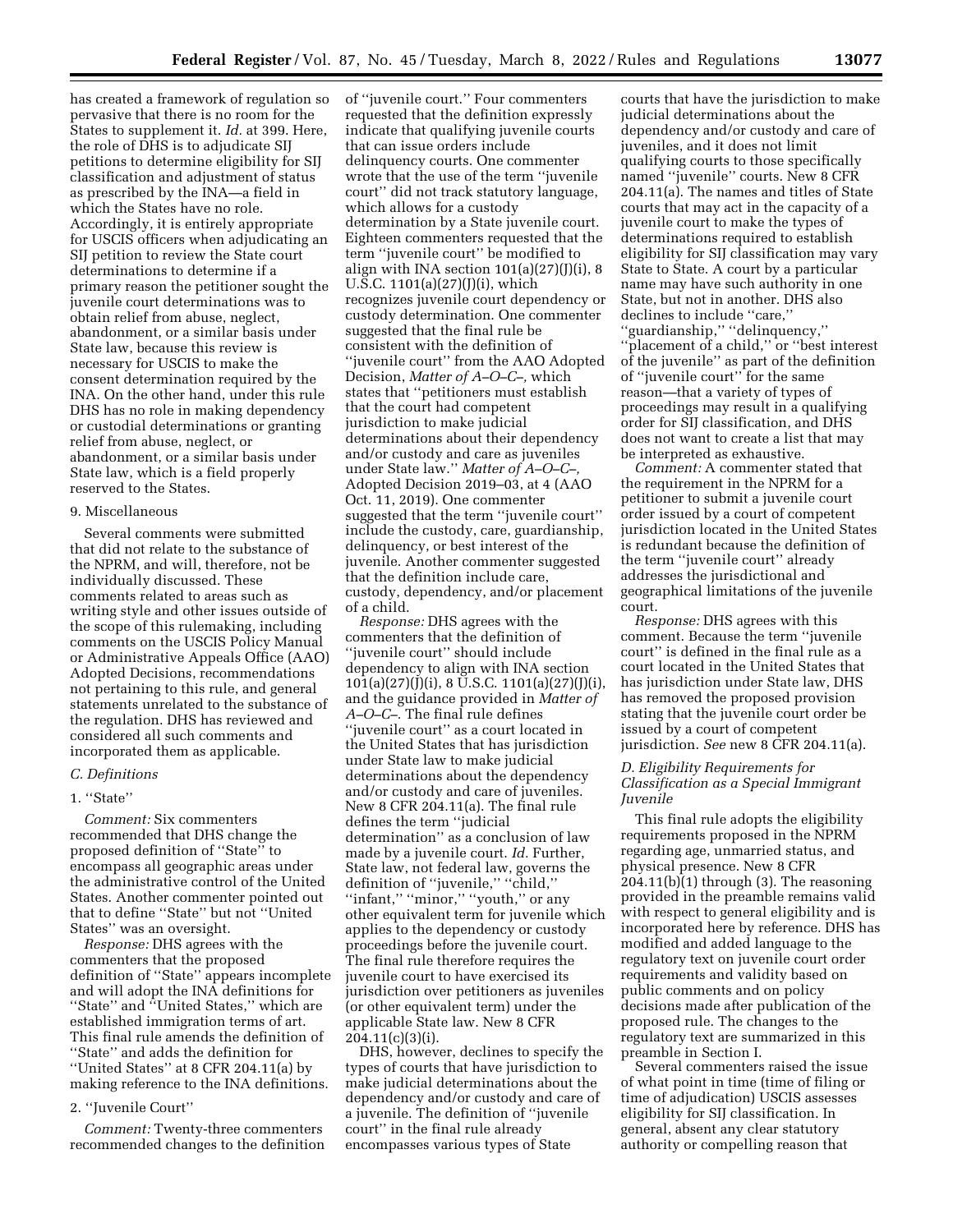suggests otherwise, DHS applies the general rule that ''[a]n applicant or petitioner must establish that he or she is eligible for the requested benefit at the time of filing the benefit request and must continue to be eligible through adjudication.'' 8 CFR 103.2(b)(1). A

petitioner who does not meet the eligibility requirements at the time of filing (and as later described in this rule, where applicable, the time of adjudication) is not eligible for SIJ classification. Exceptions to this general rule for specific SIJ classification

eligibility requirements are addressed in the following discussion of the individual eligibility requirements.

The following table illustrates at what points during the petition and adjudication process USCIS will assess each eligibility requirement.

TABLE 2—SIJ ELIGIBILITY REQUIREMENTS AT TIME OF FILING AND TIME OF ADJUDICATION OF FORM I–360

| Eligibility requirement | Time of filing Form I-360 | Time of adjudication Form I-360                                     |
|-------------------------|---------------------------|---------------------------------------------------------------------|
|                         | <b>Yes</b><br>Yes         | No.<br>Yes.<br>Yes.<br>Yes, unless meets one of the two exceptions. |

#### 1. Under 21 Years of Age

As explained in the proposed rule, under TVPRA 2008, USCIS may not deny SIJ classification based on age if the noncitizen was a child on the date on which they petitioned for SIJ classification (hereafter referred to as ''age-out protection''). TVPRA 2008 section 235(d)(6), 8 U.S.C. 1232(d)(6). Under section 101(b)(1) of INA, 8 U.S.C. 1101(b)(1), a ''child'' is defined as under 21 years of age and unmarried. Through these provisions, Congress has expressed an intent that SIJ classification requires that the noncitizen be under the age of 21 only at the time of filing.

*Comment:* Twelve commenters supported DHS's proposed change to prohibit USCIS from denying SIJ classification based on age if the individual was a child on the date on which they petitioned for SIJ classification. One commenter thought that the proposed rule drew an ''arbitrary line'' at the age of 21 and that DHS was disqualifying any person over the age of 21 from protections from deportation. Some commenters indicated that DHS should give higher priority to petitioners less than 10 years old than to those who are 18 to 21 years of age without severe disabilities.

*Response:* DHS does not make any changes based on these comments because the age limit is set by statute. DHS does not have the authority to expand the program beyond the age the law permits nor to give preference to one age group over another. *See* TVPRA 2008 section 235(d)(6), 8 U.S.C. 1232(d)(6). DHS will require that the petitioner be under 21 years of age only at the time of filing at new 8 CFR 204.11(b)(1).

### 2. Unmarried

*Comment:* One commenter agreed with the retention of the requirement that a petitioner remain unmarried through the adjudication of the SIJ

petition. The commenter recommended that the final regulation further clarify that USCIS will consider other similar indicia of emancipation when determining whether USCIS should consent. The commenter said that for example, the regulation should clarify that the status of a civil union or common law marriage will be an indication of the legal equivalent of emancipation through marriage.

*Response:* USCIS will consider a noncitizen's eligibility for SIJ classification based on the preponderance of the evidence in its assessment of whether a primary reason the petitioner sought the required juvenile court determinations was to obtain relief from parental abuse, neglect, abandonment, or a similar basis under State law. *See* new 8 CFR 204.11(b)(5). Where USCIS has evidence of a State-recognized common law marriage, it will adjudicate the SIJ petition consistently with the eligibility requirements of the final rule, which maintains the long-standing position that a petitioner for SIJ classification must be unmarried at the time of filing and adjudication. *See* new 8 CFR 204.11(b)(2). However, civil unions are not recognized by USCIS as legal marriages for immigration purposes.

*Comment:* Four commenters requested that DHS remove the requirement that a petitioner remain unmarried at the time of adjudication. Commenters noted that TVPRA 2008 prohibits denial of a petition based on age as long as the conditions were met at the time the petition was filed. The commenters suggest that similar protections should be provided in regard to unmarried status, because the policy behind the TVPRA 2008 protection was to protect at-risk child victims of abuse. Other commenters discussed the effect of marriage on a petitioner's status as a dependent child in response to the preamble to the NPRM, which stated that ''[m]arriage

alters the dependent relationship with the juvenile court and emancipates the child.'' 76 FR 54980. One commenter noted that to the extent that marital status may affect the dependency status of the petitioner, it is unnecessary to require unmarried status through adjudication since the proposed rule requires dependency at the time of adjudication. Another commenter said that while marriage in most jurisdictions changes whether someone is ''dependent'' or not, USCIS should acknowledge that some jurisdictions may make an exception where it is in a child's best interests.

*Response:* As explained in the proposed rule, under the previous regulations at 8 CFR 204.11(c)(2), a juvenile must remain unmarried both at the time the SIJ petition is filed and through adjudication in order to qualify for SIJ classification. No legislative changes or intervening facts have caused USCIS to alter this provision. This interpretation is consistent with Congress' use of the term ''child'' in the ''Transition Rule'' provision at section 235(d)(6) of TVPRA 2008. INA section 101(b)(1), 8 U.S.C. 1101(b)(1), defines a ''child'' as under 21 years of age and unmarried. In section 235(d)(6) of TVPRA 2008, Congress linked the ageout protection specifically to age by providing that SIJ classification may not be denied ''based on age.'' TVPRA 2008 does not link age out protection to marital status. Thus, Congress required that the petitioner be under the age of 21 only at the time of filing, but did not intend a similar protection as to marital status. Further, 8 CFR 103.2(b)(1) states that ''[a]n applicant or petitioner must establish that he or she is eligible for the requested benefit at the time of filing the benefit request and must continue to be eligible through adjudication.'' Therefore, DHS will maintain its longstanding regulatory requirements, consistent with the definition of ''child'' in the INA, that a petitioner be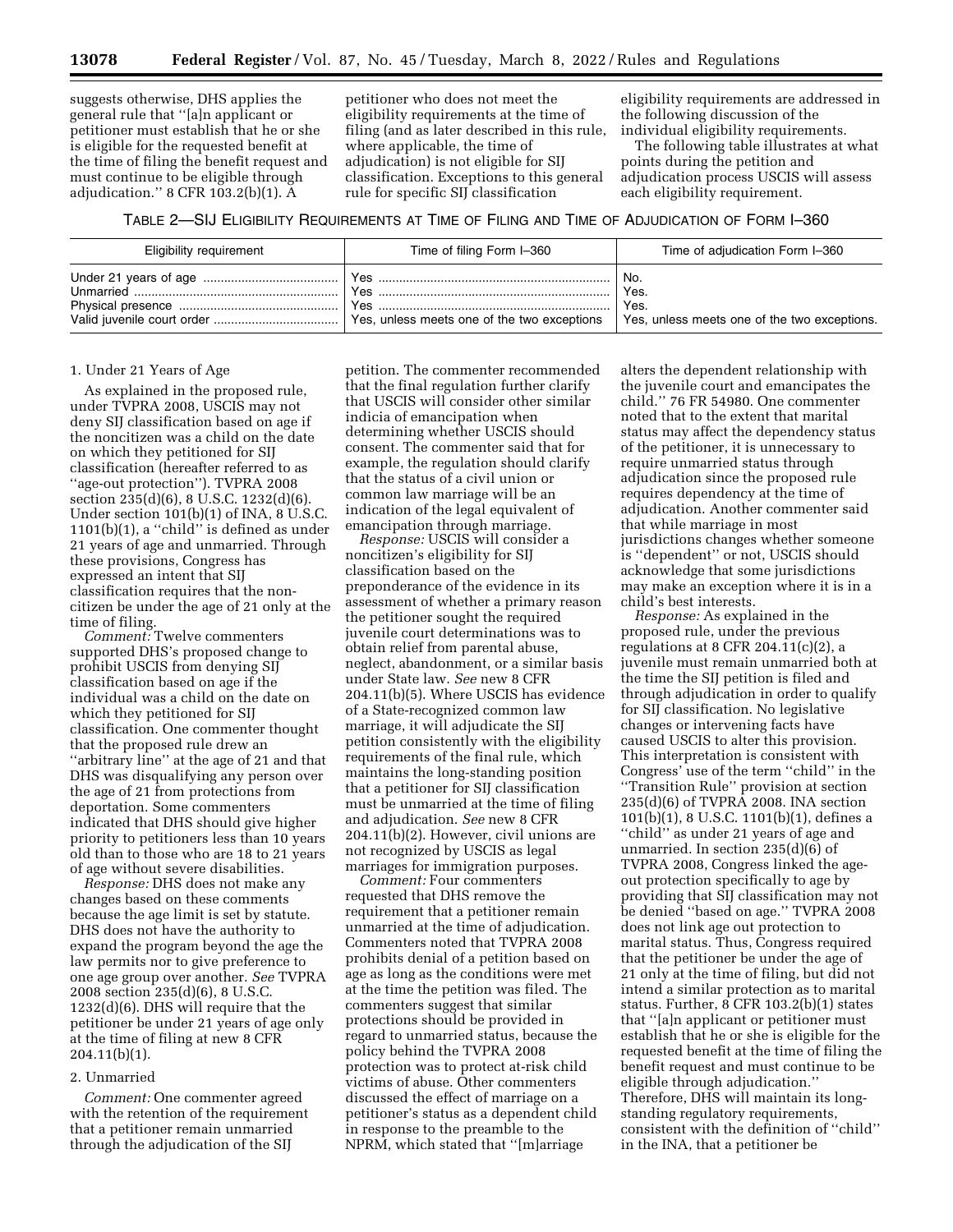unmarried at time of filing the SIJ petition and at time of adjudication. New 8 CFR 204.11(b)(2).

3. Physical Presence in the United **States** 

*Comment:* One commenter recommended that DHS interpret the requirement for a petitioner's physical presence in the United States as either physical or constructive presence. The commenter stated that using the word ''physically'' to modify the word ''present'' impermissibly narrows the statute and the rule should instead mirror the text of the statute, which provides that an SIJ petitioner is one who is ''present in the United States.''

*Response:* DHS disagrees with this interpretation. The statutory language at INA section 101(a)(27)(J)(i) requires that petitioners be subject to determinations from a juvenile court located in the United States, indicating that Congress intended that the petitioner be physically present to be eligible for a grant of SIJ classification. It has therefore been DHS's longstanding interpretation that physical presence in the United States is required for USCIS to approve the petition for SIJ classification, and no facts or circumstances have come to our attention that would justify changing that interpretation.

#### 4. Juvenile Court Order Determinations

#### (a) Dependency or Custody

*Comment:* Fourteen commenters thought that the proposed rule was not inclusive enough of the various types of placements by a juvenile court that could lead to eligibility for SIJ classification. These commenters want DHS to clarify that commitment to or placement under the custody of an individual could include, but is not limited to, adoption and guardianship. Another commenter requested that DHS clarify that guardianship or adoption standing alone is sufficient for SIJ classification, without being preceded by a dependency, commitment, or custody order. Several of these commenters asked DHS to clarify that a court-ordered placement with a nonoffending parent or a foster home could qualify. One commenter requested that DHS clarify the types of State court proceedings that may qualify, including divorce, custody, guardianship, dependency, adoption, child support, protection orders, parentage, paternity, termination of parental rights, declaratory judgments, domestication of a foreign order, or delinquency. Another commenter said that they were concerned that USCIS is interpreting

dependency to exclude children who are in the care and custody of the U.S. Department of Health and Human Services, Office of Refugee Resettlement (ORR).

*Response:* The plain language of INA section  $101(a)(27)(j)(i)$  is disjunctive, requiring a petitioner to establish that they have either ''been declared dependent on a juvenile court . . . *or* 

. . . such a court has legally committed [them] to, or placed [them] under the custody of, an agency or department of a State, or an individual or entity appointed by a State or juvenile court''. INA section 101(a)(27)(J)(i), 8 U.S.C.  $1101(a)(27)(1)(i)$ . The final rule clarifies that SIJ classification is available to petitioners for whom the juvenile court provides or recognizes relief from parental abuse, neglect, abandonment, or a similar basis under State law, which may include the court-ordered custodial placement, or the courtordered dependency on the court for the provision of child welfare services and/ or other court-ordered or courtrecognized protective remedial relief. New 8 CFR 204.11(d)(5)(ii)(A) and (B). DHS will not include a full list of examples of qualifying placements in this rule to avoid confusion that qualifying placements are limited to those listed. However, in response to commenters' request that USCIS clarify whether adoption or guardianship standing alone may qualify, USCIS notes that a judicial determination from a juvenile court of adoption or guardianship would generally be a sufficient custodial and/or dependency determination for SIJ eligibility. In addition, juvenile court-ordered placement with a non-offending relative or foster home would also generally qualify as a judicial determination related to the petitioner's custody and/ or dependency for SIJ eligibility.

In response to a commenter's concern that USCIS is interpreting dependency to exclude children who are in the care and custody of ORR, USCIS recognizes that placement in federal custody with ORR also affords protection as an unaccompanied child pursuant to Federal law and obviates a State juvenile court's need to provide a petitioner with additional relief from parental maltreatment under State law. *See generally* Homeland Security Act of 2002, Public Law 107–296, 462(b)(1), 116 Stat. 2135, 2203 (2002) (providing that ORR shall be responsible for ''coordinating and implementing the placement and care of unaccompanied alien children in Federal custody by reason of their immigration status. . . .''). Such relief qualifies as relief in connection with a juvenile

court's dependency determination. In this final rule, USCIS is clarifying that the relief qualifies so long as the record shows that the juvenile court was aware that the petitioner was residing in ORR custody at the time the order was issued. *See* new 8 CFR  $204.11(d)(5)(ii)(B)$ . For example, if the order states that the petitioner is in ORR custody, or the underlying documents submitted to the juvenile court establish the juvenile's placement in ORR custody, that would generally be sufficient evidence to demonstrate that the court was aware that the petitioner was residing in ORR custody. USCIS is making this clarification to ensure that those in ORR custody are not inadvertently excluded from SIJ classification because of the requirement that the juvenile court recognize or grant the relief.

*Comment:* Several commenters requested further clarification on the definition of dependency. One commenter requested that DHS explain whether dependency includes temporary custody orders. Another commenter stated that the regulations should retain the definition of dependency contained in the previous 8 CFR 204.11 $(c)(3)$ , which states that a petitioner should establish that they have been ''declared dependent upon a juvenile court located in the United States in accordance with state law governing such declarations of dependency.'' This commenter noted that whether a juvenile is dependent on the juvenile court is within the purview of the juvenile court and not USCIS.

*Response:* DHS recognizes that there is no uniform definition for ''dependency,'' and the final rule continues to give deference to State courts on their determinations of custody or dependency under State law. DHS agrees with the commenter that the dependency determination is within the jurisdiction of the juvenile court. Thus, the final rule requires the juvenile court to have made a judicial determination ''related to the petitioner's custodial placement or dependency in accordance with State law governing such determinations.'' New 8 CFR  $204.11(c)(1)$ .

### (b) Parental Reunification Determination

DHS received twenty-two comments on various aspects of the parental reunification determination. DHS reaffirms that the juvenile court must make this determination based on applicable State laws. Nothing in this rule should be construed as changing the standards that State courts use for making family reunification determinations, such as evidentiary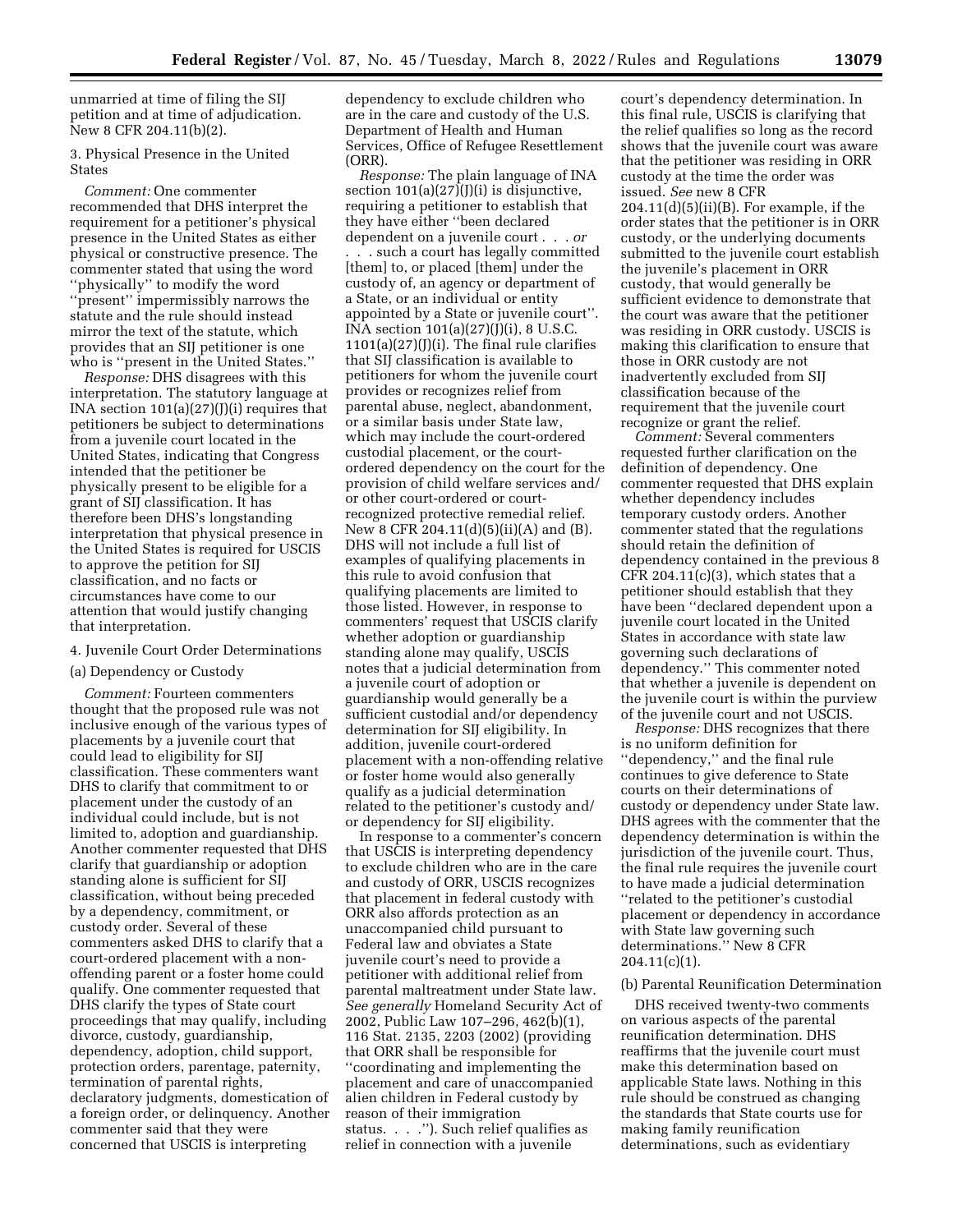standards, notice to parents, family integrity, parental rights, and due process. DHS further notes that definitions of concepts such as abuse, neglect, or abandonment may vary from State to State. For example, it is a matter of State law to determine if a parent's actions or omissions are so severe that even with services or intervention, the child cannot be reunified with that parent.

*Comment:* Several commenters requested that the final rule formally abandon USCIS' requirement that in order to make a qualifying parental reunification determination, the juvenile court must have jurisdiction to place the juvenile in the custody of the unfit parent(s). Another commenter requested that DHS explain what constitutes a qualifying reunification determination when a juvenile court does not make an explicit finding and grants the offending parent noncustodial rights. Seven commenters requested clarification that termination of parental rights is not a prerequisite for SIJ classification. One commenter requested that DHS remove from the proposed rule any discussion of the requirement that a juvenile court order contain a determination that the petitioner is eligible for long-term foster care due to abuse, neglect, or abandonment.

*Response:* Consistent with longstanding practice and policy, DHS agrees that termination of parental rights is not required for SIJ eligibility and has incorporated this clarification in the final rule. New 8 CFR 204.11(c)(1)(ii). The idea that children should not grow up in the foster care system has led to changes in Federal law, such as the Adoption and Safe Families Act. Adoption and Safe Families Act of 1997, Public Law 105–89 (Nov. 19, 1997). The SIJ program has evolved along with child welfare law to include children for whom reunification with one or both parents is not viable because of abuse, neglect, abandonment, or a similar basis under State law. INA section  $101(a)(27)(J)(i)$  previously required a State court determination of eligibility for long-term foster care due to abuse, neglect, or abandonment; however, the statute was modified by TVPRA 2008 to reflect this shift away from long-term foster care as a permanent option for children in need of protection from parental maltreatment. Accordingly, references to ''foster care'' were removed from the NPRM and have been removed from the final rule.

While there is no longer a requirement that petitioners be found eligible for long-term foster care, nonviability of parental reunification is still required. However, DHS no longer

requires 7 that the juvenile court had jurisdiction to place the juvenile in the custody of the unfit parent(s) in order to make a qualifying determination regarding the viability of parental reunification; therefore, this final rule does not include such a requirement. *See, e.g., R.F.M.* v. *Nielsen,* 365 F. Supp. 3d 350 (S.D.N.Y. 2019); *J.L., et al.* v. *Cissna,* 341 F. Supp. 3d 1048 (N.D. Cal. 2018); *Moreno Galvez* v. *Cuccinelli,* 387 F. Supp. 3d 1208 (W.D. Wash. 2019); *W.A.O.* v. *Cuccinelli,* Civil Action No. 2:19–cv–11696, 2019 U.S. Dist. LEXIS 136045 (D.N.J. July 3, 2019). DHS further acknowledges that even while it was in effect, the reunification authority requirement should never have applied to petitioners who had juvenile-court orders entered pursuant to Section 300 of the California Welfare and Institutions Code, because California courts generally have continuing jurisdiction over juveniles even after they turn 18. *See,* Cal. Welf. & Inst. Code § 303 (which provides that juvenile courts ''may retain jurisdiction over any person who is found to be a ward or a dependent child of the juvenile court until the ward or dependent child attains 21 years of age''). These juvenile courts have jurisdiction to issue findings regarding abuse, neglect, or abandonment, and based on these findings, ''adjudge that person to be a dependent child of the court.'' *See* Cal. Welf. & Inst. Code § 300.

Where a juvenile court has intervened through, for example, the removal of a child from a home because of parental maltreatment, such intervention may establish that the juvenile court determined that parental reunification is not viable, even if the court order does not explicitly reference that determination. However, the petitioner must establish that the juvenile court's actions resulted from the court's determination under State law that reunification with their parent(s) was not viable due to parental maltreatment. *See* new 8 CFR 204.11(c)(1)(ii).

*Comment:* Several commenters requested that DHS clarify that petitioners are eligible for SIJ classification when the juvenile court determines that parental reunification with only one parent is not viable. Two commenters further asked DHS to include language that the viability of reunification applies equally whether the parent is a birth parent or an adoptive parent.

*Response:* The ability of a State court to make a ''one parent'' parental reunification determination is a matter of State law and depends on the individual circumstances of the case. Nothing in this rule should be construed as changing how juvenile courts determine under State law the viability of parental reunification. In the event that a juvenile court determines that it needs to intervene to protect a child from one parent's abuse, neglect, abandonment, or a similar basis under State law, that court's determination may fulfill the parental reunification requirement. Similarly, the ability of a court to exercise its authority to place a child in the custody of a non-offending parent is also a matter of State law. Therefore, if reunification with only one of the petitioner's parents is not viable, the petitioner may be eligible for SIJ classification. DHS, however, declines to incorporate the request that the reunification determination applies to both birth parents and adoptive parents because the parental reunification determination must be made under State law, and it is ultimately a matter of State law who constitutes a legal parent. In other words, the nonviability of parental reunification determination must be based upon a parent who the State court considers the child's legal parent under State law.

*Comment:* DHS also received several comments regarding the definitions of abuse, neglect, and abandonment as they relate to the parental reunification determination. One commenter stated that the viability of parental reunification with one or both of the petitioner's parents due to abuse, neglect, abandonment, or a similar basis under State law must be determined by a juvenile court based on applicable State law. Another commenter requested that DHS incorporate language from the SIJ section of the USCIS Policy Manual stating that ''USCIS generally defers to the court on matters of [S]tate law and does not go behind the juvenile court order to reweigh evidence and make independent determinations about . . . abuse, neglect, abandonment, or a similar basis under [S]tate law.'' 8

Other commenters recommended that DHS define or categorize the terms ''abuse,'' ''neglect,'' and ''abandonment.'' One commenter recommended that DHS define the terms "abuse," "neglect," and ''abandonment,'' to allow for a

<sup>7</sup>*See also* USCIS, ''Policy Alert: Special Immigrant Juvenile Classification,'' Nov. 19, 2019, available at *[https://www.uscis.gov/sites/default/](https://www.uscis.gov/sites/default/files/policymanual/updates/20191119-SIJ.pdf) [files/policymanual/updates/20191119-SIJ.pdf.](https://www.uscis.gov/sites/default/files/policymanual/updates/20191119-SIJ.pdf)* 

<sup>8</sup>USCIS Policy Manual, Volume 6, Immigrants, Part J, Special Immigrant Juveniles, Chapter 2, Eligibility Requirements [6 USCIS–PM J.2], available at *[https://www.uscis.gov/policy-manual/](https://www.uscis.gov/policy-manual/volume-6-part-j-chapter-2)  [volume-6-part-j-chapter-2.](https://www.uscis.gov/policy-manual/volume-6-part-j-chapter-2)*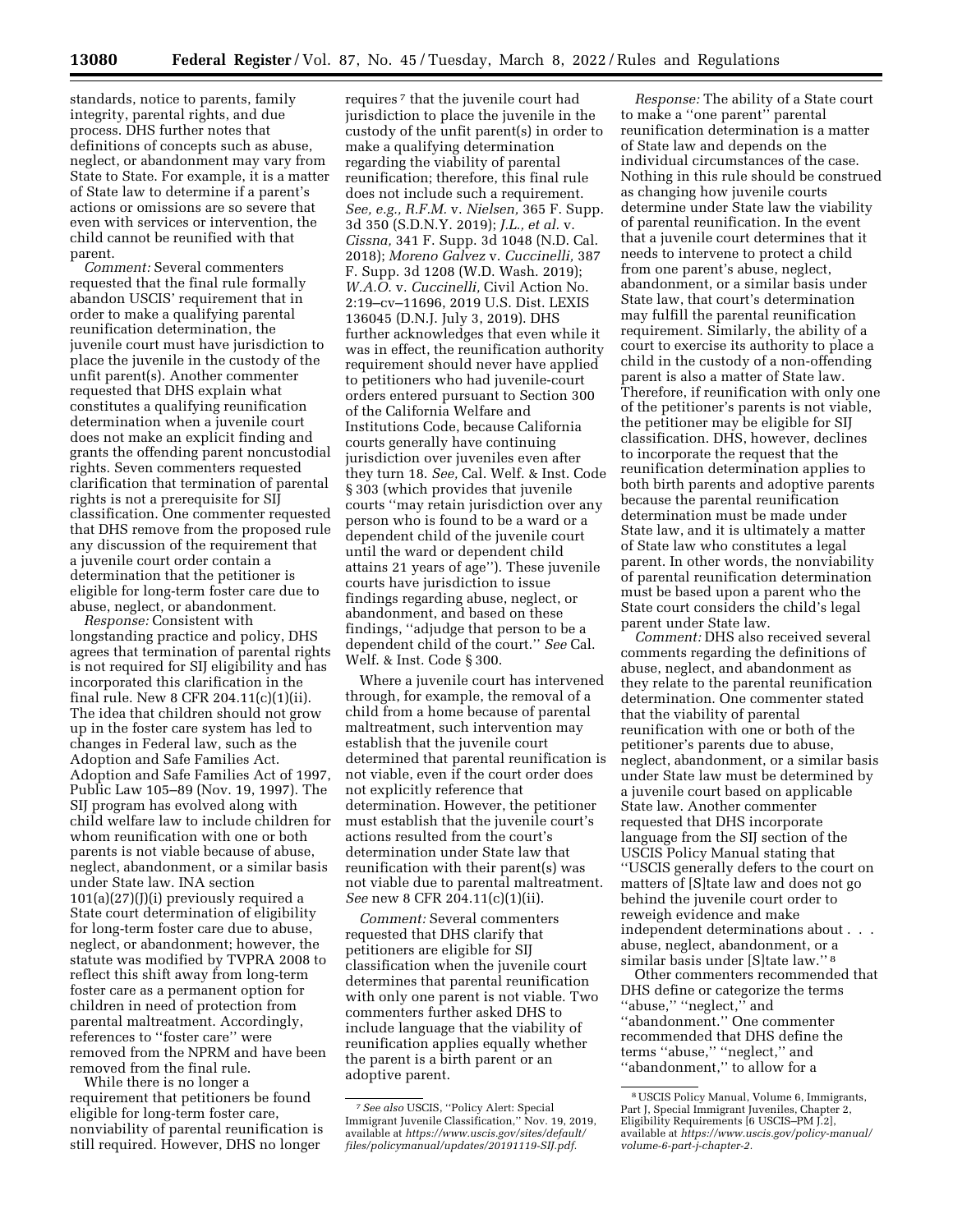consistent application of the law. A second commenter suggested that DHS implement a standardized process for the categorization of the findings of State juvenile courts into Federal categories for abuse, neglect, and abandonment to ensure uniformity in DHS's determination of whether a request for SIJ classification is bona fide. This commenter suggested adopting a version of the modified categorical approach used to determine whether a criminal conviction has immigration consequences.

*Response:* Whether a State court order submitted to DHS establishes a petitioner's eligibility for SIJ classification is a question of Federal law and lies within the sole jurisdiction of DHS. *See Arizona* v. *United States,*  567 U.S. 387, 394 (2012) (''The Government of the United States has broad, undoubted power over the subject of immigration and the status of aliens.''); *see also Budhathoki* v. *Nielsen,* 898 F.3d 504, 512 (5th Cir. 2018) (explaining that ''[w]hatever responsibilities are exclusively for the [S]tate court, USCIS must evaluate if the actions of the [S]tate court make the applicant eligible for SIJ [classification]''). However, the plain language of the statute, ''whose reunification with 1 or both of the immigrant's parents is not viable due to abuse, neglect, abandonment, or a similar basis found *under State law,*'' demonstrates that Congress intended the determination that reunification with one or both of the petitioner's parents is not viable due to parental maltreatment to be made by a juvenile court under State law. INA section  $101(a)(27)(j)(i)$ , 8 U.S.C. 1101(a)(27)(J)(i) (emphasis added). The relevant SIJ statutory language does not define abuse, neglect, or abandonment. Because the determination of parental maltreatment is a matter of State law, and the definitions of abuse, neglect, and abandonment vary from State to State, creating a standardized process or modified categorical approach would undermine Congress's instruction concerning the State's role in these determinations. For these reasons, DHS generally defers to juvenile courts on matters of State law, though it will evaluate orders for legal sufficiency under the requirements of INA and finds no need to codify additional corresponding language from the USCIS Policy Manual.

*Comment:* Several commenters focused on the evidentiary requirements for establishing abuse, neglect, abandonment, or a similar basis. One commenter requested that DHS require the juvenile court to check the

petitioner's proof of abandonment or abuse to in order to prevent fraud. Another commenter requested that USCIS provide guidance on what information should be contained in a juvenile court order when the court finds that a parent is abusive, including the identity of the parent and details of the abuse. Another commenter stated that juveniles who claim to have been abandoned should provide evidence showing that they have a bona fide relationship to the United States, otherwise they should reunify with relatives living in their home country.

*Response:* Proving a bona fide relationship to the United States is not an eligibility requirement under INA section 101(a)(27)(J), 8 U.S.C. 1101(a)(27)(J). Further, such a proposal was not a part of the NPRM and thus to codify a United States nexus requirement would be outside the scope of this rulemaking.

As noted earlier in this preamble, because a determination regarding parental maltreatment is a matter of State law, USCIS does not have the authority to mandate that a juvenile court require specific evidence from a petitioner prior to issuing its determinations. USCIS is responsible for detecting and deterring immigration benefit fraud and for determining a petitioner's eligibility for the SIJ classification. It cannot delegate these responsibilities to the States. Moreover, because the determinations of dependency, custody, and parental maltreatment are a matter of State law, USCIS cannot require State juvenile courts to act as an immigration gatekeeper or to undertake fraud investigations in connection with dependency or custody proceedings. USCIS cannot therefore require juvenile courts to take specific actions to verify that a petitioner has not reunified with his or her parent(s) or otherwise require juvenile courts to adopt specific procedures to verify or investigate parental maltreatment. However, USCIS will not grant its consent if the petitioner fails to demonstrate that a primary reason the juvenile court determinations were sought was to obtain relief from abuse, abandonment, neglect, or a similar basis under State law. *See* new 8 CFR 204.11(b)(5).

# (c) Determination of Best Interest

*Comment:* DHS received three comments in relation to the requirement that juvenile court judges make best interest determinations under relevant State law. Proposed 8 CFR 204.11(b)(1)(vi), 76 FR 54985. One commenter expressed general support for the requirement. Another commenter stated that the final rule should not require that the juvenile court make a determination about a placement in the petitioner's or their parent(s)' country of nationality or last habitual residence. One commenter expressed opposition to the best interest requirement in the proposed rule, stating that the language of the INA provision notably does not include any requirement that the best interest determination be made in State, as opposed to Federal, judicial or administrative proceedings. This commenter suggested that the final rule should be amended to provide that under 8 U.S.C. 1101(a)(27)(J)(ii), repatriation determinations are made by USCIS, as part of its statutory consent function.

*Response:* The best interest determination is one of the key determinations for establishing eligibility for SIJ classification and the only one that has not changed throughout the history of the SIJ program. Since the inception of the SIJ program, it has consistently been the expressed intent of Congress to reserve this benefit for children for whom it has been determined that it would not be in their best interest to return to their or their parent(s)' home countries. The prior regulation interpreted the best interest determination as requiring a petitioner to have ''been the subject of judicial proceedings or administrative proceedings authorized or recognized by the juvenile court in which it has been determined that it would not be in the alien's best interest to be returned to the country of nationality or last habitual residence of the beneficiary or his or her parent or parents.'' Previous 8 CFR 204.11(c)(6). In TVPRA 2008, Congress did not alter the best interest determination, indicating that it intended to retain the agency's longstanding requirement that the best interest determination must be made in either judicial or administrative proceedings by a court or agency recognized by the juvenile court and authorized by law to make such decisions. New 8 CFR 204.11(c)(2)(i). The best interest determination is therefore not a removal determination to repatriate a child (a determination within the purview of Federal immigration law), rather, it is a determination made by a State court or relevant administrative body, such as a State child welfare agency, regarding the best interest of the child. The preamble to the 1993 SIJ final rule explained that ''the Service believes that the decision regarding the best interest of the beneficiary should be made by the juvenile court or the social service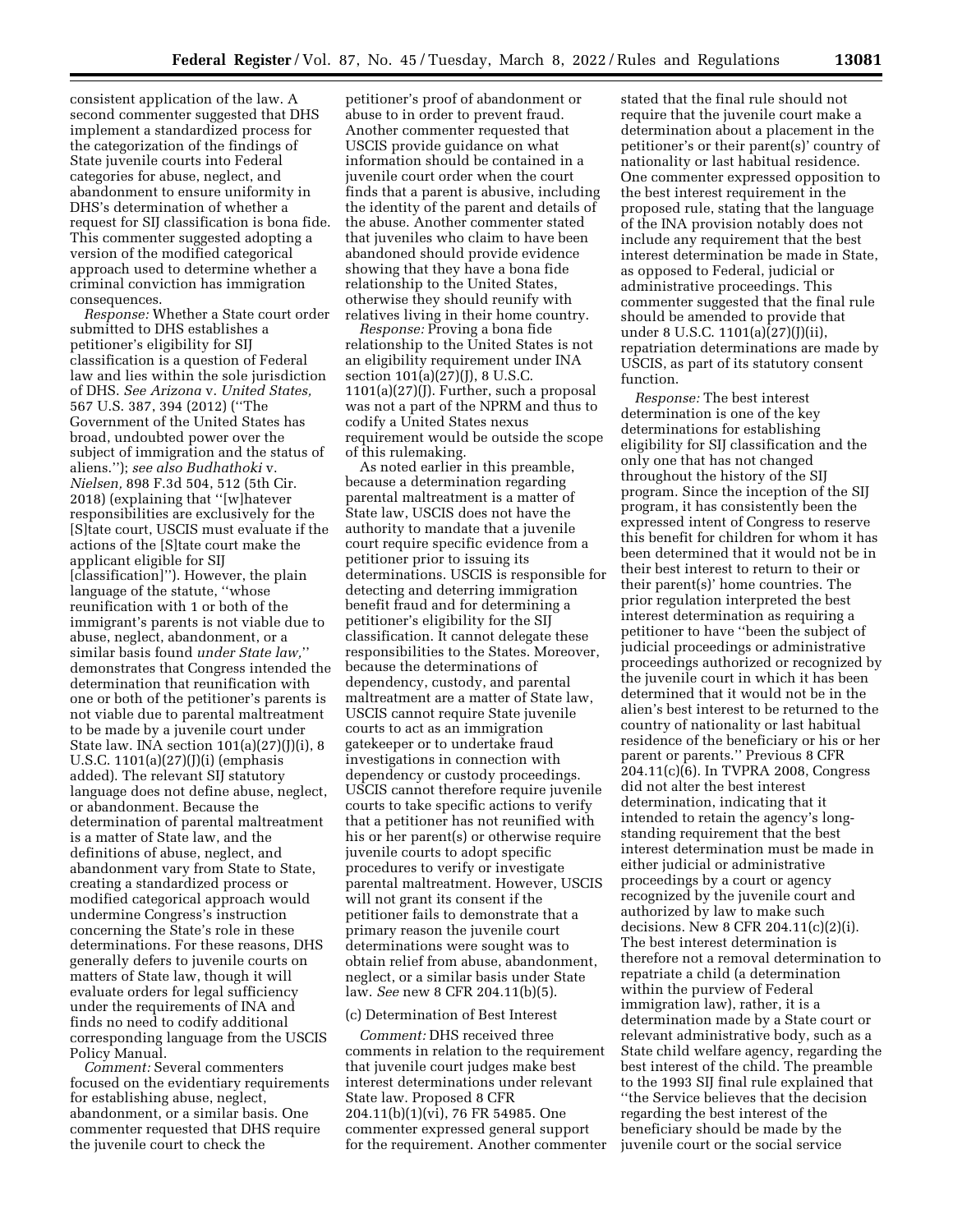agency officials recognized by the juvenile court, not by the immigration judge or other immigration officials.'' 58 FR 42848.

While the standards for making best interest determinations may vary from State to State, best interest determinations generally consist of the deliberation that courts and administrative bodies undertake under State law when deciding what type of services, actions, and orders will best serve a child, as well as who is best suited to take care of a child. Best interest determinations generally consider a number of factors related to the circumstances of the child and the parent or caregiver, with the child's safety and well-being the paramount concerns. HHS, Administration for Children and Families, Child Welfare Information Gateway, ''Determining the Best Interests of the Child,'' 2016, available at *[https://www.childwelfare.](https://www.childwelfare.gov/topics/systemwide/laws-policies/statutes/best-interest/) [gov/topics/systemwide/laws-policies/](https://www.childwelfare.gov/topics/systemwide/laws-policies/statutes/best-interest/)  [statutes/best-interest/.](https://www.childwelfare.gov/topics/systemwide/laws-policies/statutes/best-interest/)* The final rule clarifies that it does not alter any obligations juvenile courts may have under State child welfare law when making best interest determinations. New 8 CFR 204.11(c)(2)(ii).

DHS agrees that a juvenile court or administrative body may not be able to make a placement determination in a foreign county. However, DHS has long held the interpretation that a determination that a particular custodial placement is the best alternative available to the petitioner in the United States does not necessarily establish that being returned to the petitioner's (or petitioner's parents') country of nationality or last habitual residence would not be in the child's best interest. *See* 58 FR 42848. The best interest determination must be made based on the individual circumstances of the petitioner, and DHS will not accept conclusions that simply mirror statutory language in or cite to INA section 101(a)(27)(J)(ii), 8 U.S.C.  $1101(a)(27)(jii)$ . The final rule requires evidence of the factual basis for the best interest determination as part of the evidentiary requirement for DHS consent. *See* new 8 CFR 204.11(d)(5)(i).

## 5. Qualifying Juvenile Court Orders

DHS received numerous comments regarding the proposed requirement that the juvenile court order be in effect at the time of filing and continue through the time of adjudication of the SIJ petition, with limited exceptions provided for by the proposed rule. The majority of commenters opposed the requirement that the juvenile court order be in effect at the time of filing and/or adjudication. Other commenters

focused on the exceptions to this requirement.

# (a) Validity at Time of Filing and Adjudication

*Comment:* A number of commenters asked DHS to revisit its position of requiring the juvenile court order to be in effect at the time of filing the SIJ petition and continue through the time of adjudication. Several of the commenters noted that the statute uses past tense when referring to the dependency and custody determinations. Two commenters expressed support for retaining this requirement, with one commenter stating that it ensures that the request for SIJ classification is bona fide, and another commenter stating that the juvenile court order is a filter that makes sure that the benefit is reserved for children in need of special treatment. Another commenter suggested that if DHS is retaining this requirement, the language of the proposed rule should be revised to ''such dependency, commitment, or custody must be in effect at the time of filing the petition and continue through the time of adjudication of the petition.''

*Response:* DHS notes that the INA requirement ''has been declared dependent . . . or has [been] legally committed to, or placed under the custody of'' is worded in the present perfect tense. *See* INA section  $101(a)(27)(J)(i)$ , 8 U.S.C.  $1101(a)(27)(J)(i)$ . U.S. courts have ''frequently looked to Congress' choice of verb tense to ascertain a statute's temporal reach.'' *Carr* v. *United States,* 560 U.S. 438, 448 (2010). The present perfect tense refers to a time in the indefinite past or a past action that continues to the present.9 *See, e.g., Padilla-Romero* v. *Holder,* 611 F.3d 1011, 1013 (9th Cir. 2010) (explaining that ''[a]s a purely grammatical matter, the use of the present perfect tense 'has been,' read in isolation from the surrounding text of the statute, can connote either an event occurring at an indefinite past time ('she has been to Rome') or continuing to the present ('she has been here for five hours')''). DHS believes the wording of the dependency requirement in the INA is meant to show that the juvenile court has done something in the past, but the focus is on the present time (the adjudication of the SIJ petition by USCIS). For this reason, the final rule requires that the juvenile court order ''must be in effect on the date the petitioner files the petition and continue through the time of adjudication of the petition.'' New 8 CFR 204.11(c)(3)(ii).

Further, longstanding USCIS regulations at 8 CFR 103.2(b)(1), in general, require an applicant or petitioner for any immigration benefit to establish eligibility ''at the time of filing,'' and that eligibility ''must continue'' through adjudication. Additionally, DHS agrees with commenters that this requirement ensures that SIJ classification is provided to those truly in need of the benefit. DHS has therefore modified the regulatory text at new 204.11(c)(3)(ii) to clarify that the juvenile court order must be in effect at the time of filing the petition and remain in effect through adjudication, except where the juvenile court's jurisdiction terminated solely because of petitioner's age or due to the petitioner reaching a child welfare permanency goal, such as adoption. These exceptions are discussed further elsewhere in this section of the preamble.

*Comment:* DHS received numerous comments about how the requirement that the juvenile court order be in effect at the time of filing and adjudication applies to petitioners who relocate to another State. One commenter strongly objected to the proposed rule to the extent that it presumed that SIJ eligibility would continue even if the petitioner moved out of State. This commenter requested that DHS only recognize when a petitioner moves to another jurisdiction under the custody of a custodian appointed by the juvenile court, or when a petitioner in the custody of an institution is moved by the juvenile court to another jurisdiction.

Other commenters indicated that requiring a new court order for petitioners that relocate to a new State or juvenile court jurisdiction would be overly burdensome. Several commenters stated that the requirement to obtain a new State court order is inconsistent with other binding Federal statutes, such as the Uniform Child Custody Jurisdiction and Enforcement Act (UCCJEA) and the Interstate Compact on the Placement of Children (ICPC). Those commenters said that the UCCJEA and ICPC specifically prescribe a process by which transfer between States is obtained and the initial State typically retains jurisdiction of the matter and the juvenile. Several commenters also expressed concerns that this requirement may disproportionately affect petitioners in the custody of ORR of HHS. Another commenter stated that it would create additional hurdles for those seeking Federal long-term foster

<sup>9</sup> *Merriam-Webster.com,* ''present perfect,'' *[https://www.merriam-webster.com/dictionary/](https://www.merriam-webster.com/dictionary/present%20perfect)  [present%20perfect](https://www.merriam-webster.com/dictionary/present%20perfect)* (last visited Aug. 18, 2021).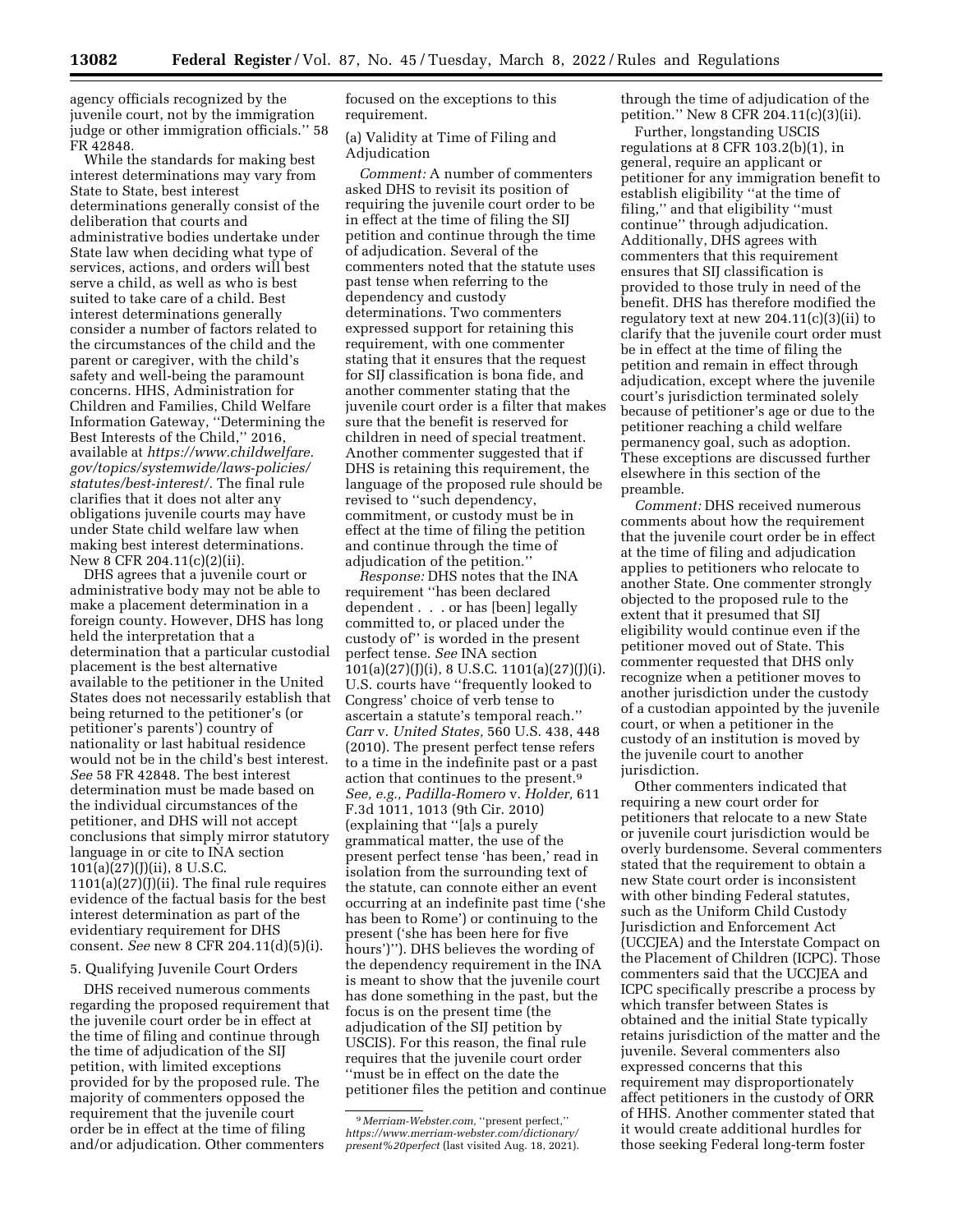care through the Unaccompanied Refugee Minor (URM) program.

*Response:* DHS does not wish to place an extra burden on petitioners who may be moved between ORR facilities or to court-appointed custodians in another jurisdiction, or to those seeking longterm foster care through the URM program. Since the time of the NPRM, USCIS has issued policy guidance that clarifies that a juvenile court order does not necessarily terminate because of a petitioner's move to another court's jurisdiction and is maintaining this policy, regardless of this final rule.10 If the original order is terminated due to the relocation of the child, but another order is issued in a new jurisdiction, USCIS will consider the dependency or custody to have continued through the time of adjudication of the SIJ petition, even if there is a lapse between court orders.

As discussed previously, absent any clear statutory authority, DHS applies the general rule that ''[a]n applicant or petitioner must establish that he or she is eligible for the requested benefit at the time of filing the benefit request and must continue to be eligible through adjudication.'' 8 CFR 103.2(b)(1). DHS will retain the requirement that the juvenile court order be in effect at the time of filing the SIJ petition and continue through the time of adjudication of the SIJ petition, and implements this provision at 8 CFR 204.11(c)(3)(ii).

(b) Exceptions to the Requirement That a Juvenile Court Order Be Valid at the Time of Filing and Adjudication

*Comment:* Several commenters recommended specific exceptions to the requirement that the juvenile court order be valid at the time of filing and adjudication of the SIJ petition. The commenters requested that DHS take into account the fact that a court may terminate its jurisdiction over a child if such child finds a permanent placement, such as adoption or legal permanent guardianship. The commenters were concerned that if the court terminated its jurisdiction due to the child being placed in permanent guardianship or adoptive placement that the child would lose eligibility for SIJ classification. One commenter stated that a child who is returned to one parent is usually not subject to continuing court supervision. Another commenter stated that it would be contrary to the statute to deny SIJ

classification to children who have achieved a permanency option in juvenile court merely because the juvenile court process reached its conclusion and secured a safe and permanent solution for the child.

*Response:* DHS agrees that an individual adopted, placed in guardianship, or another type of permanent placement may remain eligible for SIJ classification. The previous regulation interpreted the ''eligible . . . for long-term foster care'' requirement generally to require an individual to remain in foster care until reaching the age of majority, but acknowledged that this did not apply if ''the child is adopted or placed in a guardianship situation.'' Previous 8 CFR 204.11(a). In the proposed rule, DHS did not propose to alter this position. DHS will follow this long-standing position and expand it to include other types of permanent placements, such as custody orders. DHS is clarifying this position at new 8 CFR 204.11(c)(3)(ii)(A). The final rule states that the juvenile court order must be in effect on the date the petitioner files the petition and continue through the time of adjudication, except when the juvenile court's jurisdiction terminated solely because the petitioner was adopted, placed in a permanent guardianship, or another permanency goal was reached. *Id.* 

*Comment:* In the NPRM, DHS proposed an exception to the requirement that the juvenile court order continue through the time of adjudication for petitioners whose juvenile court orders terminated solely due to age *after* filing the SIJ petition. Proposed 8 CFR 204.11(b)(1)(iv), 76 FR 54985. Some commenters asked DHS to allow individuals to file if they are under 21 years of age and had a juvenile court order even if the order has lapsed *prior* to filing the SIJ petition. These commenters noted that the INA and TVPRA 2008 only require the petitioner to be under 21 years of age at the time of filing. Other commenters supported extending eligibility for petitioners who may age out of the juvenile court's jurisdiction due to relocation to another State.

*Response:* After DHS published the 2011 NPRM, the government reached a stipulation agreement in *Perez-Olano, et al.* v. *Holder, et al.,* which contains a provision that a petitioner whose juvenile court order terminated solely due to age *prior* to filing the SIJ petition remains eligible. *Perez-Olano, et al.* v. *Holder, et al.,* Case No. CV 05–3604 (C.D. Cal. 2015). In accordance with the court agreement and in response to public comments, which DHS agrees reflect a legally permissible

interpretation, DHS now codifies the exception to the requirement that the juvenile court order be valid at the time of filing and adjudication for petitioners who no longer have a valid juvenile court order either prior to or subsequent to filing the SIJ petition because of the petitioner's age, at new 8 CFR  $204.11(c)(3)(ii)(B)$ . In response to comments, this exception also covers the situation of a petitioner who may age out of the juvenile court's jurisdiction due to relocation to another State.

#### *E. Evidence*

### 1. Petition Requirements

A petitioner must submit a complete Form I–360, Petition for Amerasian, Widow(er), or Special Immigrant, in accordance with the form instructions. DHS has amended the form consistent with the changes made in this final rule. The final rule also removes the form number from the regulatory text. New 8 CFR 204.11. Prescribing a specific form number to be filed for a certain benefit in the Code of Federal Regulations (CFR) is generally not necessary, and mandating specific form numbers reduces USCIS' ability to modify or modernize its business processes to address changing needs.

#### 2. Age

*Comment:* Ten commenters expressed concern that the list of documents in the proposed rule that may demonstrate proof of age was restrictive. Commenters discussed the challenges that abused, neglected, or abandoned children may face in obtaining proof of their age and birth from their abusive parents. These commenters suggested adding alternate documentation of proof of age that would be acceptable, and expressly indicating that secondary evidence may be provided as is allowed for other types of immigration petitions.

*Response:* DHS agrees that some vulnerable children may face challenges in obtaining documentation of their age. DHS regulations on the provision of secondary evidence at 8 CFR 103.2(b)(2)(i) apply to SIJ petitioners, and DHS did not propose to alter this in the proposed rule. The previous regulation interpreted the proof of age requirement for SIJ petitioners to include evidence in the form of ''a birth certificate, passport, official foreign identity document issued by a foreign government, such as a Cartilla or a Cedula, or other document which in the discretion of the director establishes the beneficiary's age.'' Previous 8 CFR 204.11(d)(1), 58 FR 42850. DHS will follow its long-standing position of

<sup>10</sup>USCIS Policy Manual, Volume 6, Immigrants, Part J, Special Immigrant Juveniles, Chapter 2, Eligibility Requirements [6 USCIS–PM J.2], available at *[https://www.uscis.gov/policy-manual/](https://www.uscis.gov/policy-manual/volume-6-part-j-chapter-2)  [volume-6-part-j-chapter-2.](https://www.uscis.gov/policy-manual/volume-6-part-j-chapter-2)*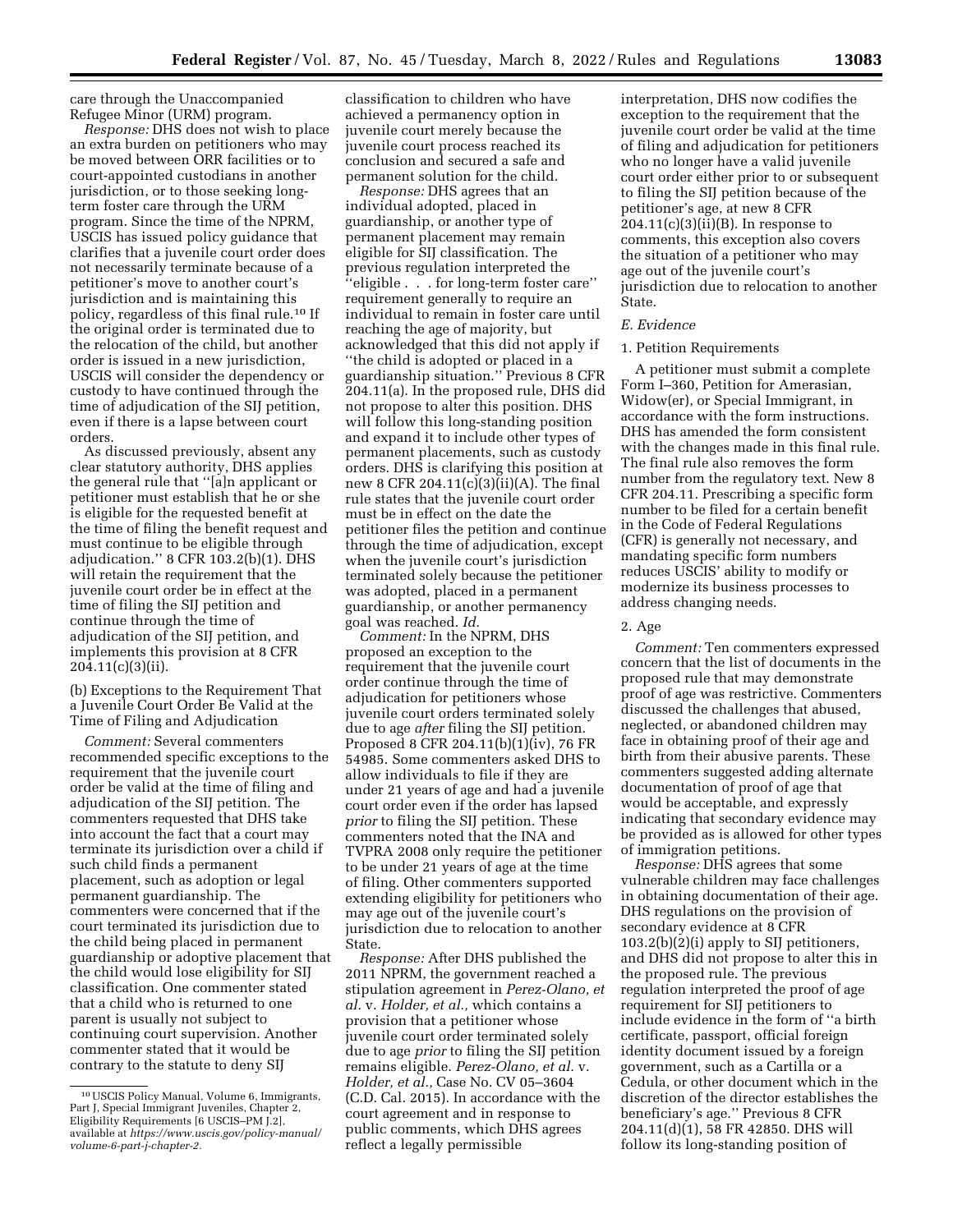allowing official government-issued identification or secondary evidence, and we have added clarifying language at new 8 CFR 204.11(d)(2).

*Comment:* Two commenters requested that USCIS recognize that SIJ petitioners may not have government-issued identification to present at the biometrics appointment. Another commenter requested that DHS remove all references to biometrics in the regulation.

*Response:* DHS appreciates the intention of these comments; however, it has acted to remove from regulations all unnecessary procedural instructions and responsibilities, such as acceptable documents for office visits. In addition, the proposed rule only referenced biometrics in the preamble and not in the regulatory text itself, which is consistent with the final rule as well. Therefore, DHS did not revise the regulation in response to the commenters' requests and biometrics submission requirements for SIJ petitioners remain the same.

*Comment:* One commenter said that in addition to documentary evidence of the petitioner's age, USCIS should collect DNA samples as part of its biodata procedures, or else confirm that a sample has already been collected and added to the Combined DNA Index System (CODIS) database of the Federal Bureau of Investigation (FBI). The commenter asserts that the juvenile's age, identity, and any prior contacts with law enforcement agencies can be more accurately and expeditiously verified by USCIS using the CODIS database.

*Response:* DHS appreciates the comment, but DNA collection is outside of the scope of this rulemaking. DHS did not propose to require SIJ petitioners to submit DNA in the proposed rule, and it is not a subject on which the public was requested to comment. Therefore, DHS is unable to incorporate the suggestions of the commenter.

## 3. Similar Basis

INA section 101(a)(27)(J)(i), 8 U.S.C.  $1101(a)(27)(J)(i)$ , provides that a petitioner must establish that their reunification with one or both parents is not viable due to ''abuse, neglect, abandonment, or a *similar basis* found under State law'' (emphasis added). When a juvenile court determines parental reunification is not viable due to a basis similar to abuse, neglect, or abandonment, the petitioner must provide evidence of how the basis is legally similar to abuse, neglect, or abandonment under State law. New 8 CFR 204.11 $(d)(4)$ . The language of the order may vary based on individual

State child welfare law due to variations in terminology and local State practice in making child welfare decisions.

*Comment:* A number of commenters said that petitioners should not have to demonstrate to USCIS that similar basis determinations are equivalent concepts. These commenters requested that the evidentiary standard be modified to reflect that the similar basis requirement is met where the court has authority to take jurisdiction over the child. Commenters also stated that USCIS should defer to juvenile court determinations regarding what constitutes a similar basis under State law. Many of the commenters expressed concerns that the requirement in the proposed rule poses an undue burden on petitioners.

*Response:* The requirement to demonstrate that a similar basis determination is legally analogous to abuse, neglect, or abandonment under State law is statutory and thus DHS does not have authority to modify it. INA section  $101(a)(27)(J)(i)$ , 8 U.S.C. 1101(a)(27)(J)(i) (''and whose reunification with 1 or both of the immigrant's parents is not viable due to abuse, neglect, abandonment, or a similar basis found under State law''). DHS disagrees that an assumption can be made that a basis is legally similar to abuse, neglect, or abandonment just because a juvenile court took jurisdiction over the petitioner. The final rule definition of ''juvenile court'' encompasses a wide variety of State courts, and such courts may take jurisdiction over the case of a juvenile for a variety of reasons that are not related to parental maltreatment.

In the preamble to the proposed rule, DHS explained that ''[i]f a juvenile court order includes a finding that reunification with one or both parents is not viable [due to a similar basis] under State law, the petitioner must establish that this State law basis is similar to a finding of abuse, neglect, or abandonment.'' 76 FR 54981. The preamble further stated that ''[t]he nature and elements of the State law must be similar to the nature and elements of abuse, abandonment, or neglect.'' *Id.* The preamble provided an example under Connecticut law of an ''uncared for'' child and explained that ''uncared for'' may be similar to abuse, abandonment, or neglect, because children found ''uncared for'' are equally entitled to juvenile court intervention and protection. *Id.* The preamble gave examples of additional evidence a petitioner could submit to establish the basis for a juvenile court's finding that reunification is not viable due to a similar basis found under State

law; those examples focused on the factual basis for the juvenile court's parental reunification determination. *Id.* 

In response to comments requesting further clarification and expressing concern that petitioners would face an undue burden by having to demonstrate legal equivalency in order to establish that the ground is similar to abuse, neglect, or abandonment, DHS has further clarified how petitioners can meet the similar basis requirement at new 8 CFR 204.11(d)(4)(i) and (ii). Evidence demonstrating that this requirement is met includes options that would not place additional burden on the petitioner, such as including the juvenile court's determination as to how the basis is legally similar to abuse, neglect, or abandonment under State law. A petitioner may alternatively submit other evidence that establishes the juvenile court made a judicial determination that the legal basis is similar to abuse, neglect, or abandonment under State law. Such evidence may include the petition for dependency, complaint for custody, or other documents that initiated the juvenile court proceedings. USCIS will not re-adjudicate whether the juvenile court determinations regarding similar basis comply with that State's law, only whether they comply with the requirements of Federal immigration law for SIJ classification. Additionally, USCIS will consider outreach to juvenile courts, social workers, attorneys and other stakeholders to provide technical assistance on the level of detail in juvenile court orders and underlying documents sufficient for SIJ adjudications.

*Comment:* One commenter stated that the final rule should provide that when a child has been a victim of domestic violence, forced marriage, or child endangerment, the child should be presumed to have suffered sufficient maltreatment equal to or greater than abuse, abandonment, or neglect under State law to qualify for SIJ classification without having to prove that these State laws are similar to abuse, abandonment or neglect.

*Response:* DHS acknowledges the vulnerable circumstances of children who are victims of domestic violence, forced marriage, or child endangerment. However, the INA requires that a juvenile court determine that reunification is not viable with a child's parent(s) *due to* abuse, neglect, abandonment, or a similar basis under State law. INA section 101(a)(27)(J)(i), 8 U.S.C. 1101(a)(27)(J)(i). Therefore, a juvenile court's determination alone that a child is a victim of domestic violence, forced marriage, or child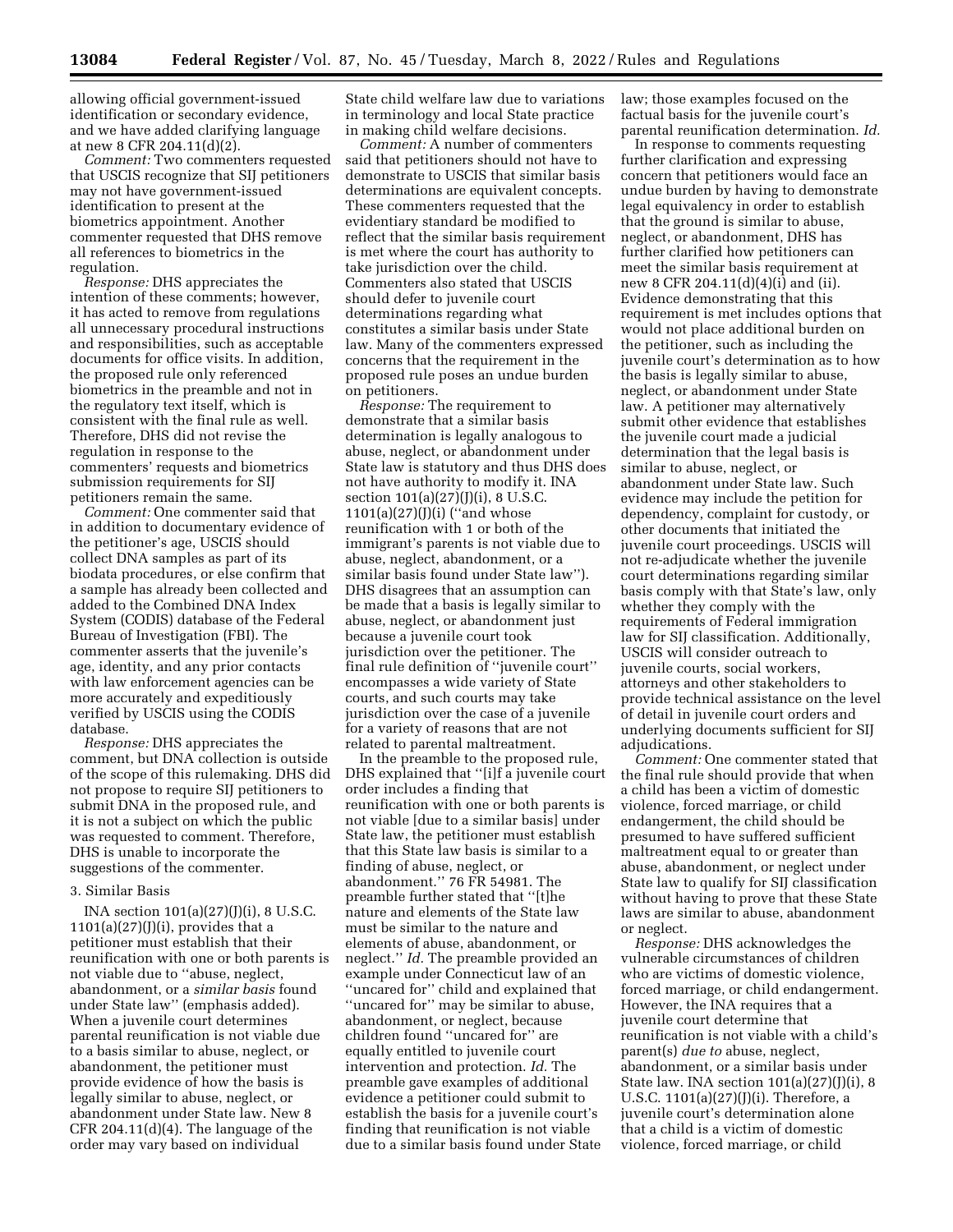endangerment would not be sufficient for SIJ purposes, unless it were accompanied by: a judicial determination that reunification with the child's parent(s) is not viable on that basis; and evidence indicating that the basis constituted a legal basis similar to abuse, neglect, or abandonment under State law. As mentioned previously in this preamble, DHS provides further clarity in this final rule regarding how petitioners can meet the evidentiary requirement of demonstrating that a basis is legally similar to abuse, neglect or abandonment under State law at new 8 CFR 204.11(d)(4)(i) and (ii).

*Comment:* Four commenters said that the proposed regulations will result in adjudicators wrongly denying SIJ classification to minors in long-term foster care by so narrowly construing what constitutes a similar basis under State law and that greater deference should be granted to the variety of bases for which reunification with a child's parent(s) is determined not viable. One commenter noted that in certain States like Utah, there is no basis for an abandonment determination; rather a child who is abandoned to State custody is determined to be a ''dependent'' child. The commenter requests that such determinations resulting in the child being removed from the parents and placed in State child welfare services be considered a similar basis under State law for SIJ purposes.

*Response:* DHS appreciates the commenters' concern and acknowledges that there is variation in terminology and local or State practice in making child welfare decisions. That a child has been placed in State child welfare services following a determination that parental reunification is not viable may constitute part of the evidence provided of how a judicial determination is similar to abuse, neglect, or abandonment under State law. As discussed, DHS has added regulatory language in the final rule that helps clarify what evidence must be provided to meet the burden of proof of demonstrating that the legal basis is similar to abuse, neglect, or abandonment under State law. *See* new 8 CFR 204.11(d)(4).

# 4. Evidentiary Requirements for DHS Consent

DHS proposed that USCIS consent would be provided where the petitioner sought the qualifying juvenile determinations primarily for the purpose of obtaining relief from abuse, neglect, abandonment, or a similar basis under State law, and not primarily for the purpose of obtaining lawful immigration status, and the evidence

otherwise demonstrates that there is a bona fide basis for granting SIJ classification. *See* proposed 8 CFR 204.11(c)(1)(i), 76 FR 54985. DHS also proposed that the petitioner must submit specific findings of fact or other relevant evidence establishing the factual basis for the juvenile court's parental reunification determination as evidence that the request is bona fide. *See* proposed 8 CFR 204.11(d)(3)(ii), 76 FR 54985 (discussed in the preamble at 76 FR 54981).

Many commenters discussed the DHS consent function. Some commenters focused on the way DHS interprets the statutory consent function, while others focused on how DHS applies the consent function. The majority of comments opposed either DHS's interpretation or the operation of its consent function in some way. One commenter expressed concerns with how USCIS will determine if a petitioner is primarily seeking lawful immigration status, rather than child protection. This commenter referenced cases of children who may have suffered some abuse, neglect, or abandonment in the past, but where the abuse, neglect, or abandonment does not seem to be the reason they are before the court.

DHS will retain its long-standing position on the interpretation of the DHS consent function as requiring the factual basis for the court's judicial determinations in the final rule. DHS has amended the regulations governing the consent function in response to public comments as described in the following paragraphs.

(a) Background and Legal Interpretation of DHS Consent

*Comment:* Many commenters opposed DHS's interpretation or application of the statutory consent function. These commenters said it was impermissible for USCIS to ''look behind'' the juvenile court order to determine whether the petitioner established that the order was sought primarily to obtain relief from abuse, neglect, abandonment, or a similar basis under State law. Some commenters suggested that DHS institute a presumption of consent where the petitioner meets all of the eligibility requirements and has a juvenile court order instead of basing its consent determination on whether the primary purpose for seeking the juvenile court order was for relief from parental maltreatment. Another commenter further noted that in finalizing the proposed rule, USCIS also must be guided by a Federal district court's conclusion in *Zabaleta* v. *Nielsen,* 367 F. Supp. 3d 208 (S.D.N.Y. 2019), that

the 2008 TVPRA contracted, rather than expanded, DHS's consent function.

*Response:* As discussed in the proposed rule, DHS's position comes from legislative history on the creation of the consent function. *See* 76 FR 54981. Congress amended the SIJ classification requirements in 1997 to require the express consent of the Attorney General to the dependency order as a precondition to the grant of SIJ classification. *See* CJS 1998 Appropriations Act, Public Law 105– 119, 111 Stat. 2440 (Nov. 26, 1997). According to the House Report accompanying the 1997 amendments, the purpose of the amendments was to ''limit the beneficiaries of this provision to those juveniles for whom it was created, namely abandoned, neglected, or abused children.'' H.R. Rep. No. 105– 405, at 130 (1997). DHS may consent if it determines ''neither the dependency order nor the administrative or judicial determination of the alien's best interest was sought primarily for the purpose of obtaining the status of an alien lawfully admitted for permanent residence, rather than for the purpose of obtaining relief from abuse or neglect.'' *Id.* 

TVPRA 2008 modified the consent function, shifting from express consent to the dependency order to consent to the grant of SIJ classification. *See*  TVPRA 2008 section 235(d)(1)(B)(i). Prior to TVPRA 2008, DHS had to make two decisions while adjudicating an SIJ petition: whether to expressly consent to the dependency order and whether to approve the SIJ petition. Now USCIS need only consent to the grant of SIJ classification. The district court in *Zabaleta* v. *Nielsen* stated that with the enactment of TVPRA 2008, ''Congress diluted the agency's consent authority'' when it modified the consent function. 367 F.Supp.3d at 212. The district court reasoned that ''Congress decreased the agency's authority under the consent provision'' when it struck the requirement that USCIS expressly consent to the dependency order. 367 F.Supp.3d at 216. DHS disagrees with this interpretation of the modification of the consent function in TVPRA 2008. While TVPRA 2008 shifted DHS's consent function to the grant of the SIJ classification and removed the requirement that DHS ''expressly'' consent to the dependency order,11 Congress did not remove the consent function. DHS cannot treat the consent function as absent because Congress did not remove it, and neither can DHS

<sup>11</sup> DHS notes that ''express'' consent to an adjudicative process it controls, unlike express consent to a dependency order issued by a State juvenile court, would result in an adjudicative redundancy.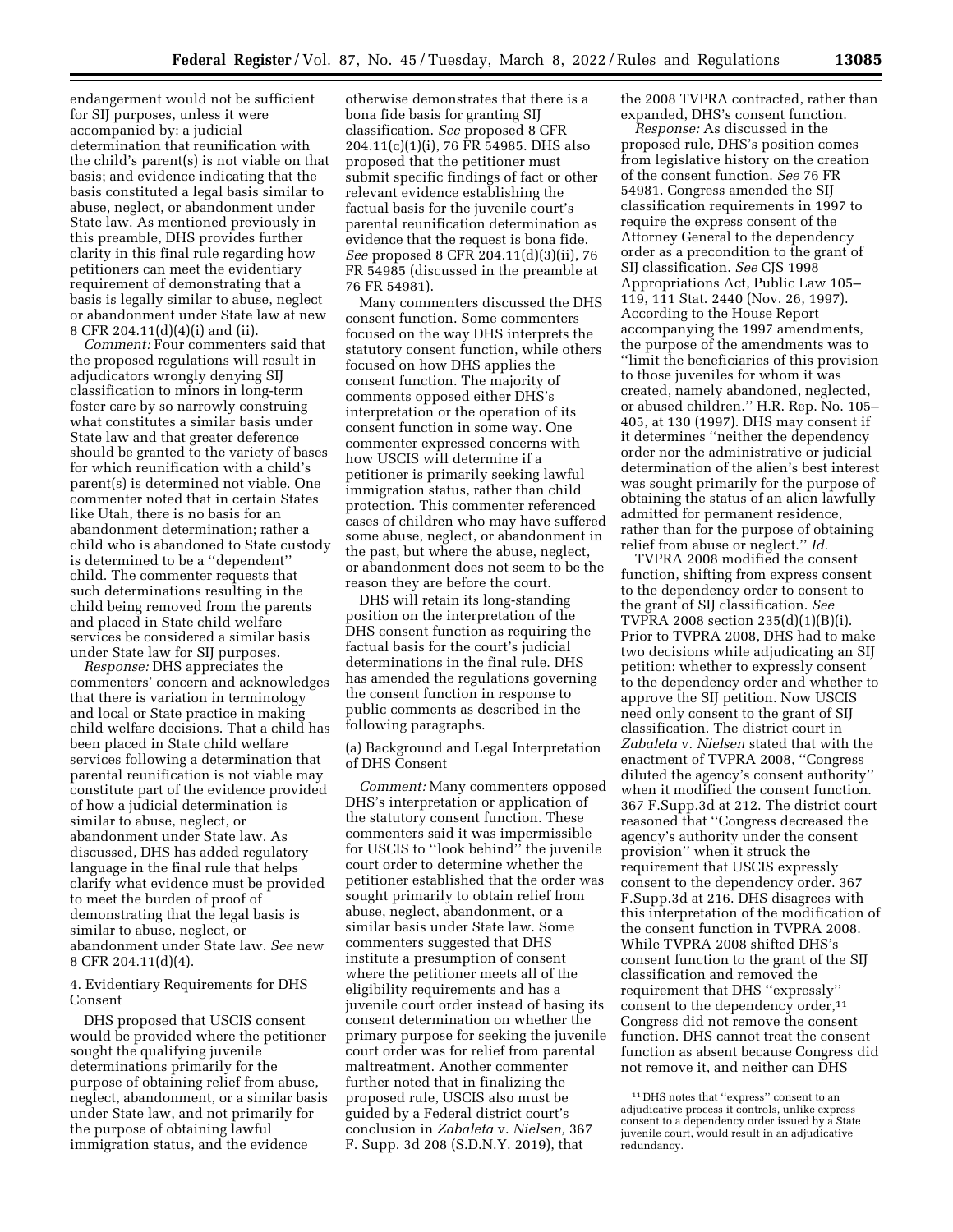render it meaningless by applying a presumption that every petition that includes a juvenile court order merits consent.

The determinations made by the juvenile court are related to the dependency or custody, parental reunification, and best interests of the child under relevant State law. USCIS does not go behind the juvenile court order to reweigh evidence and generally defers to the juvenile court on matters of State law. Granting consent based on a petitioner's eligibility for SIJ classification under immigration law is the role of USCIS. It is not the role of the State court to act as an immigration gatekeeper. It is clear that SIJ classification was created, and remains a vital way, to provide immigration relief to children who are victims of parental maltreatment. DHS therefore believes its interpretation of the consent function is a reasoned approach based on the statutory history of SIJ classification and of the consent function.

In response to commenters' concerns regarding how USCIS would weigh the petitioner's motivations, DHS recognizes that a juvenile court order may have multiple purposes and that there may be an immigration motive in seeking the determinations concurrent with, and in some instances, equal in weight to, a desire to obtain relief from parental maltreatment. For example, a child who has been placed in long-term foster care may not become aware of the need to regularize their status until well after the original determinations regarding non-reunification with their parent(s) were made by the juvenile court. At that time, they may separately seek the requisite determinations from the juvenile court related specifically to SIJ eligibility. Although a primary reason for seeking the juvenile court determinations at that point would be for the purpose of obtaining immigration status, it does not negate their underlying motivations for seeking the original relief from parental maltreatment from the court.

In recognition of the fact that SIJ petitioners may have dual or mixed motivations, DHS has modified the consent function by removing the requirement that the petitioner demonstrate that they did not seek the juvenile court's determinations 'primarily for the purpose of obtaining lawful immigration status'' and instead requiring the petitioner to establish that ''*a primary reason* the required juvenile court determinations were sought was to obtain relief from parental abuse, neglect, abandonment, or a similar basis under State law.'' See new 8 CFR

204.11(b)(5) (emphasis added). Establishing that a primary reason the petitioner sought the juvenile court determinations was to obtain relief from parental abuse, neglect, abandonment, or a similar basis under State law is dependent upon the facts and circumstances of each case. USCIS may consider any materially relevant evidence, and DHS has clarified language on the operation of its consent function. *See* new 8 CFR 204.11(b)(5) and (d)(5).

(b) Roles of the Juvenile Court and DHS in Determining Eligibility

*Comment:* Many commenters expressed concern that as written, the proposed rule instructs DHS to readjudicate the determinations made by juvenile courts as part of the consent analysis. One commenter stated that this gives in effect ''appellate review'' of the State court adjudication to USCIS; another said that this provides for the impermissible review and adjudication of State court findings.

*Response:* The role of DHS is fundamentally different from that of the juvenile court. The juvenile court makes child welfare-related determinations under State law. USCIS determines if a child meets the statutory requirements for SIJ classification under Federal immigration law. A juvenile court determines if it has the jurisdiction and evidence to issue an order under State law for the requested juvenile court action (*e.g.,* appoint a legal guardian). While USCIS defers to the expertise of the juvenile court in making child welfare decisions and does not reweigh the evidence to determine if a child's maltreatment constituted abuse, neglect, abandonment, or a similar basis under State law, it must still determine whether a primary reason the petitioner sought the juvenile court determinations was to obtain relief from abuse, neglect, abandonment, or similar basis found under State law. To make this determination, DHS requires the factual basis for the court's determinations and evidence that the juvenile court granted or recognized relief from parental abuse, neglect, abandonment, or similar basis under State law. *See* new 8 CFR 204.11(d)(5)(i) and (ii). DHS will not readjudicate the juvenile court determinations regarding State law, but rather will look to the juvenile court's determinations, the factual bases supporting those determinations, and the relief provided or recognized by the State juvenile court in exercising its consent function. *See* new 8 CFR 204.11(d)(5).

(c) Conflation of Pursuit of a Juvenile Court Order With the Determinations Necessary for SIJ

*Comment:* Eight commenters thought that the DHS interpretation of the consent function in the proposed rule conflated the pursuit of a juvenile court order with the pursuit of a special order from a judge, including the determinations and factual findings necessary for SIJ classification. The commenters noted that in some jurisdictions, the determinations for dependency and custody are made in separate hearings from the other required determinations for SIJ eligibility. They further noted that in some jurisdictions, an SIJ juvenile court order is a separate, special order issued to facilitate obtaining immigration relief, while determinations relating to custody and placement are done independently. One commenter expressed general support for requiring that USCIS consent to SIJ classification, rather than the juvenile court order.

*Response:* DHS understands that in some jurisdictions, the court will have a separate hearing and issue a separate order with the necessary determinations for SIJ classification. In order to ensure a clearer understanding, DHS has modified the language of the rule to state that the petitioner must establish that a primary reason they sought the juvenile court's determinations, rather than the order itself, was to obtain relief from abuse, neglect, abandonment, or a similar basis under State law. New 8 CFR 204.11(b)(5).

## (d) DHS Consent Process and Procedures

*Comment:* One commenter said that the requirement of consent by DHS seems wholly unnecessary if, as is stated in the proposed rule, approval of the SIJ petition is considered the granting of consent on behalf of the Secretary of Homeland Security. Other commenters said that the consent provision of the proposed rule essentially instructs USCIS adjudicators to presume fraud and State court incompetence in fact finding in every SIJ case. The commenters further noted that the ''primary purpose'' and ''bona fide'' language in proposed 8 CFR 204.11(c)(1)(i), 76 FR 54985, aims to effectively reinstitute the express consent provision from prior to the changes made by TVPRA 2008 by requiring a review of the evidence in the record for proof of the petitioner's primary motive and a ''bona fide'' basis to grant SIJ classification.

*Response:* DHS disagrees that the consent provision is unnecessary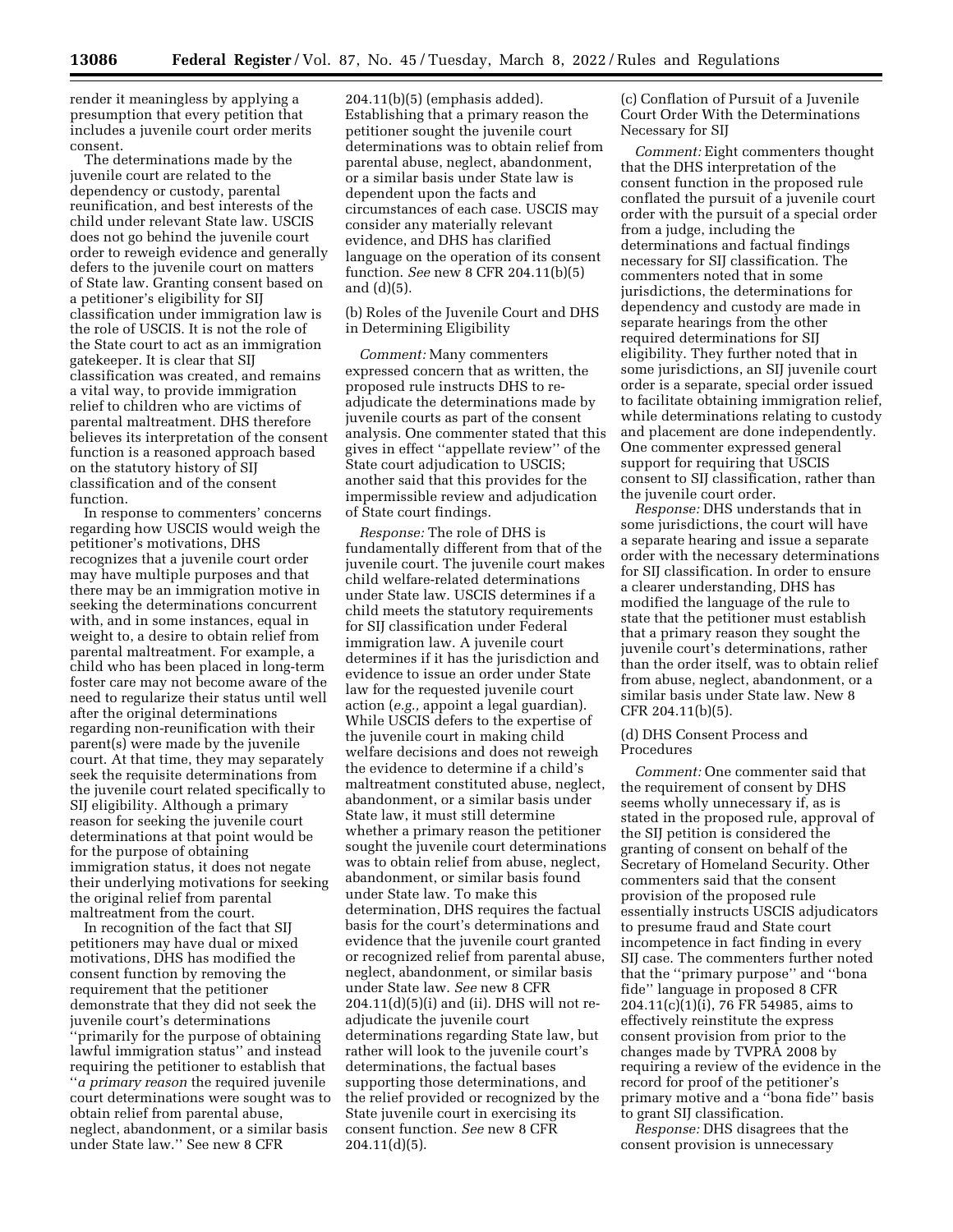because the proposed rule indicated that approval of the SIJ petition is considered the granting of consent on behalf of the Secretary of Homeland Security. The NPRM specifically stated that the ''the approval of a Form I–360 is *evidence* of the Secretary's consent, rather than consent being a precondition of the juvenile court order'' in order to clarify the TVPRA change. 76 FR 54981 (emphasis added). DHS did not conflate consent with approval.

DHS also disagrees that the proposed rule instructs USCIS adjudicators to presume fraud or State court incompetence, or to re-adjudicate the juvenile court determinations or factual findings. The role of the State court and DHS are fundamentally different. While juvenile courts make determinations pursuant to their State law, USCIS must adjudicate petitions for SIJ classification under Federal immigration law, and may grant consent only where the eligibility criteria are met and DHS determines that a primary reason the petitioner sought the required juvenile court determinations was to obtain relief from parental abuse, neglect, abandonment, or a similar basis under State law. *See* new 8 CFR 204.11(b)(5). DHS cannot delegate determinations of eligibility for the SIJ classification nor its consent function to a State court.

As previously noted, DHS will conduct a case-specific adjudication of each petition to ensure that petitioners have met their burden of proving that USCIS consent is warranted. DHS therefore declines to make any change in response to these comments as DHS consent is itself an eligibility requirement pursuant to the statute at INA section 101(a)(27)(J)(iii), 8 U.S.C. 1101(a)(27)(J)(iii).

*Comment:* Three commenters wrote that DHS should develop a process for internal review if USCIS determines that the juvenile court order was sought primarily to obtain immigration benefits and USCIS would deny consent. These commenters pointed to a USCIS memorandum 12 and stated that it requires supervisory review prior to denying consent or issuing a denial of the SIJ petition. As an alternative to supervisory review, the commenters suggested review at USCIS headquarters.

*Response:* DHS appreciates commenters' concerns regarding denials. However, DHS will not

promulgate an internal review process in the rule that would bind USCIS to an administrative procedure that could restrict resource allocation and become outdated. Supervisory review instructions will be provided in guidance documents if necessary. DHS will consider these comments when drafting such guidance.

*Comment:* Two commenters requested that USCIS notify the petitioner that a decision to deny consent is appealable to the AAO.

*Response:* USCIS notifies denied petitioners of the right to appeal the decision to the AAO as required by 8 CFR 103.3(a)(1)(iii)(A) for all appealable decisions. For SIJ petitioners, this includes the ability to appeal the denial of an SIJ petition based on the withholding of DHS consent. DHS is not aware of this requirement not being followed, but to avoid any confusion and in response to comments, the final rule at new 8 CFR 204.11(h) requires notifying petitioners of their right to appeal pursuant to 8 CFR 103.3.

*Comment:* One commenter said that if consent to SIJ classification is warranted when ''the state court order was sought primarily for the purpose of obtaining relief from abuse, neglect, abandonment or some similar basis under state law,'' then USCIS should clearly list all required initial evidence. The commenter further stated that it would be helpful to have a list of a few examples to clarify what ''additional evidence'' may be required as well.

*Response:* There are variations in State laws, as well as varying requirements regarding privacy and confidentiality, so there are no specific documents that may or may not fulfill these evidentiary requirements. However, at new 8 CFR 204.11(d)(5)(i)(A) and (B), DHS provided examples of what may constitute relief from parental maltreatment, including ''the courtordered custodial placement'' or ''the court-ordered dependency on the court for the provision of child welfare services and/or other court-ordered or recognized protective or remedial relief . . .'' to provide further clarification on what evidence may fulfil this requirement. Examples of documents that may be provided as evidence in support of the factual basis for the juvenile court order include: Any supporting documents submitted to the juvenile court; the petition for dependency or complaint for custody or other documents which initiated the juvenile court proceedings; court transcripts; affidavits summarizing the evidence presented to the court and records from the judicial proceedings;

and affidavits or records that are consistent with the determinations made by the court.13

# (e) Burden on the Petitioner

*Comment:* Many commenters said that the proposed regulations regarding consent imposed too great a burden on petitioners. These commenters asked DHS not to require the petitioner to submit documentation and make arguments in excess of what the statute requires, and many said that DHS should not require findings of fact or additional evidence beyond the determinations in the juvenile court order. Several commenters stated that the DHS interpretation of the consent function and requirement for evidence of the factual basis is burdensome because it requires the petitioner to prove to USCIS what the juvenile court has already determined. Another commenter said that the SIJ statute only requires that SIJ orders contain factual findings, and therefore, USCIS does not need to evaluate the petitioner's intent for initiating dependency court proceedings nor weigh evidence to determine whether it believes the court made proper findings. One commenter wrote that they strongly agree with USCIS that ''the petitioner bears the burden'' of proving that the State court order was not sought primarily for any other reason than obtaining relief from abuse, neglect, abandonment, or some similar basis under State law, with particular scrutiny of petitions whose primary motivation is obtaining an immigration benefit. Another commenter recommended that the final rule incorporate the principles found in the NPRM and the USCIS Policy Manual that juvenile court findings of fact regarding the basis for a determination of abuse, neglect, abandonment, or a similar basis ''are usually sufficient to provide a basis for the Secretary's consent.'' 84 FR 54981; *See also* USCIS Policy Manual, Volume 6, Immigrants, Part J, Special Immigrant Juveniles, Chapter 3, Documentation and Evidence, A, Juvenile Court Order(s) and Administrative Documents, 3, Factual Basis and USCIS Consent [6 USCIS–PM J.3(A.3)], available at *[https://](https://www.uscis.gov/policy-manual/volume-6-part-j-chapter-3) [www.uscis.gov/policy-manual/volume-](https://www.uscis.gov/policy-manual/volume-6-part-j-chapter-3)[6-part-j-chapter-3.](https://www.uscis.gov/policy-manual/volume-6-part-j-chapter-3)* 

*Response:* DHS does not agree that the regulation requiring a factual basis for the juvenile court's determinations poses too great a burden on petitioners. The burden is on the petitioner, as it is

<sup>12</sup>USCIS, ''Memorandum #3—Field Guidance on Special Immigrant Juvenile Status Petitions'' (''Policy Memorandum #3''), May 27, 2004, available at *[https://www.uscis.gov/sites/default/](https://www.uscis.gov/sites/default/files/USCIS/Laws/Memoranda/Static_Files_Memoranda/Archives%201998-2008/2004/sij_memo_052704.pdf) [files/USCIS/Laws/Memoranda/Static](https://www.uscis.gov/sites/default/files/USCIS/Laws/Memoranda/Static_Files_Memoranda/Archives%201998-2008/2004/sij_memo_052704.pdf)*\_*Files*\_ *[Memoranda/Archives%201998-2008/2004/sij](https://www.uscis.gov/sites/default/files/USCIS/Laws/Memoranda/Static_Files_Memoranda/Archives%201998-2008/2004/sij_memo_052704.pdf)*\_ *memo*\_*[052704.pdf.](https://www.uscis.gov/sites/default/files/USCIS/Laws/Memoranda/Static_Files_Memoranda/Archives%201998-2008/2004/sij_memo_052704.pdf)* 

<sup>13</sup>USCIS Policy Manual, Volume 6, Immigrants, Part J, Special Immigrant Juveniles, Chapter 3 Documentation and Evidence [6 USCIS–PM J.3], available at *[https://www.uscis.gov/policy-manual/](https://www.uscis.gov/policy-manual/volume-6-part-j-chapter-3)  [volume-6-part-j-chapter-3.](https://www.uscis.gov/policy-manual/volume-6-part-j-chapter-3)*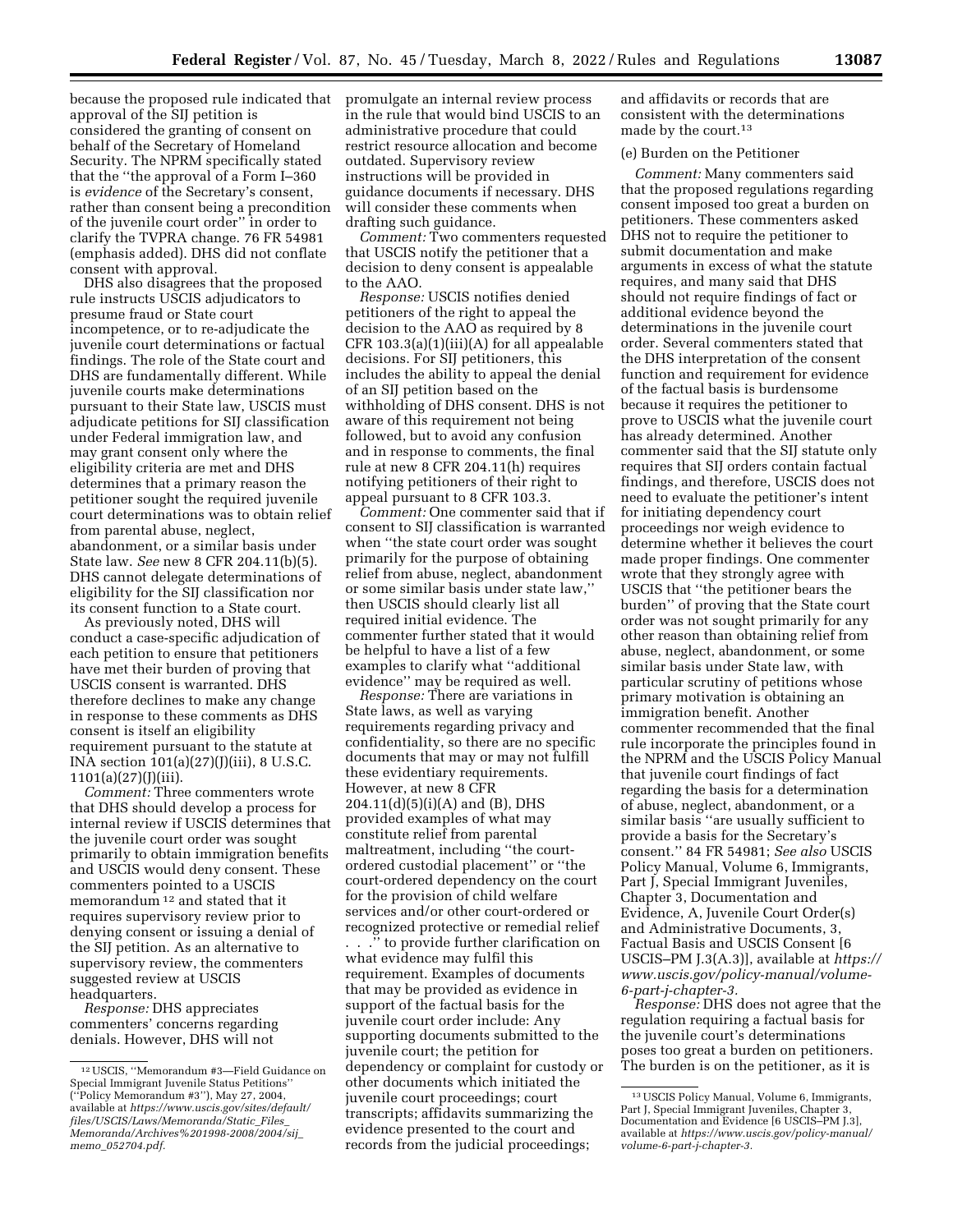**13088 Federal Register** / Vol. 87, No. 45 / Tuesday, March 8, 2022 / Rules and Regulations

for all immigration benefit requests, to establish that they meet eligibility requirements. DHS works to ensure that all SIJ petitions are properly adjudicated under the requirements of the INA, and as noted previously, will conduct case specific adjudication of each petition to ensure that petitioners have met their burden of proving that USCIS consent is warranted. In the majority of cases, the petitioner can meet the burden of showing that a primary purpose for seeking the order was to provide the petitioner relief from parental abuse, neglect, or abandonment, or a similar basis to these grounds simply based on the juvenile court order itself. Orders that include findings of fact in support of the juvenile court's determinations, as well as evidence of court-ordered or recognized relief from parental maltreatment, will usually provide the basis for USCIS consent.

Some juvenile courts only provide a template order that mirrors the statutory language at INA section 101(a)(27)(J) with no information on how the determinations relate to the petitioner under State law. This may not be enough to provide a basis for USCIS to determine whether to grant consent absent supplemental evidence. These cases are highly case specific, and each will be adjudicated on its own merits. In the proposed rule, DHS gave many examples of supplementary information that could be included with the petition, such as juvenile court findings accompanying the custody or dependency order, actual records from the proceedings, or other evidence that summarizes the evidence provided to the court. *See* 76 FR 54981. DHS does not agree that providing supplementary information, such as the examples on these lists, is unduly burdensome. In many cases, most of the information was submitted to the juvenile court by the petitioner, his or her parent(s), advocate, or attorney and is under the control of the petitioner, his or her parent(s), or the attorney or advocate for the child.

DHS also disagrees with commenters who said that DHS is instituting requirements in excess of the statutory requirements, and that the statute only requires factual findings. The statute explicitly requires that DHS consent to the grant of SIJ classification, and for the reasons set forth in the NPRM as well as this final rule, DHS believes its interpretation of consent is reasonable. INA section 101(a)(27)(J)(iii), 8 U.S.C.  $1101(a)(27)(J)(iii)$ .

As previously noted, DHS recognizes that a juvenile court order may have multiple purposes and that there may be some immigration motive in seeking the order concurrent with a need to obtain

relief from parental maltreatment. However, adjudicators must review the order and any other evidence provided to determine whether or not the petition was bona fide and merits USCIS consent. While adjudicators may not substitute their own judgement for that of the State juvenile court on issues of State law, USCIS must evaluate petitions for legal sufficiency under Federal immigration law.

#### (f) Privacy Concerns

*Comment:* Thirty-one commenters had privacy concerns with the process for USCIS consent and the requirement that petitioners provide to USCIS the factual basis for the juvenile court's determinations. Many of these commenters thought that requiring the petitioner to submit additional documents from a court, government agency, or other administrative body, beyond just the juvenile court order, compels the petitioner to present information that is protected under State privacy laws. Several other commenters were concerned with language in the preamble to the proposed rule that would allow officers to obtain records directly from a juvenile court. *See* 76 FR 54982. The commenters wrote that DHS should remove this from the final rule or at least educate officers on applicable privacy laws and instruct officers to follow proper procedures for lawfully obtaining access to the records, which may mean formally petitioning a juvenile court.

*Response:* DHS agrees that all applicable privacy laws should be followed in the provision of juvenile court records. Nothing in DHS guidance should be construed as requiring the release or obtaining of records in violation of privacy laws, and officers are advised on relevant privacy laws and procedures as they relate to SIJ petitions. As discussed previously, often these records were submitted to the juvenile court by the petitioner, his or her parent(s), attorney, or advocate and the documents are already under the control of the petitioner, his or her parent(s), attorney or advocate for the child. DHS agrees that petitioners and their legal representatives should follow State laws regarding the authorization of release of confidential records.

DHS provided a list of documents in the proposed rule that may assist the petitioner in providing evidence of the factual basis. These documents are intended to be examples of documents that the petitioner can provide. However, it is ultimately up to the petitioner which particular document(s) they choose to provide. DHS will not

require a specific form of evidence to prove the factual basis. Requests for additional evidence on SIJ petitions are governed by the same regulations that govern all other immigration petitions. *See* 8 CFR 103.2 and 103.3. USCIS officers generally do not directly request records from any party other than the petitioner and their legal representative in adjudicating SIJ petitions. However, this does not bar USCIS from directly requesting documents as part of a fraud investigation, as permitted by law.

## (g) Consent Standards

*Comment:* Twenty-one commenters wrote that DHS should not equate ''consent'' and ''discretion'' and said that the proposed rule attempted to impermissibly give DHS discretion where the statute only provides for consent. Commenters were concerned that this language would allow USCIS to consider factors that are not related to SIJ eligibility requirements.

*Response:* The NPRM proposed that DHS would consider both the evidence on the record as well as ''permissible discretionary factors'' (proposed 8 CFR 204.11(c)(1)(i), 76 FR 54985) (''In determining whether to provide consent

. . . USCIS will consider, among other permissible discretionary factors, whether the alien has established, based on the evidence of record . . .''). The NPRM also proposed that the ''petitioner has the burden of proof to show that discretion should be exercised in his or her favor.'' *See*  proposed 8 CFR 204.11(c)(1)(ii), 76 FR 54985. DHS recognizes that the wording of the regulatory text in the NPRM may have caused some confusion as to how DHS would determine if consent is warranted, and we agree that consent is not a discretionary function. In exercising consent, DHS intends to only consider factors that are relevant to assessing whether a primary reason the petitioner sought the juvenile court's determinations was to obtain relief from parental abuse, neglect, abandonment, or a similar basis under State law. DHS has accordingly refined the language in this final rule and has set parameters for exercising the consent function by codifying its interpretation of consent and the evidence required. Under the consent function, adjudicators must determine that the request for SIJ classification is bona fide. *See* new 8 CFR 204.11(b)(5). DHS requires the petitioner to submit the factual basis for the juvenile court's determinations and evidence the court provided relief from parental maltreatment to demonstrate that the request is bona fide. *See* new 8 CFR 204.11(d)(5)(i) and (ii). DHS will generally consent to the grant of SIJ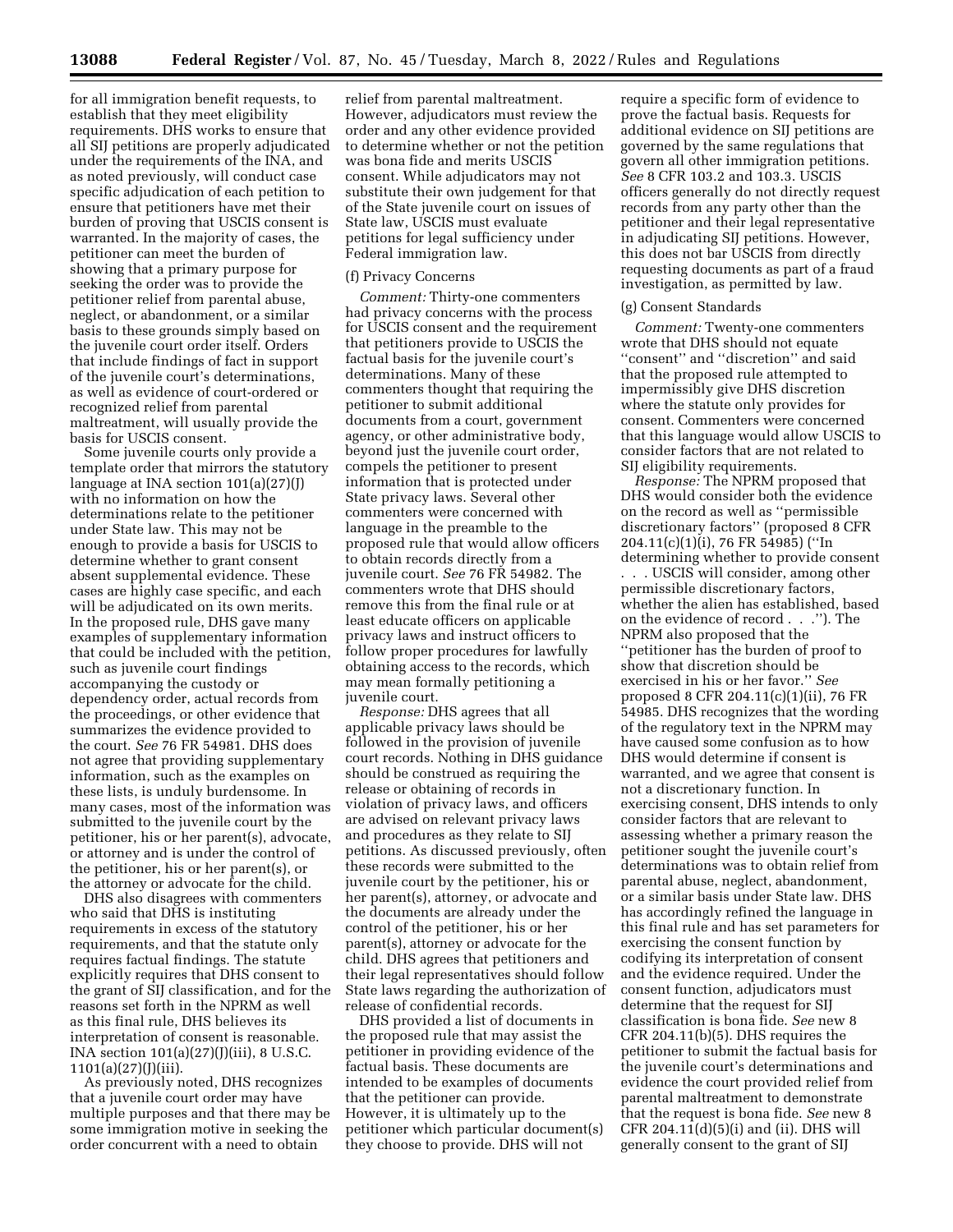classification if the petitioner meets these evidentiary requirements.

The final rule also clarifies DHS's provision to consider the evidence of record when assessing consent by stating that ''USCIS may withhold consent if evidence materially conflicts with the eligibility requirements [for SIJ classification] . . . such that the record reflects that the request for SIJ classification was not bona fide.'' New 8 CFR 204.11(b)(5).

Pursuant to the settlement agreement in *Saravia* v. *Barr,* USCIS will not, however, withhold consent based in whole or in part on the fact that the State court did not consider or sufficiently consider evidence of the petitioner's gang affiliation when deciding whether to issue a predicate order or in making its determination that it was not in the best interest of the child to return to their home country. USCIS also will not use its consent authority to reweigh the evidence that the juvenile court considered when it issued the predicate order,<sup>14</sup> nor will it consider factors without a nexus to the petitioner's motivations for seeking the juvenile court determinations.

# (h) Consent and Role of the Child's Parent

*Comment:* Several commenters disagreed with language in the NPRM preamble that DHS may consider evidence of a parent or custodian's role in arranging for the petitioner to travel to the United States or to petition for SIJ classification as reason to suspect that the juvenile court order was sought primarily to obtain lawful immigration status. *See* 76 FR 54982. One commenter stated that punishing children for their parents' actions ignores the independent right of the child to receive relief, and it contravenes the purpose of the statute to protect vulnerable children. Several commenters said that the parent sending the child to the U.S. may have been to protect the child from the abuse, neglect, or abandonment of the other parent.

*Response:* It is a matter of State law as to if and how a parent's or custodian's role in arranging travel to the United States impacts a juvenile court's ability to issue a court order and make the required judicial determinations.15 However, a petitioner must establish by a preponderance of the evidence that a primary reason they sought the juvenile court determinations was to obtain relief from parental maltreatment. *See* new 8 CFR 204.11(b)(5). As discussed, the final rule clarifies that USCIS may withhold consent if evidence materially conflicts with the eligibility requirements for SIJ classification such that the record reflects that the request for SIJ classification was not bona fide. *Id.* This may include situations such as one in which a juvenile court relies upon a petitioner's statement, and/or other evidence in the underlying submission to the juvenile court, that the petitioner has not had contact with a parent in many years to make a determination that reunification with that parent is not viable due to abandonment, but USCIS has evidence that the petitioner was residing with that parent at the time the juvenile court order was issued. Such an inconsistency may show that the required juvenile court determinations were sought primarily to obtain an immigration benefit rather than relief from parental maltreatment. However, evidence that the petitioner sought the juvenile court determinations for both an immigration purpose and for relief from parental maltreatment would not alone result in a material conflict demonstrating that the request for SIJ classification was not bona fide. This reflects DHS' position that SIJ petitioners may have mixed motivations.

### 5. HHS Consent

Several commenters focused on the requirement of specific consent from HHS, including one commenter who generally supported DHS including specific consent from HHS in the rule. Based on TVPRA 2008 and the *Perez-Olano* Settlement Agreement, the proposed rule stated that an unaccompanied child in the custody of HHS is required to obtain specific consent from HHS to a juvenile court order that determines or alters their custody status or placement prior to filing a petition with USCIS.16

*Comment:* Five commenters thought that the proposed provision regarding juvenile court orders that ''alter'' the individual's custody status or placement went beyond what is required by the INA. INA section  $101(a)(27)(J)(iii)(I), 8$ U.S.C.  $1101(a)(27)(J)(iii)(I)$ , states that ''no juvenile court has jurisdiction to *determine* the custody status or placement of an alien in the custody of the Secretary of [HHS] unless the Secretary of [HHS] specifically consents to such jurisdiction'' (emphasis added).

*Response:* This regulation implements the limited circumstances under which USCIS requires evidence of HHS consent at new 8 CFR 204.11(d)(6). The language intentionally restricts the pool of children in HHS custody to whom the specific consent requirement applies, as was intended by both TVPRA 2008 and the subsequent *Perez-Olano* Settlement Agreement. *Perez-Olano, et al.* v. *Holder, et al.,* Case No. CV 05–3604 (C.D. Cal. 2010). Although the *Perez-Olano* Settlement Agreement indicated that HHS consent is required only if the juvenile court determines or alters the child's custody status or placement, in the final rule, DHS has removed ''determined'' and included ''altered'' only. New 8 CFR 204.11(d)(6)(ii). The final rule more accurately reflects the limited circumstances under which USCIS requires evidence of HHS consent as discussed at paragraphs 7 and 17 of the *Perez-Olano* Settlement Agreement. The Settlement Agreement clarifies that the HHS consent requirement is limited to where the juvenile court is changing the custodial placement of a petitioner in HHS custody. *See Perez-Olano, et al.* v. *Holder, et al.,* Case No. CV 05–3604 at ¶ 7 and 17 (C.D. Cal. 2010). This codifies and reflects long-standing policy, clarifying that those petitioners in HHS custody who receive juvenile court orders declaring them dependent on the court and restating their placement in ORR custody are not required to obtain HHS consent; only those petitioners in HHS custody who receive orders altering their custodial placements are required to obtain HHS consent.

*Comment:* Three commenters thought that the rule failed to clarify that a court exercising jurisdiction over a child in HHS custody and issuing an SIJ predicate order does not determine custody status or placement triggering the specific consent requirement. Another commenter thought this language was restrictive, limiting the pool of children in HHS custody to whom the specific consent requirement applies.

*Response:* DHS agrees that the court's determination of dependency or custody

<sup>14</sup>*Saravia* v. *Barr,* 3:17–cv–03615 (N.D. Cal. Jan. 14, 2021).

<sup>15</sup>The proposed rule cited to *Yeboah* v. *DOJ,* 345 F.3d 216 (3d Cir. 2003), which held, in part, that legacy INS acted within its discretion in considering evidence of the petitioner's relationship with his family and physical and mental condition in deciding whether to deny consent. *Yeboah* 

addressed the legacy INS's specific consent function for juveniles in INS custody, which has since been amended by the 2008 TVPRA.

<sup>16</sup>TVPRA 2008 vested responsibility for issuing specific consent for unaccompanied children in HHS custody with HHS, rather than DHS. It also simplified the consent language used to refer simply to ''custody'' rather than ''actual or constructive custody'' as the requirement was previously worded after its creation by the 1998 Appropriations Act. The Departments of Commerce, Justice, and State, the Judiciary, and Related Agencies Appropriations Act, 1998 (CJS 1998 Appropriations Act), Public Law 105–119, 111 Stat. 2440 (Nov. 26, 1997).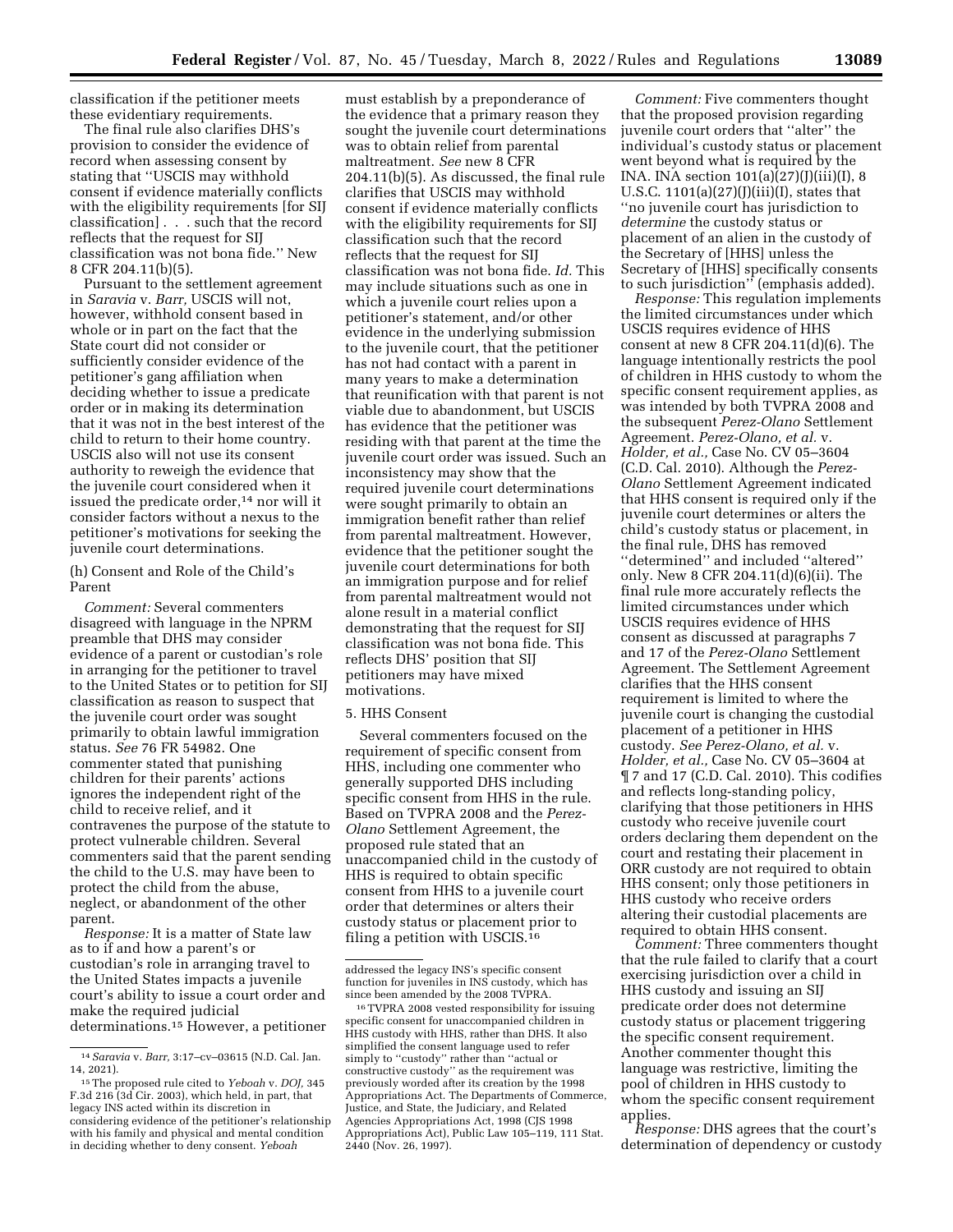required for SIJ classification does not necessarily trigger the consent requirement. A child is required to obtain HHS consent only if they are in HHS custody and also want to have a state court, not HHS, decide to move them out of HHS custody or into a placement other than the one designated by HHS. In other words, HHS specific consent is not required if the juvenile court order simply restates the HHS placement. Ultimately, specific consent is a process conducted by HHS, not USCIS, which adjudicates petitions for SIJ classification. For DHS purposes, where HHS specific consent applies, the petitioner should present evidence of a grant by HHS of specific consent.

## *F. Petition Process*

## 1. Required Evidence

*Comment:* One commenter said that USCIS should require the petitioner to provide evidence of the residence or location of their parent(s) or legal guardians if present in the United States, and that this information should be provided to the appropriate USCIS or U.S. Immigration and Customs Enforcement (ICE) district office, which should then collect a DNA sample from them. The commenter further asserted that the petition should not be deemed properly filed until this requirement is completed and stated that such a requirement would not require direct contact between a petitioner and alleged abuser.

*Response:* The commenter's request for additional required evidence and DNA submissions goes beyond the scope of the rulemaking and what is required by statute to implement the SIJ program. Furthermore, DHS is concerned that adding such a requirement may run afoul of the no contact provision prohibiting DHS from compelling petitioners to contact alleged abusers. *See* INA section 287(h), 8 U.S.C. 1357(h); *see also* new 8 CFR 204.11(e). For these reasons, DHS declines to incorporate this recommendation into the final rule.

## 2. No Contact

The proposed rule implemented the statutory requirement at INA section 287(h), 8 U.S.C. 1357(h), that prohibits USCIS from requiring that the petitioner contact the alleged abuser at any stage of the SIJ petition process. Ten commenters discussed issues relating to this aspect of the rule, seven of whom indicated general support for this provision.

*Comment:* Two commenters suggested expansions of the no contact provision. These commenters wrote that this

protection should be extended to proceedings for other immigration benefits based upon SIJ classification, including LPR status and naturalization. These commenters further suggested that USCIS employees and officers be prohibited from contacting the petitioner's alleged abuser(s) during the same processes.

*Response:* The statutory protection applies to those seeking SIJ classification and states that such petitioners ''shall not be compelled to contact the alleged abuser (or family member of the alleged abuser) at any stage of applying for special immigrant juvenile status.'' INA section 287(h), 8 U.S.C. 1357(h). DHS has extended this provision to individuals seeking LPR status based upon SIJ classification, at new 8 CFR 245.1(e)(3)(vii), because SIJ classification and SIJ-based adjustment of status have historically been sought concurrently in certain circumstances. DHS appreciates the suggestion to extend this protection to the naturalization phase also; however, DHS proposed no changes to the eligibility and adjudication requirements for naturalization. Thus, that change is beyond the scope of this rulemaking.

With regard to the commenters' suggestion that DHS expand the prohibition against requiring contact with the abusers to DHS employees and officers, such an expansion is not within the scope of the law's prohibition intended to protect petitioners from having to contact their alleged abusers.

*Comment:* One commenter recommended that DHS modify the proposed regulatory text to mirror the statutory language at INA section 287(h), 8 U.S.C. 1357(h), which also includes individuals who battered, neglected, or abandoned the child in the categories of individuals that petitioners will not be compelled to contact. Another commenter supported expansion of the no contact provision to anyone who has abused the child, not just the abusive parent(s).

*Response:* DHS agrees with these commenters and has clarified that these prohibitions on compelling contact apply to individuals who abused, neglected, battered, or abandoned the child. *See* new 8 CFR 204.11(e) and 8 CFR 245.1(e)(3)(vii).

*Comment:* Five commenters suggested that the regulations should stress that evidence of the petitioner's ongoing contact with their parent(s) should not contradict the child's petition for SIJ classification. These commenters suggested that while contact cannot be required, it also cannot be held against the petitioner given the dynamics of abuse.

*Response:* DHS appreciates these thoughtful comments on the dynamics of relationships between abused children and their alleged abusers. However, DHS will not include information on the dynamics of children and their alleged abusers in regulation. USCIS may provide instructions on such issues in guidance to SIJ petition adjudicators.

*Comment:* One commenter requested that DHS add a statement that this prohibition on compelling contact with alleged abusers would not affect what juvenile courts do to ensure parental notice of court proceedings.

*Response:* While DHS agrees that this rule does not apply the no contact provision to juvenile court proceedings, directly advising juvenile courts on how to conduct State court proceedings is beyond the scope of this rulemaking and DHS authority.

#### 3. Interview

*Comment:* There were a number of comments regarding the section of the proposed rule that provided for interviews of SIJ petitioners at USCIS discretion. *See* proposed 8 CFR 204.11(e), 76 FR 54986. Sixteen of those commenters suggested that USCIS should presumptively waive in-person interviews of SIJ petitioners, and twenty-four commenters indicated that USCIS officers should not ask the petitioner about abuse, neglect, or abandonment. Another commenter said that DHS should remove the clause ''as a matter of discretion'' as the SIJ adjudication is not a discretionary determination. These commenters expressed concerns that such questioning only would redo what the juvenile court has already done, that USCIS officers lack the required training for taking such testimony, and that it can retraumatize children. Several of these commenters recommended that USCIS establish procedures for its staff on how to create a nonthreatening interview environment and ensure that officers have appropriate training on interviewing vulnerable children, and one commenter suggested that DHS incorporate portions of the USCIS Policy Manual on SIJ interviews into the rule.

*Response:* Regulations on the processing and adjudication of immigration petitions apply to SIJ petitions, including the authority to interview anyone who files an immigration benefit request, at 8 CFR 103.2(b)(9). DHS is not changing the regulations on immigration interviews at 8 CFR 103.2(b)(9) via this rule and retains the discretion to interview an SIJ petitioner and grant or deny the SIJ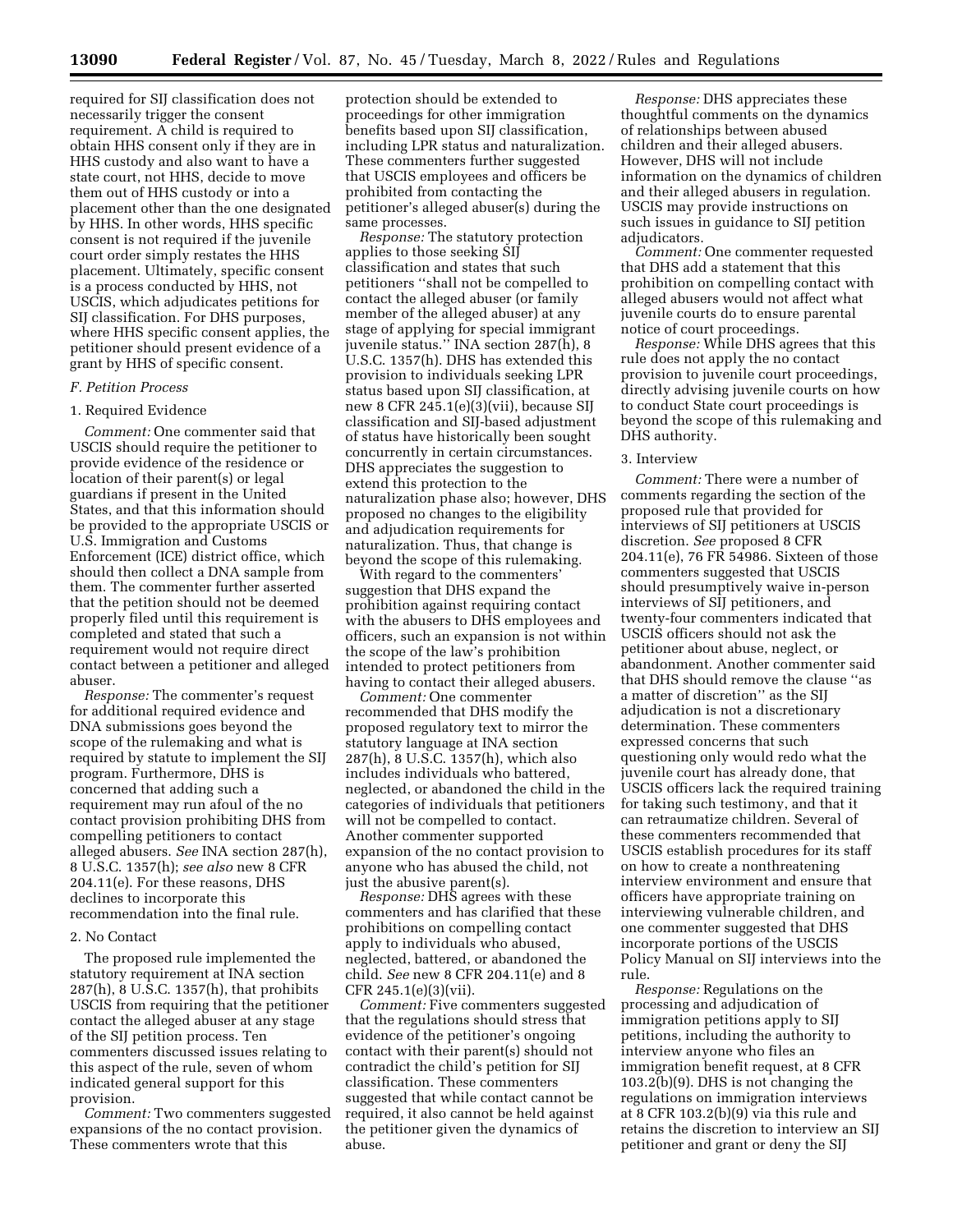petition, consistent with the statute and this final rule. DHS disagrees that its interview process would redo what a juvenile court has already done, or that USCIS officers may ''lack the required training for taking such testimony,'' as DHS assesses whether to grant or deny an immigration benefit. DHS provides child interviewing guidelines to adjudication officers, and notes, as it did in the proposed rule, that USCIS seeks to establish a non-adversarial interview environment. DHS appreciates comments aimed at improving interviews of SIJ petitioners and will consider implementation of these comments through guidance and training.

*Comment:* While commenters expressed general support for allowing a trusted adult to be present at the interview, twenty-nine commenters expressed concerns with the provision that USCIS may place reasonable limits on the number of persons who may be present at the interview. These commenters suggested that USCIS should not retain the discretion to interview a child alone and cannot separate a petitioner from their attorney or accredited representative. Two commenters further stated that it is inappropriate to limit the child's representation by their attorney to a single statement or written comment in a USCIS interview and requested that proposed 8 CFR 204.11(e)(2), 76 FR 54986, be stricken.

*Response:* The proposed rule sought to recognize the unique vulnerability of SIJ petitioners by allowing SIJ petitioners to bring a trusted adult to the interview, in addition to the petitioner's attorney or legal representative. DHS did not intend to limit a petitioner's right to have their attorney or accredited representative present at the interview. The limitation on persons present at the interview was aimed at individuals other than the child's attorney or accredited representative. DHS has added clarifying language at new 8 CFR 204.11(f) indicating that USCIS will do nothing to inhibit the representation of a petitioner by an attorney or accredited representative. DHS also has not included the proposed provision regarding the attorney or representative statement in new 8 CFR 204.11(f).

*Comment:* Eight commenters opposed the provision at proposed 8 CFR 204.11(e)(2), 76 FR 54986, that a trusted adult could present a statement at the interview. These commenters expressed concerns that this would violate due process protections for the petitioner because an adult who is not an attorney or representative is not subject to any ethical rules or disciplinary action

should they engage in misconduct. Furthermore, commenters asserted that it may be challenging for adjudicators to discern whether the child genuinely consented to the adult participating in their case, raising potential trafficking and abuse concerns.

*Response:* In response to comments, DHS removed the provision that the trusted adult can provide a statement at the interview. The removal of this language is not intended to mean that an attorney or accredited representative is not permitted to provide a statement; as addressed previously, DHS does not seek to inhibit the petitioner's representation by their attorney or representative. DHS will explore further clarifying the role of the trusted adult via guidance.

*Comment:* Eleven commenters said that USCIS should not question a petitioner about their criminal record in connection with the SIJ petition. One commenter requested clarification on what information USCIS looks at in regard to the criminal background of SIJ petitioners and at what phase in the process the inquiry occurs.

*Response:* The commentary on criminal record was part of the NPRM preamble, and not the proposed regulatory text. DHS agrees that review of the petitioner's criminal record should be conducted in connection with the adjustment of status application. The criminal record will be reviewed at the SIJ petition stage only as it relates to the eligibility requirements for SIJ classification. For example, if USCIS learns that a petitioner found dependent on the court pursuant to youthful offender proceedings was subsequently convicted of a crime as an adult, that element of the criminal record may be relevant to the petitioner's eligibility for the benefit if it results in a termination of the juvenile court dependency prior to the time of filing and/or adjudication. *See* new 8 CFR 204.11 (b)(4) and (c)(3)(ii). DHS applies the regulations at 8 CFR part 245 on the processing and adjudication of immigration applications for SIJ-based adjustment of status applications, including the regulations at 8 CFR part 245.6 on immigration interviews.

# 4. SIJ Petition Decision Timeframe Requirement

DHS proposed the 180-day timeframe for issuing SIJ petition decisions and explained when the period would start and stop. *See* 8 U.S.C. 1232(d)(2); proposed 8 CFR 204.11(h), 76 FR 54986. DHS noted that the 180-day timeframe relates only to the petition for SIJ classification and not to any concurrently filed, or later filed

application for adjustment of status. DHS modeled the starting and pausing of the decision timeframe provisions on similar provisions at 8 CFR 103.2(b)(10)(i). A number of commenters discussed the timeframe for adjudication, with some expressing support for incorporating the 180-day timeframe from TVPRA 2008 and others asking DHS to reconsider whether the framing of the start and stop provisions in the proposed rule are legally permissible.

*Comment:* Twenty commenters asked DHS to reconsider whether under 8 U.S.C. 1232(d)(2), temporarily pausing or completely restarting the running of the 180-day timeframe is legally permissible. Five of the commenters said that the timeframe should be suspended only, not restarted, for requests for additional evidence or to reschedule an interview. Another five of the commenters thought that a request to bring information to an interview should not pause the running of the 180 days and said that it should be paused only on the date of the interview if the individual fails to present the requested documents, delaying the adjudication.

*Response:* Despite the confusion indicated by the comments, DHS did not intend to change the regulations at 8 CFR 103.2(b)(10)(i) regarding how the requests for additional or initial evidence or to reschedule an interview impact the timeframe imposed for processing SIJ petitions. DHS will follow the regular practices set out for all immigration petitions in 8 CFR 103.2(b)(10)(i) to ensure regulatory consistency and consistency in agency practice. To avoid confusion, DHS has removed language explaining the 180 day timeframe, pauses, and when it resumes, and refers to the regulations at 8 CFR 103.2(b)(10)(i). *See* new 8 CFR 204.11(g)(1).

In acknowledgement of the permanent injunction issued in *Moreno Galvez* v. *Cuccinelli,* No. 2:19–cv–321–RSL (W.D. Wash. Oct. 5, 2020) (concluding that all adjudications of SIJ petitions based on Washington State court orders must be completed within 180 days), *appeal docketed,* No. C19–0321–RSL (9th Cir. Dec. 4, 2020), DHS will not apply the timeframe for issuing SIJ decisions at new 8 CFR 204.11(g)(1) to SIJ petitions with Washington State orders. DHS retains its interpretation that the timeframe is not absolute, and though the court mandated compliance in Washington state, it acknowledged that:

When determining whether an agency has acted within ''a reasonable time'' for purposes of 5 U.S.C. 555(b), the timeline established by Congress serves as the frame of reference . . . Under governing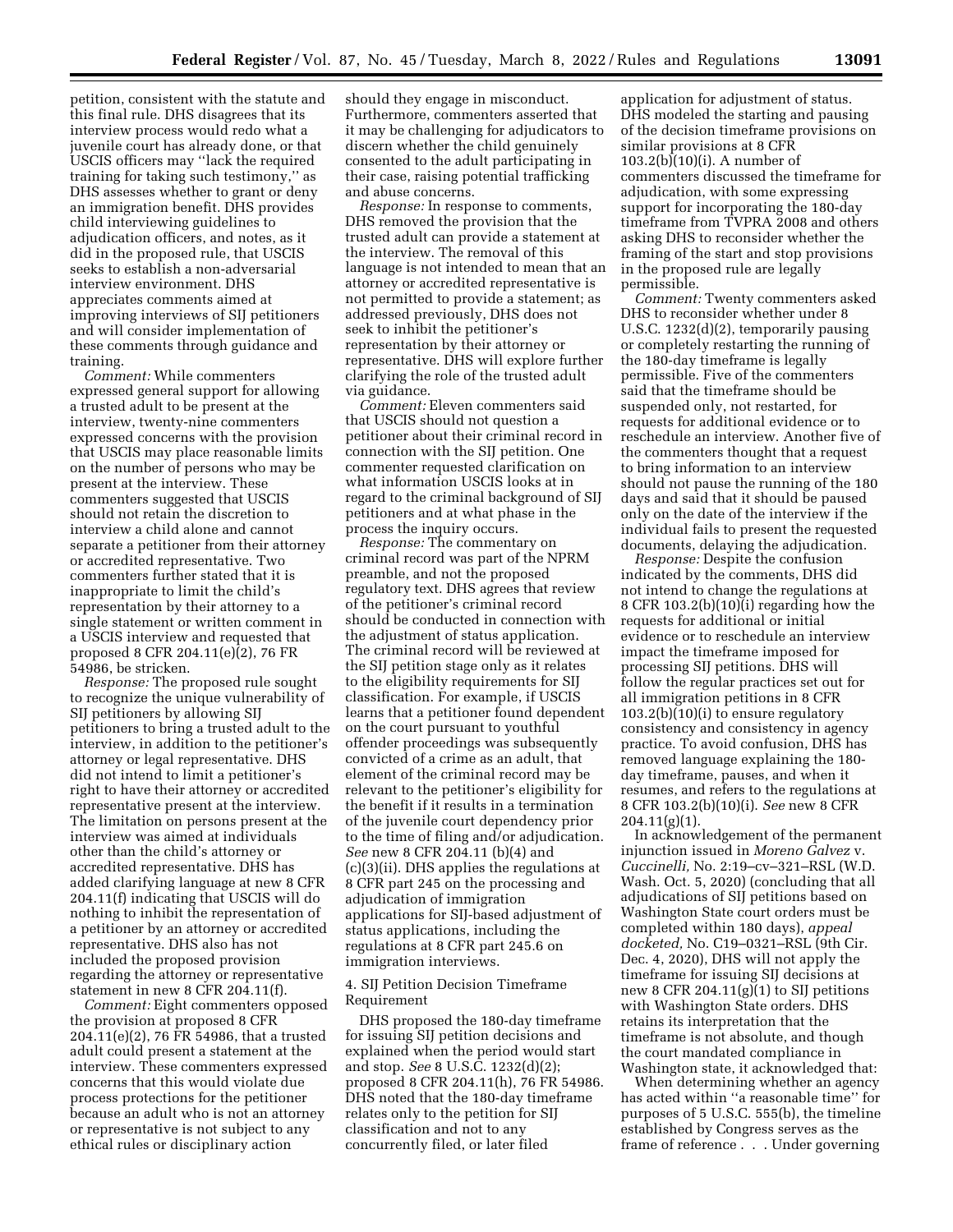case law, that [180 day] deadline is not absolute, but it provides the frame of reference for determining what is reasonable.

Federal courts must ''defer to an agency's construction, even if it differs from what the court believes to be the best interpretation, if the particular statute is within the agency's jurisdiction to administer, the statute is ambiguous on the point at issue, and the agency's construction is reasonable.'' *Nat'l Cable & Telecommunications Ass'n* v. *Brand X Internet Servs.,* 545 U.S. 967, 969 (2005). While the statute states that all petitions for special immigrant juvenile classification under section 101(a)(27)(J) of the Immigration and Nationality Act (8 U.S.C.  $1101(a)(27)(I)$  shall be adjudicated by the Secretary of Homeland Security not later than 180 days after the date on which the petition is filed, the processing of any immigration benefit request requires the submission and analysis of a substantial amount of information, opportunities for the petitioner to provide additional evidence to establish eligibility, and the vetting of SIJ petitions for which USCIS does not control the timing. The strict application of 8 U.S.C. 1232(d) to mean adjudicated to completion in 180 days regardless of follow up requests for evidence from petitioners and dependence on timely actions by the United States Postal Service (USPS), State courts, and other agencies, would mean that USCIS would be required to deny adjudications that are incomplete when the 180-day deadline arrives because USCIS cannot legally grant SIJ classification before eligibility is definitively determined. The statute prescribes no penalty if the 180 days are exceeded, and DHS cannot approve (and courts cannot order DHS to approve) petitioners who are not legally eligible. Further, DHS does not believe that Congress wanted denial of the petition before it is fully adjudicated to be the result of that requirement. Therefore, DHS interprets the term ''adjudicated'' in that provision to mean that the 180 days does not begin until the petition is complete, submitted with all of the required initial evidence as provided in the form instructions, and ready for adjudication. This interpretation is consistent with other, more recent, laws in which Congress has prescribed adjudication deadlines on USCIS. *See, e.g.,* Continuing Appropriations Act, 2021, Public Law 116–159, div. D, Title I, sec 4102(b)(2) (stating, ''The required processing timeframe for each of the applications and petitions described in paragraph (1) shall not commence until

the date that all prerequisites for adjudication are received by the Secretary of Homeland Security.''). USCIS has extensive and lengthy experience and expertise in adjudicating SIJ cases as authorized by the statute, and interprets the ambiguity in 8 U.S.C. 1232(d)(2) based on this expertise, irrespective of the holding in *Moreno Galvez.* Thus, USCIS will continue to follow regular practices as set out for all immigration petitions at 8 CFR 103.2(b)(10)(i) for SIJ petitions that are not based on Washington State court orders, and will apply 8 CFR 103.2(b)(10)(i) to those based on Washington State court orders.17

*Comment:* Four commenters requested that USCIS not pause the 180 day timeframe for the SIJ petition when an RFE relates only to a pending application for adjustment of status.

*Response:* DHS agrees that an RFE that relates only to the application for adjustment, and not to the petition for SIJ classification, will not pause the 180-day timeframe for adjudication of the petition for SIJ classification and is incorporating this suggestion at new 8 CFR 204.11(g)(2). The 180-day timeframe relates only to the adjudication of the SIJ petition; therefore, RFEs, NOIDs, or requests unrelated to the SIJ petition do not impact the 180-day timeframe.

*Comment:* One commenter suggested that the 180-day adjudication timeframe should apply to the SIJ-based adjustment of status application as well.

*Response:* DHS declines to incorporate this recommendation because statutory language only provides for the 180-day timeframe to apply to petitions for SIJ classification, and not for SIJ-based adjustment of status. The law states that all applications for SIJ classification under section  $101(a)(27)(J)$  of the INA, 8 U.S.C.  $1101(a)(27)(J)$ , must be adjudicated by the Secretary of Homeland Security not later than 180 days after the date on which the application is filed. 8 U.S.C. 1232(d)(2). Further, the NPRM did not propose such a change and explicitly stated that ''USCIS interprets the 180 day timeframe to apply to adjudication of the Form I–360 petition for SIJ status only, and not to the Form I–485

application for adjustment of status.'' 76 FR 54983. Finally, the adjudication of the adjustment of status application is distinct from the adjudication of the petition for SIJ classification in that visa number availability may cause delays to the adjudication of the adjustment of status application. This is a variable outside of DHS' control that would potentially render a 180-day timeframe for adjustment applications impossible to adhere to in all cases.

*Comment:* One commenter suggested that the rule could be improved by creating a structured timeline to ensure that DHS adheres to the 180-day timeframe.

*Response:* DHS appreciates this comment aimed at ensuring the timely adjudication of SIJ petitions, but declines to impose detailed procedural steps, requirements, or information in its regulations. DHS will consider including additional guidelines regarding the timeframe for adjudications in subregulatory guidance.

#### 5. Decision

*Comment:* Three commenters said that USCIS must provide notice to a petitioner that a denial is appealable to the AAO. They noted that the previous 8 CFR 204.11(e) states that petitioners will be notified of the right to appeal upon denial, whereas the proposed rule does not contain such a statement.

*Response:* DHS agrees that regulations on providing petitioners with notice of the right to appeal an adverse decision apply to SIJ petitioners. DHS has incorporated language clarifying that USCIS provides notice of the right to appeal to the petitioner at new 8 CFR 204.11(h), but notes that all petitioners are notified of their right to appeal in accordance with 8 CFR 103.3. DHS defers to the provisions at 8 CFR 103.3 and does not indicate the specific office to which the appeal must be submitted. This rule includes no procedural requirements, office names, locations, and responsibilities. Prescribing office names, filing locations, and jurisdictions via regulation is unnecessary and restricts USCIS' ability to vary work locations as necessary to address its workload needs and better utilize its resources.

## *G. No Parental Immigration Benefits Based on Special Immigrant Juvenile Classification*

DHS proposed that parents of the individual seeking or granted SIJ classification cannot be accorded any right, privilege, or status under the INA by virtue of their parentage. *See*  proposed 204.11(g), 76 FR 54986. DHS

<sup>17</sup> DHS has determined that this approach is a logical outgrowth of the proposed rule. DHS proposed its interpretation of the 180-day timeframe (76 FR at 54983), and clarifies in this final rule that it did not intend to change the regulations at 8 CFR 103.2(b)(10)(i) regarding how the requests for additional or initial evidence or to reschedule an interview impact the timeframe imposed for processing SIJ petitions. Though USCIS considered the reasoning in the injunction, the *Moreno Galvez* order has not changed the Agency's ultimate decision to finalize its proposal.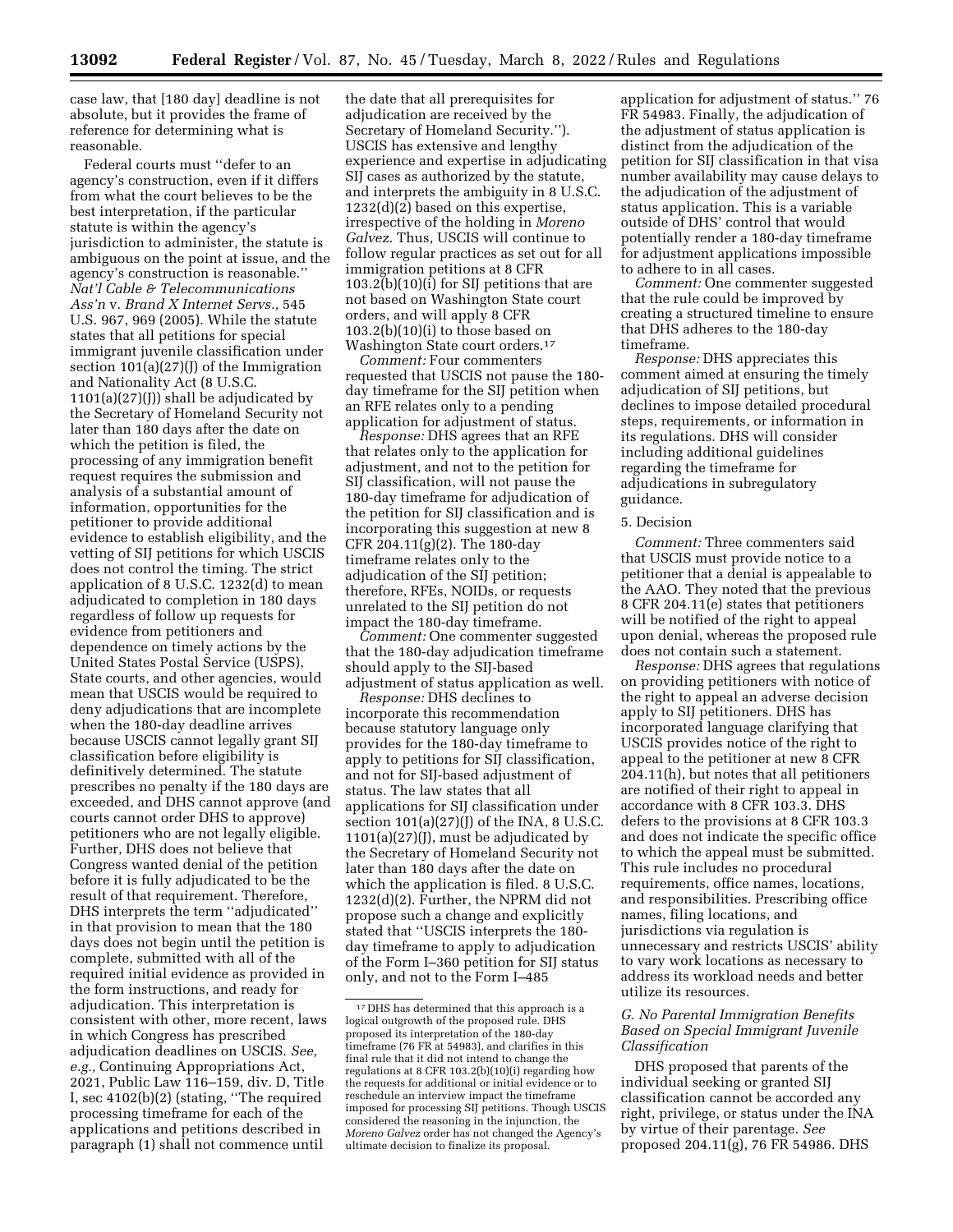received several comments related to this requirement.

*Comment:* Two commenters indicated general support for preventing a parent from gaining lawful status through an individual classified as an SIJ. One commenter requested clarification as to whether the parent of a petitioner can obtain lawful status by other means. Another commenter asked DHS to revisit its interpretation that this provision means that any parent (even a non-abusive parent) cannot gain lawful status through the individual granted SIJ classification, regardless of whether the individual goes on to receive LPR status or even United States citizenship. The commenter asked DHS to allow a custodial non-abusive parent to receive status under INA where the hardship to the parent-child familial relationship is one of the elements for the relief sought by the custodial nonabusive parent. The commenter noted that under DHS's interpretation, an individual classified as an SIJ because of a history of abuse, neglect, or abandonment by one parent would potentially lose the protective parent's care and custody if the parent were removed from the United States and was not eligible for any relief based on the parent-child relationship.

*Response:* While DHS appreciates the comments and acknowledges the vulnerability of a child with SIJ classification, DHS believes it fully explained the statutory limitations in the proposed rule and will make no changes to this provision. DHS notes that the statute states ''no natural parent or prior adoptive parent of any alien provided special immigrant juvenile status . . . shall thereafter, by virtue of

such parentage, be accorded any right, privilege, or status under this Act.'' INA section  $101(a)(27)(J)(iii)(II)$ , 8 U.S.C.  $1101(a)(27)(J)(iii)(II)$ . At the time this language was created in the 1998 Appropriations Act, eligibility did not apply to ''one-parent'' SIJ cases. TVPRA 2008 changed that by adding the language regarding the nonviability of reunification with one or both parents. INA section 101(a)(27)(J)(i), 8 U.S.C.  $1101(a)(27)(J)(i)$ . However, as noted in the proposed rule, Congress made no changes to the section on parental rights under the INA. The statute is clear that no parent can receive any right under the INA based on the parent-child relationship. The change suggested by the commenter would require legislation, and therefore, DHS cannot make this change in a rulemaking. DHS notes that a parent may qualify for forms of relief that are not based on the parentchild relationship.

*Comment:* One commenter suggested that USCIS should take steps to ensure that parents who have been found by a juvenile court to be abusive are referred to ICE for additional screening for removability based on that abuse. The commenter stated that for example, ICE should determine whether the parent's conduct constituted an aggravated felony, moral turpitude, or abuse under the Adam Walsh Act, and if probable cause is found, file a Notice to Appear (NTA) with the immigration court.

*Response:* USCIS is in the process of publishing updated guidance for referring cases to ICE and issuing NTAs, which will be controlling. This guidance is not required to be codifed in regulations. Therefore, DHS will not

incorporate the suggestion in the final rule.

*Comment:* Several commenters noted that the paragraph heading of proposed 8 CFR 204.11 $(g)$ , "No parental rights," is misleading and asked DHS to clarify that INA does not require the termination of parent rights as a prerequisite for SIJ classification.

*Response:* DHS agrees with these commenters and has changed the paragraph headings in this rulemaking to ''No parental immigration rights based on special immigrant juvenile classification.'' at new 8 CFR 204.11(i) and 245.1(e)(3)(vi), respectively. In addition, DHS added language that termination of parental rights is not required for a qualifying parental reunification determination at new 8 CFR 204.11(c)(1)(ii).

# *H. Revocation*

The proposed rule discussed amending the grounds for revocation of the underlying SIJ classification while an adjustment of status application is pending based on the legislative changes to the SIJ eligibility requirements. DHS received many comments relating to the various revocation grounds. Some of these comments indicated general support for changing the revocation grounds. These commenters noted their support in particular for removing the revocation grounds based on the petitioner's age, court dependency status, and long-term foster care eligibility. Because there were many comments relating to revocation, DHS is including the following table summarizing the automatic revocation grounds under this final rule:

# TABLE 3—AUTOMATIC REVOCATION GROUNDS IN THIS FINAL RULE \*

| Revocation ground                                                                                                                                                                                                                                          | Corresponding regulatory cite |
|------------------------------------------------------------------------------------------------------------------------------------------------------------------------------------------------------------------------------------------------------------|-------------------------------|
| By virtue of a court order, the individual reunifies with a maltreating parent named in the original court   8 CFR 204.11(i)(1)(i).<br>order that found reunification with that parent not viable.                                                         |                               |
| There is a determination in administrative or judicial proceedings that it is in the individual's best interest to   8 CFR 204.11(j)(1)(ii).<br>be returned to the country of nationality or last habitual residence of the petitioner or their parent(s). |                               |

\* If any of the following revocation grounds arise after USCIS has approved an SIJ petition but prior to granting of adjustment of status to lawful permanent resident, then USCIS will revoke the SIJ classification.

Regulations on revocation upon notice also apply to SIJ petitions. 8 CFR 205.2. DHS did not specifically discuss revocation upon notice in the proposed rule because it is not changing those regulations, which already apply to SIJ petitions, via this rule. To ensure the public understands the various applicable revocation provisions, DHS added language that USCIS may revoke an approved SIJ petition upon notice at new 204.11(j)(2).

1. Revocation Based on Reunification With a Parent

*Comment:* Several commenters wrote that the rule should provide more clarity that DHS will not revoke SIJ classification if an individual reunifies with a non-abusive parent. A few of the commenters stated that DHS should not revoke SIJ classification because of reunification with one or both parents when a court had previously found that

reunification was not a viable option. The commenters stated that revocation in that case was contrary to the language and purpose of TVPRA 2008. The commenters noted that INA does not require that reunification with a parent never be an option for the individual. These commenters thought revoking the SIJ classification on this ground would punish the individual and work against the permanency goals of the child welfare system.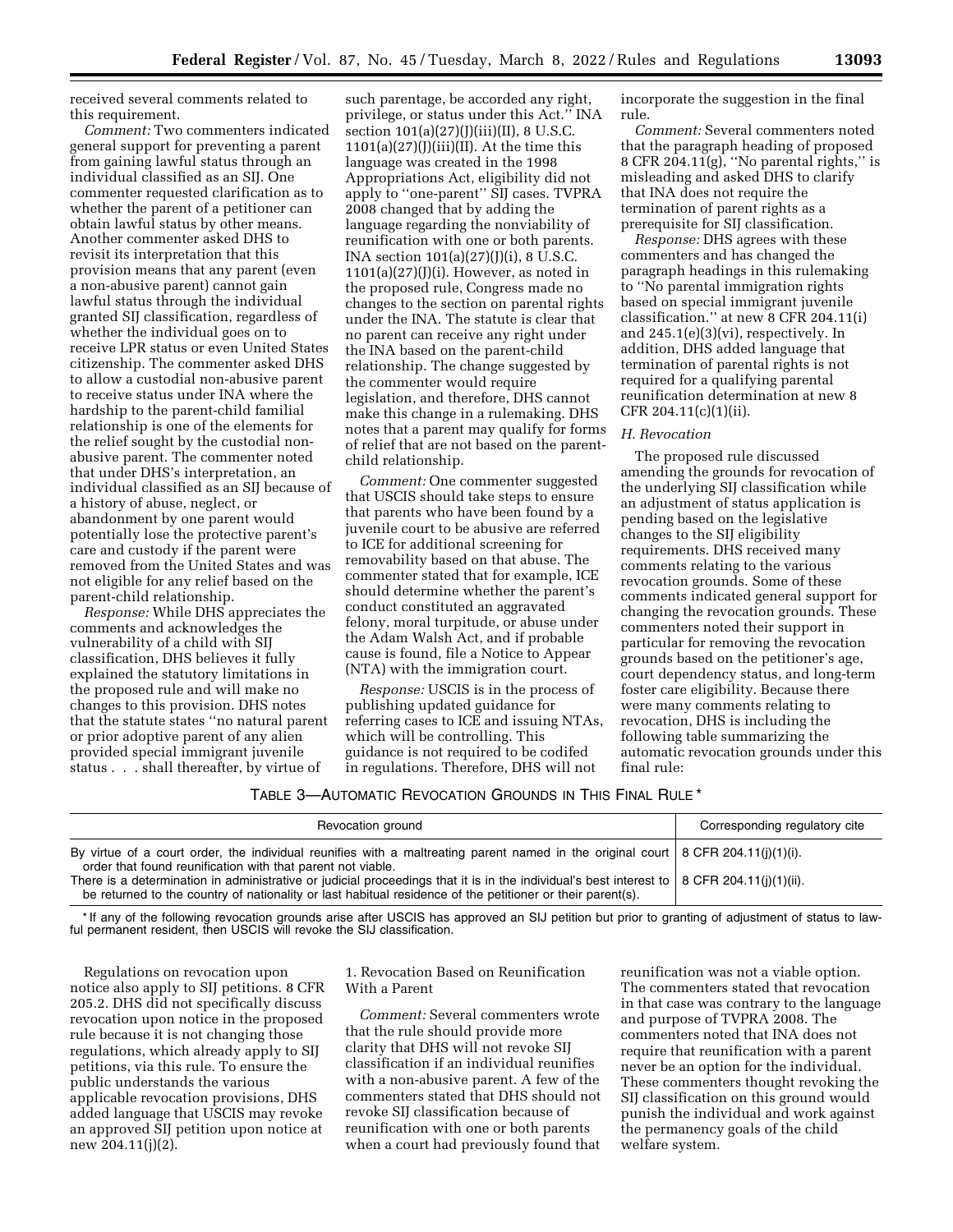*Response:* DHS believes that it is a reasonable interpretation to allow for revocation where the SIJ reunifies with the maltreating parent by virtue of a juvenile court order, as the goal of SIJ classification is relief from parental maltreatment by according them a legal immigration status. When a child can be reunified with their maltreating parent, there is no need for SIJ classification. DHS notes that this automatic revocation ground is limited to cases where a juvenile court order brings about the reunification or reverses the previous nonviability of parental reunification determination. USCIS will not revoke the SIJ classification where the individual reunites with a nonmaltreating parent. Automatic revocation based on reunification with a parent is only possible under this rulemaking where the individual reunifies with the maltreating parent named in the court order.

# 2. Implementation of Changes to the Revocation Grounds

*Comment:* Two commenters requested that DHS remove the ground for revocation upon the marriage of the approved SIJ from the previous regulation. One commenter wrote that an SIJ petitioner should not be required to stay unmarried, subject to automatic revocation, during the period in which USCIS is adjudicating adjustment of status. This commenter wrote that requiring a young adult to remain unmarried while waiting for a visa number to become available and for USCIS to process their application is an undue burden and reaches beyond the statute. Another commenter opined that marital status at the time of adjudication should not trigger automatic revocation of a petition unless marriage directly affected the dependency status of the petitioner.

*Response:* DHS agrees with the commenters and has removed marriage of the SIJ beneficiary as a basis for automatic revocation, amending its prior interpretation of INA 245(h). INA 245(h); 8 U.S.C. 1255(h) explicitly references ''a special immigrant described in section 1101(a)(27)(J) of this title''. Although the SIJ definition at section  $1101(a)(27)(J)$  did not use the term child, USCIS incorporated the child definition at INA 101(b)(1) into the regulations. However, DHS recognizes that its prior interpretation has led to certain noncitizens with SIJ classification remaining unable to marry for years, just to maintain eligibility for adjustment. This is due to the prolonged wait times for visa number availability in the EB–4 category for noncitizens of certain countries, a consequence that

was not envisioned when the original regulations were promulgated in 1993. Accordingly, DHS is removing marriage of the SIJ beneficiary as a basis for automatic revocation. DHS will maintain its long-standing regulatory requirement, consistent with Congress' use of the term ''child'' in the ''Transition Rule'' provision at section 235(d)(6) of the TVPRA 2008, that a petitioner must be under 21 years of age and unmarried at the time of filing the SIJ petition. New 8 CFR 204.11(b)(2). *See* TVPRA 2008, section 235(d)(6), Public Law 110–457, 122 Stat. 5044, 5080 (providing age-out protections for juveniles who are unmarried and under the age of 21 when their petitions are filed).

*Comment:* One commenter requested that DHS clarify that USCIS cannot issue notices of intent to revoke (NOIRs) or revocations based on regulations, policy, or practice not in effect when the SIJ petition was approved.

*Response:* DHS is not adding grounds for revocation, but we are codifying changes required by TVPRA 2008, which we have been following in our current and long-standing practice. Accordingly, DHS can issue NOIRs and revocations based on this regulation, consistent with the relevant statutes. As proposed, DHS has altered this provision consistent with TVPRA 2008 section 235(d)(6), the ''Transition Rule'' provision, which provides that DHS cannot deny SIJ classification based on age if the noncitizen was a child on the date on which the noncitizen filed the petition. As required by this statutory change, DHS has removed revocation grounds based on the petitioner's age and court dependency status. DHS also has removed the revocation ground based on a termination of the SIJ beneficiary's eligibility for long-term foster care as this is no longer a requirement under INA section 101(a)(27)(J), 8 U.S.C. 1101(a)(27)(J). DHS is modifying the regulation in this rule to reflect INA section 101(a)(27)(J)(i), 8 U.S.C. 1101(a)(27)(J)(i), to require automatic revocation of an approved SIJ petition if a court orders reunification with the SIJ beneficiary's maltreating parent(s). However, DHS agrees that USCIS may only revoke SIJ classification, or any other immigration benefit, based on the requirements in place at the time of adjudication.

*I. Adjustment of Status to Lawful Permanent Resident (Adjustment of Status)* 

## 1. Eligibility

*Comment:* Several comments indicated that the proposed rule conflated eligibility standards for SIJ classification and for SIJ-based adjustment.

*Response:* In response to these comments, DHS segregated the standards for SIJ-based adjustment at 8 CFR 245.1(e)(3). DHS also has added clarifying language on eligibility for SIJbased adjustment of status at 8 CFR  $245.1(e)(3)(i)$ .

*Comment:* Two commenters said that DHS was not clear whether an individual must file for adjustment of status while under 21 years of age.

*Response:* An individual does not have to meet an age requirement to qualify for adjustment of status based on SIJ classification. Petitioners do not need to remain under 21 years of age at the time of adjudication of the petition, and therefore would not need to be under 21 years of age at the time of SIJbased adjustment of status. DHS also has removed the age-related automatic revocation ground.

## 2. Inadmissibility

The TVPRA 2008 amendments to INA section 245(h)(2)(A) included additional grounds of inadmissibility from which SIJ adjustment of status applicants are exempt. The exempted grounds of inadmissibility for SIJ applicants now include: Public charge at INA section 212(a)(4), 8 U.S.C. 1182(a)(4); labor certification at INA section 212(a)(5)(A), 8 U.S.C. 1182(a)(5)(A); aliens present without admission or parole at INA section 212(a)(6)(A), 8 U.S.C. 1182(a)(6)(A); misrepresentation at INA section 212(a)(6)(C), 8 U.S.C. 1182(a)(6)(C); stowaways at INA section 212(a)(6)(D), 8 U.S.C. 1182(a)(6)(D); documentation requirements for immigrants at INA section 212(a)(7)(A), 8 U.S.C. 1182(a)(7)(A); and aliens unlawfully present at INA section 212(a)(9)(B), 8 U.S.C. 1182(a)(9)(B).

An SIJ applicant for adjustment of status may apply for a waiver pursuant to INA section 245(h)(2)(B), 8 U.S.C.  $1255(h)(2)(B)$ , for certain grounds of inadmissibility. The following grounds of inadmissibility cannot be waived under INA section 245(h)(2)(B): Conviction of certain crimes at INA section 212(a)(2)(A), 8 U.S.C. 1182(a)(2)(A) (except for a single offense of simple possession of 30 grams or less of marijuana); multiple criminal convictions at INA section 212(a)(2)(B), 8 U.S.C. 1182(a)(2)(B) (except for a single offense of simple possession of 30 grams or less of marijuana); controlled substance traffickers at INA section 212(a)(2)(C), 8 U.S.C. 1182(a)(2)(C) (except for a single offense of simple possession of 30 grams or less of marijuana); security and related grounds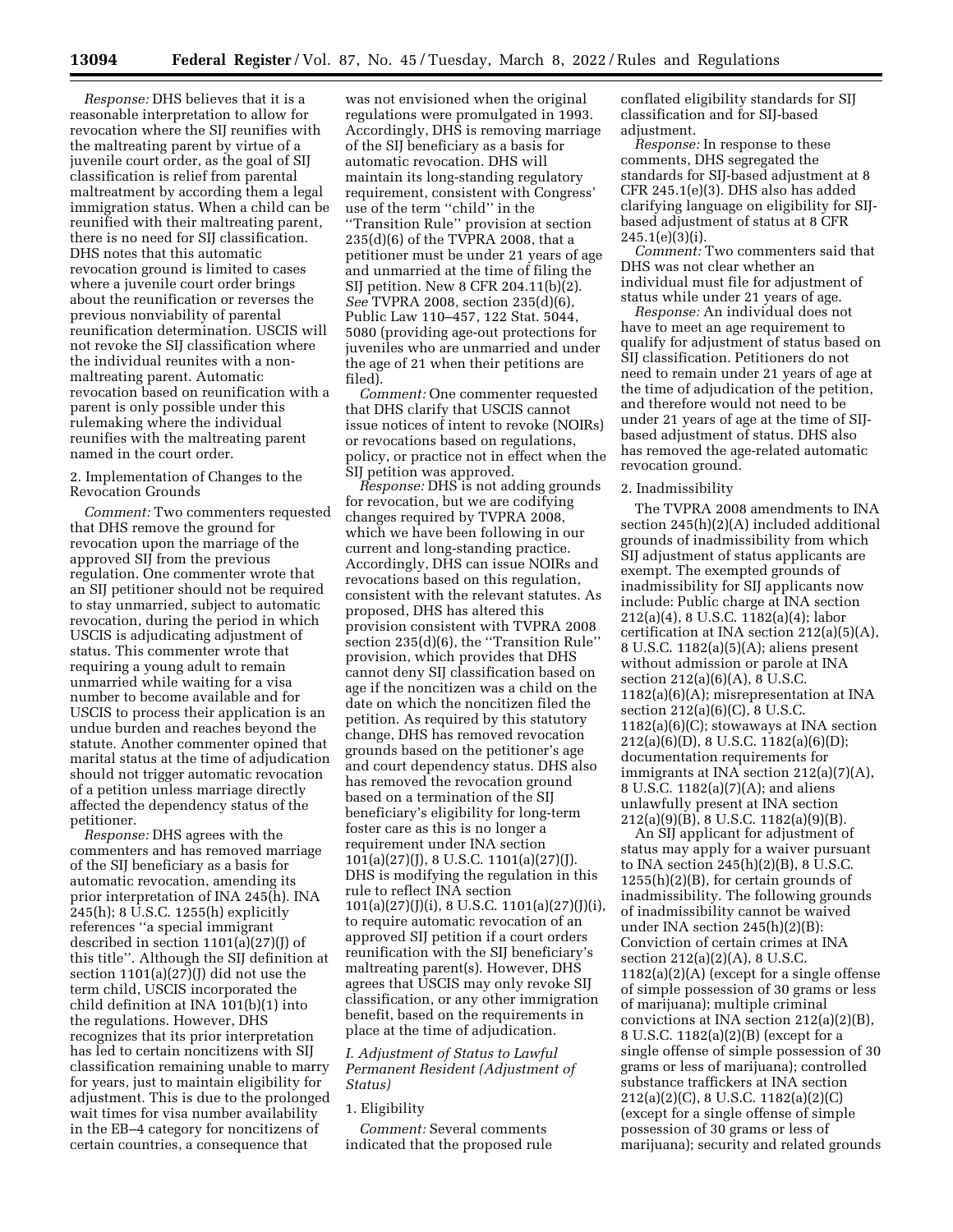at INA section 212(a)(3)(A), 8 U.S.C. 1182(a)(3)(A); terrorist activities at INA section 212(a)(3)(B), 8 U.S.C. 1182(a)(3)(B); foreign policy at INA section 212(a)(3)(C), 8 U.S.C. 1182(a)(3)(C); and participants in Nazi persecution, genocide, or the commission of any act of torture or extrajudicial killing at INA section  $212(a)(3)(E)$ , 8 U.S.C.  $1182(a)(3)(E)$ .

*Comment:* Fifteen commenters wrote that DHS cannot prohibit SIJ petitioners from seeking waivers of grounds of inadmissibility to which petitioners may qualify if otherwise eligible. Commenters wrote that pursuant to INA section 212, 8 U.S.C. 1182, an applicant classified as an SIJ may apply for a waiver for any applicable ground of inadmissibility for which a waiver is available. The commenters stated that while certain grounds of inadmissibility cannot be waived under INA section 245(h)(2)(B), 8 U.S.C. 1255(h)(2)(B), they can be waived under other waiver provisions of the INA, such as INA section 212(h). These commenters wrote that they support the need for additional language on how inadmissibility provisions apply to SIJ petitioners. Another four commenters wrote that they support DHS in including the expanded statutory exemptions from certain inadmissibility grounds.

*Response:* DHS will implement the expanded statutory exceptions from certain inadmissibility grounds without further change at new 8 CFR 245.1(e)(3)(iii). DHS also has clarified how inadmissibility provisions, bars, and waivers apply to SIJs in this rule. *See* new 8 CFR 245.1(e)(3)(ii) through (v). Specifically, DHS provides that an applicant seeking to adjust status to LPR status based on their classification as an SIJ may be eligible for a waiver for humanitarian purposes, family unity, or when it is otherwise in the public interest pursuant to INA section 245(h)(2)(B), 8 U.S.C. 1255(h)(2)(B). DHS agrees with the commenters that INA section 245(h)(2)(B) does not make certain grounds of inadmissibility unwaivable for SIJs, it only limits the grounds for which such a waiver is available. Nothing in the final rule should be construed to bar an applicant classified as an SIJ from a waiver for which the applicant may be eligible pursuant to INA section 212.

In addition, DHS provides that the only relevant adjustment of status bar that may apply to an SIJ adjustment applicant would be the bar from adjustment if deportable due to engagement in terrorist activity or association with terrorist organizations  $[INA section 237(a)(4)(B), 8 U.S.C.]$ 1227(a)(4)(B)). *See* new 8 CFR

245.1(e)(3)(ii). For the limited purposes of INA section 245(a), SIJ applicants for adjustment will be deemed to have been paroled into the United States. SIJ applicants for adjustment are not subject to the bars at section 245(c)(2) of the INA that prevent anyone who has accepted unauthorized employment, failed to maintain status, or is in unlawful status at time of filing for adjustment from adjusting status. Applicants who are exempted from the bars at INA section 245(c)(2) also are not barred under INA section 245(c)(7) and (8). Because additional bars to adjustment at INA section 245(c)(1), (3), (4), and (5) only apply to applicants who have been or were otherwise admitted to the United States in a particular status, and SIJs are deemed parolees for the limited purpose of adjustment of status, the only relevant adjustment of status bar that may apply to an SIJ adjustment applicant would be that of being deportable due to engagement in terrorist activity or association with terrorist organizations. INA section 245(c)(6), 8 U.S.C. 1255(c)(6); INA section 237(a)(4)(B), 8 U.S.C. 1227(a)(4)(B).

*Comment:* Two commenters said that in the event that SIJ petitioners enter the United States without inspection, admittance, or parole, they should first have to re-enter the United States in order to seek adjustment.

*Response:* Pursuant to INA section 245(h)(1), 8 U.S.C. 1255(h)(1), SIJs are deemed to have been paroled for the limited purpose of adjustment to LPR status. DHS is therefore unable to alter this requirement via this rulemaking as the commenter suggests.

3. No Parental Immigration Rights Based on SIJ Classification

In response to comments stating that DHS conflated the standards for SIJ classification and for SIJ-based adjustment of status in the proposed rule, in the final rule, DHS has separated the standards that relate to SIJ-based adjustment of status into 8 CFR 245.1(e)(3). Because it also applies at the adjustment of status phase, DHS has added the prohibition on parental immigration benefits at 8 CFR  $245.1(e)(3)(vi)$ . The language is similar to that used in 8 CFR 204.11(i), for which the DHS position is fully discussed in Section I.D.10 above.

#### 4. No Contact

*Comment:* Several commenters suggested that DHS extend the prohibition on compelling SIJ petitioners to contact their alleged abuser(s) to subsequent SIJ-related proceedings, including adjustment of status based on approved SIJ classification.

*Response:* Because SIJ petitions and SIJ-based adjustment of status applications may be filed concurrently, DHS agrees that it is reasonable to extend this prohibition to the adjustment of status phase. DHS implements this prohibition at new 8 CFR 245.1(e)(3)(vii).

## 5. Other Comments Related to Adjustment of Status

*Comment:* One commenter said that because SIJs are exempt from the public charge inadmissibility ground, USCIS should exempt SIJs from having to pay a fee for filing the adjustment of status application.

*Response:* DHS did not propose a change related to exempting SIJs from the Form I–485 fee and declines to include the commenters' suggestion in this final rule. Nevertheless, the fee for an SIJ-based adjustment of status application may be waived on a per case basis.

*Comment:* Three commenters stated that DHS should create a process for approved SIJs awaiting adjustment to receive deferred action and work authorization to ensure that vulnerable children's rights are being adequately protected.

*Response:* DHS did not propose to codify regulations that provide for a grant of deferred action and work authorization while the SIJ's Form I–485 is pending, and we are declining to create a deferred action process for approved SIJs awaiting adjustment in this final rule. Deferred action (DA) is a longstanding practice by which DHS may exercise discretion to forbear or assign lower priority to removal action in certain cases for humanitarian reasons, administrative convenience, or in the interest of the Department's overall enforcement mission. DHS may grant DA to individuals with SIJ classification, as in all DA determinations, through an individualized, case-by-case, discretionary determination based on the totality of the evidence. DA is generally not an immigration benefit or program as those terms are known. If DHS decides to implement a DA process, it may be implemented via policy guidance using DHS' inherent authority to exercise DA without rulemaking. Thus DHS is not including DA in this final rule.

*Comment:* One commenter said that DHS should promulgate a regulation authorizing administrative closure of removal proceedings for cases when a Form I–360 has been approved, but a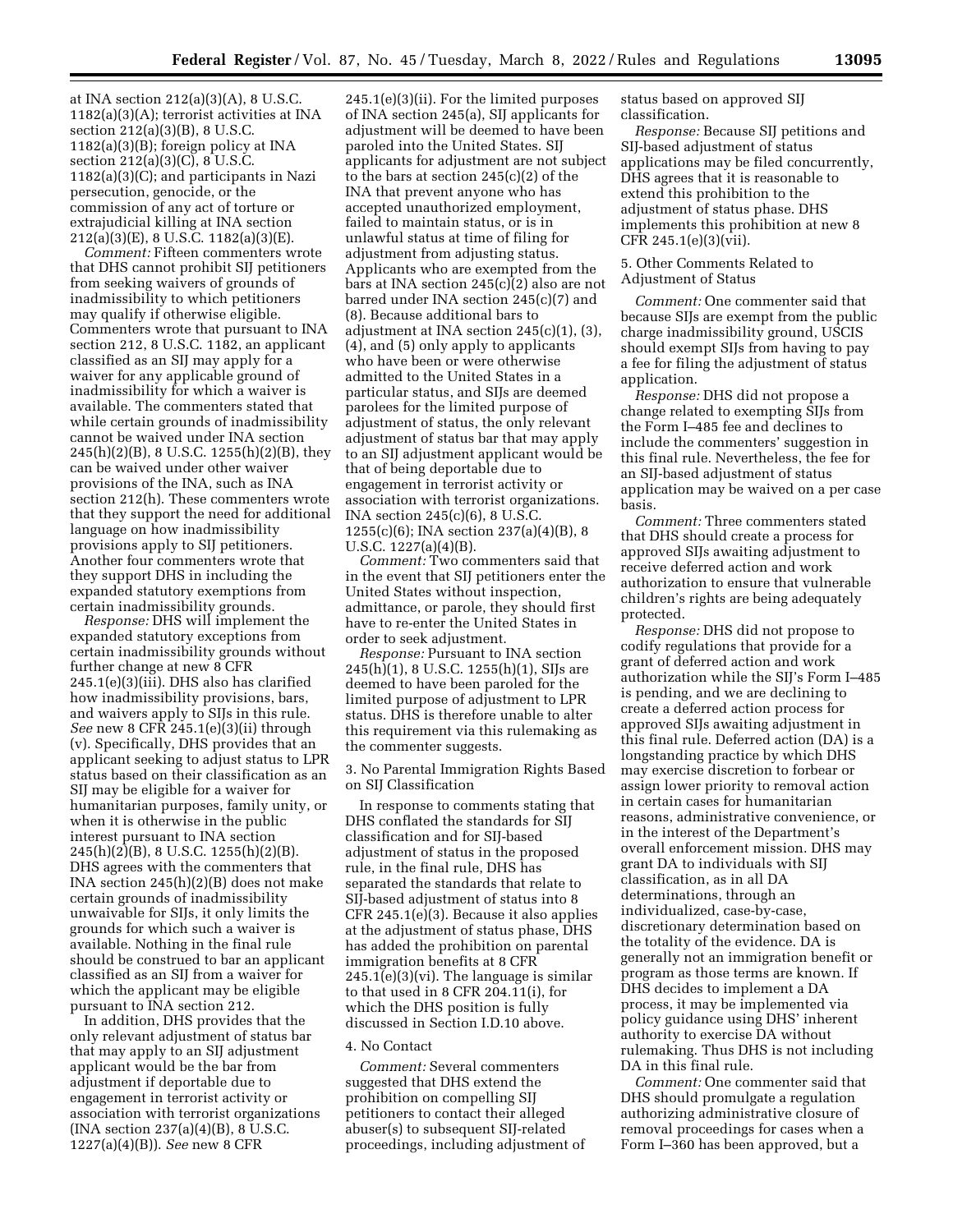visa number is not yet available for adjustment.

*Response:* The commenter's request is beyond the scope of this rulemaking. DHS is unable to promulgate regulations authorizing administrative closure of removal proceedings as removal proceedings are under the sole purview of the U.S. Department of Justice.

# **IV. Statutory and Regulatory Requirements**

# *A. Executive Orders 12866 (Regulatory Planning and Review) and 13563 (Improving Regulation and Regulatory Review)*

Executive Orders (E.O.) 12866 and 13563 direct agencies to assess the costs and benefits of available regulatory alternatives and, if a regulation is necessary, to select regulatory approaches that maximize net benefits (including potential economic, environmental, public health and safety effects, distributive impacts, and equity). E.O. 13563 emphasizes the importance of quantifying both costs and benefits, of reducing costs, of harmonizing rules, and of promoting flexibility. The Office of Information and Regulatory Affairs (OIRA), within the Office of Management and Budget (OMB), has designated this final rule a significant regulatory action though it is not an economically significant rule since it fails to meet the \$100 million threshold under section 3(f)(1) of E.O.12866. Accordingly, OIRA has reviewed this regulation.

## 1. Background and Summary

As discussed in the preamble, DHS is amending its regulations governing the SIJ classification under INA section 101(a)(27)(J), 8 U.S.C. 1101(a)(27)(J), and related applications for adjustment of status to that of a lawful permanent resident under INA section 245(h), 8 U.S.C. 1255(h). Specifically, this rule revises DHS regulations at 8 CFR 204.11, 205.1, and 245.1 to reflect statutory changes, modify certain provisions, codify existing policies, and clarify eligibility requirements.

The statutory foundation for SIJ classification as administered by USCIS has changed over time. The previous CFR provisions on SIJ petition filing requirements and procedures are incongruent with the several legislative changes enacted by Congress since the issuance of the final SIJ rule in 1993.18 In this final rule, DHS is incorporating these statutorily mandated changes and codifying its long-standing policies and practices already in place.

The provisions of the final rule subject to this regulatory impact analysis are examined against two baselines: (1) The pre statutory baseline; and (2) the no action baseline. The pre statutory baseline evaluates the clarifications in petitioners' eligibility made by TVPRA 2008. In analyzing each provision, DHS finds that these clarificatory changes have no quantifiable impact on eligibility under the pre statutory baseline. Stated alternatively, in the absence of the TVPRA 2008 provisions analyzed in the Sections (a) through (m) that follow, DHS has no evidence suggesting SIJ trends would have behaved differently in the intervening years. Consequently, this analysis focuses mainly on the no action baseline and those regulatory provisions affecting the petitioningadjudicating process and then analyzes the historical growth of demand for and grants of SIJ classification in order to assess the benefits and costs accruing to each stakeholder. Table 4 summarizes the final provisions of this rule with an economic impact.

The final rule will impose costs on a group of petitioners who will now be eligible to submit Form I–601, Form I– 485 and Form I–765 once they already have an approved Form I–360 under the no action baseline. This final rule will allow SIJ beneficiaries who get married prior to applying for LPR status to remain eligible to obtain permanent residence. This rule will also allow SIJ beneficiaries who have simple possession offenses to be eligible for Form I–601 if inadmissible under any of the provisions listed at INA section 212(a)(2), 8 U.S.C. 1182(a)(2). DHS assumes that every petitioner who will not have their SIJ classification revoked because of marriage will file Form I–485 which will lead to new costs (and benefits) to those petitioners.

The final rule may impose costs of providing evidence regarding a State court determination. The changes in this final rule will not add additional costs or benefits to Form I–360 petitioners currently petitioning for SIJ classification under the no action baseline, however impacts will be discussed in the pre statutory baseline discussion. The changes in this final rule will codify statutory changes into regulation, modify certain provisions, codify existing policies, clarify eligibility requirements, and will not

impact children applying for SIJ classification. DHS has required this additional evidence since the TVPRA 2008. Due to data limitations that preclude identification of the unrelated factors that explain the changes in the volume of petitioners observed over time, DHS is limited in its assessment of Form I–360 data.

The primary benefit of the rule to USCIS is greater consistency with statutory intent, and efficiency. The eligibility provisions offer an increased protection and quality of life for petitioners. By allowing reunification with non-abusive parents, the rule serves the child welfare goal of family permanency. By clarifying the requirements for qualifying juvenile court orders, the regulation will not require petitioners to provide evidence of the juvenile court's continuing jurisdiction in certain circumstances, such as when a child welfare permanency goal is reached, such as adoption. *See* new 8 CFR  $204.11(c)(3)(ii)(A)$ . The procedural changes to 8 CFR 204.11 to provide a timeframe for the adjudication process both clarify the requirements for petitioning for SIJ classification (streamlining consent, explaining documentation, outlining the interview, setting timeframe) and reduce the hurdles to successfully adjusting to LPR status once SIJ classification has been granted (incorporating expanded grounds for waivers of inadmissibility). Further, the rule centralizes and makes explicit the barriers from contact with alleged abusers to which the petitioner is entitled. Another benefit is that SIJ beneficiaries who marry prior to applying for LPR will also benefit from no longer having their SIJ classification revoked.

DHS estimates the total quantified costs of the rule to reflect the total cost to file Form I–485 for SIJ beneficiaries who marry prior to applying for LPR and SIJ beneficiaries to file Form I–601 who have simple possession offenses prior to applying for LPR, and may qualify for a waiver to an inadmissibility ground under INA section 212(a)(2), 8 U.S.C. 1182(a)(2).

For the 10-year implementation period of the rule, DHS estimates the annualized costs of this rule will be \$34,871 annualized at 3-percent and 7 percent under the no action baseline. The total cost to petitioners in the pre statutory baseline ranges from a minimum of \$236,845 19 in FY 2008 to

<sup>18</sup>*See* Table 1, Summary of Statutory Amendments to SIJ Classification, for a list of all legislation impacting the statutory requirements of SIĬ.

<sup>19</sup>Total Cost in 2008 (\$1,708) + Total Cost for Inhouse Attorney in 2008 (\$235,137) = \$236,845 minimum cost in 2008.

<sup>20</sup>Total Cost in 2017 (\$33,099) + Total Cost for Outsourced Attorney in 2017 (\$7,901,271) = \$7,934,370 maximum cost in 2017.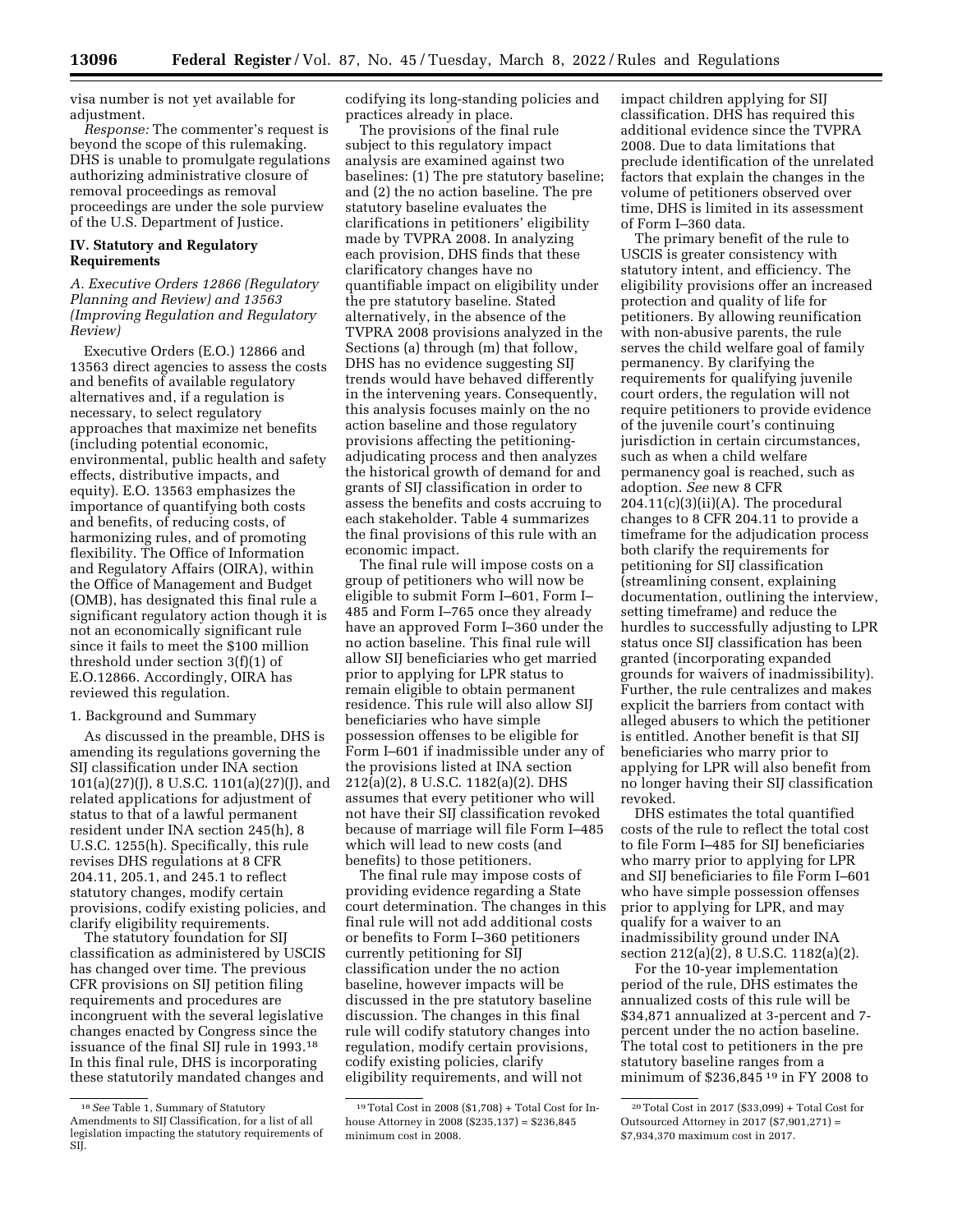a maximum of \$7,934,370<sup>20</sup> in FY 2017. and their economic impacts under the Table 4 provides a more detailed summary of the final rule provisions

no action baseline.

| Table 4—Summary of Major Provisions and Impacts Based on the No Action Baseline |
|---------------------------------------------------------------------------------|
|---------------------------------------------------------------------------------|

| Final rule provisions                                                                                                                                                                                                                                                                                                                                                                                                                                                                                                                                                                                                                                                                                                                   | Purpose                                                                                                                                                                                                                                                                                                                                                                                                                                                                                                                                                                                                                                                                       | Estimated benefits of the provision                                                                                                                                                                                                                                                                                                                                                            | Estimated costs of the provision                                                                                                                                                                                                                                                                                                                                                |  |
|-----------------------------------------------------------------------------------------------------------------------------------------------------------------------------------------------------------------------------------------------------------------------------------------------------------------------------------------------------------------------------------------------------------------------------------------------------------------------------------------------------------------------------------------------------------------------------------------------------------------------------------------------------------------------------------------------------------------------------------------|-------------------------------------------------------------------------------------------------------------------------------------------------------------------------------------------------------------------------------------------------------------------------------------------------------------------------------------------------------------------------------------------------------------------------------------------------------------------------------------------------------------------------------------------------------------------------------------------------------------------------------------------------------------------------------|------------------------------------------------------------------------------------------------------------------------------------------------------------------------------------------------------------------------------------------------------------------------------------------------------------------------------------------------------------------------------------------------|---------------------------------------------------------------------------------------------------------------------------------------------------------------------------------------------------------------------------------------------------------------------------------------------------------------------------------------------------------------------------------|--|
| 1. Inadmissibility Provisions:<br>• An applicant for adjustment of status based on<br>special immigrant juvenile classification is not<br>subject to the following inadmissibility grounds:<br>• (A) Public charge (INA section $212(a)(4)$ );<br>• (B) Labor certification (INA section<br>212(a)(5)(A));<br>• (C) Noncitizens present without admission<br>or parole (INA section 212(a)(6)(A));<br>• (D) Misrepresentation (INA section<br>$212(a)(6)(C)$ ;<br>• (E) Stowaways (INA section $212(a)(6)(D)$ );<br>• (F) Documentation requirements for immi-<br>grants (INA section $212(a)(7)(A)$ ); and<br>• (G) Noncitizens unlawfully present (INA<br>section 212(a)(9)(B)).<br>2. Marriage as a Ground for Automatic Revocation: | • Amend 8 CFR 204.11 to pro-<br>mote consistency with The Wil-<br>liam Wilberforce Trafficking Vic-<br>tims Protection Reauthorization<br>Act of 2008 (TVPRA 2008), Pub-<br>lic Law 110-457, 112 Stat. 5044<br>(Dec. 23, 2008).                                                                                                                                                                                                                                                                                                                                                                                                                                               | • SIJ beneficiaries who file Form<br>I-601 who have simple posses-<br>sion offenses prior to applying<br>for LPR, and may qualify for a<br>waiver to an inadmissibility<br>ground under INA section<br>212(a)(2), 8 U.S.C. 1182(a)(2).<br>• This modification may allow SIJs<br>with a simple possession of-<br>fense, the chance to remain eli-<br>gible for lawful permanent resi-<br>dence. | • DHS estimates the quantified<br>costs of the provision rule to be<br>approximately \$4,791 which re-<br>flects the total cost for SIJ bene-<br>ficiaries to file Form I-601 who<br>have simple possession of-<br>fenses prior to applying for LPR,<br>and may qualify for a waiver to<br>an inadmissibility ground under<br>INA section 212(a)(2), 8 U.S.C.<br>$1182(a)(2)$ . |  |
| • DHS has removed marriage of the SIJ bene-<br>ficiary as a basis for automatic revocation,<br>amending its prior interpretation of INA 245(h).<br>INA 245(h); 8 U.S.C. 1255(h) explicitly ref-<br>erences "a special immigrant described in sec-<br>tion $1101(a)(27)(J)$ of this title". Although the SIJ<br>definition at section 1101(a)(27)(J) did not use<br>the term child, USCIS incorporated the child defi-<br>nition at INA 101(b)(1) into the regulations.                                                                                                                                                                                                                                                                  | • DHS is removing marriage of the<br>SIJ beneficiary as a basis for<br>automatic revocation. DHS will<br>maintain its long-standing regu-<br>latory requirement, consistent<br>with Congress' use of the term<br>"child" in the "Transition Rule"<br>provision at section 235(d)(6) of<br>the TVPRA 2008, that a peti-<br>tioner must be under 21 years of<br>age and unmarried at the time of<br>filing the SIJ petition.<br>• New 8 CFR 204.11(b)(2). See<br>TVPRA 2008, section 235(d)(6),<br>Public Law 110-457, 122 Stat.<br>5044, 5080 (providing age-out<br>protections for juveniles who are<br>unmarried and under the age of<br>21 when their petitions are filed). | • SIJ beneficiaries will no longer<br>be subject to automatic revoca-<br>tion of their approved SIJ peti-<br>tion if they marry.                                                                                                                                                                                                                                                               | • DHS estimates total annual<br>quantified costs of approximately<br>\$30,080 to which reflects the<br>total cost of SIJ beneficiaries<br>who file Form I-485 and, who<br>marry prior to applying for LPR.                                                                                                                                                                      |  |

In addition to the impacts summarized above, and as required by the OMB Circular A–4,21 Table 5

presents the prepared accounting statement showing the costs and

benefits associated with this regulation. as required by OMB Circular A–4.

| TABLE 5-OMB A-4 ACCOUNTING STATEMENT FOR NO ACTION BASELINE |
|-------------------------------------------------------------|
| [\$ millions, FY 2020—time period: FY 2022 through FY 2031] |

| Category                                          | Primary<br>estimate                                                                                                                                                                                                                                                                                                                                                                                                                                                                                                                                                                                                                                                                                                                                                                                           | Minimum<br>estimate | Maximum<br>estimate | Source citation                             |
|---------------------------------------------------|---------------------------------------------------------------------------------------------------------------------------------------------------------------------------------------------------------------------------------------------------------------------------------------------------------------------------------------------------------------------------------------------------------------------------------------------------------------------------------------------------------------------------------------------------------------------------------------------------------------------------------------------------------------------------------------------------------------------------------------------------------------------------------------------------------------|---------------------|---------------------|---------------------------------------------|
|                                                   |                                                                                                                                                                                                                                                                                                                                                                                                                                                                                                                                                                                                                                                                                                                                                                                                               | <b>BENEFITS</b>     |                     |                                             |
| Annualized quantified, but un-monetized, benefits | N/A<br>N/A                                                                                                                                                                                                                                                                                                                                                                                                                                                                                                                                                                                                                                                                                                                                                                                                    |                     |                     | Regulatory Impact Analysis ("RIA").<br>RIA. |
|                                                   | The eligibility provisions offer an increased protection and quality of<br>life for petitioners. By allowing reunification with non-abusive<br>parents, the rule serves the child welfare goal of family<br>permanency. By clarifying the requirements for qualifying juvenile<br>court orders, the regulation will not reguire petitioners to provide<br>evidence of the juvenile court's continuing jurisdiction in certain<br>circumstances, such as when a child welfare permanency goal is<br>reached (e.g., adoption). See new 8 CFR 204.11(c)(3)(ii)(A).<br>DHS has removed marriage of the SIJ beneficiary as a basis for<br>automatic revocation. This change is a benefit to petitioners, so they<br>can remain eligible for lawful permanent residence and do not have<br>to put marriage on hold. |                     | RIA.                |                                             |

<sup>19</sup>Total Cost in 2008 (\$1,708) + Total Cost for Inhouse Attorney in 2008 (\$235,137) = \$236,845 minimum cost in 2008.

20Total Cost in 2017 (\$33,099) + Total Cost for Outsourced Attorney in 2017 (\$7,901,271) = \$7,934,370 maximum cost in 2017.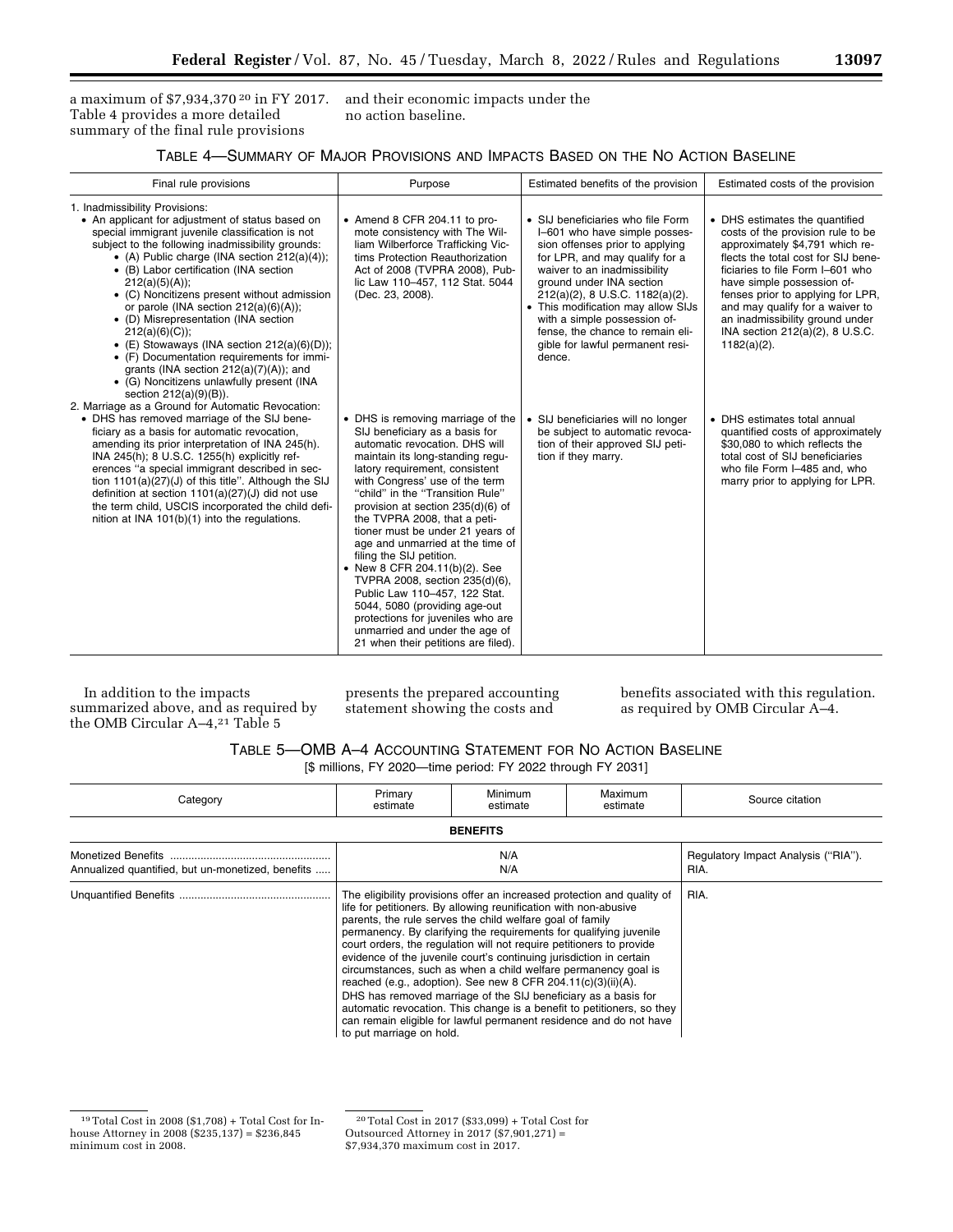# TABLE 5—OMB A–4 ACCOUNTING STATEMENT FOR NO ACTION BASELINE—Continued [\$ millions, FY 2020—time period: FY 2022 through FY 2031]

| Category                                                                                                          | Primary<br>estimate                                                                                                                                                                                                                                                                                                                                                                                                                                                                                                                                                                                                                                                                                                                                                                                                                                                         | Minimum<br>estimate | Maximum<br>estimate | Source citation                |
|-------------------------------------------------------------------------------------------------------------------|-----------------------------------------------------------------------------------------------------------------------------------------------------------------------------------------------------------------------------------------------------------------------------------------------------------------------------------------------------------------------------------------------------------------------------------------------------------------------------------------------------------------------------------------------------------------------------------------------------------------------------------------------------------------------------------------------------------------------------------------------------------------------------------------------------------------------------------------------------------------------------|---------------------|---------------------|--------------------------------|
|                                                                                                                   | The procedural changes to 8 CFR 204.11 to provide a timeframe for<br>the adjudication process both clarify the requirements for petitioning<br>for SIJ classification (streamlining consent, explaining<br>documentation, outlining the interview, setting timeframe) and<br>reduce the hurdles to successfully adjusting to LPR status once SIJ<br>classification has been granted (incorporating expanded grounds for<br>waivers of inadmissibility). Further, the rule centralizes and makes<br>explicit the barriers from contact with alleged abusers to which the<br>petitioner is entitled, promoting peace of mind.<br>DHS has also expanded application of the simple possession<br>exception to certain grounds of inadmissibility under the INA. This<br>modification may allow SIJ-classified individuals to remain eligible<br>for lawful permanent residence. |                     |                     |                                |
| <b>COSTS</b>                                                                                                      |                                                                                                                                                                                                                                                                                                                                                                                                                                                                                                                                                                                                                                                                                                                                                                                                                                                                             |                     |                     |                                |
|                                                                                                                   | \$0.03<br>\$0.03                                                                                                                                                                                                                                                                                                                                                                                                                                                                                                                                                                                                                                                                                                                                                                                                                                                            | N/A<br>N/A          | N/A<br>N/A          | RIA.                           |
| Annualized quantified, but un-monetized, costs                                                                    | N/A<br>N/A                                                                                                                                                                                                                                                                                                                                                                                                                                                                                                                                                                                                                                                                                                                                                                                                                                                                  |                     |                     | RIA.                           |
|                                                                                                                   |                                                                                                                                                                                                                                                                                                                                                                                                                                                                                                                                                                                                                                                                                                                                                                                                                                                                             | <b>TRANSFERS</b>    |                     |                                |
| Annualized monetized transfers: "on budget"<br>Annualized monetized transfers: "off-budget"<br>From whom to whom? | N/A<br>N/A<br>N/A                                                                                                                                                                                                                                                                                                                                                                                                                                                                                                                                                                                                                                                                                                                                                                                                                                                           |                     |                     |                                |
| Miscellaneous analyses/category                                                                                   | Effects                                                                                                                                                                                                                                                                                                                                                                                                                                                                                                                                                                                                                                                                                                                                                                                                                                                                     |                     | Source citation     |                                |
| Effects on State, local, or tribal governments                                                                    | None<br>None<br>None<br>None                                                                                                                                                                                                                                                                                                                                                                                                                                                                                                                                                                                                                                                                                                                                                                                                                                                |                     |                     | RIA.<br>RIA.<br>None.<br>None. |
|                                                                                                                   |                                                                                                                                                                                                                                                                                                                                                                                                                                                                                                                                                                                                                                                                                                                                                                                                                                                                             |                     |                     |                                |

## 2. Provisions of the Rule and Impacts

Congress introduced SIJ classification in the INA as a means of providing lawful permanent residence to juvenile noncitizens in need of state intervention from parental maltreatment.22 As stated earlier, the provisions subject to this impact analysis either clarify a petitioner's eligibility or alter the eligibility of SIJ beneficiaries who marry prior to applying for LPR. Following careful consideration of public comments received and relevant data provided by stakeholders, DHS has made several changes from the NPRM. The NPRM 23 stated that the fee impacts of this rule on each SIJ petitioner as well as on USCIS were neutral. In the NPRM, USCIS estimated that filings for SIJ classification will continue at about the same volume as they had in the relatively recent past. Based on public comments, DHS took a more in depth

look at the costs and benefits, in this final rule. DHS has made several changes from the NPRM, outlined in Section I. D. above, which have resulted in costs to the petitioners for certain SIJ populations.

(a) Requirements at Time of Filing and Adjudication

The final rule will continue to require a petitioner seeking SIJ classification to be under 21 years of age at the time of filing the petition and unmarried at the time of filing. Clarifying language will specify that an SIJ petitioner is required to remain unmarried at the time their petition is adjudicated, and physically present in the United States at the time of filing and adjudication. The requirement that the petitioner be under the age of 21 at the time of filing the petition, rather than at the time of adjudication, reflects protections against aging out of eligibility for SIJ classification as promulgated by TVPRA 2008. DHS estimates no impacts from this regulatory change, in this final rule.

## (b) DHS Consent

The original statute for SIJ classification did not include a consent function, and therefore it was not in the previous regulation. As discussed in the

above responses to public comments, DHS consent was first incorporated into the SIJ statute through amendments to the statute from the 1998 Appropriations Act. In 2008 the TVPRA further modified the consent function to require that a petitioner obtain DHS consent to the grant of SIJ classification. The DHS consent authority is delegated to USCIS, and USCIS approval of the petition constitutes the granting of consent. For USCIS to consent, petitioners are required to establish that a primary reason the required juvenile court determinations were sought was to obtain relief from parental abuse, neglect, abandonment, or a similar basis under state law.

The final rule includes evidentiary requirements for DHS consent. To receive DHS consent, the court order and any supplemental evidence submitted by the petitioner must include the following: The courtordered relief from parental abuse, neglect, abandonment, or a similar basis under State law granted by the juvenile court, and the factual basis for the juvenile court's determinations. Consent is provided by approval of the petition, signifying that the Secretary of Homeland Security consents to granting the SIJ classification. *See* new 8 CFR

<sup>22</sup>Noncitizens may file a Petition for Amerasian, Widow(er), or Special Immigrant (Form I–360) for SIJ classification, and if a visa number is available, they may file an Application to Register Permanent Residence or Adjust Status (Form I–485) to become a lawful permanent resident (LPR). Note that a grant of SIJ classification does not guarantee permanent resident status.

<sup>23</sup>See USCIS, ''Special Immigrant Juvenile Petitions,'' Proposed Rule, 76 FR 54978, 54984–95 (Sep. 6, 2011).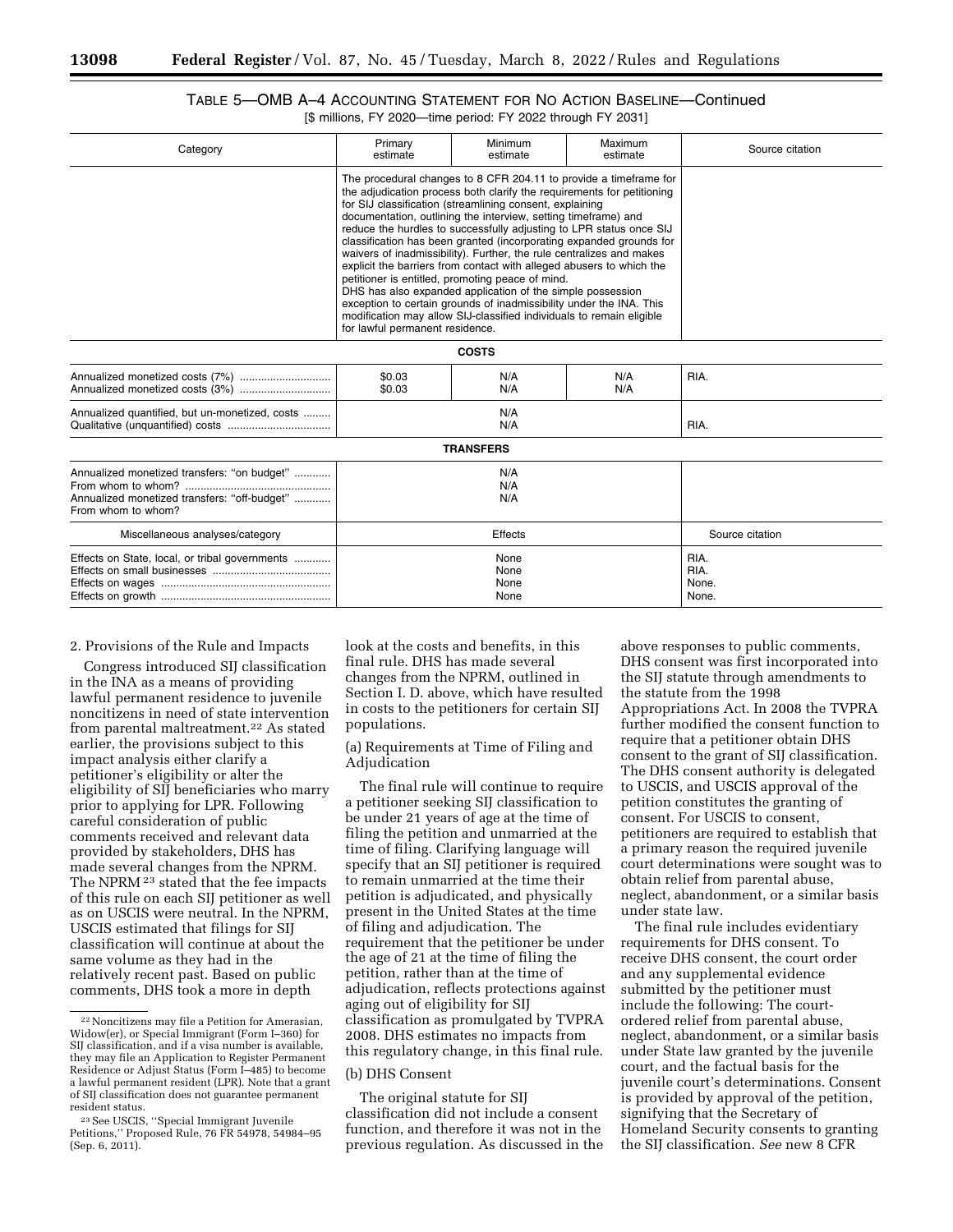204.11(b)(5). This additional evidence has been collected since TVPRA 2008. Because of this DHS only estimates this

# (c) Qualifying Juvenile Court Orders

the pre statutory baseline.

regulatory change, in this final rule in

Under the initial SIJ statute, a noncitizen child was eligible for SIJ classification if he or she had been declared dependent on a juvenile court located in the United States and deemed eligible by that court for long-term foster care. As discussed earlier in the preamble, several statutory changes modified the requirements for SIJ eligibility, including the requirements for qualifying juvenile court orders. Reflecting these changes, the final rule requires a petitioner to obtain qualifying juvenile court determinations regarding dependency or custody, parental reunification, and best interests. Any juvenile court order(s) is required to meet certain validity requirements, including that it may be valid at the time of filing and adjudication, unless either of two exceptions apply. The first exception is for petitioners who, because of their age, no longer have a valid juvenile court order either prior to or subsequent to filing the SIJ petition. *See* new 8 CFR 204.11(c)(3)(ii)(B). The second is an exception that allows petitioners to remain eligible for SIJ classification if juvenile court jurisdiction terminated because adoption, placement in permanent guardianship, or another type of child welfare permanency goal (other than reunification with the offending parent) was reached. *See* new 8 CFR  $204.11(c)(3)(ii)(A)$ . These changes reflect the statutory amendments from TVPRA 2008 and are consistent with Congress's purpose to protect children from parental maltreatment. Because of this, DHS only estimates the impact of this regulatory change, in this final rule in the pre statutory baseline.

#### (d) Dependency or Custody

In order to receive a qualifying courtordered juvenile dependency or custody determination, the petitioner must be declared dependent upon a juvenile court, or a juvenile court must have placed the petitioner in the custody of a State agency or department, or an individual or entity appointed by the State or juvenile court.

A child may become subject to the jurisdiction of a State court through various iterations of custody or dependency, such as foster care,

guardianship, adoption, or custody.24 Under the previous rule, children were required to be found dependent on the juvenile court and eligible for long-term foster care. The final rule gives deference to State courts on their determinations of custody or dependency under State law.

Language in previous 8 CFR 204.11(c)(4) states that a petitioner is required to be deemed ''eligible for longterm foster care''. The TVPRA 2008 removed the requirement that petitioners be deemed eligible for longterm foster care, reflecting a shift in the child welfare system away from longterm foster care as a permanent option for children in need of protection from parental maltreatment. TVPRA 2008 expanded eligibility to include noncitizens who cannot reunify with one or both parents and who are determined to be dependent on the juvenile court or placed in the custody of an individual or entity by the juvenile court. DHS expects that the expansion of eligibility introduced by the TVPRA 2008 and codified here resulted in new petitions. DHS is unable to obtain data that would attribute the expansion in eligibility's contribution to the increase in petitions received before and after TVPRA 2008. The implications of limitation are discussed further in the Costs and Benefits of the Final Rule section. DHS only estimates the impact of this regulatory change in the pre statutory baseline.

#### (e) HHS Specific Consent

The final rule incorporates a provision regarding HHS specific consent, which was created by the 1998 Appropriations Act and modified by the TVPRA 2008. The regulation provides the limited circumstances under which USCIS requires evidence of HHS consent at new 8 CFR 204.11(d)(6). The language intentionally restricts the pool of children in HHS custody to whom the specific consent requirement applies, clarifying that it applies specifically to those who seek juvenile court orders changing their custodial placement, as was intended by both the TVPRA 2008 and the subsequent *Perez-Olano Settlement Agreement. Perez-Olano, et al.* v. *Holder, et al.,* Case No. CV 05– 3604 (C.D. Cal. 2010). DHS estimates no impacts from this regulatory change, in this final rule.

## (f) Petition Requirements

The final rule clarifies the requirements for submission of an SIJ

petition (*see* new 8 CFR 204.11(d)), including providing additional information regarding what evidence can be provided to demonstrate that the juvenile court made a qualifying determination of similar basis under State law and when DHS consent is warranted. DHS estimates no impacts from this regulatory change, in this final rule.

#### (g) Inadmissibility

The final rule implements statutory revisions exempting SIJ adjustment of status applicants from four additional grounds of inadmissibility pursuant to changes made by the 2008 TVPRA. With these additional four grounds, an applicant filing for adjustment of status based on SIJ classification is not subject to the following inadmissibility provisions of section 212(a) of the Act: Public charge (INA section 212(a)(4), 8 U.S.C. 1182(a)(4)); Labor certification (INA section 212(a)(5)(A), 8 U.S.C.  $1182(a)(5)(A)$ ; Aliens present without admission or parole (INA section 212(a)(6)(A), 8 U.S.C. 1182(a)(6)(A)); Misrepresentation (INA section 212(a)(6)(C), 8 U.S.C. 1182(a)(6)(C)); stowaways (INA section 212(a)(6)(D), 8 U.S.C. 1182(a)(6)(D)); documentation requirements for immigrants (INA section 212(a)(7)(A), 8 U.S.C. 1182(a)(7)(A)); and Aliens unlawfully present (INA section 212(a)(9)(B), 8 U.S.C. 1182(a)(9)(B)).

In the final rule, DHS has expanded application of the ''simple possession exception,'' to the grounds of inadmissibility under INA section 212(a)(2)(A), 8 U.S.C. 1182(a)(2)(A) (conviction of certain crimes) and INA section 212(a)(2)(B), 8 U.S.C. 1182(a)(2)(B) (multiple criminal convictions), in addition to the existing application of the simple possession exception at INA section 212(a)(2)(C), 8 U.S.C. 1182(a)(2)(C) (controlled substance traffickers). *See* new 8 CFR  $245.1(e)(3)(v)(A)$ . This modification was the result of a recent Board of Immigration Appeals decision in *Matter of Moradel,* which conducted a statutory analysis of the scope of the simple possession exception under INA section 245(h)(2)(B) and concluded that it ''applies to all of the provisions listed under section 212(a)(2)'' and that ''Congress intended the 'simple possession' exception in section 245(h)(2)(B) to be applied broadly.'' 28 I&N Dec. 310, 314–315 (BIA 2021). DHS estimates the quantified costs of the provision to be approximately \$4,791, which reflects the total cost for SIJ beneficiaries to file Form I–601 who have simple possession offenses prior to applying for LPR, and may qualify for a

<sup>24</sup> DHS did not include a list of examples of qualifying placements to avoid confusion that qualifying placements are limited to those listed.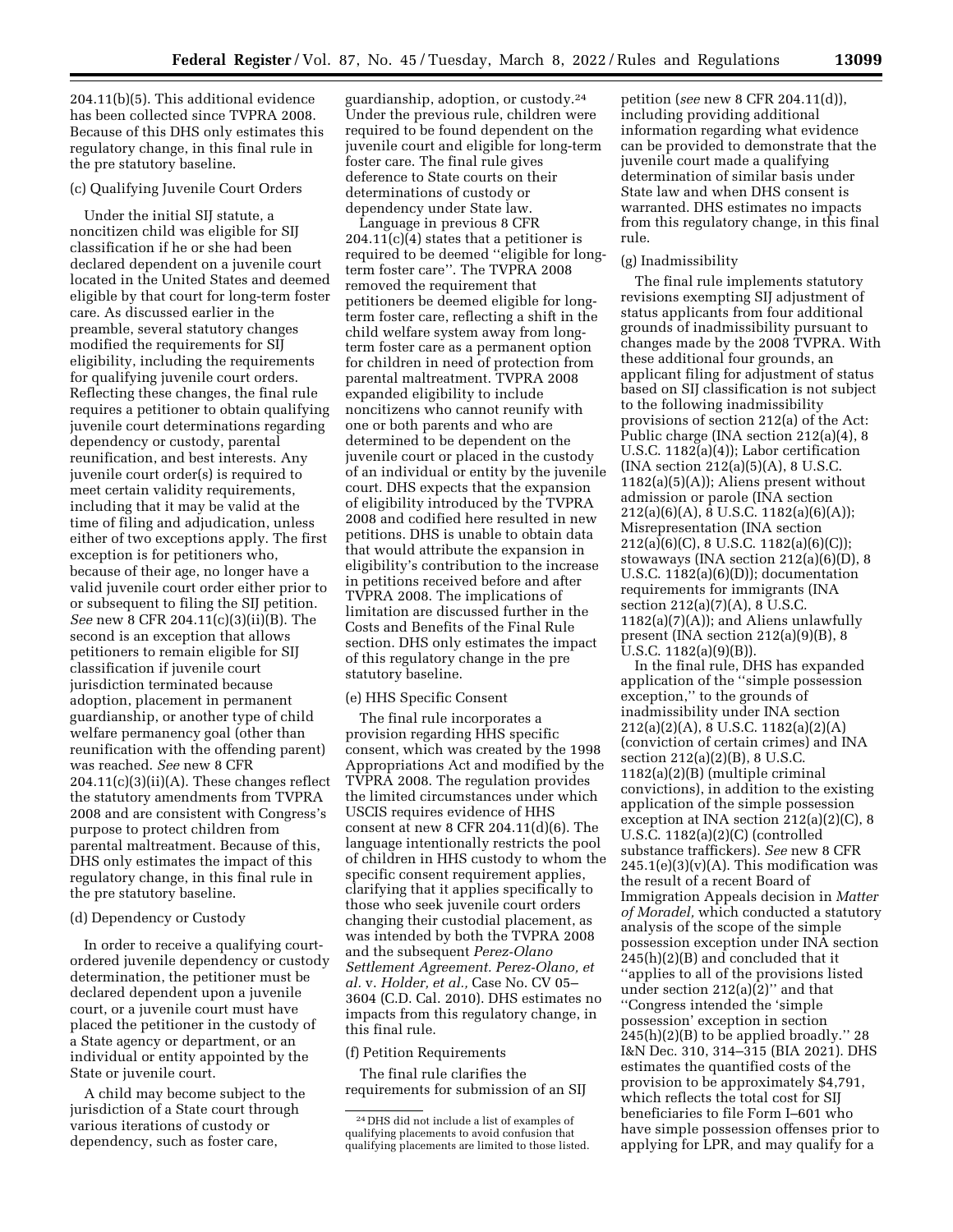waiver to an inadmissibility ground under INA section 212(a)(2), 8 U.S.C. 1182(a)(2).

## (h) Interviews

USCIS may conduct interviews to clarify portions of the petition during adjudication; however, interviews are not required (*see* new 8 CFR 204.11(f)). The final rule also clarifies that while USCIS may limit the number of people present at the interview, the petitioner's attorney or accredited representative will always be permitted to attend. It also provides that a ''trusted adult'' may be present, further clarifying the resources available to the petitioner during adjudication.

## (i) No Parental Immigration Rights

The rule codifies the long-standing statutory provision that no natural or prior adoptive parent may derive immigration benefits through their relationship to an SIJ beneficiary. The rule further clarifies that this restriction remains in effect even after the SIJ becomes a lawful permanent resident or a United States citizen. *See* new 8 CFR 204.11(i) and 245.1(e)(3)(vi). DHS estimates no impacts from this regulatory change, in this final rule.

#### (j) No Contact

The final rule provides that at no point during the adjudication process will a petitioner be required to contact an individual who allegedly battered, neglected, or abandoned the petitioner, or any family member of that person, during the petition or application process. *See* INA section 287(h), 8 U.S.C. 1357(h); new 8 CFR 204.11(e) and  $245.1(e)(3)(vii).<sup>25</sup>$  In addition, for alignment with the language at INA section  $101(a)(27)(J)(i)$  regarding the eligibility requirement that reunification not be viable with a petitioner's parent(s) due to ''abuse, neglect, abandonment, or a similar basis under state law,'' DHS is including the term ''abused'' at new 8 CFR 204.11(e) and 245.1(e)(3)(vii). This regulatory change is based upon the statutory amendment to INA section 287(h) enacted by VAWA 2005, which was intended to keep children safer.

(k) Marriage as a Ground for Automatic Revocation

DHS has removed marriage of the SIJ beneficiary as a basis for automatic

revocation, amending its prior interpretation of INA 245(h). INA 245(h); 8 U.S.C. 1255(h) explicitly references ''a special immigrant described in section 1101(a)(27)(J) of this title''. Although the SIJ definition at section  $1101(a)(27)(I)$  did not use the term child, USCIS incorporated the child definition at INA 101(b)(1) into the regulations. However, DHS recognizes that its prior interpretation has led to certain noncitizens with SIJ classification remaining unable to marry for years, just to maintain eligibility for adjustment. This is due to the prolonged wait times for visa number availability in the EB–4 category for noncitizens of certain countries, a consequence that was not envisioned when the original regulations were promulgated in 1993. Accordingly, DHS is removing marriage of the SIJ beneficiary as a basis for automatic revocation. DHS will maintain its long-standing regulatory requirement, consistent with Congress' use of the term ''child'' in the ''Transition Rule'' provision at section  $235(d)(6)$  of the TVPRA 2008, that a petitioner must be under 21 years of age and unmarried at the time of filing the SIJ petition. New 8 CFR 204.11(b)(2). *See* TVPRA 2008, section 235(d)(6), Public Law 110–457, 122 Stat. 5044, 5080 (providing age-out protections for juveniles who are unmarried and under the age of 21 when their petitions are filed). This provision may allow some SIJ beneficiaries to now be eligible to adjust status that otherwise would not under the no action baseline. The total cost to the newly eligible population to complete and file Form I–485 and Form G–28, where applicable is \$30,080.26

## (l) Timeframe for Decisions

Pursuant to TVPRA 2008 (section 235(d)(2), 8 U.S.C. 1232(d)(2)), the final rule specifies that in general, USCIS will make a decision on an SIJ petition within 180 days. *See* new 8 CFR 204.11(g). This provision also clarifies when the 180-day period may begin and when it may pause due to delays caused by the petitioner, in accordance with longstanding regulation at 8 CFR  $103.2(b)(10)(i)$ . Since this is a clarifying provision, DHS does not estimate any impacts from this regulatory change, in this final rule.

(m) Special Immigrant Juvenile Petition Filing and Adjudication Process

The overarching process for a petitioner to obtain immigration benefits as an SIJ is a three-step sequence:

(1) Obtaining qualifying juvenile court order(s) containing the required judicial determinations for SIJ classification from a state juvenile court;

(2) Filing a Form I–360 petition with USCIS for SIJ classification; and

(3) Applying for LPR status using Form I– 485 when a visa number is available.

This final rule does not change this general process but makes some adjustments in accordance with statutory amendments related to SIJ classification. The statutory amendments codified in the regulation include the following: The DHS consent function; HHS specific consent; documentation for petitions; inadmissibility; interview procedures; no parental immigration benefits, no contact provisions; and timeframe for adjudication.

Noncitizens may request SIJ classification using Form I–360 and accompanying Form G–28 if an attorney or representative files on behalf of the petitioner. The final rule will require additional documentation if the petitioner requires HHS consent and clarifies the types of evidence that may fulfill the requirements for a qualifying non-viability of reunification determination based on a similar basis under state law as well as the evidentiary requirements for DHS consent, for the no action baseline. The noncitizen filing a Form I–485 based on an approved SIJ petition is considered paroled into the United States for the limited purpose of eligibility for adjustment of status, even if the noncitizen entered the United States unlawfully. Form I–485 can either be filed concurrently with Form I–360 if a visa number is immediately available, or subsequent to approval of a Form I–360. An SIJ petitioner or beneficiary may apply for employment authorization pursuant to the pending adjustment application via Form I–765, Application for Employment Authorization.

Applicants deemed inadmissible to the United States may submit an application for a waiver of certain grounds of inadmissibility, as provided by the final rule at new 8 CFR 245.1(e)(3)(v). Form I–912, Request for Fee Waiver, is used to request a fee waiver for certain immigration forms and services based on a demonstrated inability to pay. Applicants submitting Form I–485, Application to Register Permanent Residence or Adjust Status, based on SIJ classification are eligible to seek a fee waiver for Form I–485 and related forms.

<sup>25</sup>The protection at INA section 287(h) for a petitioner seeking SIJ classification from being compelled to contact an alleged abuser, or the abuser's family member, was added by the Violence Against Women and Department of Justice Reauthorization Act of 2005 (VAWA 2005), Public Law 109–162, 119 Stat. 2960 (Jan. 5, 2006).

<sup>26</sup>Calculation: (\$18,240 Filing Fees) + (\$11,840 Opportunity Cost of Time) = \$30,080 Total Cost.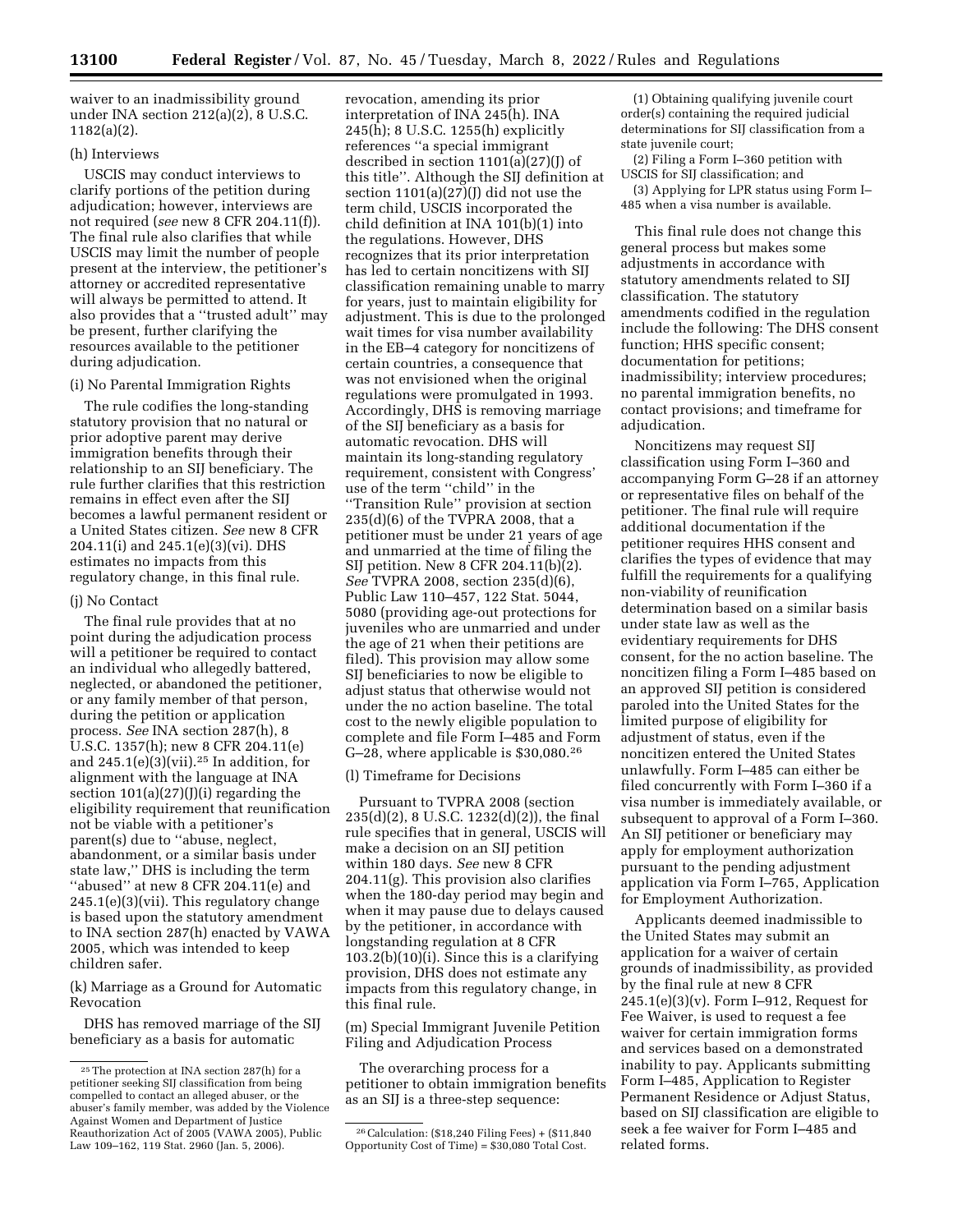3. Costs and Benefits of the Final Rule

(a) Costs and Benefits of the Final Rule Relative to a Statutory Baseline

This rule revises DHS regulations at 8 CFR 204.11, 205.1, and 245.1 to reflect statutory changes, modify certain provisions, codify existing policies, and clarify eligibility requirements. The final rule may impose a higher burden

on petitioners by requiring evidence that the juvenile court's determination is legally similar to abuse, neglect, or abandonment under state law; however, DHS has required additional evidence from some petitioners since the TVPRA 2008 on this issue. Because this additional evidence has been required for many years, DHS is unable to estimate how frequently this evidence is insufficient in petitioners' filings or how much additional time or effort this might have required.

Since its creation in 1990, USCIS has seen a significant increase in petitions for SIJ classification. Table 6 shows the total annual receipts for filings of Form I–360 during fiscal years (FYs) 2003 through 2020.

# TABLE 6—APPROVALS, DENIALS, AND RECEIPTS OF PETITION FOR AMERASIAN, WIDOW(ER), OR SPECIAL IMMIGRANT (FORM I–360) APPLICATION CLASS: SPECIAL IMMIGRANT JUVENILES, FOR FY 2003 THROUGH FY 2020

| Fiscal year | Receipts | Approvals | Denials | Revocations |
|-------------|----------|-----------|---------|-------------|
| 2003        | 79       | 33        | 8       |             |
| 2004        | 202      | 132       | 32      |             |
| 2005        | 327      | 246       | 35      |             |
| 2006        | 485      | 412       | 34      |             |
| 2007        | 659      | 577       | 45      |             |
| 2008        | 1.137    | 1,045     | 73      |             |
| 2009        | 1,369    | 1,281     | 69      | 3           |
| 2010        | 1,646    | 1,537     | 82      | 2           |
| 2011        | 2,226    | 2,095     | 98      | 2           |
| 2012        | 2,967    | 2,788     | 155     | 3           |
| 2013        | 3,996    | 3,756     | 148     | 20          |
| 2014        | 5,815    | 5,349     | 323     | 26          |
| 2015        | 11,528   | 10,767    | 651     | 70          |
| 2016        | 19,572   | 18,223    | 1,121   | 99          |
| 2017        | 22,154   | 19,471    | 2,399   | 23          |
| 2018        | 21,899   | 20,500    | 1.111   | 6           |
| 2019        | 20,783   | 19,733    | 688     | 3           |
| 2020        | 18,788   | 17,220    | 418     |             |
|             | 103,196  | 95,147    | 5,737   | 132         |
|             | 20,639   | 19,029    | 1,147   | 26          |

**Note:** The report reflects the most up-to-date data available at the time the system was queried. Database Queried: March. 5, 2021, System: USCIS C3 Consolidated via SASPME, Office of Policy and Strategy (OP&S), Policy Research Division (PRD). The data reflect the current status of the petitions received in each fiscal year.

*\* 5-year calculations are based only on FY 2016 through FY 2020.* 

Table 6 shows the total population in FY 2003 through FY 2020 that filed Form I–360 for SIJ classification. Over the five-year period from FY 2016 through FY 2020, the number of Form I–360 receipts for SIJ classification ranged from a low of 18,788 in FY 2020 to a high of 22,154 in FY 2017. The trend in the annual number of Form I– 360 receipts for SIJ classification has steadily increased over the past few decades, but the annual receipts of Form I–360 has decreased in the past three FYs. From FY 2017 through FY 2020, the number of receipts of Form I–360 has decreased by 15 percent.<sup>27</sup> DHS is unable to quantify the portion of the observed increase in receipts in 2008 and after which may have been the result of the expansion of eligibility triggered by TVPRA 2008. DHS does not have enough information to conclude on the exact reasons for the cause in the

significant increases in applications over the past 12 years, and furthermore, DHS cannot determine if TVPRA 2008 was the sole cause for the increased applications. As a result, DHS presents a range of possible impacts estimating a minimum and maximum cost to petitioners under the pre statutory baseline below.

In addition to including the most current receipt and approval trends, the data presented in Table 6 are updated and differ from discussion of receipts and approvals for FY 2006 through FY 2009 that appeared in the Notice of Proposed Rulemaking, which were obtained prior to USCIS data centralization initiatives.

i. Form I–360, Petition for Amerasian, Widow(er), or Special Immigrant and Form G–28

Although there is no fee to file Form I–360 to request SIJ classification, DHS estimates the public reporting time burden is 2 hours and 5 minutes (2.08 hours), which includes the time for

reviewing instructions, gathering the required documentation and information, completing the petition, preparing statements, attaching necessary documentation, and submitting the petition.<sup>28</sup> DHS acknowledges that SIJ petitioners filing Form I–360 may incur additional costs obtaining judicial determinations and, in many instances, may elect to acquire legal representation.

To estimate the opportunity costs of time for petitioners who are not using a

<sup>27</sup>Calculation: ((FY 2020 Form I–360 receipts 18,788 - FY 2017 Form I-360 receipts 22,154)/FY 2017 Form I-360 receipts  $22,154 \times 100 = -15$ percent (rounded).

<sup>28</sup>*See* Instructions for Petition for Amerasian, Widow(er), or Special Immigrant (time burden estimate in the Paperwork Reduction Act section). Form I–360 *[https://www.uscis.gov/sites/default/](https://www.uscis.gov/sites/default/files/document/forms/i-360.pdf)  [files/document/forms/i-360.pdf.](https://www.uscis.gov/sites/default/files/document/forms/i-360.pdf)* OMB No. 1615– 0020. Expires Jun. 30, 2022. A separate time burden of 3 hours and 5 minutes (3.08 hours) per response for Iraqi or Afghan Nationals employed by or on behalf of the U.S. Government in Iraq or Afghanistan, and 2 hours and 20 minutes (2.33 hours) per response for Religious Workers. DHS does not expect an additional burden for Iraqi or Afghan Nationals employed by or on behalf of the U.S. Government in Iraq or Afghanistan or Religious workers. The public reporting burden for this collection of information is estimated at 2 hours and 5 minutes (2.08 hours) per response.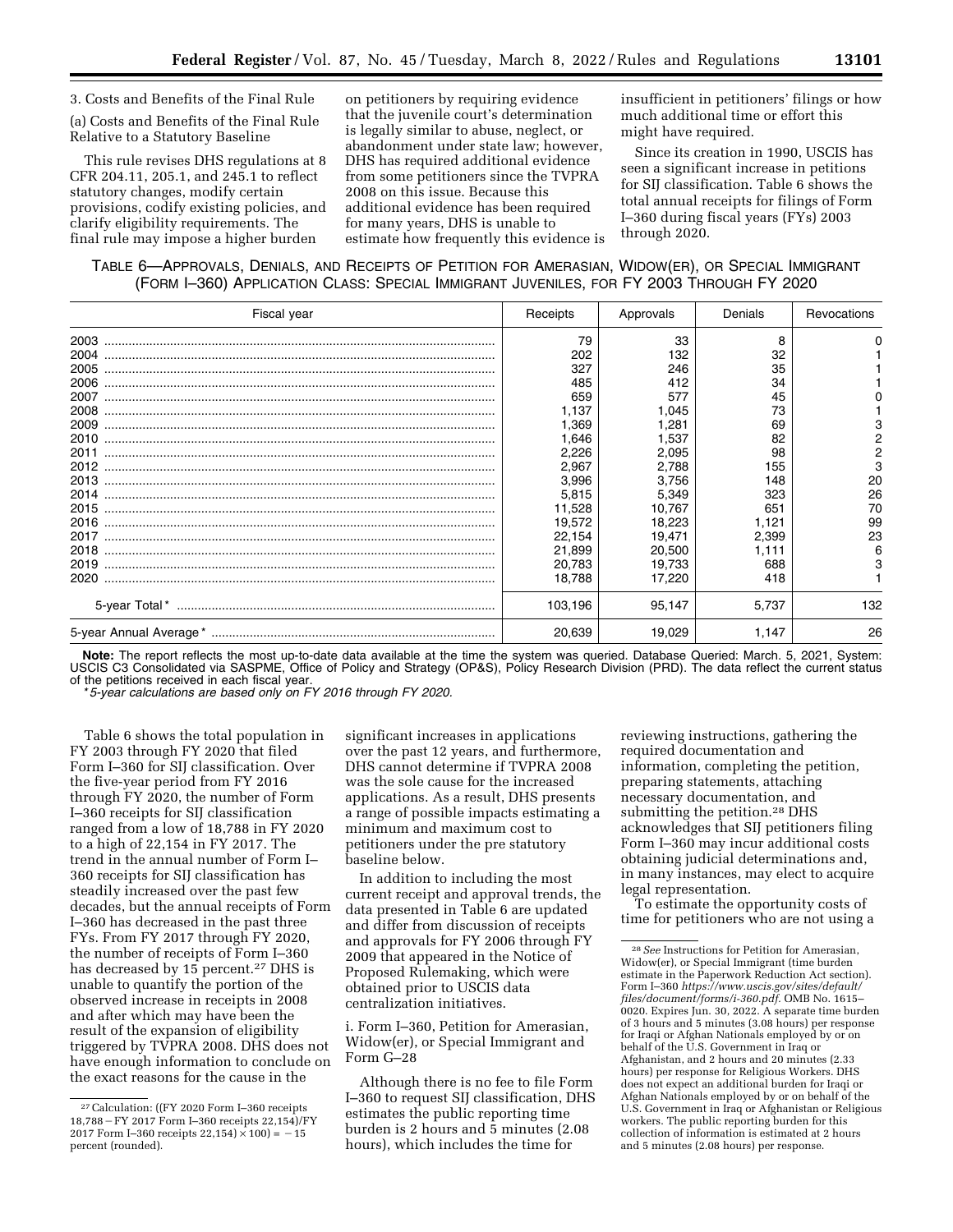lawyer, USCIS uses an average total rate of compensation based on the effective minimum wage. SIJ petitioners are young with limited work experience/ education; therefore, their wages would likely be in line with a lower wage. As reported by The New York Times ''[t]wenty-nine states and the District of Columbia have state-level minimum hourly wages higher than the federal [minimum wage],'' as do many city and county governments. Analysis by The New York Times estimates that ''the effective minimum wage in the United States . . . [was] \$11.80 an hour in 2019.'' 29 DHS relies on this more robust minimum wage of \$11.80 per hour, as a reasonable estimate of the per hour

wages used to estimate the opportunity costs of time. In order to estimate the fully loaded wage rates, to include benefits, USCIS used the benefits-towage multiplier of 1.45 and multiplied it by the prevailing minimum hourly wage rate. DHS accounts for worker benefits when estimating the opportunity cost of time by calculating a benefits-to-wage multiplier using the most recent Department of Labor (DOL), Bureau of Labor Statistics (BLS) report detailing average compensation for all civilian workers in major occupational groups and industries. DHS estimates the benefits-to-wage multiplier is 1.45.30 The fully loaded per hour wage rate for someone earning the prevailing

minimum wage rate is \$17.11.<sup>31</sup> Therefore, DHS estimates that the opportunity cost for each petitioner is \$35.59 per response for the SIJ petition.32

For petitioners who acquire attorneys or accredited representation to petition on their behalf, Form G–28 must be filed in addition to Form I–360. Table 7 shows historical Form G–28 filings by attorneys or accredited representatives accompanying SIJ petitions. DHS notes that these forms are not mutually exclusive. Based on the 5-year average, DHS estimates 95.8 percent 33 of Form I– 360 petitions are filed with a Form G– 28. The remaining 4.2 percent 34 of petitions are filed without a Form G–28.

# TABLE 7—FORM I–360, SIJ PETITIONS SUBMITTED TO USCIS FROM FY 2016 THROUGH FY 2020 WITH A FORM G–28

| Fiscal year           | Number of<br>Form I-360<br>receipts | Number of<br>petitions filed<br>with Form G-28 |
|-----------------------|-------------------------------------|------------------------------------------------|
| 2016                  | 19.572                              | 17,830                                         |
| 2017<br>2018          | 22.154<br>21.899                    | 21.252<br>21,306                               |
| 2019<br>2020          | 20.783<br>18.788                    | 20,244<br>18.221                               |
| Total                 | 103.196                             | 98.853                                         |
| 5-year Annual Average | 20.639                              | 19.771                                         |

Source: USCIS, Office of Policy and Strategy (OP&S), Policy Research Division (PRD), Claims 3 database. March 5, 2021 & USCIS Analysis.

DHS estimates the opportunity cost of time for attorneys or accredited representatives using an average hourly wage rate \$71.59 for lawyers.35 However, average hourly wage rates do not account for worker benefits such as paid leave, insurance, and retirement. DHS accounts for worker benefits when estimating the opportunity cost of time by calculating a benefits-to-wage multiplier using the most recent

Department of Labor (DOL), Bureau of Labor Statistics (BLS) report detailing average compensation for all civilian workers in major occupational groups and industries. DHS estimates the benefits-to-wage multiplier is 1.45.36 DHS calculates the average total rate of compensation as \$103.81 37 per hour for an in house lawyer. Therefore, DHS estimates that the opportunity cost for each petitioner is \$215.92 per response

for the in house attorney.38 DHS recognizes that an entity may not have lawyers embedded in their organization and may choose, but is not required, to outsource the preparation of these petitions and, therefore, presents two wage rates for lawyers to account for the often higher salaries of lawyers. DHS multiplied the average hourly U.S. wage rate for lawyers by 2.5 for a total of

<sup>29</sup> ''Americans Are Seeing Highest Minimum Wage in History (Without Federal Help)'' Ernie Tedeschi, The New York Times, April 24, 2019. Accessed at *[https://www.nytimes.com/2019/04/24/](https://www.nytimes.com/2019/04/24/upshot/why-america-may-already-have-its-highest-minimum-wage.html) [upshot/why-america-may-already-have-its-highest](https://www.nytimes.com/2019/04/24/upshot/why-america-may-already-have-its-highest-minimum-wage.html)[minimum-wage.html](https://www.nytimes.com/2019/04/24/upshot/why-america-may-already-have-its-highest-minimum-wage.html)* (last visited June 25, 2020).

<sup>30</sup>The benefits-to-wage multiplier is calculated as follows: (\$38.60 Total Employee Compensation per hour)/(\$26.53Wages and Salaries per hour) = 1.454964 = 1.45 (rounded). *See* U.S. Department of Labor, Bureau of Labor Statistics, Economic News Release, *Employer Cost for Employee Compensation (December 2020), Table 1. Employer Costs for Employee Compensation by ownership* (Dec. 2020), *[https://www.bls.gov/news.release/archives/ecec](https://www.bls.gov/news.release/archives/ecec_03182021.pdf)*\_ *[03182021.pdf](https://www.bls.gov/news.release/archives/ecec_03182021.pdf)* (last visited September 2, 2021).

<sup>31</sup>Calculation: (Effective Minimum Wage Rate)  $$11.80 \times$  (Benefits-to-wage multiplier)  $1.45 = $17.11$ per hour.

 $^{32}$  Calculation: (Effective Wage)  $\$17.11 \times$ (Estimated Opportunity of Cost to file Form I–360)  $2.08$  hours = \$35.59.

<sup>33</sup>Calculation: (19,771 Form G–28/20,639 Form I– 360 petitions)  $\times$  100 = 95.8 percent (rounded).

 $34$  Calculation: 100 percent  $-95.8$  percent filing with Form  $G-28 = 4.2$  percent only filing Form  $I$ – 360.

<sup>35</sup>*See* U.S. Department of Labor, Bureau of Labor Statistics, Occupational Employment Statistics, May 2020 National Occupational Employment and Wage Estimates-National, *SOC 23–1011—Lawyers, [https://www.bls.gov/oes/2020/may/oes](https://www.bls.gov/oes/2020/may/oes_nat.htm)*\_*nat.htm*  (last visited March 31, 2021).

<sup>36</sup>The benefits-to-wage multiplier is calculated as follows: (\$38.60 Total Employee Compensation per hour)/(\$26.53Wages and Salaries per hour) = 1.454964 = 1.45 (rounded). *See* U.S. Department of Labor, Bureau of Labor Statistics, Economic News Release, *Employer Cost for Employee Compensation (December 2020), Table 1. Employer Costs for Employee Compensation by ownership* (Dec. 2020), *[https://www.bls.gov/news.release/archives/ecec](https://www.bls.gov/news.release/archives/ecec_03182021.pdf)*\_ *[03182021.pdf](https://www.bls.gov/news.release/archives/ecec_03182021.pdf)* (last visited March 31, 2021).

<sup>37</sup>Calculation of weighted mean hourly wage for lawyers: \$103.81 average hourly total rate of compensation for lawyers = \$71.59 average hourly wage rate for lawyers  $\times$  1.45 benefits-to-wage multiplier.

<sup>38</sup>Calculation: (Effective Wage) \$103.81 × (Estimated Opportunity of Cost to file Form I–360)  $2.08 = $215.92$ .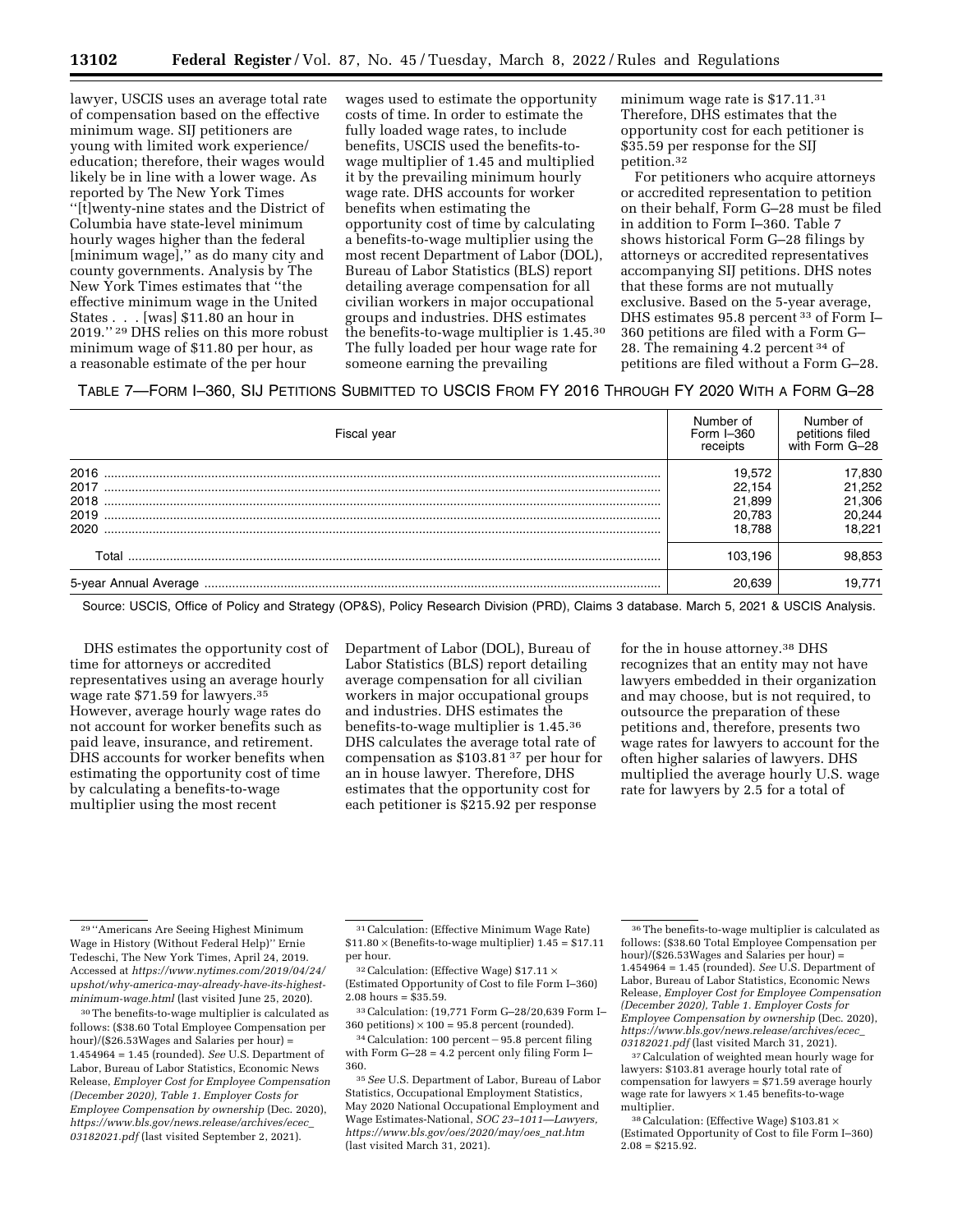\$178.98<sup>39</sup> to approximate an hourly billing rate for an outsourced lawyer.<sup>40</sup> Therefore, DHS estimates that the opportunity cost for each petitioner is \$372.28 per response for the out sourced attorney.41

DHS uses the historical Form G–28 filings of 95.8 percent (Table 7) by attorneys or accredited representatives accompanying SIJ petitions as a proxy for how many may accompany Form I– 485 petitions. The remaining 4.2

percent 42 of SIJ petitions are filed without a Form G–28. Table 11 shows the total receipts split out by the type of filer based on associated Form G–28 submissions.

| TABLE 8-NUMBER OF FORMS FILED BY PETITIONERS AND ACCREDITED REPRESENTATIVES |  |
|-----------------------------------------------------------------------------|--|
|-----------------------------------------------------------------------------|--|

| Fiscal year | Receipts | Number of forms<br>filed by<br>petitioners<br>(4.2%) | Number of forms<br>filed by<br>accredited<br>by legal<br>representation<br>(95.8%) |
|-------------|----------|------------------------------------------------------|------------------------------------------------------------------------------------|
| 2008        | 1.137    | 48                                                   | ,089                                                                               |
| 2009        | .369     | 57                                                   | 1,312                                                                              |
| 2010        | .646     | 69                                                   | 1.577                                                                              |
| 2011        | 2,226    | 93                                                   | 2,133                                                                              |
| 2012        | 2,967    | 125                                                  | 2,842                                                                              |
| 2013        | 3,996    | 168                                                  | 3,828                                                                              |
| 2014        | 5,815    | 244                                                  | 5,571                                                                              |
| 2015        | 11,528   | 484                                                  | 11,044                                                                             |
| 2016        | 19,572   | 822                                                  | 18,750                                                                             |
| 2017        | 22,154   | 930                                                  | 21,224                                                                             |
| 2018        | 21,899   | 920                                                  | 20,979                                                                             |
| 2019        | 20,783   | 873                                                  | 19,910                                                                             |
| 2020        | 18.788   | 789                                                  | 17,999                                                                             |

Source: USCIS, Office of Policy and Strategy (OP&S), Policy Research Division (PRD), Claims 3 database. March 5, 2021 & USCIS Analysis.

DHS does not know what caused the increase in receipts over the past 13 years. The increase in receipts could be due to TVPRA 2008 or it could be a result of a number of other things outside the scope of this rulemaking.

DHS does not know how many petitioners used an in-house lawyer compared to an outsourced lawyer, so both estimates are shown in Table 9. The table shows the range of total cost incurred since TVPRA 2008 changes.

The total cost to petitioners since TVPRA 2008 range from a minimum of \$236,845 43 in FY 2008 to a maximum of \$7,934,370 44 in FY 2017.

| Fiscal year | Forms filed by<br>petitioner | Forms filed by<br>accredited<br>by legal<br>representation | Total cost for<br>petitioners<br>(\$35.59/each) | Total cost for<br>in-house<br>attorney<br>(\$215.92/each) | Total cost for<br>an outsourced<br>attorney<br>(\$372.28/each) |
|-------------|------------------------------|------------------------------------------------------------|-------------------------------------------------|-----------------------------------------------------------|----------------------------------------------------------------|
| 2008        | 48                           | 1,089                                                      | \$1.708                                         | \$235,137                                                 | \$405,413                                                      |
| 2009        | 57                           | 1.312                                                      | 2.029                                           | 283,287                                                   | 488.431                                                        |
| 2010        | 69                           | 1.577                                                      | 2.456                                           | 340.506                                                   | 587,086                                                        |
| 2011        | 93                           | 2,133                                                      | 3.310                                           | 460.557                                                   | 794.073                                                        |
| 2012        | 125                          | 2.842                                                      | 4.449                                           | 613.645                                                   | .058,020                                                       |
| 2013        | 168                          | 3,828                                                      | 5,979                                           | 826.542                                                   | 1,425,088                                                      |
| 2014        | 244                          | 5,571                                                      | 8.684                                           | 1.202.890                                                 | 2,073,972                                                      |
| 2015        | 484                          | 11.044                                                     | 17.226                                          | 2.384.620                                                 | 4,111,460                                                      |
| 2016        | 822                          | 18.750                                                     | 29.255                                          | 4.048.500                                                 | 6,980,250                                                      |
| 2017        | 930                          | 21.224                                                     | 33.099                                          | 4.582.686                                                 | 7.901.271                                                      |
| 2018        | 920                          | 20.979                                                     | 32.743                                          | 4.529.786                                                 | 7.810.062                                                      |
| 2019        | 873                          | 19.910                                                     | 31.070                                          | 4,298,967                                                 | 7,412,095                                                      |
| 2020        | 789                          | 17.999                                                     | 28.081                                          | 3.886.344                                                 | 6.700.668                                                      |

Source: USCIS, Office of Policy and Strategy (OP&S), Policy Research Division (PRD), Claims 3 database. March 5, 2021 & USCIS Analysis.

Procedures for Employers Who Receive a No-Match Letter'' at G–4 (Aug 25, 2008), available at *[http://](http://www.regulations.gov/#!documentDetail;D=ICEB-2006-0004-0922)  [www.regulations.gov/#!documentDetail;D=ICEB-](http://www.regulations.gov/#!documentDetail;D=ICEB-2006-0004-0922)[2006-0004-0922](http://www.regulations.gov/#!documentDetail;D=ICEB-2006-0004-0922)* used 2.5 as a multiplier for outsourced labor wages in this rule, pages 143–144.

40Calculation: (Mean hourly wage of Lawyers)  $$71.59 \times (Benefits-to-wage multiplier) 2.5 = $178.98$ per hour for an outsourced lawyer.

 $^{41}$  Calculation: (Effective Wage)  $\$178.98 \times$ (Estimated Opportunity of Cost to file Form I–360) 2.08 hours = \$372.28.

 $42$  Calculation: 100 percent  $-95.8$  percent filing with Form G–28 = 4.2 percent only filing Form I– 360.

43Total Cost in 2008 (\$1,708) + Total Cost for Inhouse Attorney in 2008 (\$235,137) = \$236,845 minimum cost in 2008.

44Total Cost in 2017 (\$33,099) + Total Cost for Outsourced Attorney in 2017 (\$7,901,271) = \$7,934,370 maximum cost in 2017.

<sup>39</sup>The DHS analysis in, ''Exercise of Time-Limited Authority to Increase the Fiscal Year 2018 Numerical Limitation for the H–2B Temporary Nonagricultural Worker Program'' (May 31, 2018), available at *[https://www.federalregister.gov/](https://www.federalregister.gov/documents/2018/05/31/2018-11732/exercise-of-time-limited-authority-to-increase-the-fiscal-year-2018-numerical-limitation-for-the)  [documents/2018/05/31/2018-11732/exercise-of](https://www.federalregister.gov/documents/2018/05/31/2018-11732/exercise-of-time-limited-authority-to-increase-the-fiscal-year-2018-numerical-limitation-for-the)[time-limited-authority-to-increase-the-fiscal-year-](https://www.federalregister.gov/documents/2018/05/31/2018-11732/exercise-of-time-limited-authority-to-increase-the-fiscal-year-2018-numerical-limitation-for-the)[2018-numerical-limitation-for-the,](https://www.federalregister.gov/documents/2018/05/31/2018-11732/exercise-of-time-limited-authority-to-increase-the-fiscal-year-2018-numerical-limitation-for-the)* used a multiplier of 2.5 to convert in-house attorney wages to the cost of outsourced attorney wages (Last visited July 28, 2021). Also, the analysis in the DHS ICE rule, ''Final Small Entity Impact Analysis: Safe-Harbor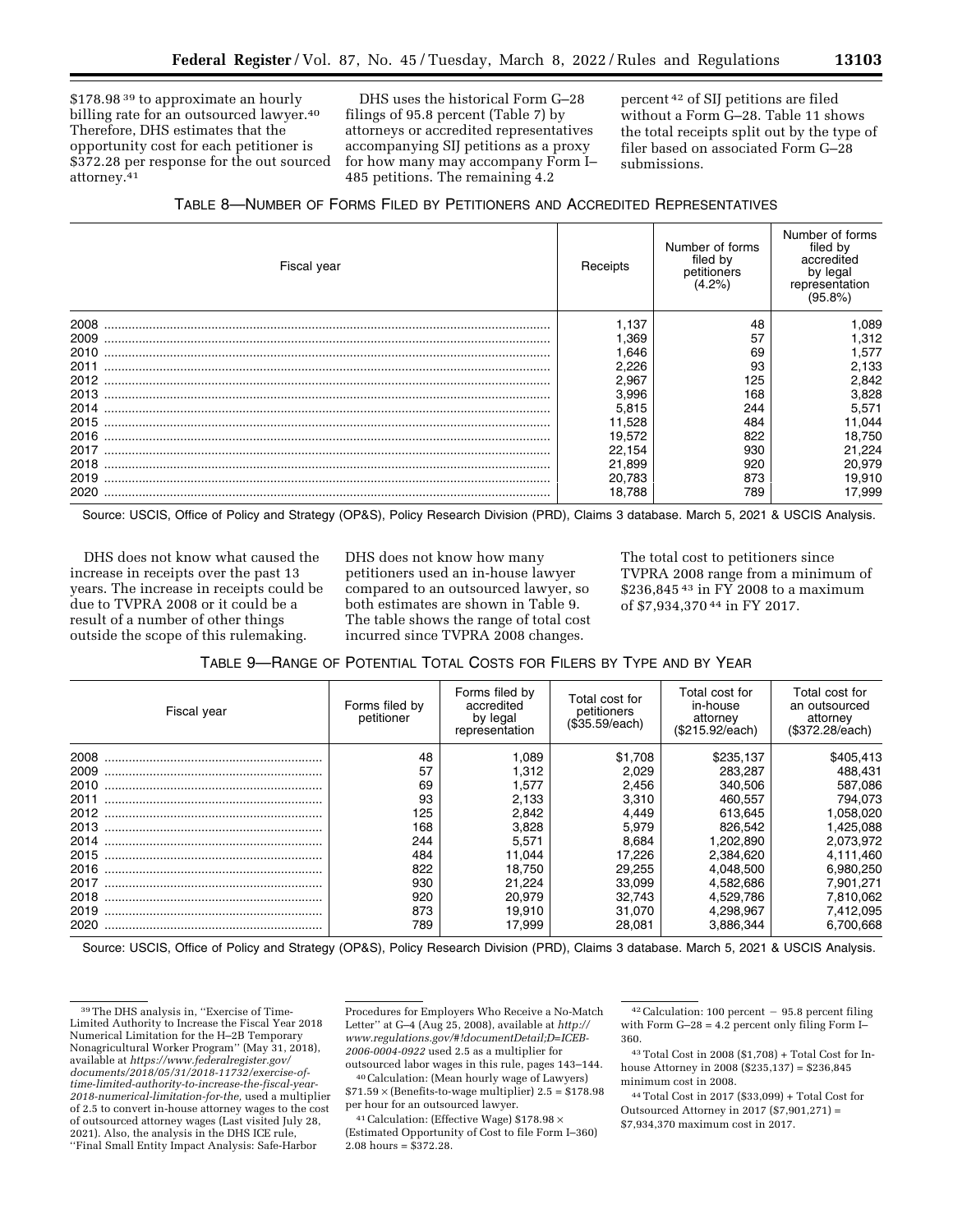ii. Form I–485, Application To Register Permanent Residence or Adjust Status

To obtain permanent residence as a SIJ, a noncitizen must file a Form I–485, Application to Register Permanent Residence or Adjust Status. If an immigrant visa is not available at the time of filing, the applicant will not be able to apply until such a visa becomes available. SIJs are not exempt from the general adjustment requirement that applicants be inspected and admitted or inspected and paroled. *See* INA 245(a); 8 CFR 245.1(e)(3). However, a noncitizen filing an adjustment of status application based on an approved SIJ petition is considered paroled into the United States for the limited purpose of adjustment under INA 245(a). Accordingly, the beneficiary of an approved SIJ petition is treated for purposes of the adjustment application as if the beneficiary has been paroled, regardless of his or her manner of arrival in the United States. *See* INA 245(h)(1). Because DHS is unable to describe the nationality and other circumstances of the affected population, it is not possible to quantify if or when individuals affected by the rule will file a Form I–485 based on the pre statutory baseline.

The reported burden to the petitioners estimated for collection of information and completion for the Form I–485 45 is 6 hours and 42 minutes (6.70 hours). Form I–485 has a fee of \$1,140, with certain applicants under the age of 14 years old pay a fee of \$750 for Form I– 485.

DHS is unaware of the quantity of petitioners that went on to file Form I– 485 after TVPRA 2008; however, DHS estimates that the estimated opportunity cost per person filing Form I–485 is \$114.64.46 SIJ applicants for adjustment of status are eligible to submit Form I– 912, Request for Fee Waiver. The total cost for a petitioner to file Form I–485 would be \$864.64 if they are under the age of 14 years and \$1,254.64 for those 14 years and older.

iii. Form I–601, Application for Waiver of Grounds of Inadmissibility

Applicants for adjustment of status based on SIJ classification who are inadmissible under certain grounds may seek a waiver of inadmissibility via Form I–601, Application for Waiver of Grounds of Inadmissibility. The time burden for Form I–601 is estimated at 1

hour and 45 minutes <sup>47</sup> (1.75 hours) per application.

DHS is unaware of the quantity of petitioners that went on to file Form I– 601 after changes to TVPRA 2008. The estimated opportunity cost per person filing is estimated at \$29.94.48 Form I– 601 has a filing fee of \$930, for those to whom it applies; however, SIJ applicants for adjustment of status are eligible to submit Form I–912, Request for Fee Waiver. The total cost for a petitioner to file Form I–601 would be \$959.94<sup>49</sup> based on the pre statutory baseline.

# iv. Form I–765, Application for Employment Authorization

The affected population of newly eligible SIJ classified individuals who have filed a Form I–485, may go on to file a Form I–765, to apply for an Employment Authorization Document (EAD). Because the rule does not obligate SIJ classified individuals to seek employment authorization and it is not known what portion of the affected population have gone on to apply for an EAD due to TVPRA 2008, DHS does not know the number of SIJ classified individuals who went on to file Form I– 765; therefore, DHS cannot estimate the total cost for the pre statutory baseline and only shows the per unit cost. The fee of \$410.00 for Form I–765 is not shown as a cost of this rule. The public reporting burden for the collection of information for Form I–765 is estimated at 4 hours and 45 minutes (4.75 hours) per response.50 USCIS uses an average total rate of compensation based on the effective minimum wage for SIJ petitioners, as explained previously. This amounts to an estimated opportunity cost of \$81.27 per response for applications.51 The total cost for a petitioner to file Form I–765 would be \$491.27.

v. Form I–912, Request for Fee Waiver

Form I–912 is used to request a fee waiver for certain immigration forms

<sup>48</sup> Calculation: (Fully-loaded Effective Wage)  $$17.11 \times$  (Estimated Opportunity Cost to file Form I–601) =  $$17.11 \times 1.75 = $29.94$ .

<sup>49</sup> Calculation: Estimated opportunity cost per person filing (\$29.94) + Fee for Form I–601 (\$930)<br>= \$959.94 and services based on a demonstrated inability to pay. Applicants submitting Form I–485, Application to Register Permanent Residence or Adjust Status, Form I–601, Application for Waiver of Grounds of Inadmissibility and Form I– 765, Application for Employment Authorization are eligible to seek a fee waiver if they are applying for lawful permanent resident status based on SIJ classification.

DHS did not track how many SIJ petitioners successfully requested fee waivers due to the TVPRA 2008 changes, but anticipates that most of them qualify based on income or hardship. Thus, the analysis presents only opportunity costs for the related forms some of the noncitizens eligible for SIJ under the proposed rule may choose to file. Because DHS does not know the number of SIJ classified individuals who went on to file Form I– 912 for subsequent immigration benefit requests, DHS cannot estimate the total cost for the pre statutory baseline and only shows the per unit cost.

The public reporting burden for this collection of information for this form is estimated at 2 hours and 33 minutes (2.55 hours) per response, including the time for reviewing instructions, gathering the required documentation and information, completing the request, preparing statements, attaching necessary documentation, and submitting the request.<sup>52</sup> As explained above, USCIS uses an average total rate of compensation based on the effective minimum wage for SIJ petitioners. Multiplying the fully-loaded hourly wage rate of \$17.11 by the burden of 2 hours and 33 minutes (2.55 hours) equals an estimated opportunity cost of \$43.63 for SIJ applicants requesting a fee waiver using Form I–912 based on the pre statutory baseline.53

(b) Costs and Benefits of the Final Rule Relative to No Action Baseline

This final rule will impose new costs on the population of juvenile immigrants granted SIJ classification who choose to marry prior to filing Form I–485 to register as a permanent resident. It will also allow SIJs who are inadmissible under INA sections  $212(a)(2)(A)$ , (B) and (C) because of a single offense of simple possession of 30 grams or less of marijuana to be eligible to apply for a waiver of inadmissibility

<sup>45</sup>*See* Instructions for Instructions for Application to Register Permanent Residence or Adjust Status. Form I–485. OMB No. 1615–0023. Expires March 31, 2023. Accessed *[https://](https://www.uscis.gov/sites/default/files/document/forms/i-485instr.pdf) [www.uscis.gov/sites/default/files/document/forms/](https://www.uscis.gov/sites/default/files/document/forms/i-485instr.pdf) [i-485instr.pdf](https://www.uscis.gov/sites/default/files/document/forms/i-485instr.pdf)* (last visited March 22, 2021).

<sup>47</sup>*See* Instructions for Application for Waiver of Grounds of Inadmissibility. Form I–601. OMB No. 1615–0029. Expires July 31, 2021. Accessed at *[https://www.uscis.gov/sites/default/files/document/](https://www.uscis.gov/sites/default/files/document/forms/i-601instr-pc.pdf) [forms/i-601instr-pc.pdf](https://www.uscis.gov/sites/default/files/document/forms/i-601instr-pc.pdf)* (last visited March 22,

<sup>= \$959.94 50</sup>*See* Instructions for Application for Employment Authorization. Form I–765. OMB No. 1615–0040. Expires July 31, 2022. Accessed at *[https://www.uscis.gov/sites/default/files/document/](https://www.uscis.gov/sites/default/files/document/forms/i-765instr.pdf) forms/i-765instr.pdf* (last visited March 22, 2021).<br><sup>51</sup>Calculation: (Effective wage) \$17.11 ×

<sup>(</sup>Estimated Opportunity Cost to file Form I–765) =  $$17.11 \times 4.75 = $81.27.$ 

<sup>52</sup>See Instructions for Request for Fee Waiver. Form I–912. OMB No. 1615–0116. Expires 09/30/ 2024. Accessed at *[https://www.uscis.gov/sites/](https://www.uscis.gov/sites/default/files/document/forms/i-912instr.pdf)  [default/files/document/forms/i-912instr.pdf](https://www.uscis.gov/sites/default/files/document/forms/i-912instr.pdf)* (last visited October 19, 2021).

<sup>53</sup>Calculation: (Fully-loaded Effective Wage) \$17.11 × (Estimated Opportunity Cost to file Form  $I-912$ )  $2.55 = $43.63$ .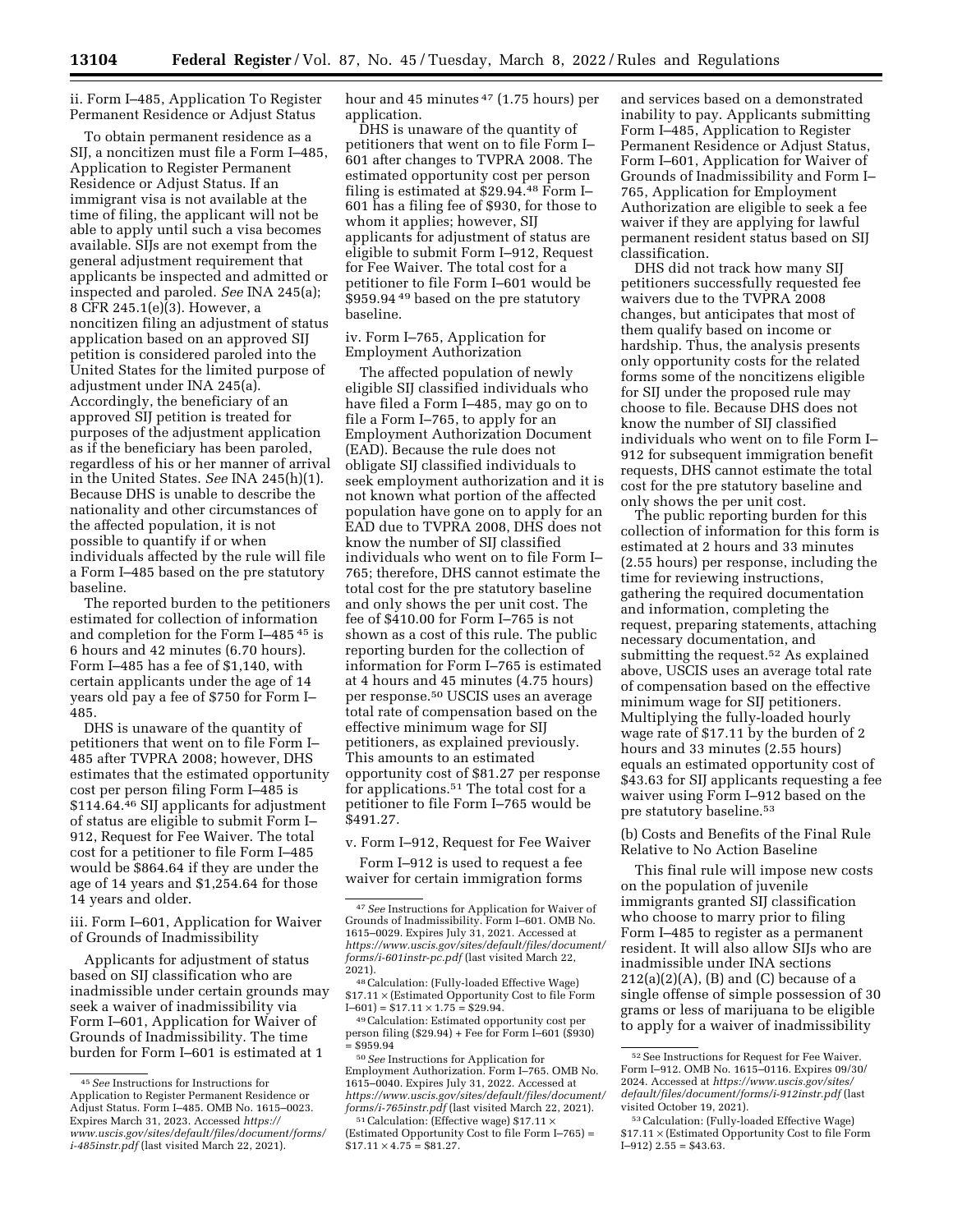by filing a Form I–601, Application for Waiver of Grounds of Inadmissibility. The cost of the final rule impacts SIJ beneficiaries who get married prior to applying for LPR status and those now eligible for adjustment of status with a minor drug related charge. The final rule will impose costs related to this population filing Form I–485 and Form I–601 in the no action baseline.

DHS expects the final rule to affect the following stakeholder groups: petitioners for SIJ classification; state juvenile courts and appellate courts; and the Federal Government.

i. Regulatory Provisions: The Petitioning-Adjudication Process

a. Form I–485, Application To Register Permanent Residence or Adjust Status

To obtain permanent residence as a SIJ, a noncitizen must file a Form I–485, Application to Register Permanent Residence or Adjust Status. If an immigrant visa is not available at the time of filing, the applicant will not be able to apply until such a visa becomes available.

In this final rule, DHS is no longer requiring that an approved Form I–360 petition be automatically revoked if the beneficiary marries prior to applying for or being approved for adjustment of status to lawful permanent resident. To estimate the population that will be affected by removing the revocation based on marriage provision, DHS analyzed historical data on the ages of petitioners who received revocations. DHS assumes that those who filed for SIJ under the age of 15 would likely not have had their petitions revoked based on marriage. DHS also assumes that revocations for those who filed at 21 or

older may have been based on having been approved in error due to having filed after turning 21. Using the data from Table 10, DHS estimates the 5-year average for the newly eligible population to be 16 petitioners annually. DHS does not know the specific reason each petition was revoked and does not rule out the possibility that all or none of these petitions were revoked due to marriage. For the purpose of this analysis, DHS presents an upper bound of 16 petitions and a lower bound of zero petitions annually who will now be eligible to apply for LPR status. Filing Form I–485 is included as a direct, quantified cost of this final rule for the population of SIJ beneficiaries who will not be revoked due to marriage.

# TABLE 10—NUMBER OF FORM I–360 PETITIONS REVOKED BY AGE, FOR FY 2016 THROUGH FY 2020

| Fiscal year           | $0 - 15$ | 16–20 | $21+$ | Total   |
|-----------------------|----------|-------|-------|---------|
| 2016<br>2017          |          | 59    |       | 99      |
|                       |          | 14    |       | 23<br>6 |
| 2019<br>2020          |          |       |       |         |
| Total                 | 26       | 81    | 25    | 132     |
| 5-year Annual Average |          | 16    |       | 26      |

Source: USCIS, Office of Policy and Strategy (OP&S), Policy Research Division (PRD), Claims 3 database. March 5, 2021 & USCIS Analysis.

This rule will allow approved SIJ beneficiaries who get married prior to applying for LPR status and remain eligible to obtain permanent residence. DHS assumes that every petitioner who will be newly eligible will file Form I– 485 which will lead to new costs (and benefits) to those petitioners. For those who acquire legal representation to

petition on their behalf, Form G–28 must be filed in addition to Form I–485. DHS does not know the number of SIJ's who then went on to submit Form I–485 petitions that would be accompanied by Form G–28.

For petitioners who acquire attorneys or accredited representation to petition on their behalf, Form G–28 must be filed in addition to Form I–360. Table 11

shows historical Form G–28 filings by attorneys or accredited representatives accompanying SIJ petitions. DHS notes that these forms are not mutually exclusive. Based on the 5-year average, DHS estimates 95.8 percent 54 of Form I– 360 petitions are filed with a Form G– 28. The remaining 4.2 percent 55 of petitions are filed without a Form G–28.

## TABLE 11—FORM I–360, SIJ PETITIONS SUBMITTED TO USCIS, FOR FY 2016 THROUGH FY 2020

| Fiscal year                          | Number of<br>Form I-360<br>receipts            | Number of<br>petitions filed<br>with Form G-28 |
|--------------------------------------|------------------------------------------------|------------------------------------------------|
| 2016<br>2017<br>2018<br>2019<br>2020 | 19.572<br>22.154<br>21.899<br>20,783<br>18.788 | 17,830<br>21,252<br>21,306<br>20,244<br>18.221 |
| Total                                | 103.196                                        | 98.853                                         |
| 5-year Annual Average                | 20.639                                         | 19.771                                         |

Source: USCIS, Office of Policy and Strategy (OP&S), Policy Research Division (PRD), Claims 3 database. March. 5, 2021 & USCIS Analysis.

<sup>54</sup>Calculation: (19,771 Form G–28/20,639 Form I– 360 petitions)  $\times$  100 = 95.8 percent (rounded).

 $55$  Calculation: 100 percent  $-95.8$  percent filing with Form  $G-28 = 4.2$  percent only filing Form I-360.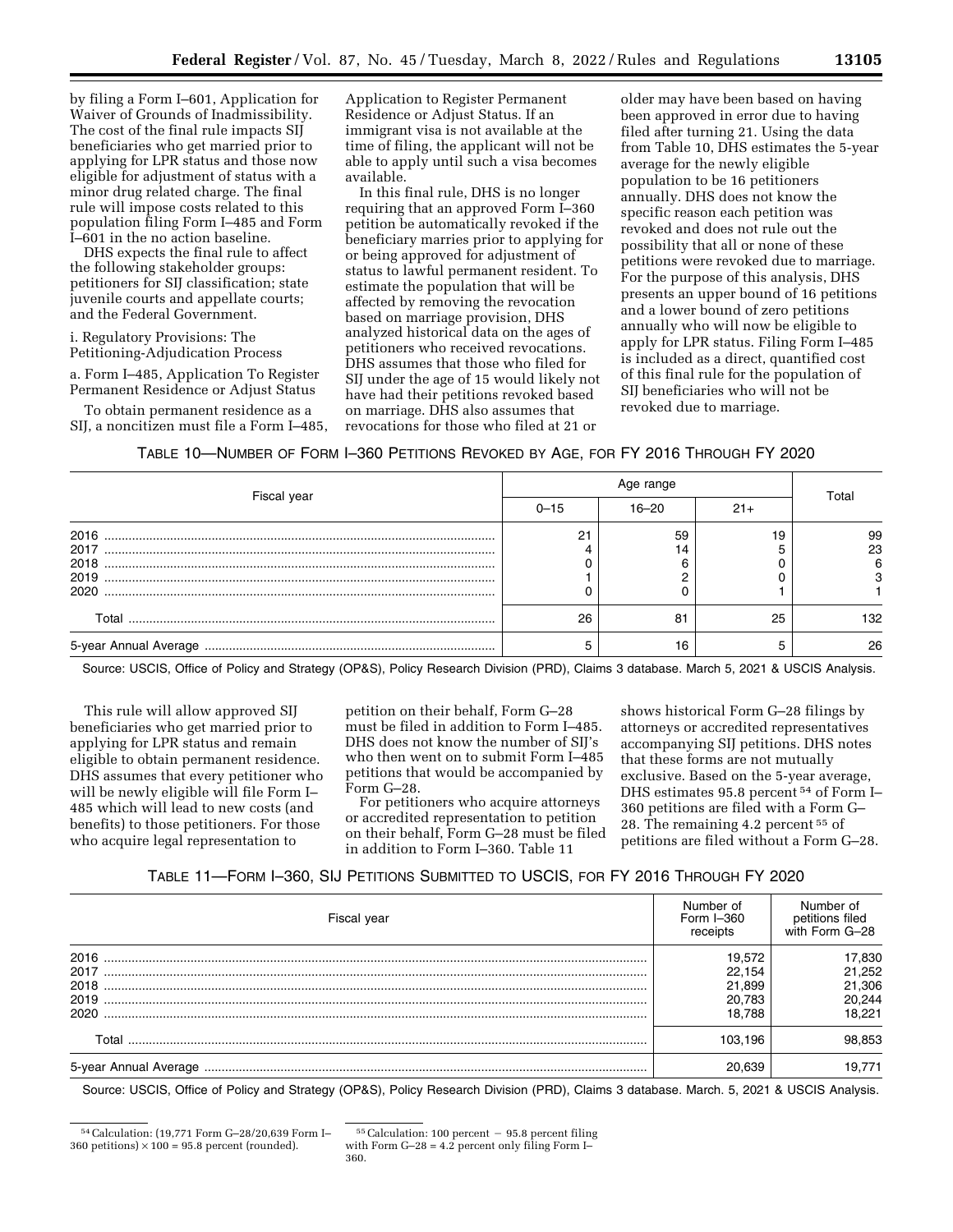DHS estimates the opportunity cost of time for attorneys or accredited representatives using an average hourly wage rate \$71.59 for lawyers.56 However, average hourly wage rates do not account for worker benefits such as paid leave, insurance, and retirement. DHS accounts for worker benefits when estimating the opportunity cost of time by calculating a benefits-to-wage multiplier using the most recent Department of Labor (DOL), Bureau of Labor Statistics (BLS) report detailing average compensation for all civilian workers in major occupational groups and industries. DHS estimates the benefits-to-wage multiplier is 1.45.57 DHS calculates the average total rate of compensation as \$103.81 58 per hour for a lawyer.

To estimate the opportunity costs of time for applicants who are not using an attorney or accredited representative, USCIS uses the fully-loaded prevailing minimum wage rate is \$17.11 as previously discussed.

DHS uses the historical Form G–28 filings of 95.8 percent (Table 8) by attorneys or accredited representatives accompanying SIJ petitions as a proxy for how many may accompany Form I– 485 petitions. The remaining 4.2 percent 59 of SIJ petitions are filed without a Form G–28. DHS estimates that a maximum 15 60 petitions annually would be filed with a Form G–28 and 1<sup>61</sup> petition would be filed by the petitioner.

To estimate the opportunity cost of time to file Form I–485, DHS applies the estimated public reporting time burden  $(6.70$  hours <sup>62</sup>) to the newly eligible population and compensation rate of who may file the form. Therefore, for those newly eligible, as shown in Table 12, DHS estimates the total annual opportunity cost of time to petitioners completing and filing Form I–485 petitions will be approximately \$10,433 63 for lawyers and \$115 64 for petitioners who submit on their own application. For attorneys or accredited

representatives, an additional opportunity cost of time of 0.83 hours is applied per Form I–485 application.65 As shown in Table 12, DHS estimates the total annual opportunity cost of time to petitioners completing and filing Form G–28 will be a maximum of approximately \$1,292 66 for attorneys or accredited representatives. The opportunity cost of time to the newly eligible population to complete and file Form I–485 and Form G–28 is \$11,840 (Table 9). DHS is unaware of the number of SIJ applicants who would also apply for Form I–912, Request for Fee Waiver. DHS estimates that the maximum filing cost the new population to file Form I–485 is \$18,240 67 if all newly eligible petitioners pay the full filing fee. The total cost to the newly eligible population to complete and file Form I– 485 and Form G–28, where applicable is \$30,080.68

TABLE 12—ADDITIONAL OPPORTUNITY COSTS OF TIME TO PETITIONERS FOR FILING FORM I–485 PETITIONS

| Petitioner type                                     | Affected<br>population | Time burden<br>to complete<br>Form $I=485$<br>(hours) | Time burden<br>to complete<br>Form G-28<br>(hours) | Compensation<br>rate | Total<br>opportunity<br>cost    |
|-----------------------------------------------------|------------------------|-------------------------------------------------------|----------------------------------------------------|----------------------|---------------------------------|
|                                                     | $\mathsf{A}$           | в                                                     | ⌒                                                  | D                    | $E = A \times (B + C) \times D$ |
| Attorney or Accredited Representative<br>Petitioner | 15                     | 6.70<br>6.70                                          | 0.83<br>                                           | \$103.81<br>17.11    | \$11,725<br>115                 |
| Total                                               | 16                     |                                                       |                                                    |                      | 11,840                          |

Source: USCIS analysis.

b. Form I–601, Application for Waiver of Grounds of Inadmissibility

Applicants for adjustment of status based on SIJ classification who are inadmissible under certain grounds may seek a waiver of inadmissibility via Form I–601, Application for Waiver of

57The benefits-to-wage multiplier is calculated as follows: (\$38.60 Total Employee Compensation per hour)/(\$26.53 Wages and Salaries per hour) = 1.454964 = 1.45 (rounded). *See* U.S. Department of Labor, Bureau of Labor Statistics, Economic News Release, *Employer Cost for Employee Compensation (December 2020), Table 1. Employer Costs for Employee Compensation by ownership* (Dec. 2020), *[https://www.bls.gov/news.release/archives/ecec](https://www.bls.gov/news.release/archives/ecec_03182021.pdf)*\_ *[03182021.pdf](https://www.bls.gov/news.release/archives/ecec_03182021.pdf)* (last visited March 31, 2021).

<sup>58</sup> Calculation of weighted mean hourly wage for lawyers: \$103.81 average hourly total rate of compensation for lawyers = \$71.59 average hourly wage rate for lawyers  $\times$  1.45 benefits-to-wage multiplier.

Grounds of Inadmissibility. The time burden for Form I–601 is estimated at 1 hour and 45 minutes 69 (1.75 hours) per application.

In this final rule, DHS has expanded application of the ''simple possession exception'' to certain grounds of inadmissibility as a result of a recent

 $61$ Calculation: (4.2 percent  $\times$  16 newly eligible population) = 1 new population filing only Form I– 485

62*See* Instructions for Application to Register Permanent Residence or Adjust Status. Form I–485. OMB No. 1615–0023. Expires Sept. 30, 2021. Accessed at *[https://www.uscis.gov/sites/default/](https://www.uscis.gov/sites/default/files/document/forms/i-485instr.pdf)  [files/document/forms/i-485instr.pdf](https://www.uscis.gov/sites/default/files/document/forms/i-485instr.pdf)* (last visited March 22, 2021).

63Calculation: (15 new population filing Forms I– 485 and  $G-28$ )  $\times$  (6.70 Time Burden to Complete Form I-360)  $\times$  (\$103.81 Compensation Rate of a  $Lawver$ ) = \$10.433.

64Calculation: (1 new population filing Form I–  $485 \times (6.70$  Time Burden to Complete Form I-485)

Board of Immigration Appeals decision in *Matter of Moradel,* which conducted a statutory analysis of the scope of the simple possession exception under INA section 245(h)(2)(B) and concluded that it ''applies to all of the provisions listed under section 212(a)(2).'' 28 I&N Dec. 310, 314–315 (BIA 2021). This change

65*See* Instructions for Notice of Entry of Appearance as Attorney or Accredited Representative. Form G–28. OMB No. 1615–0105. Expires May 31, 2021. Accessed at *[https://](https://www.uscis.gov/sites/default/files/document/forms/g-28instr.pdf) [www.uscis.gov/sites/default/files/document/forms/](https://www.uscis.gov/sites/default/files/document/forms/g-28instr.pdf) [g-28instr.pdf](https://www.uscis.gov/sites/default/files/document/forms/g-28instr.pdf)* (last visited March 22, 2021).

66Calculation: (15 new population filing Forms I– 485 and  $G-28$ )  $\times$  (0.83 Time Burden to Complete Form  $G-28$ )  $\times$  (\$103.81 Compensation Rate of a Lawyer) = \$1,292.

 $67$  Calculation: (16 Total population)  $\times$  (\$1,140 Filing Fee Cost per Form I–485) = \$18,240.

68Calculation: (\$18,240 Filing Fees) + (\$11,840 Opportunity Cost of Time) = \$30,080 Total Cost.

69*See* Instructions for Application for Waiver of Grounds of Inadmissibility. Form I–601. OMB No. 1615–0029. Expires July 31, 2021. Accessed at *[https://www.uscis.gov/sites/default/files/document/](https://www.uscis.gov/sites/default/files/document/forms/i-601instr-pc.pdf) [forms/i-601instr-pc.pdf](https://www.uscis.gov/sites/default/files/document/forms/i-601instr-pc.pdf)* (last visited March 22, 2021).

<sup>56</sup>*See* U.S. Department of Labor, Bureau of Labor Statistics, Occupational Employment Statistics, May 2020 National Occupational Employment and Wage Estimates-National, *SOC 23–1011—Lawyers, [https://www.bls.gov/oes/2020/may/oes](https://www.bls.gov/oes/2020/may/oes_nat.htm)*\_*nat.htm*  (last visited March 31, 2021).

 $59$ Calculation: 100 percent  $-95.8$  percent filing with Form G–28 = 4.2 percent only filing Form I– 360.

 $60$  Calculation: (95.8 percent  $\times$  16 newly eligible population) = 15 new population filing Forms I–485 and G–28.

 $\times$  (\$17.11 Compensation Rate of a Petitioner) = \$115.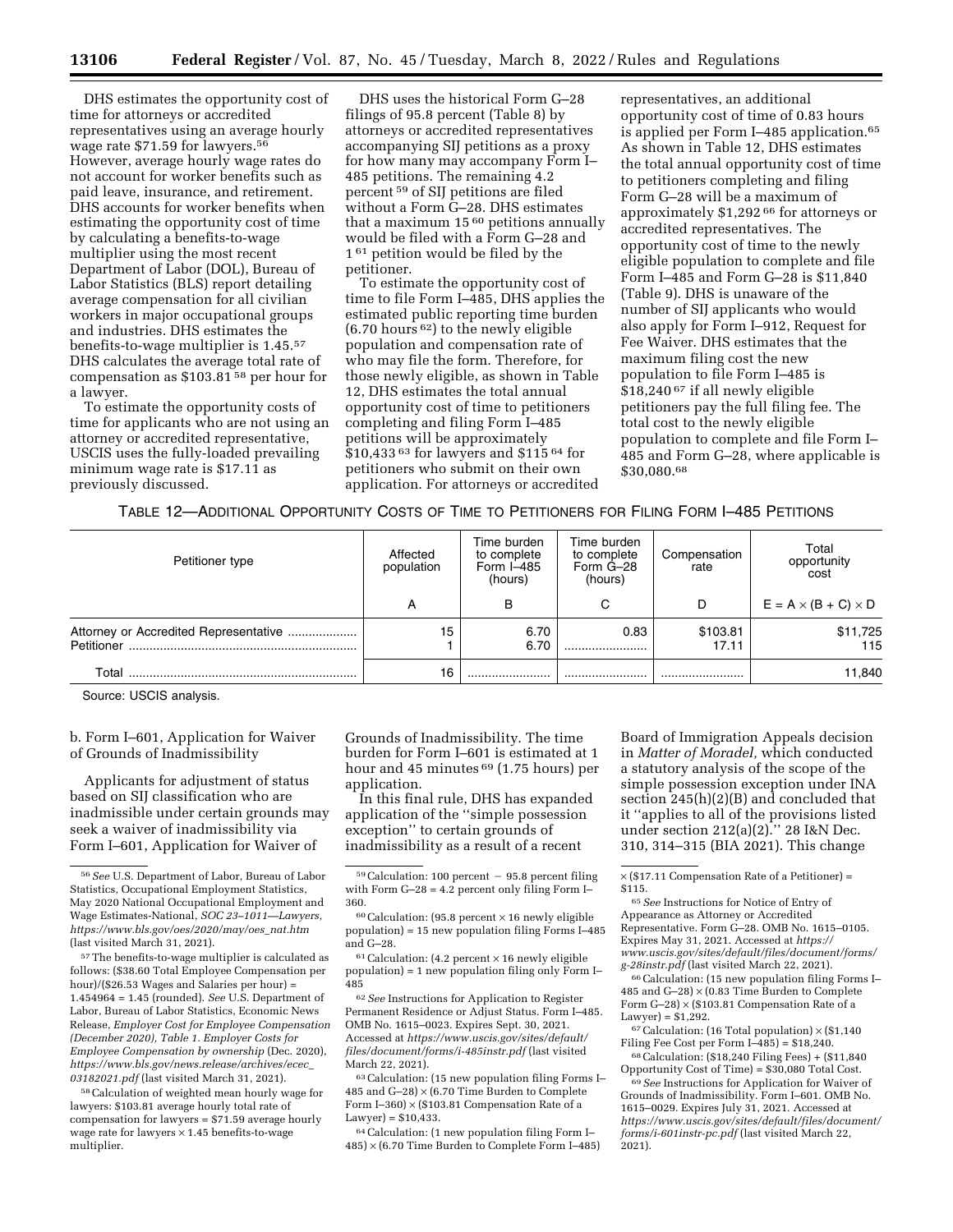will allow SIJs who are inadmissible under INA sections 212(a)(2)(A), (B) and (C) because of a single offense of simple possession of 30 grams or less of marijuana to be eligible to apply for a waiver of inadmissibility by filing a Form I–601, Application for Waiver of Grounds of Inadmissibility. To estimate

the population that will be affected by expanding eligibility for those with simple possession offenses to file a waiver of inadmissibility, DHS analyzed historical data on the denials of SIJ petitioners who applied for Form I–601. DHS does not know the specific reason each application was denied. DHS does

not rule out the possibility that all or none of these petitions were denied due to simple possession offenses. DHS presents an upper bound of 4 petitions and a lower bound of zero petitions annually who may now be eligible to receive an approved Form I–601 shown in Table 13.

# TABLE 13—FORM I–601 CASES DENIED AFTER BEING APPROVED FOR A SIJ CLASSIFICATION [For FY 2016 through FY 2021]

| I-601 Adjudicated fiscal year                | Approved ** SIJ<br>with a denied I–601 |
|----------------------------------------------|----------------------------------------|
| 2016<br>2017<br>2018<br>2019<br>2020<br>2021 |                                        |
| Total                                        | 28                                     |
| 5-year Annual Average ***                    |                                        |

**Note:** The report reflects the most up-to-date data available at the time the system was queried. Database Queried: July 22, 2021, System: USCIS Claims 3 database, Office of Policy and Strategy (OP&S), Policy Research Division (PRD), The data reflect the current status of the petitions received in each fiscal year.

\* *Data for FY 2021 valid only through 07/22/2021.* 

\*\**As of* July 22, 2021, *SIJ cases still show a Current Approved Status.* 

\*\*\* *5-year average is based on FY 2016 through FY 2020.* 

DHS uses the historical Form G–28 filings of 95.8 percent of Form I–360 (Table 8) by attorneys or accredited representatives accompanying SIJ petitions as a proxy for how many may accompany Form I–601 applications. The remaining 4.2 percent <sup>70</sup> of Forms I-601 would be filed without a Form G– 28. DHS estimates that a maximum 4 71 Forms I–601 annually would be filed with a Form G-28 and 0<sup>72</sup> petition would be filed by the petitioner.

To estimate the opportunity cost of time to complete and file Form I–601, DHS applies the time burden (1.75 hours) 73 to the newly eligible population and compensation rate of who may file. If an attorney or accredited representative files on behalf of the beneficiary, a Form G–28 would be filed with a time burden of 0.83 hours.74 As shown in Table 14, DHS

estimates the total annual opportunity cost of time to the newly eligible population to complete and file Form I– 601 and Form G–28 is \$1,071. The estimated filing fees for the new population to file Form I–601 is \$3,720.75 Therefore, the total cost to the newly eligible population to complete and file Form I–601 and accompanying Form G–28 is a \$4,791.76

 $70$  Calculation: 100 percent  $-95.8$  percent filing with Form  $G-28 = 4.2$  percent only filing Form I-

<sup>360.&</sup>lt;br><sup>71</sup> Calculation: (95.8 percent  $\times$  4 newly eligible population) = 4 new population filing Forms I–601

 $^{72}$  Calculation: (4.2 percent  $\times$  4 newly eligible population) = 0 new population filing only Form I– 601.

<sup>73</sup>*See* Instructions for Application for Waiver of Grounds of Inadmissibility. Form I–601. OMB No. 1615–0029. Expires July 31, 2021. Accessed at *[https://www.uscis.gov/sites/default/files/document/](https://www.uscis.gov/sites/default/files/document/forms/i-601instr-pc.pdf) [forms/i-601instr-pc.pdf](https://www.uscis.gov/sites/default/files/document/forms/i-601instr-pc.pdf)* (last visited March 22, 2021).

<sup>74</sup>*See* Instructions for Notice of Entry of Appearance as Attorney or Accredited Representative. Form G–28. OMB No. 1615–0105. Expires May 31, 2021. Accessed at *[https://](https://www.uscis.gov/sites/default/files/document/forms/g-28instr.pdf)*

*[www.uscis.gov/sites/default/files/document/forms/](https://www.uscis.gov/sites/default/files/document/forms/g-28instr.pdf) [g-28instr.pdf](https://www.uscis.gov/sites/default/files/document/forms/g-28instr.pdf)* (last visited March 22, 2021).

 $^{75}$  Calculation: (4 Total population)  $\times$  (\$930 Cost to File) = \$3,720.

<sup>76</sup>Calculation: (\$3,720 Filing Fees) + (\$1,071 Opportunity Cost of Time) = \$4,791 Total Cost.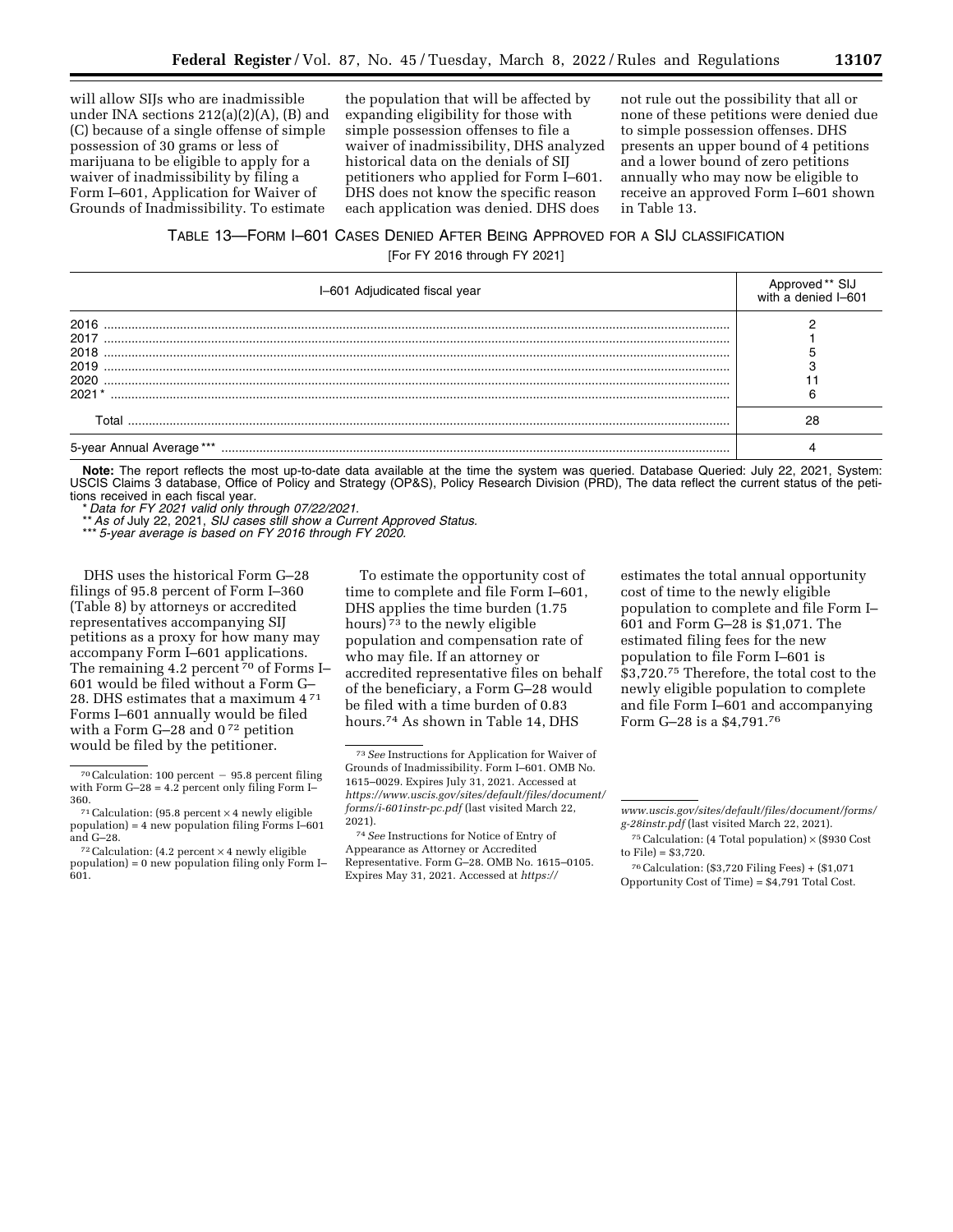# TABLE 14—ADDITIONAL OPPORTUNITY COSTS OF TIME TO PETITIONERS FOR FILING FORM I–601 APPLICATIONS

| Petitioner type | Affected<br>population | Time burden<br>to complete<br>Form $I$ –601<br>(hours) | Time burden<br>to complete<br>Form G-28<br>(hours) | Compensation<br>rate | Total<br>opportunity<br>cost    |
|-----------------|------------------------|--------------------------------------------------------|----------------------------------------------------|----------------------|---------------------------------|
|                 | А                      | в                                                      | С                                                  | D                    | $E = A \times (B + C) \times D$ |
| Lawver          |                        | 1.75                                                   | 0.83                                               | \$103.81             | \$1,071                         |
| Total           |                        |                                                        |                                                    |                      | 1,071                           |

Source: USCIS analysis.

DHS includes Form I–601 77 as a cost of this final rule for the new population that may be eligible for approval under the no action baseline.

## ii. Qualitative Benefits to Petitioners

Benefits to petitioners are largely qualitative. The eligibility provisions offer an increased protection and quality of life for petitioners. By allowing reunification with non-abusive parents, the rule serves the child welfare goal of family permanency. By clarifying the requirements for qualifying juvenile court orders, the regulation will not require petitioners to provide evidence of the juvenile court's continuing jurisdiction in certain circumstances, such as when a child welfare permanency goal is reached, such as adoption. *See* new 8 CFR 204.11(c)(3)(ii)(A).

DHS has removed marriage of the SIJ beneficiary as a basis for automatic revocation. Currently, certain individuals with an approved SIJ petition have to wait as long as two or more years to be eligible to file for adjustment of status due to the lack of immigrant visa availability for nationals of certain countries in the EB–4 category.78 This change is a benefit to petitioners, so they can remain eligible for lawful permanent residence and do not have to put marriage on hold.

The procedural changes to 8 CFR 204.11 to provide a timeframe for the adjudication process both clarify the requirements for petitioning for SIJ classification (streamlining consent, explaining documentation, outlining the

interview, setting timeframe) and reduce the hurdles to successfully adjusting to LPR status once SIJ classification has been granted (incorporating expanded grounds for waivers of inadmissibility). Further, the rule centralizes and makes explicit the barriers from contact with alleged abusers to which the petitioner is entitled.

DHS has expanded the simple possession exception in this rule. Currently those who have been approved for SIJ classification with a simple possession offense and apply for a waiver of grounds of inadmissibility may have their application denied because they are ineligible for the waiver. This modification may allow them the chance to remain eligible for lawful permanent residence.

DHS acknowledges that SIJ petitioners may pursue subsequent actions discussed above, such as adjusting status and applying for employment authorization, which may enable additional earnings over their lifetime. However, DHS is does not quantify those impacts to the affected juvenile population in this rule.

#### iii. Benefits to Federal Government

The primary benefits of the rule to DHS are greater consistency with statutory intent and increased efficiency. Externally, congruence of statute and regulation lessens ambiguity and requires fewer resources to be spent on guidance to the regulated community. Internally, the regulations provide a clearer standard for adjudications, including what evidence

is required for consent and similar basis determinations.

#### iv. Alternatives Considered

Where possible, DHS has considered, and incorporated alternatives to maximize net benefits under the rule. For example, DHS considered an alternative to the final rule following the review of public comment and decided to incorporate a clarification on how a petitioner can establish that the juvenile court made a qualifying determination that parental reunification is not viable under State law based on a *similar basis*  to the statutorily enumerated grounds of abuse, neglect, or abandonment. As discussed, DHS incorporated options for petitioners to submit evidence that would not place an additional burden on them, such as the juvenile court's determinations or other relevant evidence that establishes the juvenile court made a judicial determination that the legal basis is similar to abuse, neglect, or abandonment under State law. This alternative was adopted in response to public comments requesting further clarification to minimize the risk of inadvertent ineligibility based on differences between States' laws and judicial systems.

# (c) Total Costs of the Final Rule

In this section, DHS presents the total annual costs of this final rule. Table 15 details the total annual costs of this final rule to petitioners will be \$34,871 under the no action baseline.

# TABLE 15—SUMMARY OF ESTIMATED ANNUAL COSTS TO NEW PETITIONERS IN THIS FINAL RULE—NO ACTION BASELINE

| Total costs of filing       | Total estimated<br>annual cost |
|-----------------------------|--------------------------------|
| Form I-485<br>Form $I$ -601 | \$30,080<br>4.791              |
|                             | 34.871                         |

<sup>77</sup>*See* Instructions for Application for Waiver of Grounds of Inadmissibility. Form I–601. OMB No. 1615–0029. Expires July 31, 2021. Accessed at *[https://www.uscis.gov/sites/default/files/document/](https://www.uscis.gov/sites/default/files/document/forms/i-601instr-pc.pdf)* 

*[forms/i-601instr-pc.pdf](https://www.uscis.gov/sites/default/files/document/forms/i-601instr-pc.pdf)* (last visited March 22, 2021).

78*See* U.S. Department of State, *Visa Bulletin for September 2021, [https://travel.state.gov/content/](https://travel.state.gov/content/travel/en/legal/visa-law0/visa-bulletin/2021/visa-bulletin-for-september-2021.html)* 

*[travel/en/legal/visa-law0/visa-bulletin/2021/visa](https://travel.state.gov/content/travel/en/legal/visa-law0/visa-bulletin/2021/visa-bulletin-for-september-2021.html)[bulletin-for-september-2021.html](https://travel.state.gov/content/travel/en/legal/visa-law0/visa-bulletin/2021/visa-bulletin-for-september-2021.html)* (listing the final action dates for nationals of El Salvador, Guatemala, and Honduras as March 15, 2019).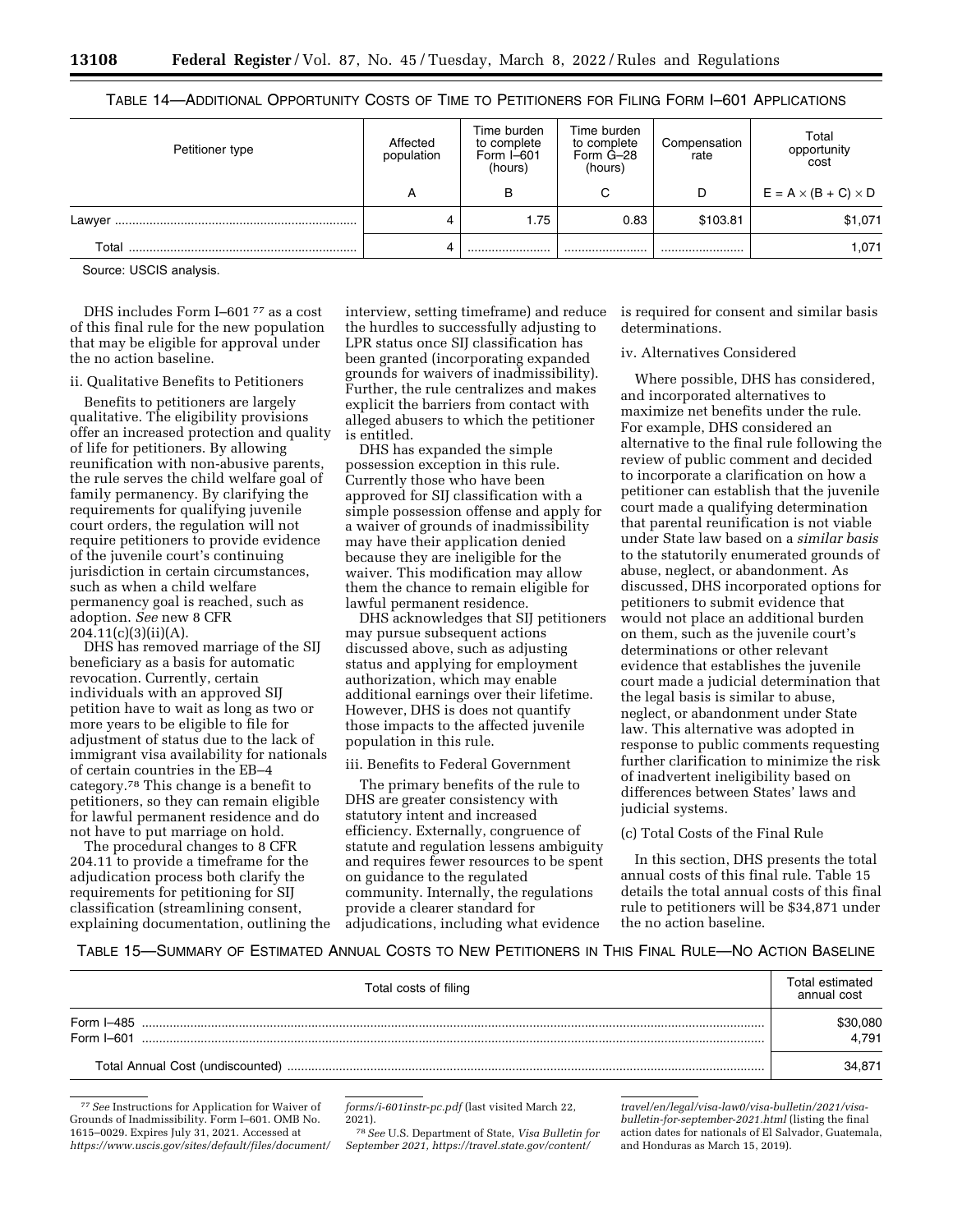Table 16 shows the cost over the 10 year implementation period of this final rule, DHS estimates the total annualized cost to be is \$34,871 undiscounted in

the first year, \$33,855 discounted at 3 percent and \$32,590 discounted at 7 percent. The total cost estimates are based on the no action baseline. The

total cost to petitioners in the pre statutory baseline ranges from a minimum of \$236,845 79 in FY 2008 to a maximum of \$7,934,370 80 in FY 2017.

|       |                            | Total estimated costs<br>\$34,871 |  |  |
|-------|----------------------------|-----------------------------------|--|--|
| Year  | (undiscounted)             |                                   |  |  |
|       | Discounted<br>at 3-percent | Discounted<br>at 7-percent        |  |  |
|       | \$33,855                   | \$32,590                          |  |  |
|       | 32,869                     | 30,458                            |  |  |
|       | 31,912                     | 28,465                            |  |  |
|       | 30,982                     | 26,603                            |  |  |
|       | 30,080                     | 24,863                            |  |  |
|       | 29,204                     | 23,236                            |  |  |
|       | 28,353                     | 21,716                            |  |  |
|       | 27,527                     | 20,295                            |  |  |
|       | 26,726                     | 18,968                            |  |  |
|       | 25.947                     | 17.727                            |  |  |
| Total | 297,457                    | 244,919                           |  |  |
|       | 34,871                     | 34,871                            |  |  |

# *B. Regulatory Flexibility Act*

The Regulatory Flexibility Act of 1980 (RFA), 5 U.S.C. 601–612, as amended by the Small Business Regulatory Enforcement Fairness Act of 1996, Public Law 104–121, (Mar. 29, 1996), requires Federal agencies to consider the potential impact of regulations on small businesses, small governmental jurisdictions, and small organizations during the development of their rules. The term ''small entities'' comprises small businesses, not-for-profit organizations that are independently owned and operated and are not dominant in their fields, or governmental jurisdictions with populations of less than 50,000.81

The statutory foundation for the SIJ classification program, administered by USCIS, has changed over time. In this final rule, DHS will strengthen regulations by codifying its longstanding policies and practices already in place having an impact on the eligibility of SIJ petitioners and the process of filing. This final rule primarily seeks to resolve these discrepancies by making necessary

changes. Approval of SIJ petitions requires a petitioner to meet a number of specified eligibility criteria and petition requirements in new 8 CFR 204.11(b), (c) and (d).

Therefore, this final rule regulates individuals and individuals are not defined as a ''small entity'' by the RFA. Based on the evidence presented in this RFA and throughout this preamble, DHS certifies that this rule will not have a significant economic impact on a substantial number of small entities.

# *C. Small Business Regulatory Enforcement Fairness Act of 1996*

This final rule is not a major rule as defined by section 804 of Small Business Regulatory Enforcement Fairness Act of 1996 (SBREFA). This final rule likely will not result in an annual effect on the economy of \$100 million or more; a major increase in costs or prices; or significant adverse effects on competition, employment, investment, productivity, innovation, or on the ability of United States-based companies to compete with foreignbased companies in domestic and export markets.

# *D. Unfunded Mandates Reform Act of 1995*

The Unfunded Mandates Reform Act of 1995 (UMRA) is intended, among other things, to curb the practice of imposing unfunded Federal mandates on State, local, and tribal governments. Title II of UMRA requires each Federal agency to prepare a written statement assessing the effects of any Federal mandate in a proposed or final agency rule that may directly result in a \$100 million or more expenditure (adjusted annually for inflation) in any one year by State, local, and tribal governments, in the aggregate, or by the private sector.82 The inflation-adjusted value of \$100 million in 1995 is approximately \$178 million in 2021 based on the Consumer Price Index for All Urban Consumers (CPI–U).83

This final rule does not contain such a mandate as the term is defined under UMRA.84 The requirements of title II of UMRA, therefore, do not apply, and DHS has not prepared a statement under UMRA.

<sup>79</sup>Total Cost in 2008 (\$1,708) + Total Cost for Inhouse Attorney in 2008 (\$235,137) = \$236,845 minimum cost in 2008.

<sup>80</sup>Total Cost in 2017 (\$33,099) + Total Cost for Outsourced Attorney in 2017 (\$7,901,271) = \$7,934,370 maximum cost in 2017.

<sup>81</sup>A small business is defined as any independently owned and operated business not dominant in its field that qualifies as a small business per the Small Business Act, 15 U.S.C. 632.

<sup>82</sup>*See* U.S. Department of Labor, BLS, ''Historical Consumer Price Index for All Urban Consumers (CPI–U): U.S. city average, all items, by month,'' available at *[https://www.bls.gov/cpi/tables/](https://www.bls.gov/cpi/tables/supplemental-files/historical-cpi-u-202112.pdf) [supplemental-files/historical-cpi-u-202112.pdf](https://www.bls.gov/cpi/tables/supplemental-files/historical-cpi-u-202112.pdf)* (last

<sup>&</sup>lt;sup>83</sup> Calculation of inflation: (1) Calculate the average monthly CPI–U for the reference year (1995) and the current year (2021); (2) Subtract reference year CPI–U from current year CPI–U; (3) Divide the difference of the reference year CPI–U and current year CPI–U by the reference year CPI–U; (4)

Multiply by 100 = [(Average monthly CPI–U for  $2021 -$  Average monthly CPI–U for 1995)/(Average monthly CPI–U for 1995)]  $*$  100 = [(270.970 - $152.383)/152.383]$  \*  $100 = (118.587/152.383)$  \*  $100$  $= 0.77821673 * 100 = 77.82$  percent = 78 percent (rounded). Calculation of inflation-adjusted value: \$100 million in 1995 dollars \* 1.78 = \$178 million in 2021 dollars.

<sup>84</sup>The term ''Federal mandate'' means a Federal intergovernmental mandate or a Federal private sector mandate. See 2 U.S.C. 1502(1), 658(6).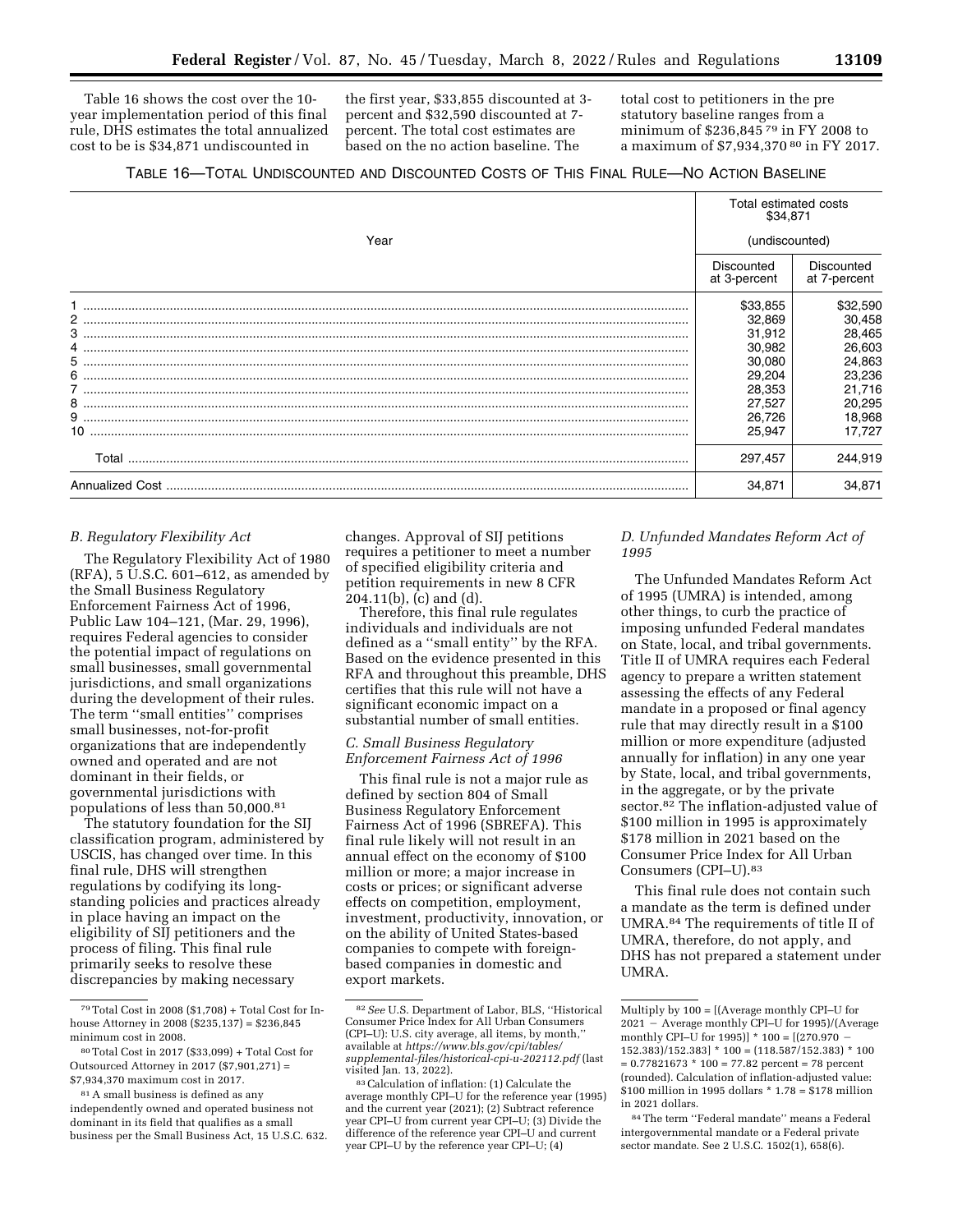# *E. Congressional Review Act*

The Office of Information and Regulatory Affairs has determined that this final rule is not a major rule, as defined by 5 U.S.C. 804, for purposes of congressional review of agency rulemaking pursuant to the Congressional Review Act, Public Law 104–121, sec. 251, 110 Stat. 868, 873 (codified at 5 U.S.C. 804). This rule will not result in an annual effect on the economy of \$100 million or more.

Accordingly, absent exceptional circumstances, this rule will have a delayed effective date of 30 days. DHS has complied with the CRA's reporting requirements and has sent this final rule to Congress and to the Comptroller General as required by 5 U.S.C. 801(a)(1).

# *F. Executive Order 13132 (Federalism)*

This final rule will not have substantial direct effects on the States, on the relationship between the National Government and the States, or on the distribution of power and responsibilities among the various levels of government. DHS does not expect this rule would impose substantial direct compliance costs on State and local governments or preempt State law. As stated above, neither the proposed rule nor this final rule modify the extent of State involvement set by statute. INA section  $101(a)(27)(J)$ , 8 U.S.C. 1101(a)(27)(J) (''who has been declared dependent on a juvenile court located in the United States . . . and in whose case the Secretary of Homeland Security consents to the grant of special immigrant juvenile status.''). State courts rightfully grant relief from abuse, neglect, abandonment, or some similar basis under State law, but they have no role in determining or granting immigration status within the United States. Therefore, in accordance with section 6 of E.O. 13132, it is determined this rule does not have sufficient federalism implications to warrant the preparation of a federalism summary impact statement.

# *G. Executive Order 12988 (Civil Justice Reform)*

This final rule meets the applicable standards set forth in section 3(a) and (b)(2) of E.O. 12988.

# *H. Executive Order 13175 (Consultation and Coordination With Indian Tribal Governments)*

This final rule does not have ''tribal implications'' because it does not have substantial direct effects on one or more Indian tribes, on the relationship between the Federal Government and Indian tribes, or on the distribution of

power and responsibilities between the Federal Government and Indian tribes. Accordingly, E.O. 13175, Consultation and Coordination with Indian Tribal Governments, requires no further agency action or analysis.

### *I. Family Assessment*

Section 654 of the Treasury and General Government Appropriations Act, 1999 (Pub. L. 105–277) requires Federal agencies to issue a Family Policymaking Assessment for any rule that may affect family well-being. Agencies must assess whether the regulatory action: (1) Impacts the stability or safety of the family, particularly in terms of marital commitment; (2) impacts the authority of parents in the education, nurture, and supervision of their children; (3) helps the family perform its functions; (4) affects disposable income or poverty of families and children; (5) financially impacts families, and whether those impacts are justified; (6) may be carried out by State or local government or by the family; and (7) establishes a policy concerning the relationship between the behavior and personal responsibility of youth and the norms of society. If the determination is affirmative, then the agency must prepare an impact assessment to address criteria specified in the law. As discussed in the proposed rule,85 DHS assessed this action in accordance with the criteria specified by section 654(c)(1). This final rule will continue to enhance family well-being by aligning the regulation more closely with the statute. Accordingly, the rule will continue to enable juvenile noncitizens who have been abused, neglected, or abandoned and placed in State custody by a juvenile court to obtain special immigrant classification, and continue to enable these juveniles to be placed into more stable, permanent home environments and release them from reliance on their abusers.

#### *J. National Environmental Policy Act*

DHS analyzes actions to determine whether the National Environmental Policy Act (NEPA) applies to them and, if so, what degree of analysis is required. DHS Directive 023–01, Revision 01, ''Implementation of the National Environmental Policy Act,'' and DHS Instruction Manual 023–01– 001–01, Revision 01, ''Implementation of the National Environmental Policy Act (NEPA)'' (Instruction Manual), establish the procedures DHS and its

components use to comply with NEPA and the Council on Environmental Quality (CEQ) regulations for implementing NEPA codified at 40 CFR parts 1500 through 1508.

The CEQ regulations allow Federal agencies to establish, with CEQ review and concurrence, categories of actions (''categorical exclusions'') that experience has shown do not individually or cumulatively have a significant effect on the human environment and, therefore, do not require an Environmental Assessment or Environmental Impact Statement. 40 CFR 1501.4 and 1507.3(e)(2)(ii). The DHS categorical exclusions are listed in Appendix A of the Instruction Manual. For an action to be categorically excluded, it must satisfy each of the following three conditions: (1) The entire action clearly fits within one or more of the categorical exclusions; (2) the action is not a piece of a larger action; and (3) no extraordinary circumstances exist that demonstrate, or create the potential for, significant environmental impacts. Instruction Manual, section  $V.B(2)(a-c)$ .

This action amends existing regulations governing requirements and procedures for juveniles seeking SIJ classification. Specifically, the amendments update regulations codified in 8 CFR 204.11, 205.1, and 245.1 to reflect the statutory text and make other programmatic clarifications. The amendments codify changes required by law, clarify the definitions of ''juvenile court'' and ''judicial determination,'' what constitutes a qualifying juvenile court order and parental reunification determination, DHS's consent function, and bars to adjustment, inadmissibility grounds, and waivers for SIJ-based adjustment to LPR status. In addition, the amendments remove bases for automatic revocation that are inconsistent with the statutory requirements of the TVPRA 2008 and make other technical and procedural changes. The amended regulations codify and clarify eligibility criteria and will have no impact on the overall population of the U.S. and will not increase the number of immigrants allowed into the U.S.

DHS analyzed the proposed amendments and has determined that this action clearly fits within categorical exclusion A3(a) in Appendix A of the Instruction Manual because the regulations being promulgated are of a strictly administrative or procedural nature. DHS has also determined that this action clearly fits within categorical exclusion A3(d) because it amends existing regulations without changing their environmental effect. This final

<sup>85</sup>*See* USCIS, ''Special Immigrant Juvenile Petitions,'' Proposed Rule, 76 FR 54978, 54984–95 (Sep. 6, 2011).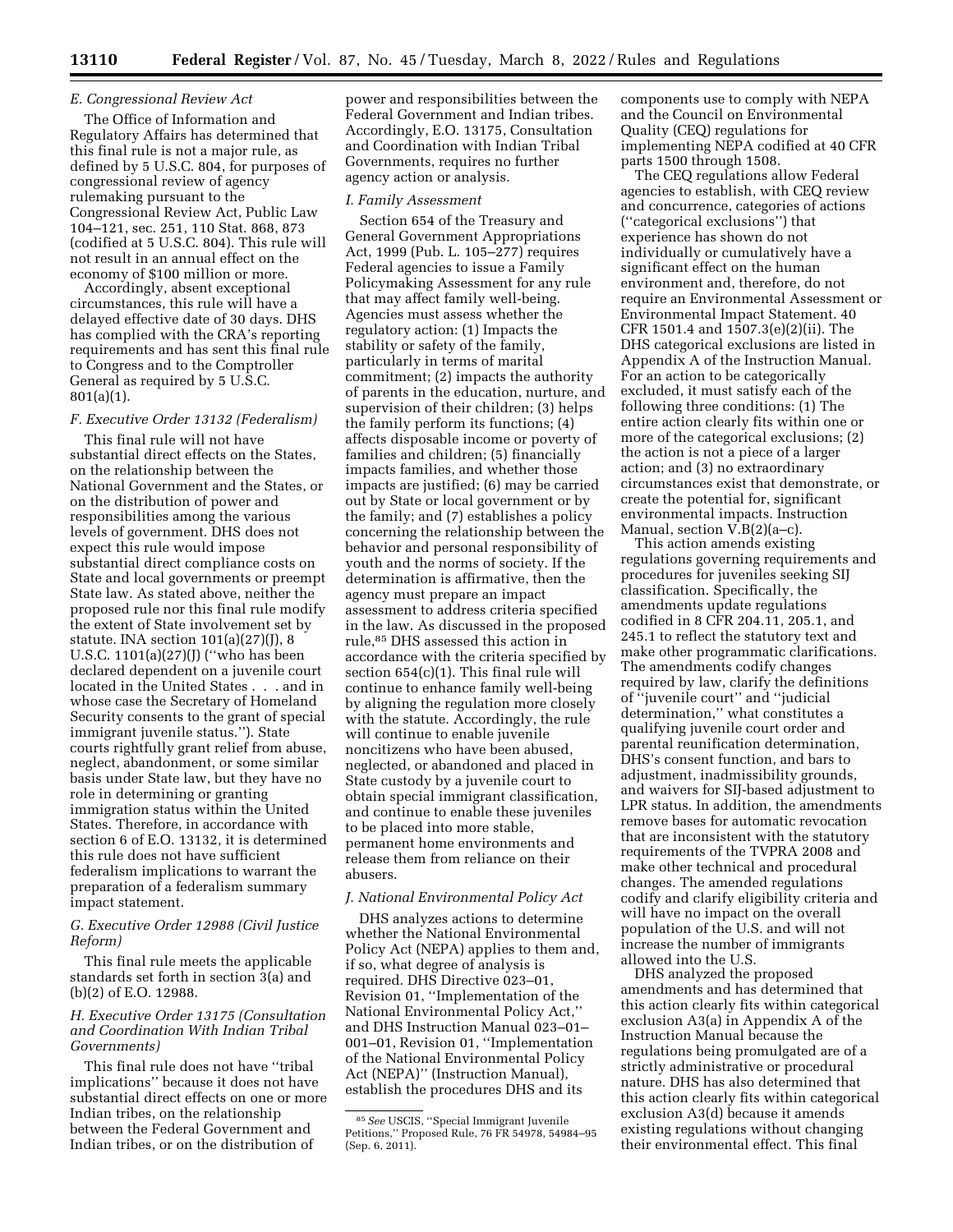rule is not part of a larger action and presents no extraordinary circumstances creating the potential for significant environmental effects. Therefore, this final rule is categorically excluded from further NEPA review.

#### *K. Paperwork Reduction Act*

This rule requires that DHS make nonsubstantive edits to the instructions for Form I–360, Petition for Amerasian, Widow(er), or Special Immigrant (OMB Control No. 1615–0020), to require evidence in support of the ''judicial determinations'' instead of evidence in support of the juvenile's court's ''findings,'' and the instructions for Form I–601, Application for Waiver of Grounds of Inadmissibility (OMB Control No. 1615–0029) to incorporate the expanded application of the simple possession exception to the grounds of inadmissibility under INA section 212(a)(2)(A), 8 U.S.C. 1182(a)(2)(A) (conviction of certain crimes) and INA section 212(a)(2)(B), 8 U.S.C. 1182(a)(2)(B) (multiple criminal convictions), in addition to the existing application of the exception of the simple possession exception at INA section 212(a)(2)(C), 8 U.S.C. 1182(a)(2)(C) (controlled substance traffickers). DHS has submitted a Paperwork Reduction Act Change Worksheet, Form OMB 83–C, and amended information collection instruments to OMB for review and approval in accordance with the PRA.

## **VI. List of Subjects and Regulatory Amendments**

## **List of Subjects**

# *8 CFR Part 204*

Administrative practice and procedure, Immigration, Reporting and recordkeeping requirements.

#### *8 CFR Part 205*

Administrative practice and procedures, Immigration.

#### *8 CFR Part 245*

Aliens, Immigration, Reporting and recordkeeping requirements.

Accordingly, chapter I of title 8 of the Code of Federal Regulations is amended as follows:

## **PART 204—IMMIGRANT PETITIONS**

■ 1. The authority citation for part 204 continues to read as follows:

**Authority:** 8 U.S.C. 1101, 1103, 1151, 1153, 1154, 1182, 1184, 1186a, 1255, 1324a, 1641; 8 CFR part 2.

■ 2. Section 204.11 is revised to read as follows:

### **§ 204.11 Special immigrant juvenile classification.**

(a) *Definitions.* As used in this section, the following definitions apply to a request for classification as a special immigrant juvenile.

*Judicial determination* means a conclusion of law made by a juvenile court.

*Juvenile court* means a court located in the United States that has jurisdiction under State law to make judicial determinations about the dependency and/or custody and care of juveniles.

*Petition* means the form designated by USCIS to request classification as a special immigrant juvenile and the act of filing the request.

*Petitioner* means the alien seeking special immigrant juvenile classification.

*State* means the definition set out in section 101(a)(36) of the Act, including an Indian tribe, tribal organization, or tribal consortium, operating a program under a plan approved under 42 U.S.C. 671.

*United States* means the definition set out in section 101(a)(38) of the Act.

(b) *Eligibility.* A petitioner is eligible for classification as a special immigrant juvenile under section 203(b)(4) of the Act as described at section 101(a)(27)(J) of the Act, if they meet all of the following requirements:

(1) Is under 21 years of age at the time of filing the petition;

(2) Is unmarried at the time of filing and adjudication;

(3) Is physically present in the United States;

(4) Is the subject of a juvenile court order(s) that meets the requirements under paragraph (c) of this section; and

(5) Obtains consent from the Secretary of Homeland Security to classification as a special immigrant juvenile. For USCIS to consent, the request for SIJ classification must be bona fide, which requires the petitioner to establish that a primary reason the required juvenile court determinations were sought was to obtain relief from parental abuse, neglect, abandonment, or a similar basis under State law. USCIS may withhold consent if evidence materially conflicts with the eligibility requirements in paragraph (b) of this section such that the record reflects that the request for SIJ classification was not bona fide. USCIS approval of the petition constitutes the granting of consent.

(c) *Juvenile court order(s).* (1) *Courtordered dependency or custody and parental reunification determination.*  The juvenile court must have made certain judicial determinations related to the petitioner's custody or dependency and determined that the

petitioner cannot reunify with their parent(s) due to abuse, neglect, abandonment, or a similar basis under State law.

(i) The juvenile court must have made at least one of the following judicial determinations related to the petitioner's custodial placement or dependency in accordance with State law governing such determinations:

(A) Declared the petitioner dependent upon the juvenile court; or

(B) Legally committed to or placed the petitioner under the custody of an agency or department of a State, or an individual or entity appointed by a State or juvenile court.

(ii) The juvenile court must have made a judicial determination that parental reunification with one or both parents is not viable due to abuse, abandonment, neglect, or a similar basis under State law. The court is not required to terminate parental rights to determine that parental reunification is not viable.

(2) *Best interest determination.* (i) A determination must be made in judicial or administrative proceedings by a court or agency recognized by the juvenile court and authorized by law to make such decisions that it would not be in the petitioner's best interest to be returned to the petitioner's or their parent's country of nationality or last habitual residence.

(ii) Nothing in this part should be construed as altering the standards for best interest determinations that juvenile court judges routinely apply under relevant State law.

(3) *Qualifying juvenile court order(s).*  (i) The juvenile court must have exercised its authority over the petitioner as a juvenile and made the requisite judicial determinations in this paragraph under applicable State law to establish eligibility.

(ii) The juvenile court order(s) must be in effect on the date the petitioner files the petition and continue through the time of adjudication of the petition, except when the juvenile court's jurisdiction over the petitioner terminated solely because:

(A) The petitioner was adopted, placed in a permanent guardianship, or another child welfare permanency goal was reached, other than reunification with a parent or parents with whom the court previously found that reunification was not viable; or

(B) The petitioner was the subject of a qualifying juvenile court order that was terminated based on age, provided the petitioner was under 21 years of age at the time of filing the petition.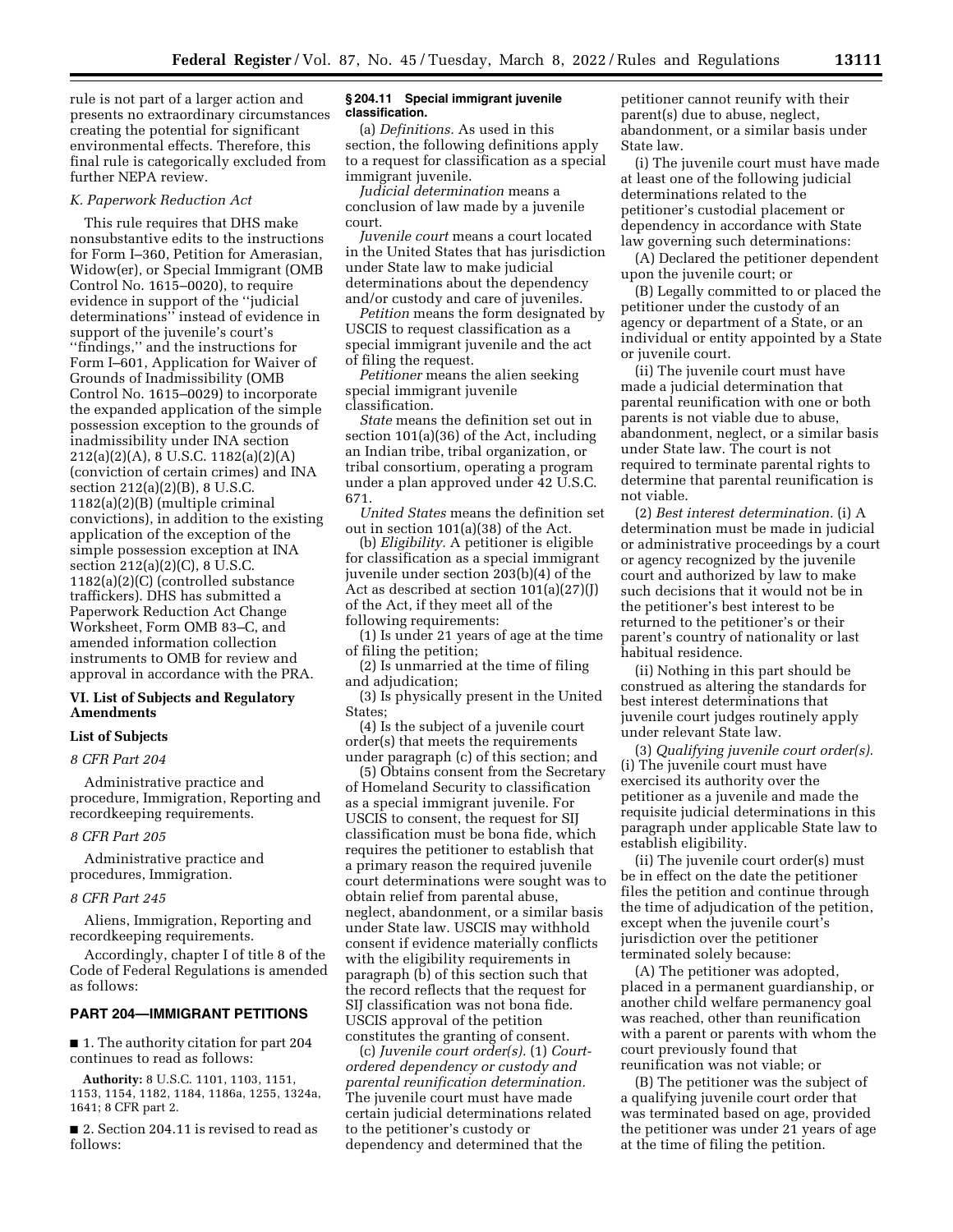(d) *Petition requirements.* A petitioner must submit all of the following evidence, as applicable to their petition:

(1) *Petition.* A petition by or on behalf of a juvenile, filed on the form prescribed by USCIS in accordance with the form instructions.

(2) *Evidence of age.* Documentary evidence of the petitioner's age, in the form of a valid birth certificate, official government-issued identification, or other document that in USCIS' discretion establishes the petitioner's age. Under no circumstances is the petitioner compelled to submit evidence that would conflict with paragraph (e) of this section.

(3) *Juvenile court order(s).* Juvenile court order(s) with the judicial determinations required by paragraph (c) of this section. Where the best interest determination was made in administrative proceedings, the determination may be provided in a separate document issued in those proceedings.

(4) *Evidence of a similar basis.* When the juvenile court determined parental reunification was not viable due to a basis similar to abuse, neglect, or abandonment, the petitioner must provide evidence of how the basis is legally similar to abuse, neglect, or abandonment under State law. Such evidence must include:

(i) The juvenile court's determination as to how the basis is legally similar to abuse, neglect, or abandonment under State law; or

(ii) Other evidence that establishes the juvenile court made a judicial determination that the legal basis is similar to abuse, neglect, or abandonment under State law.

(5) *Evidentiary requirements for DHS consent.* For USCIS to consent, the juvenile court order(s) and any supplemental evidence submitted by the petitioner must include the following:

(i) The factual basis for the requisite determinations in paragraph (c) of this section; and

(ii) The relief from parental abuse, neglect, abandonment, or a similar basis under State law granted or recognized by the juvenile court. Such relief may include:

(A) The court-ordered custodial placement; or

(B) The court-ordered dependency on the court for the provision of child welfare services and/or other courtordered or court-recognized protective or remedial relief, including recognition of the petitioner's placement in the custody of the Department of Health and Human Services, Office of Refugee Resettlement.

(6) *U.S. Department of Health and Human Services (HHS) consent.* The petitioner must provide documentation of specific consent from HHS with the petition when:

(i) The petitioner is, or was previously, in the custody of HHS; and

(ii) While in the custody of HHS, the petitioner obtained a juvenile court order that altered the petitioner's HHS custody or placement status.

(e) *No contact.* During the petition or interview process, USCIS will take no action that requires a petitioner to contact the person(s) who allegedly battered, abused, neglected, or abandoned the petitioner (or the family member of such person(s)).

(f) *Interview.* USCIS may interview a petitioner for special immigrant juvenile classification in accordance with 8 CFR 103.2(b). If an interview is conducted, the petitioner may be accompanied by a trusted adult at the interview. USCIS may limit the number of persons present at the interview, except that the petitioner's attorney or accredited representative of record may be present.

(g) *Time for adjudication.* (1) In general, USCIS will make a decision on a petition for classification as a special immigrant juvenile within 180 days of receipt of a properly filed petition. The 180 days does not begin until USCIS has received all of the required evidence in paragraph (d), and the time period will be reset or suspended as described in 8 CFR 103.2(b)(10)(i).

(2) When a petition for special immigrant juvenile classification and an application for adjustment of status to lawful permanent resident are pending at the same time, a request for evidence relating to the separate application for adjustment of status will not stop or suspend the 180-day period for USCIS to decide on the petition for SIJ classification.

(h) *Decision.* USCIS will notify the petitioner of the decision made on the petition, and, if the petition is denied, of the reasons for the denial, pursuant to 8 CFR 103.2(b) and 103.3. If the petition is denied, USCIS will provide notice of the petitioner's right to appeal the decision, pursuant to 8 CFR 103.3.

(i) *No parental immigration rights based on special immigrant juvenile classification.* The natural or prior adoptive parent(s) of a petitioner granted special immigrant juvenile classification will not be accorded any right, privilege, or status under the Act by virtue of their parentage. This prohibition applies to all of the petitioner's natural and prior adoptive parent(s).

(j) *Revocation.* (1) *Automatic revocation.* USCIS will issue a notice to

the beneficiary of an approved petition for special immigrant juvenile classification of an automatic revocation under this paragraph as provided in 8 CFR 205.1. The approval of a petition for classification as a special immigrant juvenile made under this section is revoked as of the date of approval if any one of the following circumstances occurs before the decision on the beneficiary's application for adjustment of status to lawful permanent resident becomes final:

(i) Reunification of the beneficiary with one or both parents by virtue of a juvenile court order, where a juvenile court previously deemed reunification with that parent, or both parents, not viable due to abuse, neglect, abandonment, or a similar basis under State law; or

(ii) Administrative or judicial proceedings determine that it is in the beneficiary's best interest to be returned to the country of nationality or last habitual residence of the beneficiary or of their parent(s).

(2) *Revocation on notice.* USCIS may revoke an approved petition for classification as a special immigrant juvenile for good and sufficient cause as provided in 8 CFR 205.2.

# **PART 205—REVOCATION OF APPROVAL OF PETITIONS**

■ 3. The authority citation for part 205 is revised to read as follows:

**Authority:** 8 U.S.C. 1101, 1103, 1151, 1153, 1154, 1155, 1182, 1186a, and 1324a.

■ 4. Amend § 205.1 by revising paragraph (a)(3)(iv) to read as follows:

## **§ 205.1 Automatic revocation.**

\* \* \* \* \*

- $(a) * * * *$
- $(3) * * * *$

(iv) *Special immigrant juvenile petitions.* An approved petition for classification as a special immigrant juvenile will be revoked as provided in 8 CFR 204.11(j)(1).

# **PART 245—ADJUSTMENT OF STATUS TO THAT OF PERSON ADMITTED FOR PERMANENT RESIDENCE**

■ 5. The authority citation for part 245 continues to read as follows:

**Authority:** 8 U.S.C. 1101, 1103, 1182, 1255; Pub. L. 105–100, section 202, 111 Stat. 2160, 2193; Pub. L. 105–277, section 902, 112 Stat. 2681; Pub. L. 110–229, tit. VII, 122 Stat. 754; 8 CFR part 2.

■ 6. Amend § 245.1 by revising paragraph (e)(3) to read as follows:

#### **§ 245.1 Eligibility.**

\* \* \* \* \*